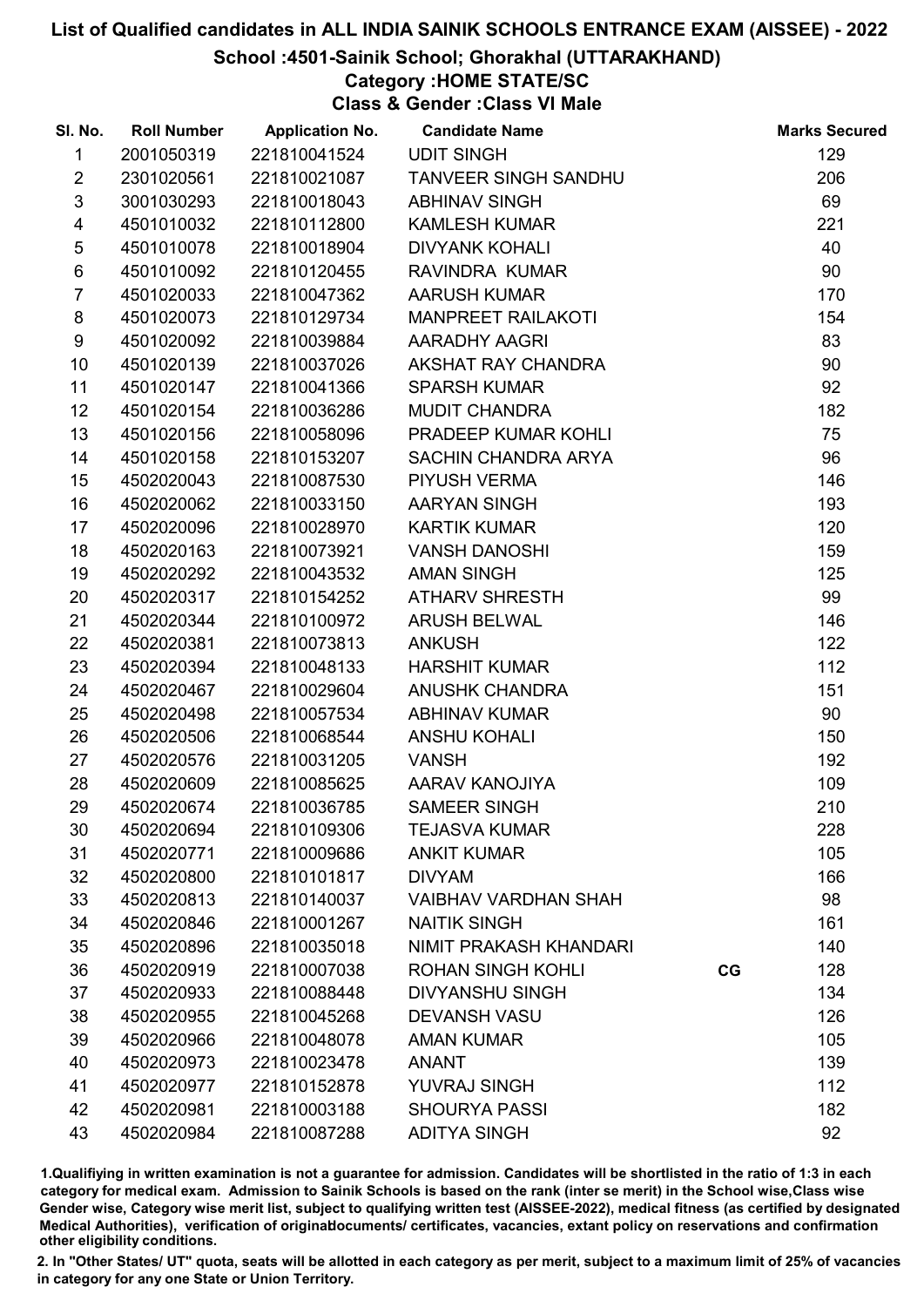#### School :4501-Sainik School; Ghorakhal (UTTARAKHAND)

# Category :HOME STATE/SC

Class & Gender :Class VI Male

| SI. No. | <b>Roll Number</b> | <b>Application No.</b> | <b>Candidate Name</b>    | <b>Marks Secured</b> |
|---------|--------------------|------------------------|--------------------------|----------------------|
| 44      | 4502020989         | 221810048688           | <b>ARNAV SINGH</b>       | 75                   |
| 45      | 4502020992         | 221810086988           | RAGHUVANSH PRATAP        | 202                  |
| 46      | 4502020996         | 221810024098           | ABHINAV KUMAR GAUTAM     | 231                  |
| 47      | 4502021064         | 221810003149           | <b>SAKSHAM CHAND</b>     | 99                   |
| 48      | 4502021081         | 221810155659           | <b>VEDHANSH SINGH</b>    | 155                  |
| 49      | 4502021087         | 221810149169           | <b>PRINCE KUMAR</b>      | 118                  |
| 50      | 4502021089         | 221810034469           | <b>DHRUV GARHIA</b>      | 119                  |
| 51      | 4502021123         | 221810133499           | PRABHAT KUMAR            | 139                  |
| 52      | 4502021134         | 221810100899           | SIDDHARTH CHANDRA        | 98                   |
| 53      | 4502021161         | 221810010784           | <b>RISHABH KUMAR</b>     | 70                   |
| 54      | 4502021183         | 221810119767           | PRITHVI RAJ SONI         | 100                  |
| 55      | 4504020019         | 221810004010           | <b>HARSH VARDHAN</b>     | 143                  |
| 56      | 4504020038         | 221810139520           | <b>SHALOK ARYA</b>       | 113                  |
| 57      | 4504020040         | 221810054820           | <b>ASHISH TAMTA</b>      | 143                  |
| 58      | 4504020042         | 221810001920           | <b>RITVIK MADHAWA</b>    | 151                  |
| 59      | 4504020104         | 221810112270           | <b>SPARSH CHANDRA</b>    | 116                  |
| 60      | 4504020116         | 221810127970           | RONITH DANWAL            | 94                   |
| 61      | 4504020140         | 221810022890           | <b>DIVYANSH</b>          | 77                   |
| 62      | 4504020170         | 221810171121           | PRIYANSHU KUMAR          | 66                   |
| 63      | 4504020197         | 221810025541           | <b>ARPIT ARYA</b>        | 103                  |
| 64      | 4504020232         | 221810071271           | ANUBHAV ARYA             | 151                  |
| 65      | 4504020319         | 221810169632           | <b>RITIK RAJ</b>         | 92                   |
| 66      | 4504020373         | 221810070372           | ANSH CHANDRA             | 79                   |
| 67      | 4504020379         | 221810167472           | YASH KUMAR ARYA          | 88                   |
| 68      | 4504020380         | 221810138572           | <b>DIVYANSH KUMAR</b>    | 122                  |
| 69      | 4504020404         | 221810070461           | <b>MAYANK</b>            | 85                   |
| 70      | 4504020423         | 221810132633           | <b>PARAS KUMAR</b>       | 153                  |
| 71      | 4504020455         | 221810171066           | <b>RAHUL KUMAR</b>       | 85                   |
| 72      | 4504020469         | 221810078757           | <b>RISHABH BHASKAR</b>   | 123                  |
| 73      | 4504030019         | 221810046592           | <b>ADITYA ARYA</b>       | 220                  |
| 74      | 4504030069         | 221810135233           | <b>LOVISH PRAKASH</b>    | 88                   |
| 75      | 4504030097         | 221810014453           | <b>AYUSH JAULA</b>       | 117                  |
| 76      | 4504030206         | 221810156524           | <b>GHANSHYAM CHANDRA</b> | 106                  |
| 77      | 4504030262         | 221810169394           | PRANAV KUMAR CHANDOLA    | 93                   |
| 78      | 4504030274         | 221810033105           | <b>RITVIK</b>            | 76                   |
| 79      | 4504030351         | 221810142155           | <b>MAYANK SINGH</b>      | 123                  |
| 80      | 4504030356         | 221810038555           | <b>AMAN KUMAR</b>        | 141                  |
| 81      | 4504030358         | 221810161065           | <b>NIKUNJ KUMAR</b>      | 92                   |
| 82      | 4504030385         | 221810155385           | <b>HIMANSHU KUMAR</b>    | 121                  |
| 83      | 4504030395         | 221810021785           | <b>TARUN KUMAR GAUR</b>  | 94                   |
| 84      | 4504030402         | 221810040985           | <b>RUDRAKSH RAJ</b>      | 107                  |
| 85      | 4504030406         | 221810064195           | <b>VIRAT SONKAR</b>      | 77                   |
| 86      | 4504030415         | 221810012695           | <b>AVIRAL ARYA</b>       | 241                  |

1.Qualifiying in written examination is not a guarantee for admission. Candidates will be shortlisted in the ratio of 1:3 in each category for medical exam. Admission to Sainik Schools is based on the rank (inter se merit) in the School wise,Class wise Gender wise, Category wise merit list, subject to qualifying written test (AISSEE-2022), medical fitness (as certified by designated Medical Authorities), verification of originablocuments/ certificates, vacancies, extant policy on reservations and confirmation other eligibility conditions.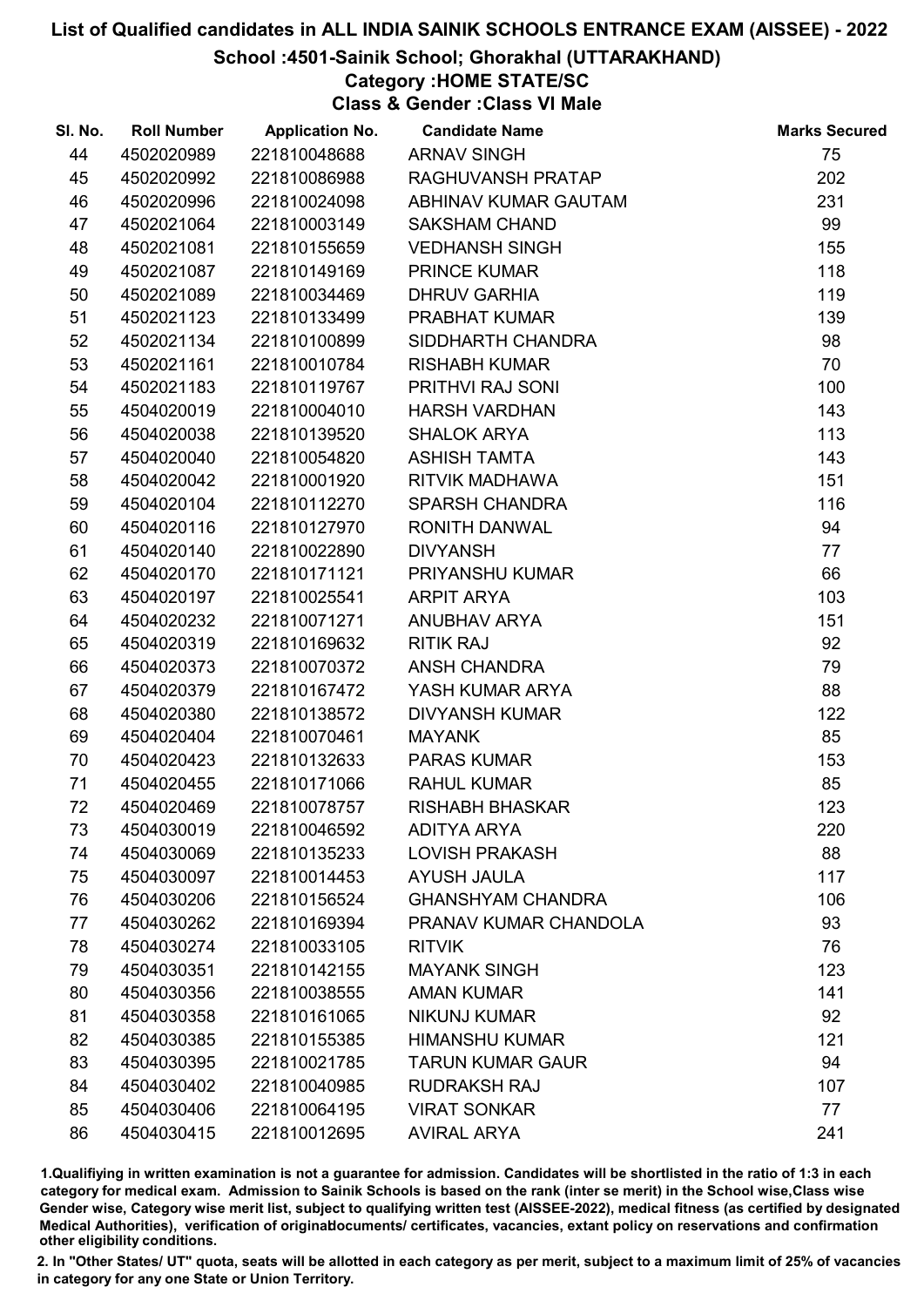School :4501-Sainik School; Ghorakhal (UTTARAKHAND)

### Category :HOME STATE/SC

Class & Gender :Class VI Male

| SI. No. | <b>Roll Number</b> | <b>Application No.</b> | <b>Candidate Name</b>        |            | <b>Marks Secured</b> |
|---------|--------------------|------------------------|------------------------------|------------|----------------------|
| 87      | 4504030476         | 221810141446           | <b>GARVIT KUMAR</b>          |            | 224                  |
| 88      | 4504030481         | 221810101646           | <b>ANSH ARYA</b>             |            | 120                  |
| 89      | 4504040014         | 221810125656           | <b>MAYANK PRAHARI</b>        |            | 66                   |
| 90      | 4504040018         | 221810147856           | ARINJAI MURUTOLIYA           |            | 96                   |
| 91      | 4504040023         | 221810183466           | <b>ROHAN KUMAR</b>           |            | 198                  |
| 92      | 4504040025         | 221810188466           | <b>AADITYA PAL</b>           |            | 69                   |
| 93      | 4504040116         | 221810012037           | PRATYAKSH CHANDRA            |            | 113                  |
| 94      | 4504040132         | 221810122937           | <b>ANUJ PRAJAPATI</b>        |            | 179                  |
| 95      | 4504040199         | 221810030897           | <b>LAKSHYA KOHLI</b>         |            | 226                  |
| 96      | 4504040202         | 221810052897           | <b>PIYUSH</b>                |            | 98                   |
| 97      | 4504040208         | 221810101208           | <b>SHLOK</b>                 |            | 145                  |
| 98      | 4504040228         | 221810004128           | SAMEEHAN SUVINEET            |            | 173                  |
| 99      | 4504040270         | 221810125358           | ARYAN CHANDRA ARYA           | <b>WOS</b> | 71                   |
| 100     | 4504040282         | 221810028268           | AASHUTOSH KUMAR              |            | 214                  |
| 101     | 4504040343         | 221810181609           | <b>MAYANK</b>                |            | 99                   |
| 102     | 4504040367         | 221810185919           | <b>PIYUSH GWAL</b>           |            | 76                   |
| 103     | 4504040391         | 221810014239           | YUVRAJ ARYA                  |            | 122                  |
| 104     | 4504040430         | 221810171569           | <b>AYUSH PRAKASH</b>         |            | 108                  |
| 105     | 4504040445         | 221810007679           | NAMIT KUMAR ARYA             |            | 108                  |
| 106     | 4505020081         | 221810028383           | LAKSHYA KANOJIA              |            | 120                  |
| 107     | 4505020085         | 221810120514           | PRATYAKSHIT KUMAR            |            | 130                  |
| 108     | 4505020098         | 221810160354           | <b>HITESH</b>                |            | 60                   |
| 109     | 4505020099         | 221810114354           | <b>NAMAN SHAH</b>            |            | 66                   |
| 110     | 4505020170         | 221810057946           | <b>ARPIT SINGH</b>           |            | 67                   |
| 111     | 4505020221         | 221810002487           | <b>PRASHANT</b>              |            | 138                  |
| 112     | 4506010009         | 221810118230           | <b>BHAVISHYA KUMAR</b>       |            | 126                  |
| 113     | 4506010017         | 221810072160           | PRATYUSH PARTH               |            | 108                  |
| 114     | 4506010048         | 221810010581           | ADITYA KUMAR TAMTA           |            | 194                  |
| 115     | 4506010055         | 221810090712           | <b>DIPANSHU ARYA</b>         |            | 70                   |
| 116     | 4506010059         | 221810100532           | <b>PIYUSH KUMAR</b>          |            | 163                  |
| 117     | 4506010062         | 221810080952           | <b>VANSH KUMAR</b>           |            | 191                  |
| 118     | 4506010093         | 221810081963           | <b>OJASV SINGH</b>           |            | 145                  |
| 119     | 4506010111         | 221810195034           | <b>DEVANSH VARDHAN PATLI</b> |            | 95                   |
| 120     | 4506010167         | 221810038246           | <b>AYUSHMAN CHANYAL</b>      |            | 105                  |
| 121     | 4507010039         | 221810008870           | <b>RISHABH KUMAR</b>         |            | 123                  |
| 122     | 4507010062         | 221810105031           | <b>ANANT KUMAR</b>           |            | 170                  |
| 123     | 4507010082         | 221810117061           | <b>YUVRAJ</b>                |            | 132                  |
| 124     | 4507010109         | 221810008312           | <b>SANIDHYA</b>              |            | 182                  |
| 125     | 4507010116         | 221810026522           | <b>RAKSHIT KUMAR</b>         |            | 142                  |
| 126     | 4507010183         | 221810085663           | PRATEEK KARNWAL              |            | 127                  |
| 127     | 4507010231         | 221810078184           | <b>AASTIK SINGH</b>          |            | 199                  |
| 128     | 4507010286         | 221810100595           | <b>SHREY JORAWAR</b>         |            | 134                  |
| 129     | 4507010366         | 221810049057           | <b>VISMIT SINGH</b>          |            | 142                  |

1.Qualifiying in written examination is not a guarantee for admission. Candidates will be shortlisted in the ratio of 1:3 in each category for medical exam. Admission to Sainik Schools is based on the rank (inter se merit) in the School wise,Class wise Gender wise, Category wise merit list, subject to qualifying written test (AISSEE-2022), medical fitness (as certified by designated Medical Authorities), verification of originablocuments/ certificates, vacancies, extant policy on reservations and confirmation other eligibility conditions.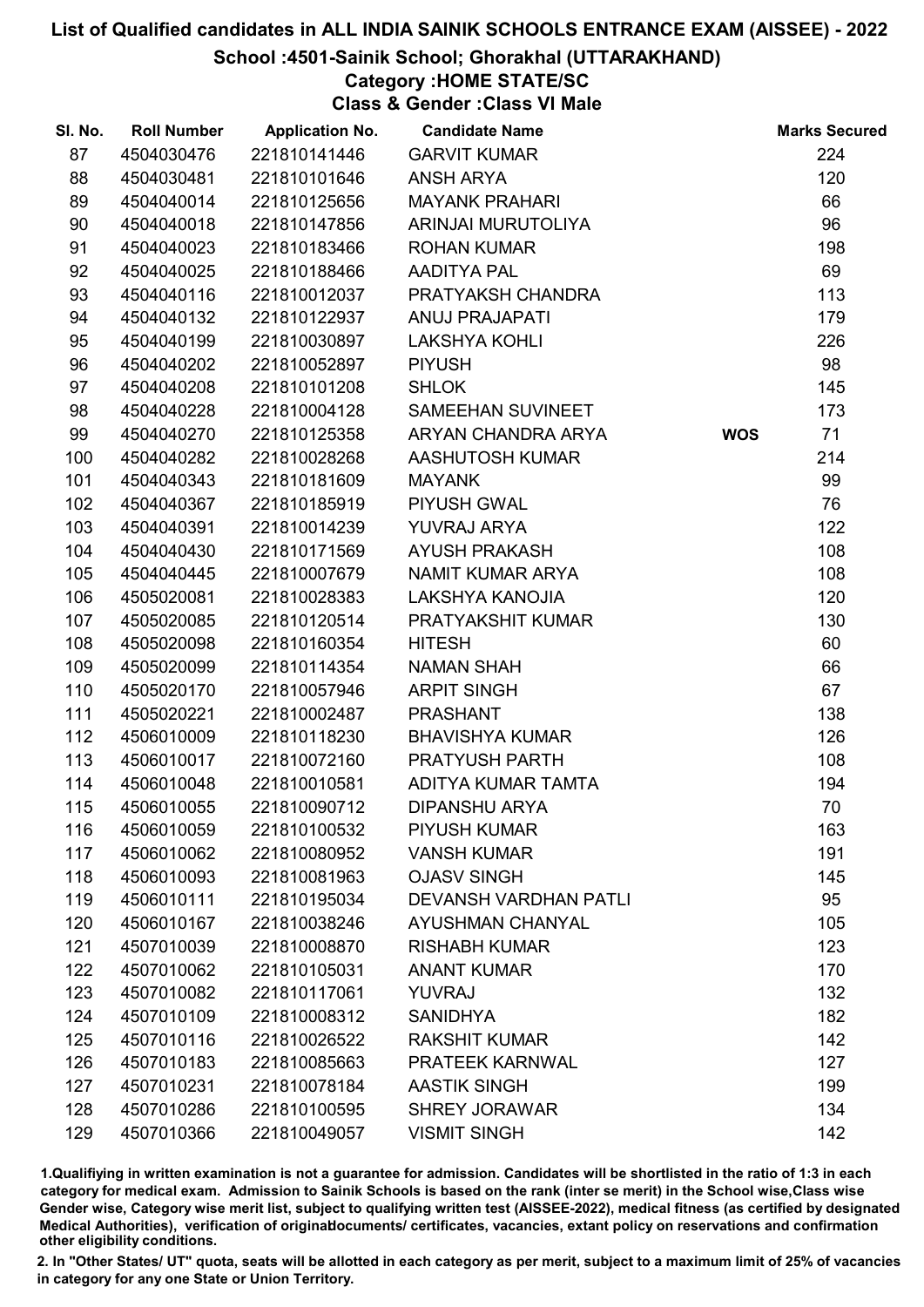#### School :4501-Sainik School; Ghorakhal (UTTARAKHAND)

### Category :HOME STATE/SC

Class & Gender :Class VI Male

| SI. No. | <b>Roll Number</b> | <b>Application No.</b> | <b>Candidate Name</b>    | <b>Marks Secured</b> |
|---------|--------------------|------------------------|--------------------------|----------------------|
| 130     | 4507010437         | 221810120239           | <b>SHURYANSH KUMAR</b>   | 118                  |
| 131     | 4507010463         | 221810029299           | <b>SHORYA</b>            | 50                   |
| 132     | 4507010470         | 221810041810           | <b>MAYNK KUMAR</b>       | 112                  |
| 133     | 4507010496         | 221810157312           | <b>AASHISH</b>           | 125                  |
| 134     | 4507010502         | 221810155482           | <b>HARSH DUGARYA</b>     | 149                  |
| 135     | 4507010504         | 221810147203           | <b>MAYANK SINGH</b>      | 108                  |
| 136     | 4507010510         | 221810188343           | <b>SHIVANSH KUMAR</b>    | 91                   |
| 137     | 4507010532         | 221810137365           | <b>MUKUL KUMAR</b>       | 56                   |
| 138     | 4507010546         | 221810003286           | <b>YUG BHASKAR</b>       | 126                  |
| 139     | 4507010576         | 221810033039           | <b>DUSHYANT KUMAR</b>    | 102                  |
| 140     | 4507010579         | 221810078949           | <b>ABHISHEK KARNWAL</b>  | 79                   |
| 141     | 4507010581         | 221810173469           | <b>PRINCE</b>            | 83                   |
| 142     | 4508010132         | 221810114660           | <b>ARYAN DEV SINGH</b>   | 126                  |
| 143     | 4508010149         | 221810044372           | <b>GAURAV</b>            | 171                  |
| 144     | 4508010169         | 221810115525           | <b>ABHAY BHARTI</b>      | 72                   |
| 145     | 4508010176         | 221810160946           | YASHRAJ SINGH            | 123                  |
| 146     | 4508010177         | 221810158756           | <b>PRASHANT KUMAR</b>    | 137                  |
| 147     | 4508010189         | 221810057777           | ANANT ARYA               | 95                   |
| 148     | 4508010190         | 221810118018           | <b>MOHIT KUMAR</b>       | 72                   |
| 149     | 4508010195         | 221810158468           | <b>MAYANK KUMAR</b>      | 181                  |
| 150     | 4508010206         | 221810189929           | <b>HIMANSHU</b>          | 112                  |
| 151     | 4508020020         | 221810046503           | <b>ANIRUDH KUMAR</b>     | 104                  |
| 152     | 4508020079         | 221810002374           | <b>ANUSH SINGH</b>       | 192                  |
| 153     | 4508020102         | 221810139535           | <b>KARANVEER SINGH</b>   | 82                   |
| 154     | 4508020135         | 221810165795           | ADITYA CHANDRA KOHALI    | 122                  |
| 155     | 4508020168         | 221810134356           | ADITYA KATARIYA          | 99                   |
| 156     | 4508020190         | 221810185896           | <b>ISHAAN AGARI</b>      | 260                  |
| 157     | 4508020196         | 221810059217           | <b>DEVASHISH BHASKAR</b> | 104                  |
| 158     | 4508020203         | 221810147737           | <b>ADITYA PAL</b>        | 107                  |
| 159     | 4508020251         | 221810117238           | ARADHYA ADITYA SINGH     | 169                  |
| 160     | 4508020258         | 221810188748           | <b>YUVRAJ SINGH</b>      | 129                  |
| 161     | 4508020287         | 221810185809           | <b>NAMAN KUMAR</b>       | 122                  |
| 162     | 4509010050         | 221810105003           | RADHE KRISHNA SHAH       | 69                   |
| 163     | 4509010068         | 221810022783           | <b>CHIRAG</b>            | 100                  |
| 164     | 4509010150         | 221810090521           | <b>SHUBHAM</b>           | 116                  |
| 165     | 4509010162         | 221810174114           | <b>ABHAY CHOPTIYAL</b>   | 87                   |
| 166     | 4509010163         | 221810065124           | <b>RISHABH</b>           | 107                  |
| 167     | 4509010181         | 221810042086           | <b>MAYANK TINSOLA</b>    | 127                  |

1.Qualifiying in written examination is not a guarantee for admission. Candidates will be shortlisted in the ratio of 1:3 in each category for medical exam. Admission to Sainik Schools is based on the rank (inter se merit) in the School wise,Class wise Gender wise, Category wise merit list, subject to qualifying written test (AISSEE-2022), medical fitness (as certified by designated Medical Authorities), verification of originablocuments/ certificates, vacancies, extant policy on reservations and confirmation other eligibility conditions.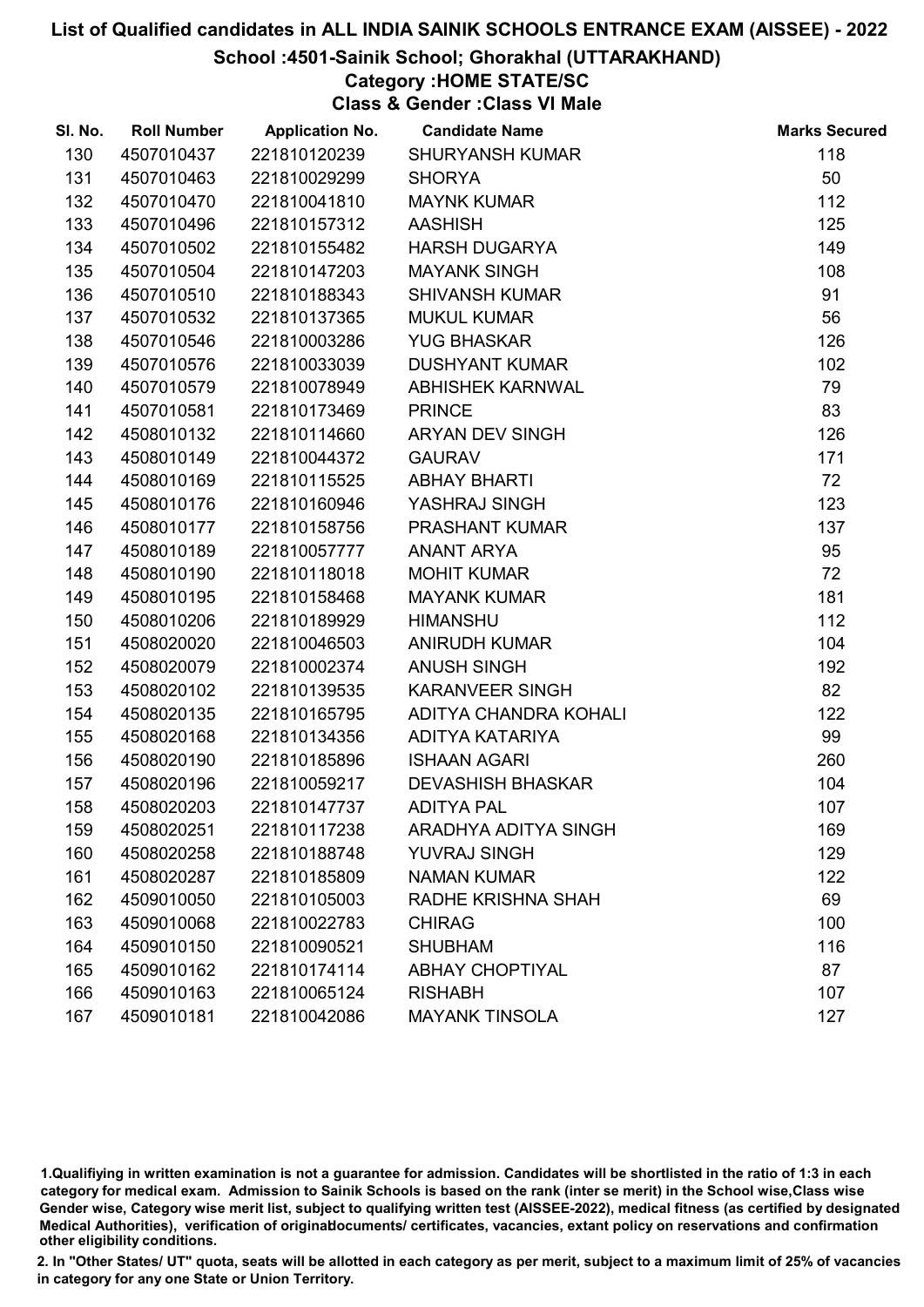School :4501-Sainik School; Ghorakhal (UTTARAKHAND)

### Category :HOME STATE/ST

Class & Gender :Class VI Male

| SI. No. | <b>Roll Number</b> | <b>Application No.</b> | <b>Candidate Name</b>       |           | <b>Marks Secured</b> |
|---------|--------------------|------------------------|-----------------------------|-----------|----------------------|
| 168     | 1301010340         | 221810150137           | <b>SHISHIR KUTIYAL</b>      |           | 122                  |
| 169     | 3110020322         | 221810058167           | AMAN SANSAR SINGH TOMAR     |           | 115                  |
| 170     | 4401010005         | 221810020200           | PREMRAJ RANA                |           | 154                  |
| 171     | 4406010272         | 221810100216           | LAKSHYA RANA                |           | 92                   |
| 172     | 4410030446         | 221810060569           | <b>ASHWIN CHAUHAN</b>       |           | 210                  |
| 173     | 4501010095         | 221810081865           | <b>VINAYAK SINGH</b>        |           | 120                  |
| 174     | 4501020099         | 221810101205           | NIKENDRA RAWAT              |           | 107                  |
| 175     | 4501020136         | 221810033216           | <b>DIVYAM RANA</b>          |           | 185                  |
| 176     | 4501020188         | 221810185787           | KARAN SINGH RAWAT           |           | 99                   |
| 177     | 4501020239         | 221810100579           | HANSRAJ SINGH HARKOTIYA     |           | 65                   |
| 178     | 4502020026         | 221810024910           | <b>MANAS SINGH</b>          |           | 171                  |
| 179     | 4502020032         | 221810154720           | <b>VINAY SINGH CHAUHAN</b>  | <b>AR</b> | 96                   |
| 180     | 4502020090         | 221810022170           | <b>NIKUNJ TOMAR</b>         |           | 195                  |
| 181     | 4502020100         | 221810065380           | <b>AARAV TOMAR</b>          |           | 122                  |
| 182     | 4502020139         | 221810088701           | <b>SHIVANSH SHARMA</b>      |           | 114                  |
| 183     | 4502020154         | 221810197321           | <b>ARNAV TOMAR</b>          |           | 145                  |
| 184     | 4502020204         | 221810118561           | AKHILESH SINGH CHAUHAN      |           | 96                   |
| 185     | 4502020209         | 221810039761           | <b>VYOM TOMAR</b>           |           | 206                  |
| 186     | 4502020221         | 221810003571           | YUVRAJ SINGH NEGI           |           | 230                  |
| 187     | 4502020247         | 221810024991           | <b>DHAIRYA RANA</b>         |           | 87                   |
| 188     | 4502020395         | 221810029433           | <b>SAKSHAM SINGH RANA</b>   |           | 123                  |
| 189     | 4502020431         | 221810195673           | <b>SAKSHAM TOMAR</b>        |           | 120                  |
| 190     | 4502020469         | 221810020704           | <b>ABHINAV</b>              |           | 218                  |
| 191     | 4502020497         | 221810146534           | YASH CHAUHAN                |           | 125                  |
| 192     | 4502020516         | 221810177354           | <b>MANAS CHAUHAN</b>        |           | 104                  |
| 193     | 4502020554         | 221810060774           | AADITYA RAI                 |           | 134                  |
| 194     | 4502020608         | 221810000625           | <b>AKSHAT TOMAR</b>         |           | 83                   |
| 195     | 4502020799         | 221810110817           | SHAURYA PRATAP SINGH        |           | 168                  |
| 196     | 4502020836         | 221810025157           | <b>ANURAG CHAUHAN</b>       |           | 77                   |
| 197     | 4502020848         | 221810139267           | SIDHARTH RANA               |           | 163                  |
| 198     | 4502020917         | 221810099628           | <b>DIVYANSH PANWAR</b>      |           | 147                  |
| 199     | 4502020976         | 221810016778           | <b>AYUSH SHARMA</b>         |           | 224                  |
| 200     | 4502020988         | 221810156688           | <b>AAYUSH</b>               |           | 78                   |
| 201     | 4502021052         | 221810008339           | <b>TANMAY PANDEY</b>        |           | 103                  |
| 202     | 4502021063         | 221810105049           | <b>ANSH CHAUHAN</b>         |           | 93                   |
| 203     | 4502021151         | 221810069363           | <b>ANUJ SHARMA</b>          |           | 88                   |
| 204     | 4502021160         | 221810058584           | <b>ARPIT NEGI</b>           |           | 130                  |
| 205     | 4504020094         | 221810045760           | NAMNEET SINGH RANA          |           | 82                   |
| 206     | 4504020108         | 221810169470           | <b>BHAVESH RANA</b>         |           | 121                  |
| 207     | 4504020123         | 221810058480           | YOGESH SINGH RANA           |           | 90                   |
| 208     | 4504020361         | 221810014262           | <b>DIVESH SINGH RANA</b>    |           | 198                  |
| 209     | 4504020374         | 221810181372           | <b>JAYKRIT SINGH PANGTI</b> |           | 112                  |
| 210     | 4504020386         | 221810042900           | <b>KANISHK RANA</b>         |           | 145                  |

1.Qualifiying in written examination is not a guarantee for admission. Candidates will be shortlisted in the ratio of 1:3 in each category for medical exam. Admission to Sainik Schools is based on the rank (inter se merit) in the School wise,Class wise Gender wise, Category wise merit list, subject to qualifying written test (AISSEE-2022), medical fitness (as certified by designated Medical Authorities), verification of originablocuments/ certificates, vacancies, extant policy on reservations and confirmation other eligibility conditions.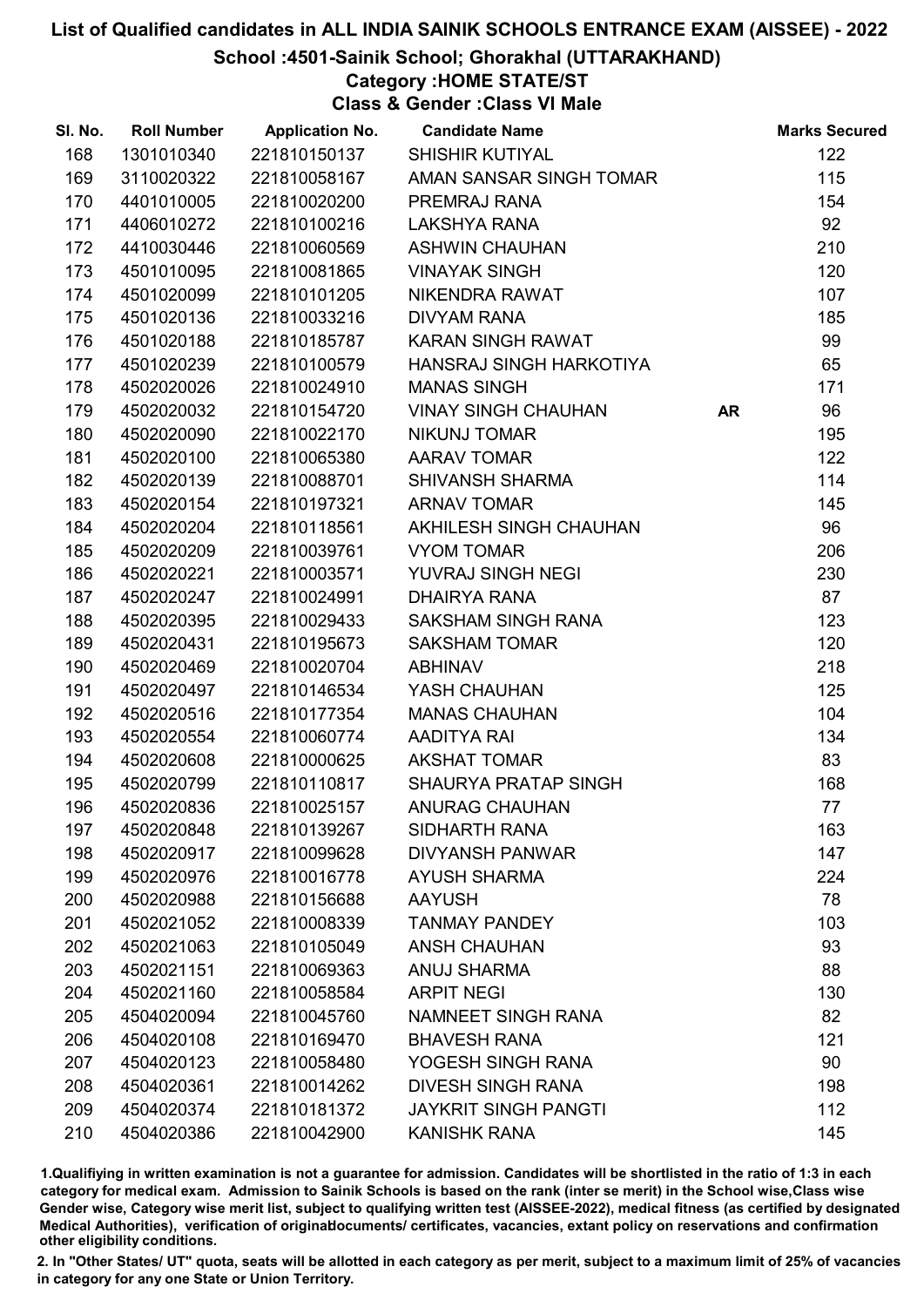#### School :4501-Sainik School; Ghorakhal (UTTARAKHAND)

# Category :HOME STATE/ST

Class & Gender :Class VI Male

| SI. No. | <b>Roll Number</b> | <b>Application No.</b> | <b>Candidate Name</b>       | <b>Marks Secured</b> |
|---------|--------------------|------------------------|-----------------------------|----------------------|
| 211     | 4504020390         | 221810002640           | KARTIK SINGH RANA           | 58                   |
| 212     | 4504020443         | 221810032705           | <b>SIDHARTH</b>             | 89                   |
| 213     | 4504020453         | 221810161156           | <b>ABHINAV RANA</b>         | 90                   |
| 214     | 4504020465         | 221810069827           | <b>VINEET RANA</b>          | 102                  |
| 215     | 4504020479         | 221810153209           | <b>SANDEEP</b>              | 66                   |
| 216     | 4504030322         | 221810030335           | SHANTANU PANCHPAL           | 170                  |
| 217     | 4504030335         | 221810184345           | AYUSH SINGH RANA            | 110                  |
| 218     | 4504030359         | 221810115065           | <b>VIRAJ RANA</b>           | 54                   |
| 219     | 4504040204         | 221810115997           | <b>NAITIK RANA</b>          | 79                   |
| 220     | 4504040322         | 221810078098           | <b>DAKSH RANA</b>           | 100                  |
| 221     | 4504040341         | 221810053309           | AADITYA PANGTEY             | 184                  |
| 222     | 4506010002         | 221810100900           | SIDDH SINGH SONAL           | 92                   |
| 223     | 4506010039         | 221810102151           | <b>RISHABH PANGTEY</b>      | 104                  |
| 224     | 4506010047         | 221810103381           | <b>KRISH SINGH RAWAT</b>    | 73                   |
| 225     | 4506010097         | 221810137373           | PRATEEK SINGH TOLIA         | 130                  |
| 226     | 4506010125         | 221810124974           | <b>GOYAL SINGH BONAL</b>    | 98                   |
| 227     | 4506010133         | 221810058105           | ADITYA KHAMPA               | 84                   |
| 228     | 4506010212         | 221810168548           | <b>BHUVNESH SINGH BONAL</b> | 128                  |
| 229     | 4508010040         | 221810151090           | PUSHPIT RANA                | 106                  |
| 230     | 4508010089         | 221810091191           | <b>HIMANSHU RANA</b>        | 72                   |
| 231     | 4508010151         | 221810171813           | SAMEER SINGH                | 62                   |
| 232     | 4508010158         | 221810012304           | PRATEEK RANA                | 129                  |
| 233     | 4508010181         | 221810055576           | <b>DEV SINGH RANA</b>       | 106                  |
| 234     | 4508010208         | 221810171559           | <b>BHAVISHYA SINGH RANA</b> | 74                   |
| 235     | 4508020005         | 221810031162           | <b>GAURAV SINGH RANA</b>    | 173                  |
| 236     | 4508020063         | 221810143534           | <b>NAKUL PRATAP SINGH</b>   | 71                   |
| 237     | 4508020121         | 221810095365           | PRINCE RAJ                  | 74                   |
| 238     | 4508020127         | 221810120785           | PRATYUSH SINGH RANA         | 104                  |
| 239     | 4508020145         | 221810011606           | <b>VAIBHAV SINGH RANA</b>   | 186                  |
| 240     | 4508020158         | 221810132936           | <b>HARSH SINGH RANA</b>     | 151                  |
| 241     | 4508020216         | 221810114957           | <b>ANUJ SINGH RANA</b>      | 234                  |
| 242     | 4508020226         | 221810084577           | <b>PIYUSH RANA</b>          | 161                  |
| 243     | 4508020276         | 221810090598           | <b>HARSHIT RANA</b>         | 208                  |
| 244     | 4508020296         | 221810024129           | <b>TEJAS RANA</b>           | 165                  |
| 245     | 4508020300         | 221810119739           | <b>DIVYANSH SINGH RANA</b>  | 224                  |
| 246     | 4508020320         | 221810046269           | <b>TANISHK RANA</b>         | 80                   |

1.Qualifiying in written examination is not a guarantee for admission. Candidates will be shortlisted in the ratio of 1:3 in each category for medical exam. Admission to Sainik Schools is based on the rank (inter se merit) in the School wise,Class wise Gender wise, Category wise merit list, subject to qualifying written test (AISSEE-2022), medical fitness (as certified by designated Medical Authorities), verification of originablocuments/ certificates, vacancies, extant policy on reservations and confirmation other eligibility conditions.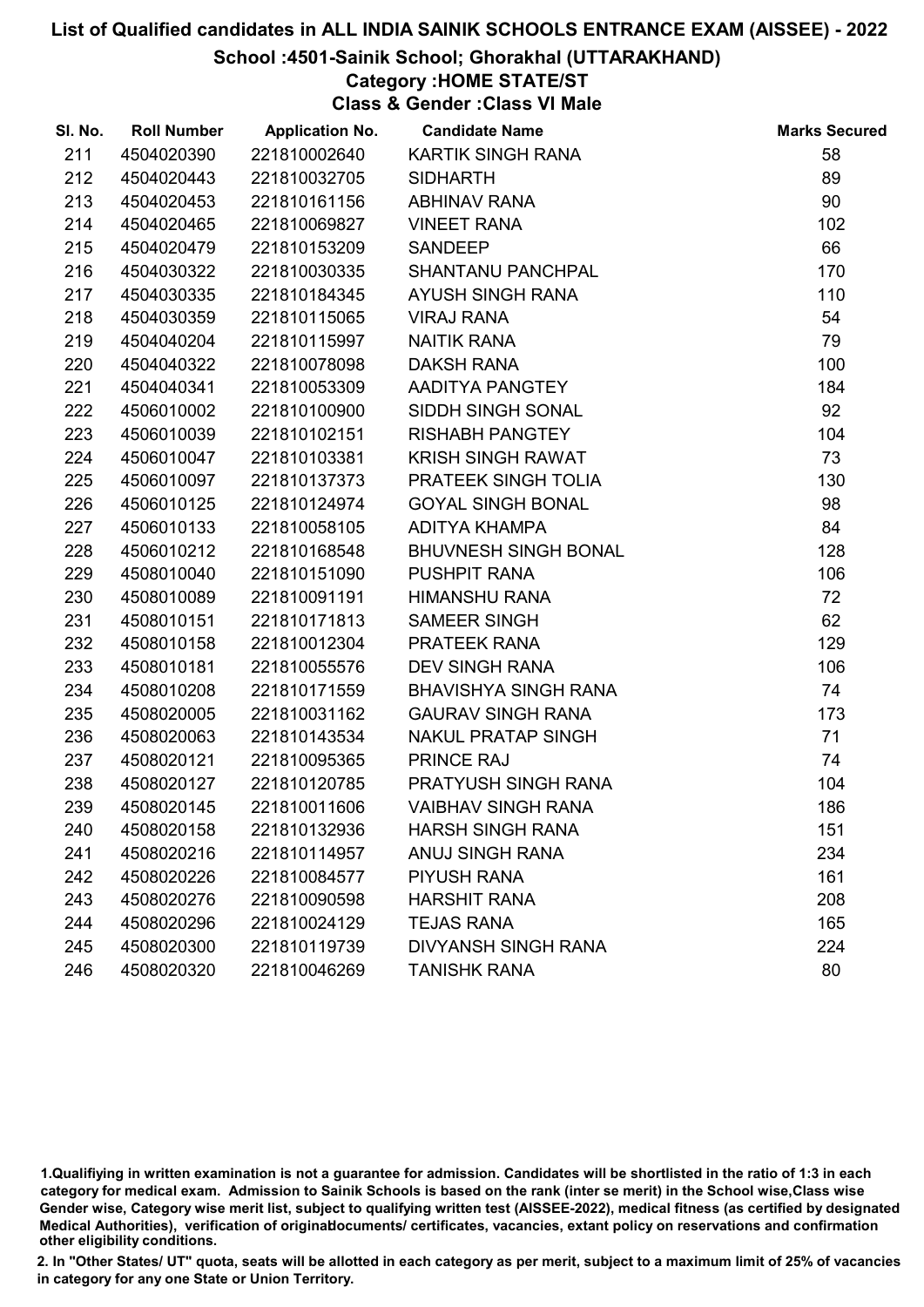#### School :4501-Sainik School; Ghorakhal (UTTARAKHAND)

## Category :HOME STATE/OBC

Class & Gender :Class VI Male

| SI. No. | <b>Roll Number</b> | <b>Application No.</b> | <b>Candidate Name</b>       | <b>Marks Secured</b> |
|---------|--------------------|------------------------|-----------------------------|----------------------|
| 247     | 2001050023         | 221810161233           | PRASOON NAUTIYAL            | 123                  |
| 248     | 2001050880         | 221810005316           | <b>DEEPANSHU GIRI</b>       | 232                  |
| 249     | 2301020711         | 221810006419           | LAKSHYA CHOUDHARY           | 163                  |
| 250     | 2303040027         | 221810133110           | <b>AKSHAT DABRAL</b>        | 206                  |
| 251     | 3803010134         | 221810011703           | SIDDHARTH SHARMA            | 124                  |
| 252     | 4401020634         | 221810104278           | <b>ANUBHAV</b>              | 182                  |
| 253     | 4401020713         | 221810024059           | <b>DEV BHATI</b>            | 243                  |
| 254     | 4406020423         | 221810026778           | <b>LAVISH GANGWAR</b>       | 134                  |
| 255     | 4406030294         | 221810047757           | <b>NAV YADAV</b>            | 139                  |
| 256     | 4501010135         | 221810021569           | <b>YASH GIRI</b>            | 134                  |
| 257     | 4501020072         | 221810100734           | <b>VAIBHAV VERMA</b>        | 169                  |
| 258     | 4501020079         | 221810054854           | <b>DIVIT VERMA</b>          | 256                  |
| 259     | 4501020098         | 221810133005           | <b>UROOJ BAKHSH</b>         | 191                  |
| 260     | 4501020132         | 221810183095           | <b>KARAN GOSWAMI</b>        | 142                  |
| 261     | 4502010013         | 221810158561           | <b>HARDIK MAHAR</b>         | 174                  |
| 262     | 4502010017         | 221810000581           | <b>HEMANT SINGH PANWAR</b>  | 165                  |
| 263     | 4502020050         | 221810094240           | <b>SHAURAY PAL</b>          | 162                  |
| 264     | 4502020108         | 221810090190           | <b>ALEKH</b>                | 126                  |
| 265     | 4502020111         | 221810048290           | SARTHAK NAUTIYAL            | 178                  |
| 266     | 4502020212         | 221810023861           | <b>TEJAS SINGH BHANDARI</b> | 137                  |
| 267     | 4502020251         | 221810127102           | <b>ARPIT ASWAL</b>          | 164                  |
| 268     | 4502020325         | 221810067062           | <b>DHAIRYA BISHT</b>        | 138                  |
| 269     | 4502020350         | 221810064582           | <b>AKSHAT RAWAT</b>         | 133                  |
| 270     | 4502020372         | 221810009703           | <b>SHIVANSH NAUTIYAL</b>    | 161                  |
| 271     | 4502020373         | 221810056013           | <b>SHASHWAT BADONI</b>      | 180                  |
| 272     | 4502020375         | 221810070213           | DIVYANSH CHAND RAMOLA       | 121                  |
| 273     | 4502020545         | 221810019274           | AARNAV PRADHAN              | 174                  |
| 274     | 4502020690         | 221810019106           | <b>ABHIGYAN RANA</b>        | 133                  |
| 275     | 4502020697         | 221810116706           | <b>ASHAY GUSAIN</b>         | 152                  |
| 276     | 4502020791         | 221810112907           | <b>ARJUN ANAND</b>          | 244                  |
| 277     | 4502020802         | 221810022127           | <b>TEJAS BHANDARI</b>       | 199                  |
| 278     | 4502020812         | 221810000037           | <b>DIVYANSH KAMBOJ</b>      | 260                  |
| 279     | 4502020828         | 221810055647           | <b>ADITYA RAWAT</b>         | 131                  |
| 280     | 4502020923         | 221810032838           | <b>ARCHIT NAKCHWAL</b>      | 274                  |
| 281     | 4502021028         | 221810105419           | <b>SUBODH PRASAD</b>        | 207                  |
| 282     | 4502021048         | 221810114729           | <b>HARSHIT CHAUHAN</b>      | 135                  |
| 283     | 4502021062         | 221810129939           | <b>SANSKAR LEKHWAR</b>      | 123                  |
| 284     | 4502021107         | 221810071589           | SIDDHANT AGGARWAL           | 136                  |
| 285     | 4502021150         | 221810093853           | <b>AMAN RANA</b>            | 135                  |
| 286     | 4502021165         | 221810040225           | <b>PRIYANSHU</b>            | 149                  |
| 287     | 4502021178         | 221810133196           | <b>HARDIK RAWAT</b>         | 162                  |
| 288     | 4502021199         | 221810092879           | <b>SOMESH RAWAT</b>         | 186                  |
| 289     | 4504020177         | 221810006721           | <b>NAMAN NATH GOSWAMI</b>   | 185                  |

1.Qualifiying in written examination is not a guarantee for admission. Candidates will be shortlisted in the ratio of 1:3 in each category for medical exam. Admission to Sainik Schools is based on the rank (inter se merit) in the School wise,Class wise Gender wise, Category wise merit list, subject to qualifying written test (AISSEE-2022), medical fitness (as certified by designated Medical Authorities), verification of originablocuments/ certificates, vacancies, extant policy on reservations and confirmation other eligibility conditions.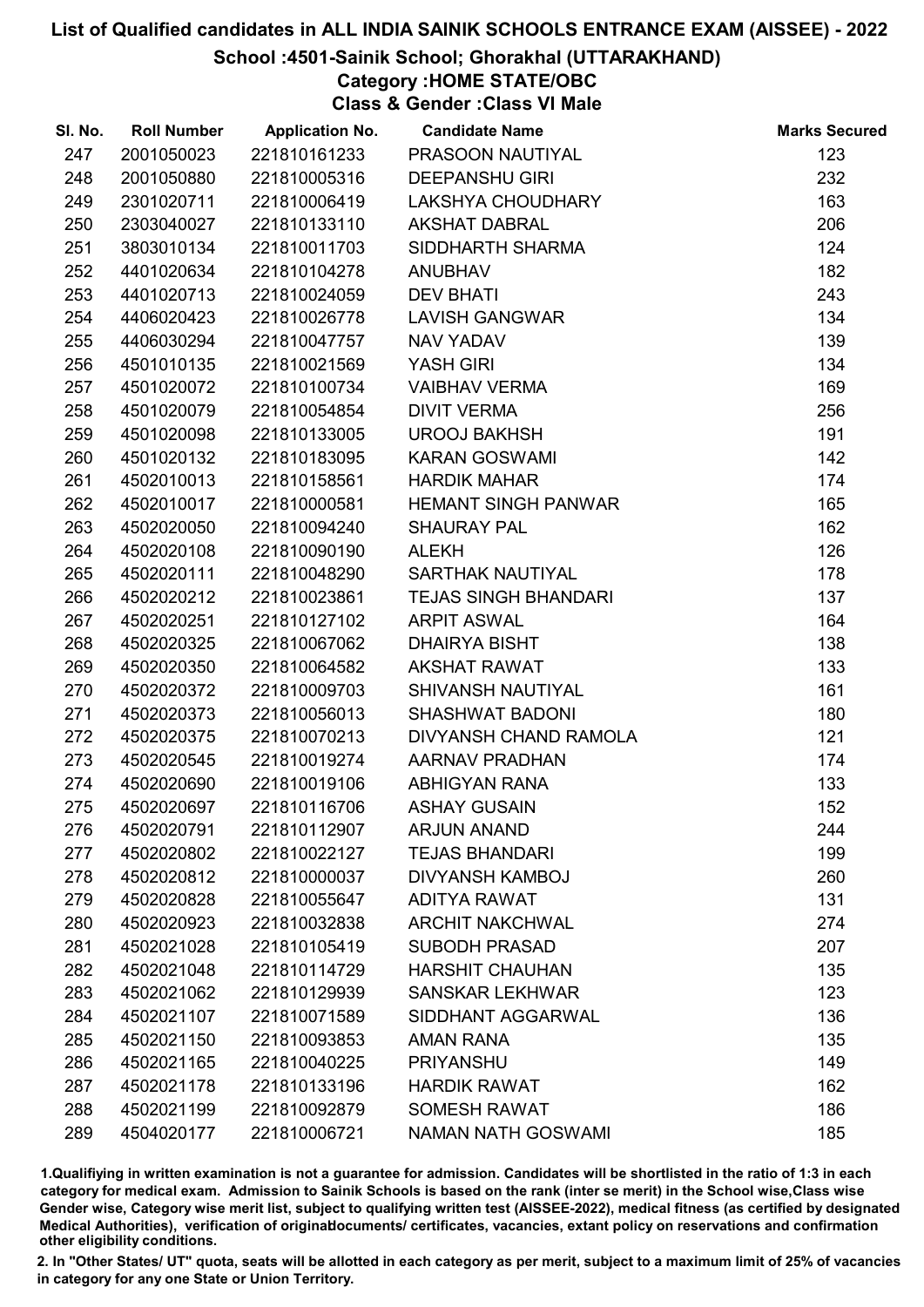#### School :4501-Sainik School; Ghorakhal (UTTARAKHAND)

# Category :HOME STATE/OBC

Class & Gender :Class VI Male

| SI. No. | <b>Roll Number</b> | <b>Application No.</b> | <b>Candidate Name</b>      | <b>Marks Secured</b> |
|---------|--------------------|------------------------|----------------------------|----------------------|
| 290     | 4504020359         | 221810185162           | <b>MUDIT SAINI</b>         | 156                  |
| 291     | 4504020376         | 221810010472           | <b>DAKSH KASHYAP</b>       | 173                  |
| 292     | 4504020389         | 221810034320           | <b>ANURAG MAURYA</b>       | 194                  |
| 293     | 4504030073         | 221810169533           | <b>JASMEET SINGH</b>       | 242                  |
| 294     | 4504030125         | 221810011473           | <b>JASJEET SINGH HANDA</b> | 125                  |
| 295     | 4504030126         | 221810026473           | <b>MRIDUL BHATT</b>        | 165                  |
| 296     | 4504030286         | 221810005805           | PRATYUSH BHANDARI          | 178                  |
| 297     | 4504030429         | 221810057016           | <b>NILESH GOSWAMI</b>      | 141                  |
| 298     | 4504030464         | 221810115636           | <b>AKSHAT GOSWAMI</b>      | 214                  |
| 299     | 4504030466         | 221810044836           | RAKSHIT NATH GOSWAMI       | 245                  |
| 300     | 4504040095         | 221810146617           | <b>GAURAV PANDEY</b>       | 213                  |
| 301     | 4504040156         | 221810137657           | <b>RAYYAN FAHIM</b>        | 128                  |
| 302     | 4504040327         | 221810016398           | <b>MOHIT SINGH</b>         | 152                  |
| 303     | 4504040333         | 221810101898           | <b>ROHIT GOSWAMI</b>       | 120                  |
| 304     | 4504040376         | 221810170529           | KARTAVYA KISHORE PAL       | 195                  |
| 305     | 4504040392         | 221810076239           | <b>CHANDRESH GOSWAMI</b>   | 155                  |
| 306     | 4506010165         | 221810010146           | YOGESH SINGH               | 127                  |
| 307     | 4507010027         | 221810082840           | <b>NAMAN SAINI</b>         | 123                  |
| 308     | 4507010076         | 221810048941           | <b>ARIHANT</b>             | 250                  |
| 309     | 4507010100         | 221810069191           | <b>MAYANK BHANDARI</b>     | 125                  |
| 310     | 4507010157         | 221810091513           | <b>SAGAR PAL</b>           | 120                  |
| 311     | 4507010187         | 221810089273           | <b>ABHINAV SAINI</b>       | 263                  |
| 312     | 4507010194         | 221810037883           | <b>DIVYANSH VERMA</b>      | 130                  |
| 313     | 4507010215         | 221810125944           | <b>CHIRAG BHARTI</b>       | 172                  |
| 314     | 4507010332         | 221810041776           | <b>MUKUND GOSWAMI</b>      | 174                  |
| 315     | 4507010383         | 221810067087           | <b>ANIMESH RAWAT</b>       | 188                  |
| 316     | 4507010414         | 221810006588           | <b>ANTRIKSH</b>            | 258                  |
| 317     | 4507010455         | 221810187289           | <b>ALOKIK GUSAIN</b>       | 181                  |
| 318     | 4507010522         | 221810147844           | <b>AZAD</b>                | 160                  |
| 319     | 4507010558         | 221810035787           | <b>ANANT KUMAR</b>         | 128                  |
| 320     | 4507010570         | 221810028109           | <b>SHIVANK SAINI</b>       | 177                  |
| 321     | 4508010037         | 221810149480           | MOHD ISHAAN SIDDIQUI       | 140                  |
| 322     | 4508010045         | 221810052201           | <b>KANHA SACHAN</b>        | 177                  |
| 323     | 4508010081         | 221810091571           | <b>ANSH MAURYA</b>         | 195                  |
| 324     | 4508010094         | 221810138791           | <b>SHANTANU KASHYAP</b>    | 155                  |
| 325     | 4508010141         | 221810117781           | YASH YADAV                 | 172                  |
| 326     | 4508010161         | 221810169454           | YASH KUMAR                 | 128                  |
| 327     | 4508010183         | 221810135507           | <b>TARUN</b>               | 187                  |
| 328     | 4508010194         | 221810170068           | <b>ABHISHEK GANGWAR</b>    | 164                  |
| 329     | 4508020003         | 221810076852           | LAV                        | 224                  |
| 330     | 4508020030         | 221810051933           | <b>BHAVYA SACHAN</b>       | 216                  |
| 331     | 4508020038         | 221810134153           | <b>NAMAN SHANI</b>         | 130                  |
| 332     | 4508020057         | 221810112714           | <b>GURVANSH SINGH</b>      | 165                  |

1.Qualifiying in written examination is not a guarantee for admission. Candidates will be shortlisted in the ratio of 1:3 in each category for medical exam. Admission to Sainik Schools is based on the rank (inter se merit) in the School wise,Class wise Gender wise, Category wise merit list, subject to qualifying written test (AISSEE-2022), medical fitness (as certified by designated Medical Authorities), verification of originablocuments/ certificates, vacancies, extant policy on reservations and confirmation other eligibility conditions.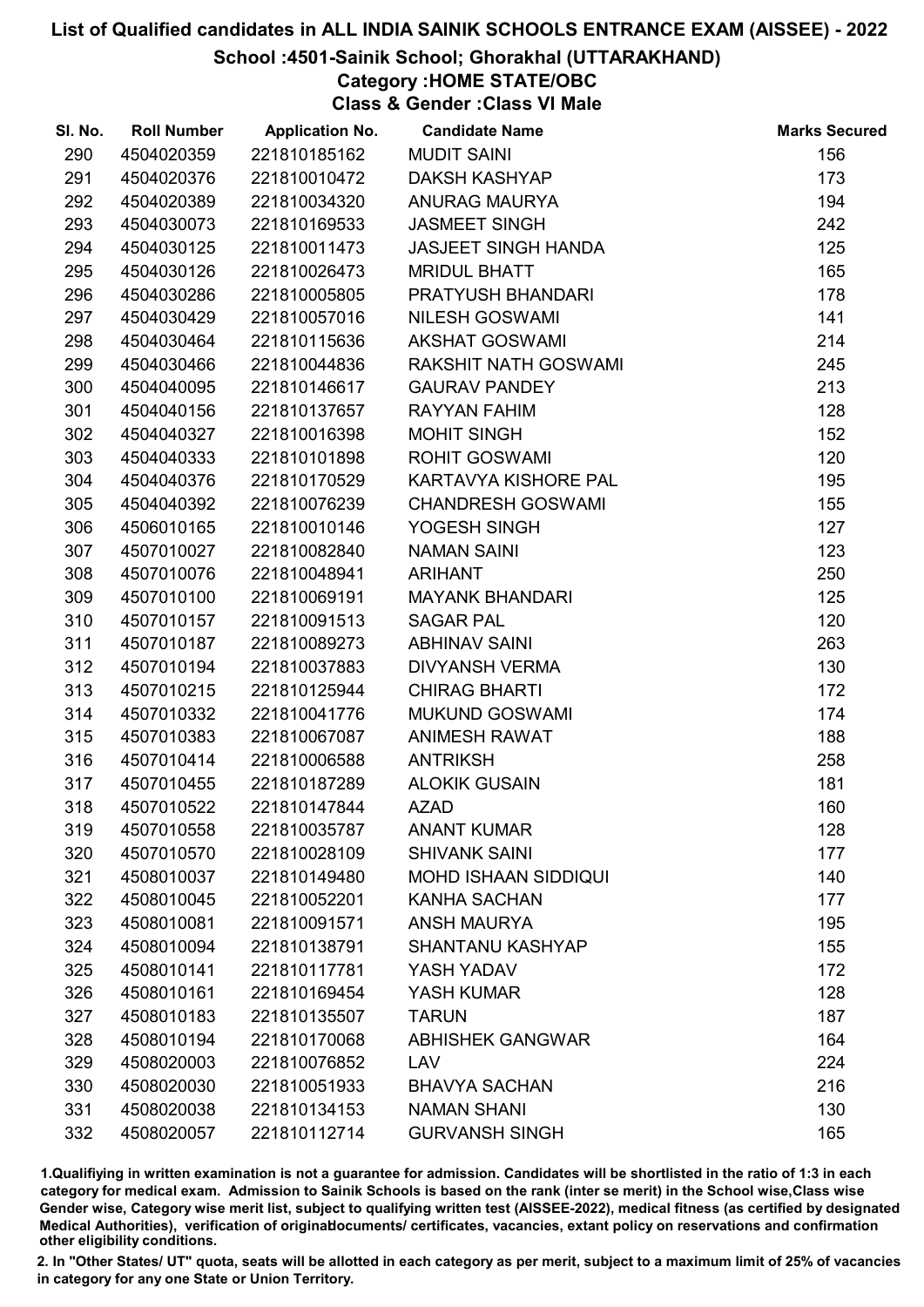## List of Qualified candidates in ALL INDIA SAINIK SCHOOLS ENTRANCE EXAM (AISSEE) - 2022 School :4501-Sainik School; Ghorakhal (UTTARAKHAND) Category :HOME STATE/OBC Class & Gender :Class VI Male

| SI. No. | <b>Roll Number</b> | <b>Application No.</b> | <b>Candidate Name</b> | <b>Marks Secured</b> |
|---------|--------------------|------------------------|-----------------------|----------------------|
| 333     | 4508020061         | 221810061724           | <b>DEEPAK PAL</b>     | 184                  |
| 334     | 4508020070         | 221810038554           | <b>SHUBH KUMAR</b>    | 120                  |
| 335     | 4508020074         | 221810030264           | <b>ABHINAV GIRI</b>   | 202                  |
| 336     | 4508020094         | 221810026025           | <b>SURYANSH BAWA</b>  | 171                  |
| 337     | 4508020165         | 221810077846           | ADIT KUMAR YADAV      | 251                  |
| 338     | 4508020178         | 221810004766           | <b>SHASHANK KUMAR</b> | 178                  |
| 339     | 4508020204         | 221810020147           | SIDDHANT PHOUGAT      | 150                  |
| 340     | 4508020260         | 221810085658           | AKSHAT SAINI          | 120                  |
| 341     | 4509010144         | 221810069160           | ADITYA PANWAR         | 153                  |

<sup>1.</sup>Qualifiying in written examination is not a guarantee for admission. Candidates will be shortlisted in the ratio of 1:3 in each category for medical exam. Admission to Sainik Schools is based on the rank (inter se merit) in the School wise,Class wise Gender wise, Category wise merit list, subject to qualifying written test (AISSEE-2022), medical fitness (as certified by designated Medical Authorities), verification of originablocuments/ certificates, vacancies, extant policy on reservations and confirmation other eligibility conditions.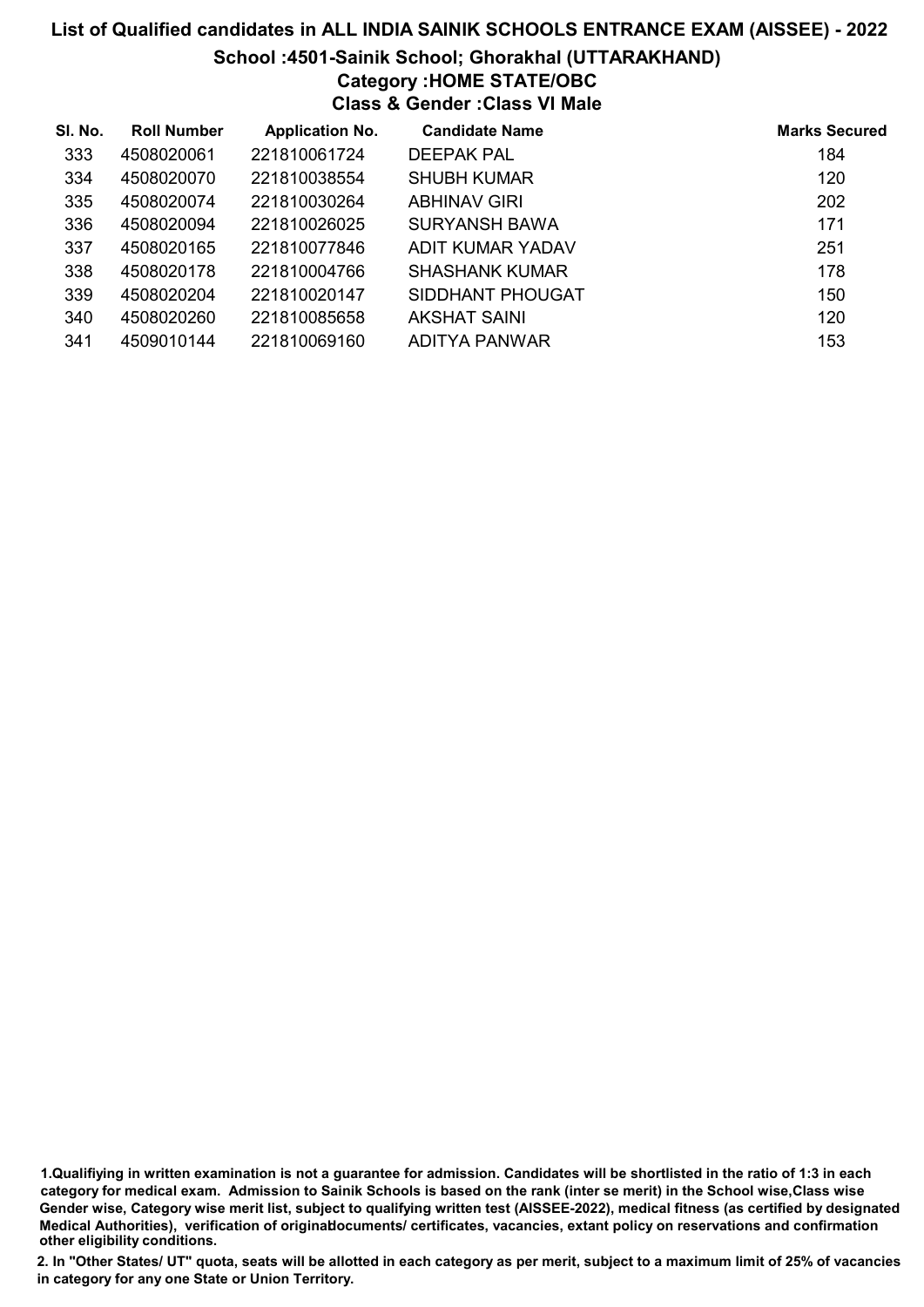#### School :4501-Sainik School; Ghorakhal (UTTARAKHAND)

### Category :HOME STATE/DEF

Class & Gender :Class VI Male

| SI. No. | <b>Roll Number</b> | <b>Application No.</b> | <b>Candidate Name</b>       | <b>Marks Secured</b> |
|---------|--------------------|------------------------|-----------------------------|----------------------|
| 342     | 2001030141         | 221810007250           | <b>SHOURYA RAWAT</b>        | 166                  |
| 343     | 2001040313         | 221810049962           | <b>DIKSHIT RAWAT</b>        | 201                  |
| 344     | 2001050292         | 221810001514           | PRIYANK RAWAT               | 210                  |
| 345     | 2001050398         | 221810004944           | <b>ABHINAV CHANDOLA</b>     | 225                  |
| 346     | 2001050576         | 221810114705           | <b>NAMAN PANDEY</b>         | 126                  |
| 347     | 2001050622         | 221810025625           | <b>SOMESH BUDAKOTI</b>      | 169                  |
| 348     | 2001050930         | 221810019036           | <b>PALLAV NEGI</b>          | 130                  |
| 349     | 2001060169         | 221810028117           | <b>ANMOL KARKI</b>          | 252                  |
| 350     | 2001060326         | 221810052867           | <b>ABHINAV SINGH</b>        | 203                  |
| 351     | 2001060463         | 221810112418           | <b>CHIRAG JOSHI</b>         | 128                  |
| 352     | 2001060836         | 221810046839           | <b>ISHAN KAUSHIK</b>        | 153                  |
| 353     | 2001060929         | 221810149079           | <b>JAI GARIYA</b>           | 240                  |
| 354     | 2202020385         | 221810003632           | <b>DAKSH KHATRI</b>         | 128                  |
| 355     | 2301020475         | 221810016286           | <b>ABHINAV JOSHI</b>        | 192                  |
| 356     | 2304030044         | 221810067710           | <b>SARTHAK SINGH</b>        | 208                  |
| 357     | 2403010127         | 221810119821           | <b>MANISH SUNORI</b>        | 159                  |
| 358     | 2406010032         | 221810009350           | <b>UDIT PANDEY</b>          | 123                  |
| 359     | 2501020426         | 221810151482           | <b>ARYAN SINGH BISHT</b>    | 245                  |
| 360     | 2701020416         | 221810074674           | <b>NAITIK KUMAR</b>         | 140                  |
| 361     | 2801010198         | 221810127404           | <b>SOURYA DHAMI</b>         | 121                  |
| 362     | 3003020104         | 221810192931           | ALANKRIT DANDRIYAL          | 191                  |
| 363     | 3804010110         | 221810146076           | <b>SHALEEN KANYAL</b>       | 225                  |
| 364     | 3804010167         | 221810025199           | YAGYA RAWAT                 | 206                  |
| 365     | 3901020295         | 221810016867           | <b>KRISHNA PATHAK</b>       | 227                  |
| 366     | 3904040642         | 221810116106           | <b>ABHISHEK CHAUHAN</b>     | 145                  |
| 367     | 3905020533         | 221810078226           | <b>ADITYA GUSAIN</b>        | 217                  |
| 368     | 3906010327         | 221810000846           | YUVRAJ SINGH                | 137                  |
| 369     | 3906010380         | 221810013647           | <b>SAURAV SINGH</b>         | 215                  |
| 370     | 4201070463         | 221810025599           | <b>KAVISH BISHT</b>         | 245                  |
| 371     | 4401040154         | 221810147656           | <b>KARTIK SETH</b>          | 172                  |
| 372     | 4402010234         | 221810138685           | <b>DHRUV PANDEY</b>         | 266                  |
| 373     | 4406020076         | 221810041990           | <b>NEERAJ PARIHAR</b>       | 191                  |
| 374     | 4406030004         | 221810017193           | <b>AYUSH JIMIWAL</b>        | 230                  |
| 375     | 4406030233         | 221810008686           | <b>ABHINAV SINGH BORA</b>   | 128                  |
| 376     | 4406030466         | 221810117389           | <b>TANMAY SINGH</b>         | 154                  |
| 377     | 4409010294         | 221810015106           | <b>NITIN SINGH ADHIKARI</b> | 213                  |
| 378     | 4410030046         | 221810028035           | <b>ARPAN CHAND</b>          | 201                  |
| 379     | 4410030382         | 221810059309           | <b>MILAN BISHT</b>          | 220                  |
| 380     | 4410030427         | 221810134639           | <b>PARAS PANT</b>           | 135                  |
| 381     | 4501010016         | 221810162670           | DEEPANSHU KATHAYAT          | 166                  |
| 382     | 4501010132         | 221810112259           | <b>DHIRAJ SINGH DEVLI</b>   | 216                  |
| 383     | 4501020009         | 221810019621           | PRIYANSHU SINGH BISHT       | 199                  |
| 384     | 4501020012         | 221810033331           | <b>KUNAL BORA</b>           | 159                  |

1.Qualifiying in written examination is not a guarantee for admission. Candidates will be shortlisted in the ratio of 1:3 in each category for medical exam. Admission to Sainik Schools is based on the rank (inter se merit) in the School wise,Class wise Gender wise, Category wise merit list, subject to qualifying written test (AISSEE-2022), medical fitness (as certified by designated Medical Authorities), verification of originablocuments/ certificates, vacancies, extant policy on reservations and confirmation other eligibility conditions.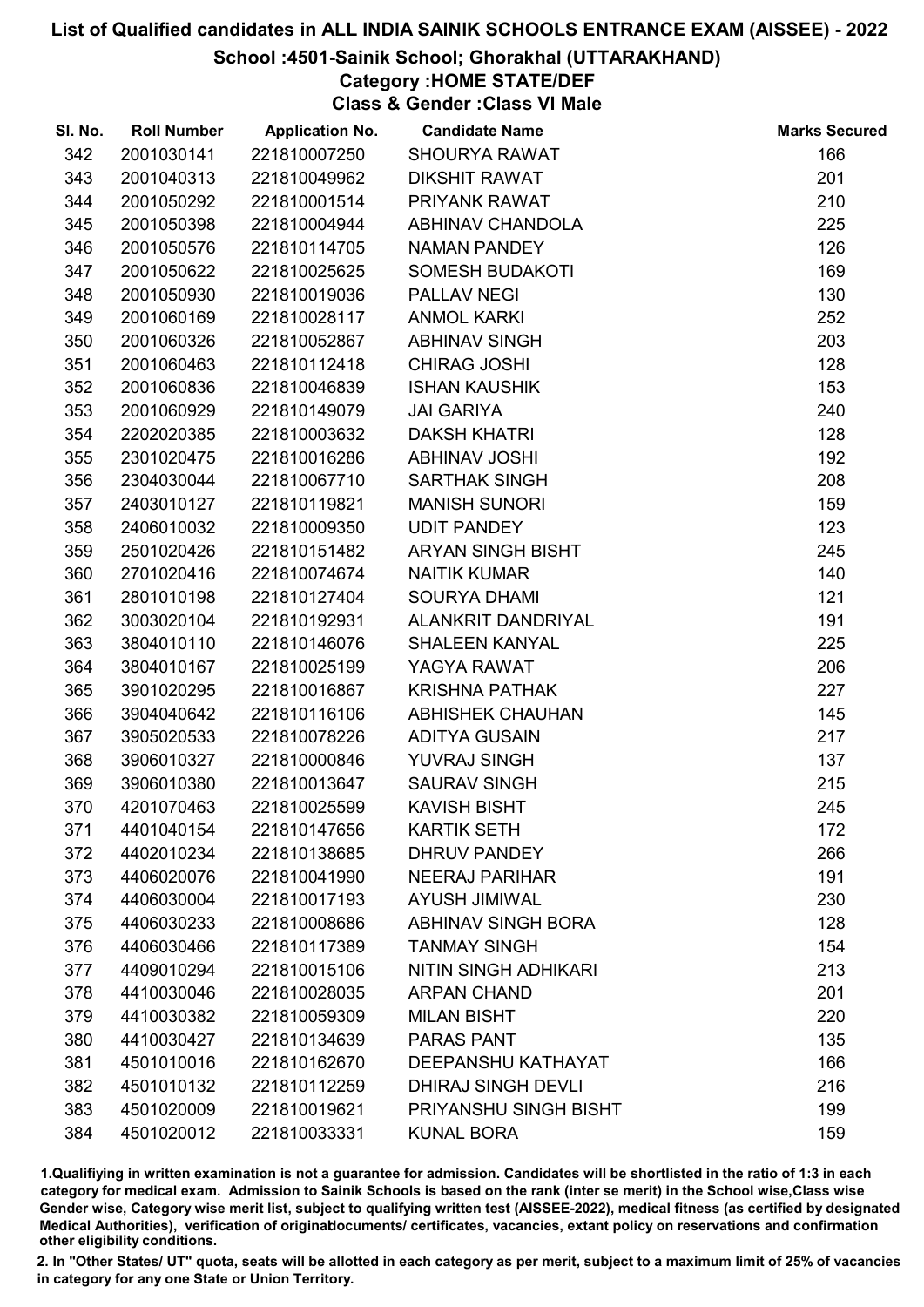#### School :4501-Sainik School; Ghorakhal (UTTARAKHAND)

### Category :HOME STATE/DEF

Class & Gender :Class VI Male

| SI. No. | <b>Roll Number</b> | <b>Application No.</b> | <b>Candidate Name</b>        |           | <b>Marks Secured</b> |
|---------|--------------------|------------------------|------------------------------|-----------|----------------------|
| 385     | 4501020013         | 221810131541           | <b>GAURAV SINGH PILKHWAL</b> | <b>AR</b> | 127                  |
| 386     | 4501020027         | 221810001132           | <b>LAVISH KHETWAL</b>        |           | 200                  |
| 387     | 4501020035         | 221810043472           | <b>DIPANSHU RAWAL</b>        |           | 223                  |
| 388     | 4501020036         | 221810095872           | <b>DHURVA SINGH</b>          |           | 128                  |
| 389     | 4501020037         | 221810004182           | <b>RAHUL SINGH</b>           |           | 253                  |
| 390     | 4501020055         | 221810021573           | KULDEEP SINGH ADHIKARI       |           | 143                  |
| 391     | 4501020059         | 221810038193           | <b>HARSHIT JOSHI</b>         |           | 240                  |
| 392     | 4501020102         | 221810119015           | <b>NAMAN JOSHI</b>           |           | 159                  |
| 393     | 4501020103         | 221810054715           | <b>HITESH SATI</b>           |           | 208                  |
| 394     | 4501020105         | 221810141915           | PIYUSH RAWAT                 |           | 130                  |
| 395     | 4501020126         | 221810002275           | <b>DIVYANSH KANDARI</b>      |           | 241                  |
| 396     | 4501020129         | 221810009575           | <b>SAKSHAM SINGH MUSHUNI</b> |           | 216                  |
| 397     | 4501020138         | 221810131026           | PRIYANSHU BISHT              |           | 129                  |
| 398     | 4501020141         | 221810005726           | <b>KRISHANA RAWAT</b>        |           | 192                  |
| 399     | 4501020170         | 221810022337           | SHUBHAM SINGH BISHT          |           | 197                  |
| 400     | 4501020174         | 221810072147           | <b>BHAVESH KANDPAL</b>       |           | 126                  |
| 401     | 4501020184         | 221810010757           | SHUBHAM SINGH RAWAT          |           | 181                  |
| 402     | 4501020209         | 221810030068           | <b>VISHAL SINGH NEGI</b>     |           | 135                  |
| 403     | 4501020213         | 221810040578           | DHANANJAY SINGH DEWARI       |           | 163                  |
| 404     | 4501020240         | 221810000899           | <b>RUCHIR JOSHI</b>          |           | 229                  |
| 405     | 4502020005         | 221810028100           | AAKASHDEEP SINGH             |           | 191                  |
| 406     | 4502020022         | 221810045710           | <b>SHIVEN SINGH NEGI</b>     |           | 125                  |
| 407     | 4502020029         | 221810012120           | <b>ROHIT SINGH</b>           |           | 223                  |
| 408     | 4502020036         | 221810083130           | <b>RISHAB SINGH NEGI</b>     |           | 124                  |
| 409     | 4502020039         | 221810050430           | <b>DEVASHISH RAWAT</b>       |           | 156                  |
| 410     | 4502020063         | 221810110350           | <b>VATSAL NEGI</b>           |           | 136                  |
| 411     | 4502020064         | 221810161350           | PRASHANT SINGH               |           | 132                  |
| 412     | 4502020069         | 221810005750           | <b>SHIVAM RAWAT</b>          |           | 172                  |
| 413     | 4502020073         | 221810140160           | <b>ANSHUL RAWAT</b>          |           | 166                  |
| 414     | 4502020097         | 221810050180           | <b>SAMAKSH GULERIA</b>       |           | 176                  |
| 415     | 4502020109         | 221810033190           | PRINCE CHAUDHARY             |           | 162                  |
| 416     | 4502020114         | 221810007490           | <b>NITIN SINGH</b>           |           | 152                  |
| 417     | 4502020115         | 221810031590           | <b>SAKSHAM BISHT</b>         |           | 179                  |
| 418     | 4502020121         | 221810151990           | <b>ADARSH BARTHWAL</b>       |           | 150                  |
| 419     | 4502020123         | 221810085001           | <b>PIYUSH NEGI</b>           |           | 220                  |
| 420     | 4502020129         | 221810178201           | <b>ANIRUDH</b>               |           | 178                  |
| 421     | 4502020145         | 221810049211           | <b>RISHAV RANA</b>           |           | 203                  |
| 422     | 4502020147         | 221810050411           | <b>AYUSH RAWAT</b>           |           | 141                  |
| 423     | 4502020152         | 221810028121           | <b>ADARSH BHANDARI</b>       |           | 152                  |
| 424     | 4502020196         | 221810100161           | <b>ADIT RAWAT</b>            |           | 126                  |
| 425     | 4502020201         | 221810008361           | <b>ADITYA MALL</b>           |           | 204                  |
| 426     | 4502020230         | 221810061681           | <b>ARMAAN</b>                |           | 122                  |
| 427     | 4502020236         | 221810073191           | PRINCE SINGH                 |           | 137                  |

1.Qualifiying in written examination is not a guarantee for admission. Candidates will be shortlisted in the ratio of 1:3 in each category for medical exam. Admission to Sainik Schools is based on the rank (inter se merit) in the School wise,Class wise Gender wise, Category wise merit list, subject to qualifying written test (AISSEE-2022), medical fitness (as certified by designated Medical Authorities), verification of originablocuments/ certificates, vacancies, extant policy on reservations and confirmation other eligibility conditions.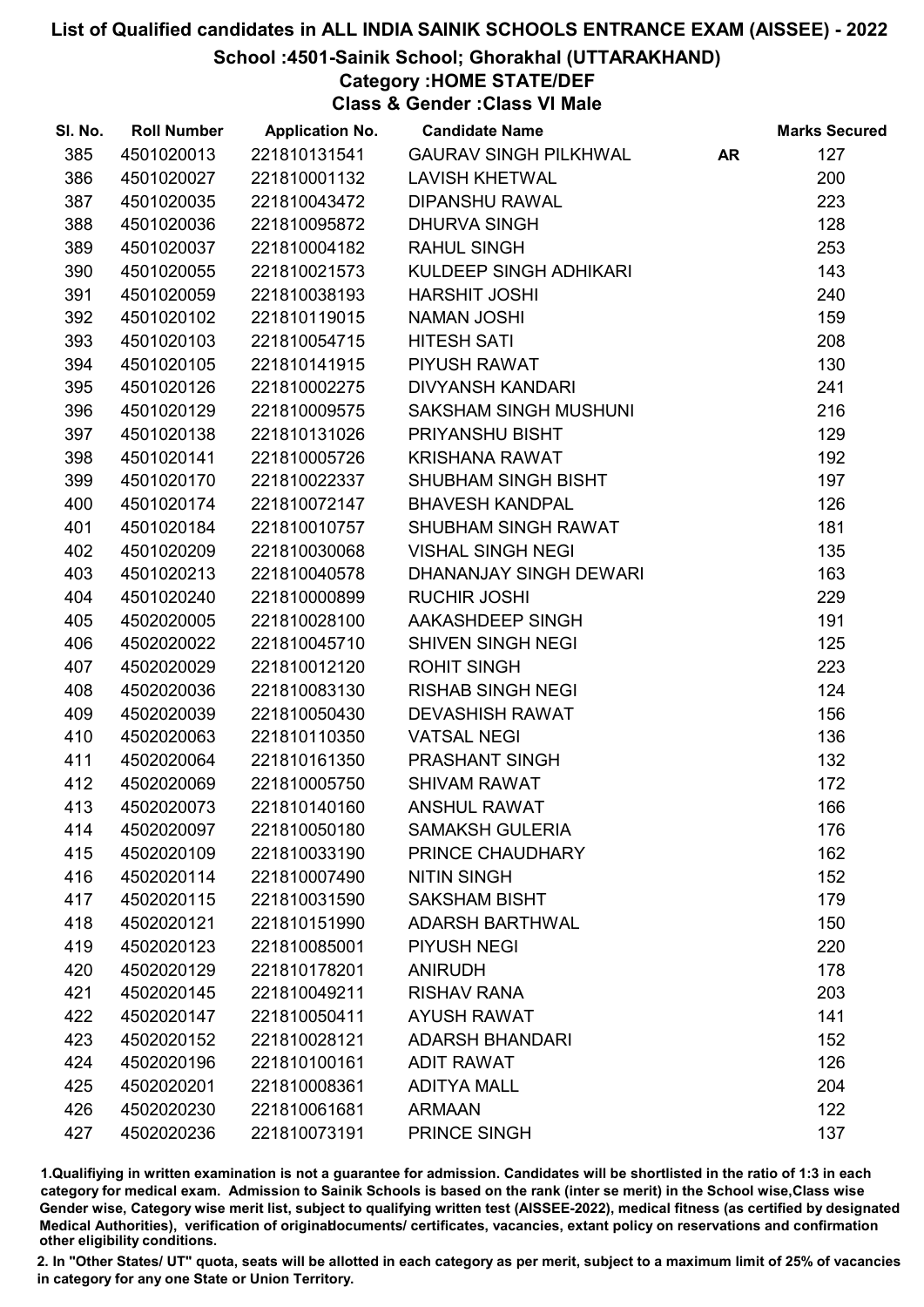#### School :4501-Sainik School; Ghorakhal (UTTARAKHAND)

## Category :HOME STATE/DEF

Class & Gender :Class VI Male

| SI. No. | <b>Roll Number</b> | <b>Application No.</b> | <b>Candidate Name</b>     | <b>Marks Secured</b> |
|---------|--------------------|------------------------|---------------------------|----------------------|
| 428     | 4502020243         | 221810049591           | ADITYA RAWAT              | 212                  |
| 429     | 4502020245         | 221810009691           | <b>GAURAV SINGH</b>       | 149                  |
| 430     | 4502020258         | 221810012802           | <b>ANANT</b>              | 205                  |
| 431     | 4502020263         | 221810003112           | <b>ARIN GAUR</b>          | 228                  |
| 432     | 4502020267         | 221810188312           | <b>SACHIN PANDEY</b>      | 181                  |
| 433     | 4502020285         | 221810155922           | <b>AYUSH NAUGAIN</b>      | 163                  |
| 434     | 4502020297         | 221810113242           | <b>DAKSH SINGH PUNDIR</b> | 243                  |
| 435     | 4502020301         | 221810052542           | ANSHDEEP SEMWAL           | 131                  |
| 436     | 4502020303         | 221810020742           | SIDHARTH RAWAT            | 141                  |
| 437     | 4502020305         | 221810021742           | <b>ANOOP NEGI</b>         | 247                  |
| 438     | 4502020307         | 221810075742           | <b>SARTHAK BISHT</b>      | 221                  |
| 439     | 4502020322         | 221810006652           | <b>AYUSH BHATT</b>        | 221                  |
| 440     | 4502020331         | 221810001962           | <b>SHASWAT SINGH BORA</b> | 264                  |
| 441     | 4502020349         | 221810002582           | <b>KRISHNA GURUNG</b>     | 140                  |
| 442     | 4502020357         | 221810010592           | <b>AKSHAT JOSHI</b>       | 136                  |
| 443     | 4502020360         | 221810018692           | ARYAN SINGH RAWAT         | 257                  |
| 444     | 4502020379         | 221810007513           | <b>ADITYA PUNDIR</b>      | 232                  |
| 445     | 4502020391         | 221810096923           | <b>SPARSH NEGI</b>        | 166                  |
| 446     | 4502020413         | 221810026753           | <b>ARAV DEB</b>           | 255                  |
| 447     | 4502020422         | 221810142963           | PRIYANSHU RANA            | 122                  |
| 448     | 4502020436         | 221810101083           | AMAN SINGH CHAUHAN        | 187                  |
| 449     | 4502020438         | 221810127083           | <b>NAITIK RAWAT</b>       | 145                  |
| 450     | 4502020446         | 221810144583           | <b>SAKSHAM RANA</b>       | 188                  |
| 451     | 4502020478         | 221810004614           | RUDRANSH RAWAT            | 231                  |
| 452     | 4502020489         | 221810039824           | AAYUSH SINGH              | 122                  |
| 453     | 4502020490         | 221810030924           | <b>MANAV RAJ</b>          | 168                  |
| 454     | 4502020522         | 221810022164           | <b>AYUSH SINGH</b>        | 188                  |
| 455     | 4502020530         | 221810038364           | <b>VATSHAL SHAH</b>       | 170                  |
| 456     | 4502020534         | 221810014764           | <b>AVIRAL</b>             | 181                  |
| 457     | 4502020549         | 221810049574           | <b>ARMAN RAWAT</b>        | 176                  |
| 458     | 4502020551         | 221810108674           | <b>MANAN SINGH</b>        | 127                  |
| 459     | 4502020569         | 221810031894           | <b>MANAS RAJ</b>          | 174                  |
| 460     | 4502020587         | 221810155805           | <b>PRANEH KANDARI</b>     | 224                  |
| 461     | 4502020598         | 221810061615           | <b>AVIRAL JUGRAN</b>      | 210                  |
| 462     | 4502020611         | 221810016925           | <b>TANISHQ</b>            | 187                  |
| 463     | 4502020623         | 221810038835           | <b>VIVAN CHAUHAN</b>      | 202                  |
| 464     | 4502020630         | 221810116445           | <b>AYUSH BISHT</b>        | 191                  |
| 465     | 4502020639         | 221810152155           | <b>DEEPANSHU BISHT</b>    | 123                  |
| 466     | 4502020653         | 221810039265           | <b>TUSHAR SINGH</b>       | 235                  |
| 467     | 4502020654         | 221810102365           | <b>AVIRAL NEGI</b>        | 141                  |
| 468     | 4502020663         | 221810083175           | SATYARTH KHARKWAL         | 212                  |
| 469     | 4502020676         | 221810021985           | <b>AYUSH JOSHI</b>        | 152                  |
| 470     | 4502020679         | 221810077295           | <b>TANMAY RAWAT</b>       | 200                  |

1.Qualifiying in written examination is not a guarantee for admission. Candidates will be shortlisted in the ratio of 1:3 in each category for medical exam. Admission to Sainik Schools is based on the rank (inter se merit) in the School wise,Class wise Gender wise, Category wise merit list, subject to qualifying written test (AISSEE-2022), medical fitness (as certified by designated Medical Authorities), verification of originablocuments/ certificates, vacancies, extant policy on reservations and confirmation other eligibility conditions.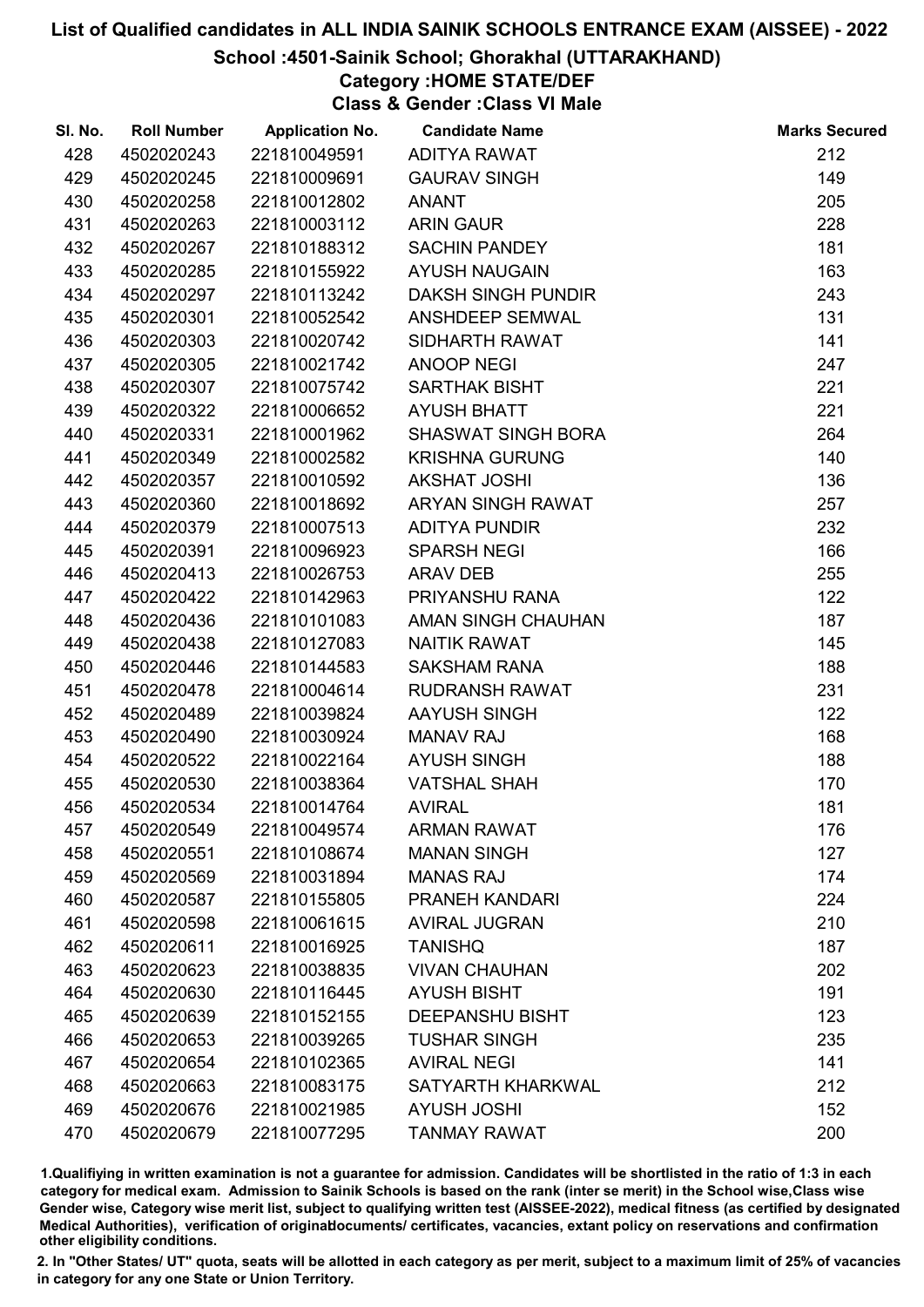#### School :4501-Sainik School; Ghorakhal (UTTARAKHAND)

### Category :HOME STATE/DEF

Class & Gender :Class VI Male

| SI. No. | <b>Roll Number</b> | <b>Application No.</b> | <b>Candidate Name</b>       |           | <b>Marks Secured</b> |
|---------|--------------------|------------------------|-----------------------------|-----------|----------------------|
| 471     | 4502020689         | 221810002006           | <b>GAURAV SINGH RANA</b>    |           | 252                  |
| 472     | 4502020695         | 221810160406           | <b>ISPARSH THAPLIYAL</b>    |           | 160                  |
| 473     | 4502020722         | 221810003436           | <b>TANISH RAYAL</b>         |           | 240                  |
| 474     | 4502020736         | 221810049846           | <b>MAYANK SINGH</b>         |           | 191                  |
| 475     | 4502020742         | 221810044756           | PRINCE CHAUHAN              |           | 137                  |
| 476     | 4502020755         | 221810094466           | ARADHYA NAUTIYAL            |           | 132                  |
| 477     | 4502020766         | 221810036776           | PRATEEK SINGH SAUN          |           | 152                  |
| 478     | 4502020768         | 221810024286           | <b>GAURAV CHANDRA PANT</b>  |           | 255                  |
| 479     | 4502020775         | 221810050496           | <b>VANSH GULERIA</b>        |           | 181                  |
| 480     | 4502020784         | 221810014107           | <b>ANSH SINGH</b>           |           | 121                  |
| 481     | 4502020793         | 221810000117           | <b>ASMIT NEGI</b>           |           | 166                  |
| 482     | 4502020820         | 221810028837           | <b>VINEET KHANDURI</b>      |           | 170                  |
| 483     | 4502020821         | 221810000937           | <b>HIMESH BISHT</b>         |           | 173                  |
| 484     | 4502020825         | 221810019247           | <b>KRISH SINGH RANA</b>     |           | 166                  |
| 485     | 4502020868         | 221810013287           | <b>GAUTAM SINGH</b>         |           | 232                  |
| 486     | 4502020869         | 221810083287           | <b>SHOURYA PANWAR</b>       |           | 161                  |
| 487     | 4502020874         | 221810009587           | ANIRUDH SINGH CHAUHAN       |           | 160                  |
| 488     | 4502020875         | 221810009787           | <b>SHUBH BUTOLA</b>         |           | 192                  |
| 489     | 4502020884         | 221810045697           | <b>VAIBHAV KANDERI</b>      |           | 136                  |
| 490     | 4502020885         | 221810017697           | ABHIJEET SINGH NEGI         |           | 169                  |
| 491     | 4502020913         | 221810102328           | <b>NITIN MINGWAL</b>        |           | 159                  |
| 492     | 4502020914         | 221810072328           | <b>MOHIT SINGH</b>          |           | 219                  |
| 493     | 4502020928         | 221810005048           | <b>ARNAV MANWAL</b>         |           | 188                  |
| 494     | 4502020935         | 221810009648           | <b>DIVYANSHU BISHT</b>      |           | 222                  |
| 495     | 4502020954         | 221810157168           | <b>DEV BAHUGUNA</b>         |           | 130                  |
| 496     | 4502020971         | 221810011378           | <b>SHOURYA NEGI</b>         |           | 121                  |
| 497     | 4502020980         | 221810050088           | <b>SHIVANSH RAWAT</b>       |           | 220                  |
| 498     | 4502020994         | 221810009988           | <b>TANUJ KHANKA</b>         |           | 223                  |
| 499     | 4502021003         | 221810061698           | <b>ANSHUMAN NEGI</b>        |           | 144                  |
| 500     | 4502021009         | 221810087209           | <b>SHAURYA PHARSWAN</b>     |           | 150                  |
| 501     | 4502021018         | 221810188709           | <b>ABHAY KHANDURI</b>       |           | 170                  |
| 502     | 4502021021         | 221810039909           | <b>ROHAN SAKLANI</b>        |           | 205                  |
| 503     | 4502021037         | 221810049429           | <b>LOKESH BISHT</b>         |           | 209                  |
| 504     | 4502021046         | 221810036629           | <b>DEVANSH SINGH GARIYA</b> |           | 127                  |
| 505     | 4502021079         | 221810008459           | <b>KARTIK SINGH GURUNG</b>  |           | 151                  |
| 506     | 4502021082         | 221810036859           | <b>ASHUTOSH BHARDWAJ</b>    |           | 222                  |
| 507     | 4502021086         | 221810128069           | <b>RISHANSHU NEGI</b>       |           | 166                  |
| 508     | 4502021098         | 221810002379           | <b>SUBHAM PANWAR</b>        |           | 235                  |
| 509     | 4502021105         | 221810002879           | <b>VINAY PANT</b>           |           | 186                  |
| 510     | 4502021117         | 221810139889           | <b>MOHIT MEHRA</b>          |           | 223                  |
| 511     | 4502021136         | 221810022899           | <b>ADITYA CHAUDHARY</b>     | <b>AR</b> | 147                  |
| 512     | 4504020006         | 221810006200           | <b>ADARSH SINGH RAWAT</b>   |           | 127                  |
| 513     | 4504020013         | 221810188600           | <b>MAYANK SINGH DHANAK</b>  |           | 175                  |

1.Qualifiying in written examination is not a guarantee for admission. Candidates will be shortlisted in the ratio of 1:3 in each category for medical exam. Admission to Sainik Schools is based on the rank (inter se merit) in the School wise,Class wise Gender wise, Category wise merit list, subject to qualifying written test (AISSEE-2022), medical fitness (as certified by designated Medical Authorities), verification of originablocuments/ certificates, vacancies, extant policy on reservations and confirmation other eligibility conditions.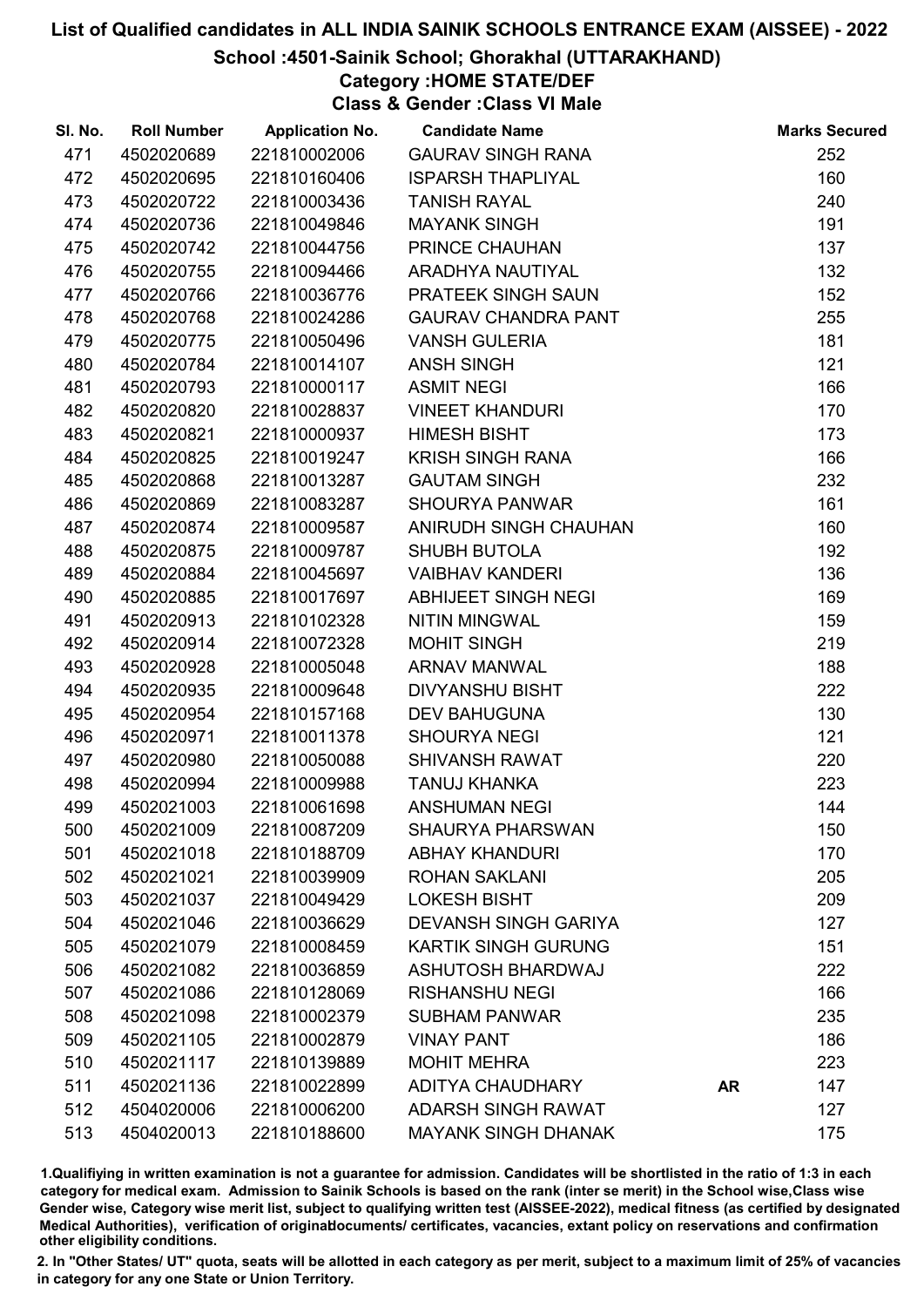#### School :4501-Sainik School; Ghorakhal (UTTARAKHAND)

### Category :HOME STATE/DEF

Class & Gender :Class VI Male

| SI. No. | <b>Roll Number</b> | <b>Application No.</b> | <b>Candidate Name</b>      | <b>Marks Secured</b> |
|---------|--------------------|------------------------|----------------------------|----------------------|
| 514     | 4504020024         | 221810007610           | <b>SACHIN KANDPAL</b>      | 228                  |
| 515     | 4504020041         | 221810055820           | <b>ABHAY RAWAT</b>         | 160                  |
| 516     | 4504020047         | 221810025230           | <b>KRISHNA KARKI</b>       | 167                  |
| 517     | 4504020048         | 221810035230           | <b>PRIYANSHU</b>           | 253                  |
| 518     | 4504020057         | 221810015830           | <b>TARUN MEHTA</b>         | 205                  |
| 519     | 4504020073         | 221810112250           | <b>AYUSHMAN MANRAL</b>     | 132                  |
| 520     | 4504020098         | 221810154070           | <b>MANAN SHAHI</b>         | 161                  |
| 521     | 4504020110         | 221810009670           | <b>ANIKET BORA</b>         | 177                  |
| 522     | 4504020126         | 221810052580           | SHUBHAM SINGH MEHRA        | 136                  |
| 523     | 4504020143         | 221810142101           | <b>MANAN JOSHI</b>         | 123                  |
| 524     | 4504020146         | 221810017401           | ADITYA SINGH KORANGA       | 225                  |
| 525     | 4504020148         | 221810073601           | <b>NAYAN JOSHI</b>         | 172                  |
| 526     | 4504020204         | 221810069451           | <b>GAURAV JOSHI</b>        | 133                  |
| 527     | 4504020209         | 221810079651           | SHRESHTH SINGH             | 208                  |
| 528     | 4504020226         | 221810018861           | <b>NIKUNJ SINGH KARKI</b>  | 175                  |
| 529     | 4504020259         | 221810076981           | <b>NAMAN BISHT</b>         | 121                  |
| 530     | 4504020276         | 221810117402           | <b>KARAN SINGH</b>         | 181                  |
| 531     | 4504020283         | 221810015902           | PRIYANSU SINGH RAWAT       | 121                  |
| 532     | 4504020287         | 221810031012           | <b>HARSHIT SINGH RANA</b>  | 176                  |
| 533     | 4504020293         | 221810000512           | <b>KRISH PARIHAR</b>       | 262                  |
| 534     | 4504020317         | 221810131432           | <b>NAITIK JOSHI</b>        | 194                  |
| 535     | 4504020334         | 221810025942           | <b>AYUSH MEHRA</b>         | 221                  |
| 536     | 4504020344         | 221810013652           | <b>LOKESH SINGH</b>        | 191                  |
| 537     | 4504020349         | 221810109852           | <b>ABHINEET</b>            | 205                  |
| 538     | 4504020355         | 221810016062           | <b>VANSH RAWAT</b>         | 166                  |
| 539     | 4504020362         | 221810035262           | <b>VISHAL SINGH BISHT</b>  | 199                  |
| 540     | 4504020407         | 221810044381           | UDIT NARAYAN SINGH BORA    | 135                  |
| 541     | 4504030002         | 221810040482           | <b>AKSHAT CHANDOLA</b>     | 197                  |
| 542     | 4504030005         | 221810101682           | <b>NIKHIL BHATT</b>        | 136                  |
| 543     | 4504030006         | 221810113682           | <b>VIAAN KUMAYA</b>        | 178                  |
| 544     | 4504030020         | 221810055692           | RAKSHIT SINGH ADHIKARI     | 253                  |
| 545     | 4504030059         | 221810134723           | <b>AYUSH SINGH</b>         | 169                  |
| 546     | 4504030068         | 221810154233           | YOGESH DEOPA               | 155                  |
| 547     | 4504030124         | 221810050473           | <b>MAYANK CHAUHAN</b>      | 157                  |
| 548     | 4504030128         | 221810046573           | PRIYANSHU GARIYA           | 190                  |
| 549     | 4504030159         | 221810089293           | <b>NAITIK SINGH BISHT</b>  | 190                  |
| 550     | 4504030164         | 221810031693           | <b>NAMAN SINGH</b>         | 183                  |
| 551     | 4504030187         | 221810115614           | <b>SAYYAM BUDHANI</b>      | 156                  |
| 552     | 4504030210         | 221810032234           | <b>MAYANK GARIA</b>        | 277                  |
| 553     | 4504030223         | 221810012244           | <b>SHUBHAM SINGH KARKI</b> | 218                  |
| 554     | 4504030232         | 221810004254           | <b>DIVYANSH SINGH</b>      | 154                  |
| 555     | 4504030233         | 221810018354           | <b>PARAS BISHT</b>         | 260                  |
| 556     | 4504030281         | 221810060705           | <b>GARVANSH PANT</b>       | 234                  |

1.Qualifiying in written examination is not a guarantee for admission. Candidates will be shortlisted in the ratio of 1:3 in each category for medical exam. Admission to Sainik Schools is based on the rank (inter se merit) in the School wise,Class wise Gender wise, Category wise merit list, subject to qualifying written test (AISSEE-2022), medical fitness (as certified by designated Medical Authorities), verification of originablocuments/ certificates, vacancies, extant policy on reservations and confirmation other eligibility conditions.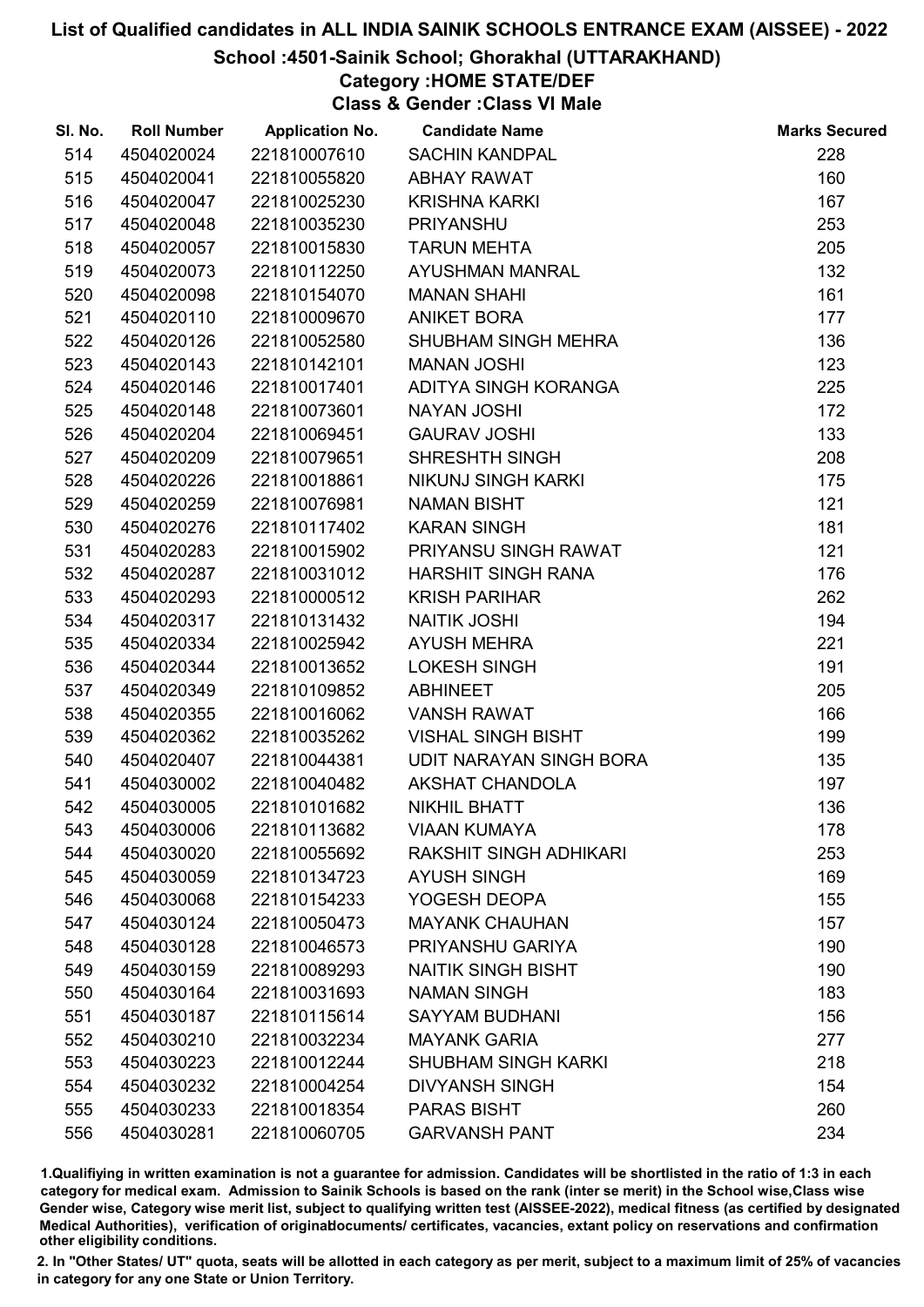#### School :4501-Sainik School; Ghorakhal (UTTARAKHAND)

### Category :HOME STATE/DEF

Class & Gender :Class VI Male

| SI. No. | <b>Roll Number</b> | <b>Application No.</b> | <b>Candidate Name</b>        | <b>Marks Secured</b> |
|---------|--------------------|------------------------|------------------------------|----------------------|
| 557     | 4504030326         | 221810105535           | <b>AYUSH SINGH GAIRA</b>     | 200                  |
| 558     | 4504030340         | 221810134545           | <b>VEDANT SINGH</b>          | 172                  |
| 559     | 4504030364         | 221810065165           | <b>VINAY RAWAT</b>           | 207                  |
| 560     | 4504030373         | 221810159375           | <b>MILAN SINGH BHANDARI</b>  | 199                  |
| 561     | 4504030381         | 221810068085           | <b>MAYANK RANA</b>           | 156                  |
| 562     | 4504030393         | 221810153685           | <b>HARSHIT BHOJ</b>          | 205                  |
| 563     | 4504030414         | 221810102695           | PRIYANSHU SINGH DANU         | 184                  |
| 564     | 4504030420         | 221810107406           | YASHRAJ BHATT                | 246                  |
| 565     | 4504030431         | 221810024216           | AAYUSH SINGH                 | 222                  |
| 566     | 4504040008         | 221810009156           | <b>ADITYA JOSHI</b>          | 147                  |
| 567     | 4504040009         | 221810039156           | ADITYA DEOPA                 | 247                  |
| 568     | 4504040015         | 221810091756           | OM SINGH BORA                | 142                  |
| 569     | 4504040027         | 221810078566           | <b>RAHUL SINGH</b>           | 143                  |
| 570     | 4504040039         | 221810048276           | <b>NAMAN DUBE</b>            | 123                  |
| 571     | 4504040044         | 221810051776           | KUSHAGRA RAWAT               | 184                  |
| 572     | 4504040051         | 221810038286           | <b>NITIN FARTYAL</b>         | 148                  |
| 573     | 4504040077         | 221810021507           | <b>MANAN BISHTANIYA</b>      | 251                  |
| 574     | 4504040106         | 221810121327           | <b>TEJAS RIKHARI</b>         | 135                  |
| 575     | 4504040108         | 221810042427           | <b>SAMEER SINGH</b>          | 171                  |
| 576     | 4504040122         | 221810006437           | YUVRAJ SINGH BHANDARI        | 236                  |
| 577     | 4504040165         | 221810016467           | KAVYA SINGH BOHARA           | 172                  |
| 578     | 4504040176         | 221810024877           | <b>MOHAN SINGH NEGI</b>      | 247                  |
| 579     | 4504040209         | 221810016308           | <b>CHAITANYA RAWAT</b>       | 203                  |
| 580     | 4504040210         | 221810027308           | <b>VANSH BARGALI</b>         | 170                  |
| 581     | 4504040233         | 221810036428           | <b>NAMAN JOSHI</b>           | 162                  |
| 582     | 4504040269         | 221810115358           | <b>CHAKSHAN PANDEY</b>       | 123                  |
| 583     | 4504040274         | 221810013558           | PIYUSH KHOLIYA               | 224                  |
| 584     | 4504040277         | 221810051758           | <b>DISHANT JOSHI</b>         | 150                  |
| 585     | 4504040318         | 221810039988           | <b>DAKSH CHAUHAN</b>         | 220                  |
| 586     | 4504040319         | 221810010098           | <b>BHARAT SINGH ANNA</b>     | 202                  |
| 587     | 4504040340         | 221810088109           | <b>CHETANYA MISHRA</b>       | 153                  |
| 588     | 4504040350         | 221810046809           | <b>AAYUSH JOSHI</b>          | 140                  |
| 589     | 4504040358         | 221810100419           | SIDHARTH DAFOUTY             | 147                  |
| 590     | 4504040387         | 221810015039           | <b>VINAY CHAUSALI</b>        | 157                  |
| 591     | 4504040416         | 221810019559           | <b>NAITIK SINGH KHARAYAT</b> | 178                  |
| 592     | 4504040423         | 221810047069           | <b>ASHISH SINGH BORA</b>     | 138                  |
| 593     | 4504040438         | 221810129769           | <b>HIMANSU SINGH</b>         | 164                  |
| 594     | 4504040440         | 221810009179           | <b>SAKSHAM SINGH</b>         | 261                  |
| 595     | 4504040475         | 221810038699           | <b>WANSH PATHAK</b>          | 158                  |
| 596     | 4505010015         | 221810100740           | <b>ADITYA BUDAKOTY</b>       | 158                  |
| 597     | 4505010051         | 221810057341           | PIYUSH SINGH                 | 191                  |
| 598     | 4505020004         | 221810072671           | <b>SUMIT SINGH</b>           | 138                  |
| 599     | 4505020018         | 221810009702           | <b>PAWAN SINGH</b>           | 158                  |

1.Qualifiying in written examination is not a guarantee for admission. Candidates will be shortlisted in the ratio of 1:3 in each category for medical exam. Admission to Sainik Schools is based on the rank (inter se merit) in the School wise,Class wise Gender wise, Category wise merit list, subject to qualifying written test (AISSEE-2022), medical fitness (as certified by designated Medical Authorities), verification of originablocuments/ certificates, vacancies, extant policy on reservations and confirmation other eligibility conditions.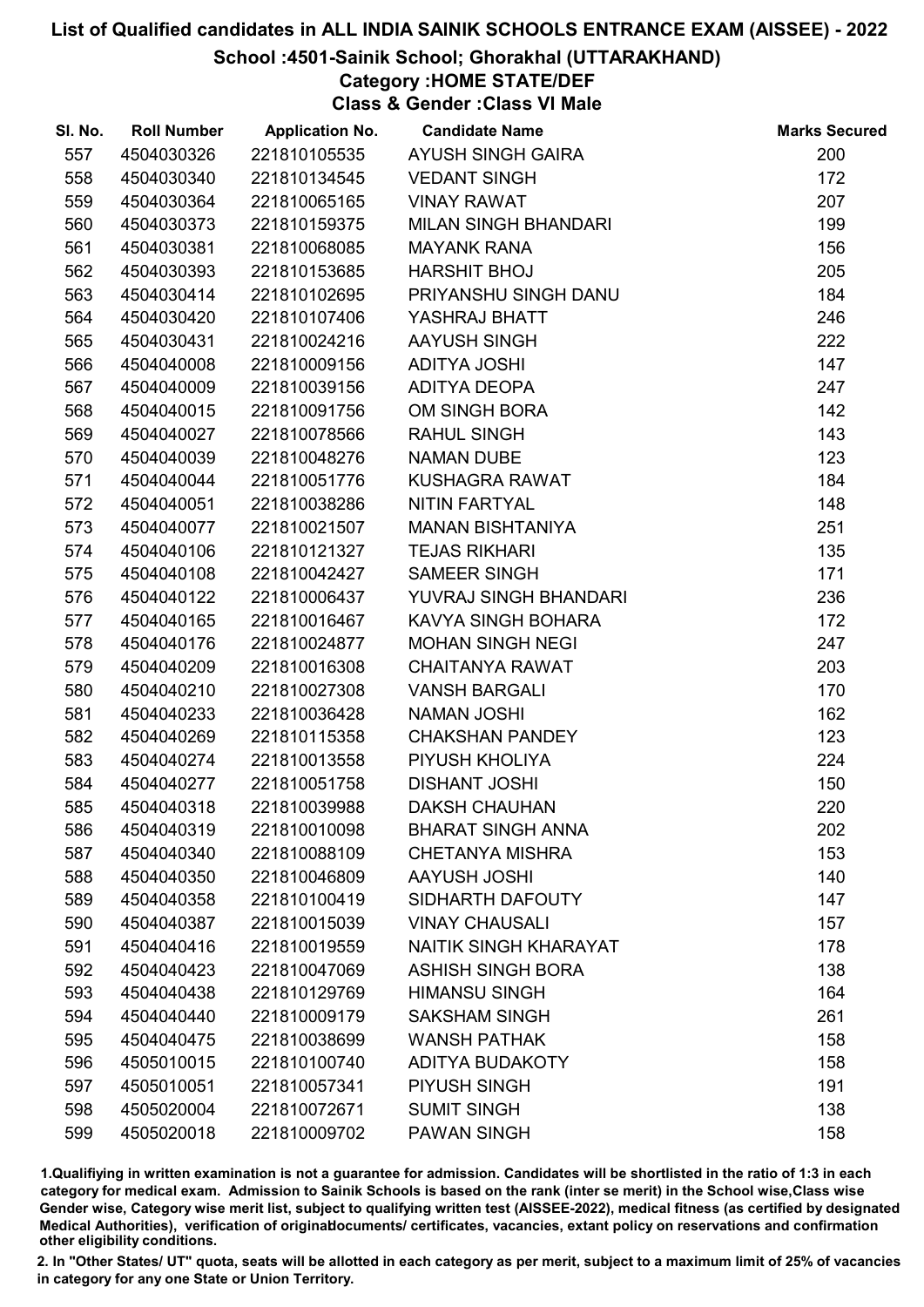#### School :4501-Sainik School; Ghorakhal (UTTARAKHAND)

### Category :HOME STATE/DEF

Class & Gender :Class VI Male

| SI. No. | <b>Roll Number</b> | <b>Application No.</b> | <b>Candidate Name</b>         |           | <b>Marks Secured</b> |
|---------|--------------------|------------------------|-------------------------------|-----------|----------------------|
| 600     | 4505020050         | 221810001092           | AAYUSH SINGH NEGI             |           | 255                  |
| 601     | 4505020052         | 221810042392           | <b>ANIKET SUNDLI</b>          |           | 148                  |
| 602     | 4505020067         | 221810012443           | <b>ANUJ BISHT</b>             |           | 176                  |
| 603     | 4505020068         | 221810094253           | <b>BAIBHAV BISHT</b>          | <b>AR</b> | 124                  |
| 604     | 4505020086         | 221810022124           | <b>ANUJ NEGI</b>              |           | 157                  |
| 605     | 4505020092         | 221810057834           | <b>AYUSH NEGI</b>             |           | 200                  |
| 606     | 4505020100         | 221810002954           | <b>PARTH KUMAR SINGH</b>      |           | 231                  |
| 607     | 4505020103         | 221810153564           | <b>ABHINAV NEGI</b>           |           | 136                  |
| 608     | 4505020105         | 221810185664           | <b>SURYANK BHANDARI</b>       |           | 195                  |
| 609     | 4505020113         | 221810056484           | <b>AKSHAD RAWAT</b>           |           | 145                  |
| 610     | 4505020140         | 221810048545           | <b>RITISH RAWAT</b>           |           | 182                  |
| 611     | 4505020160         | 221810127626           | <b>ARYAN NEGI</b>             |           | 160                  |
| 612     | 4505020168         | 221810030746           | PRIYANJAL KANDWAL             |           | 170                  |
| 613     | 4505020180         | 221810094586           | <b>RUDRA SINGH PUNDIR</b>     |           | 157                  |
| 614     | 4505020187         | 221810127007           | <b>KARTIK JADLI</b>           |           | 221                  |
| 615     | 4505020191         | 221810173017           | <b>SHAURYA NEGI</b>           |           | 167                  |
| 616     | 4505020199         | 221810065227           | <b>SHOURYA RAWAT</b>          | <b>AR</b> | 133                  |
| 617     | 4505020202         | 221810005437           | <b>AKSHIT SAJWAN</b>          |           | 173                  |
| 618     | 4505020212         | 221810137267           | <b>ADARSH LINGWAL</b>         | <b>AR</b> | 256                  |
| 619     | 4505020213         | 221810081367           | <b>ABHINAV SINGH</b>          |           | 140                  |
| 620     | 4505020227         | 221810088908           | <b>NAITIK BISHT</b>           |           | 161                  |
| 621     | 4505020242         | 221810106938           | <b>ARNAV NEGI</b>             |           | 140                  |
| 622     | 4505020261         | 221810027878           | <b>ADITYA ASWAL</b>           |           | 155                  |
| 623     | 4506010004         | 221810010410           | <b>MANAS BHATT</b>            |           | 162                  |
| 624     | 4506010012         | 221810045640           | <b>TANISHQ BHANDARI</b>       |           | 237                  |
| 625     | 4506010040         | 221810099251           | <b>ARYAN BISHT</b>            |           | 219                  |
| 626     | 4506010041         | 221810030551           | <b>GAURAV CHAUSALI</b>        |           | 159                  |
| 627     | 4506010042         | 221810088651           | <b>DEVANSH SINGH HARARIYA</b> |           | 151                  |
| 628     | 4506010049         | 221810127681           | <b>DEEPAK SAMANT</b>          |           | 123                  |
| 629     | 4506010056         | 221810099812           | <b>HITESH BISHT</b>           |           | 160                  |
| 630     | 4506010065         | 221810077562           | UJJAWAL THAPA BAHADUR         |           | 131                  |
| 631     | 4506010070         | 221810028192           | <b>NAMAN SINGH</b>            |           | 211                  |
| 632     | 4506010074         | 221810094403           | <b>TUSHAR SINGH</b>           |           | 144                  |
| 633     | 4506010075         | 221810159403           | <b>NAVNEET BISHT</b>          |           | 143                  |
| 634     | 4506010087         | 221810150633           | <b>ANURAG SINGH DHAMI</b>     |           | 148                  |
| 635     | 4506010101         | 221810087283           | <b>KRISH KHOLIYA</b>          |           | 176                  |
| 636     | 4506010106         | 221810031104           | <b>CHIRAG SINGH SHAHI</b>     |           | 181                  |
| 637     | 4506010113         | 221810041334           | AADARSH SAMANT                |           | 155                  |
| 638     | 4506010131         | 221810054694           | <b>AYUSH JOSHI</b>            |           | 163                  |
| 639     | 4506010139         | 221810008525           | <b>DHAIRYA BISHT</b>          |           | 173                  |
| 640     | 4506010168         | 221810014646           | LOKESH SINGH KANYAL           |           | 196                  |
| 641     | 4506010170         | 221810093056           | <b>MANISH JOSHI</b>           |           | 155                  |
| 642     | 4506010175         | 221810050266           | <b>TANISHK RAI</b>            |           | 145                  |

1.Qualifiying in written examination is not a guarantee for admission. Candidates will be shortlisted in the ratio of 1:3 in each category for medical exam. Admission to Sainik Schools is based on the rank (inter se merit) in the School wise,Class wise Gender wise, Category wise merit list, subject to qualifying written test (AISSEE-2022), medical fitness (as certified by designated Medical Authorities), verification of originablocuments/ certificates, vacancies, extant policy on reservations and confirmation other eligibility conditions.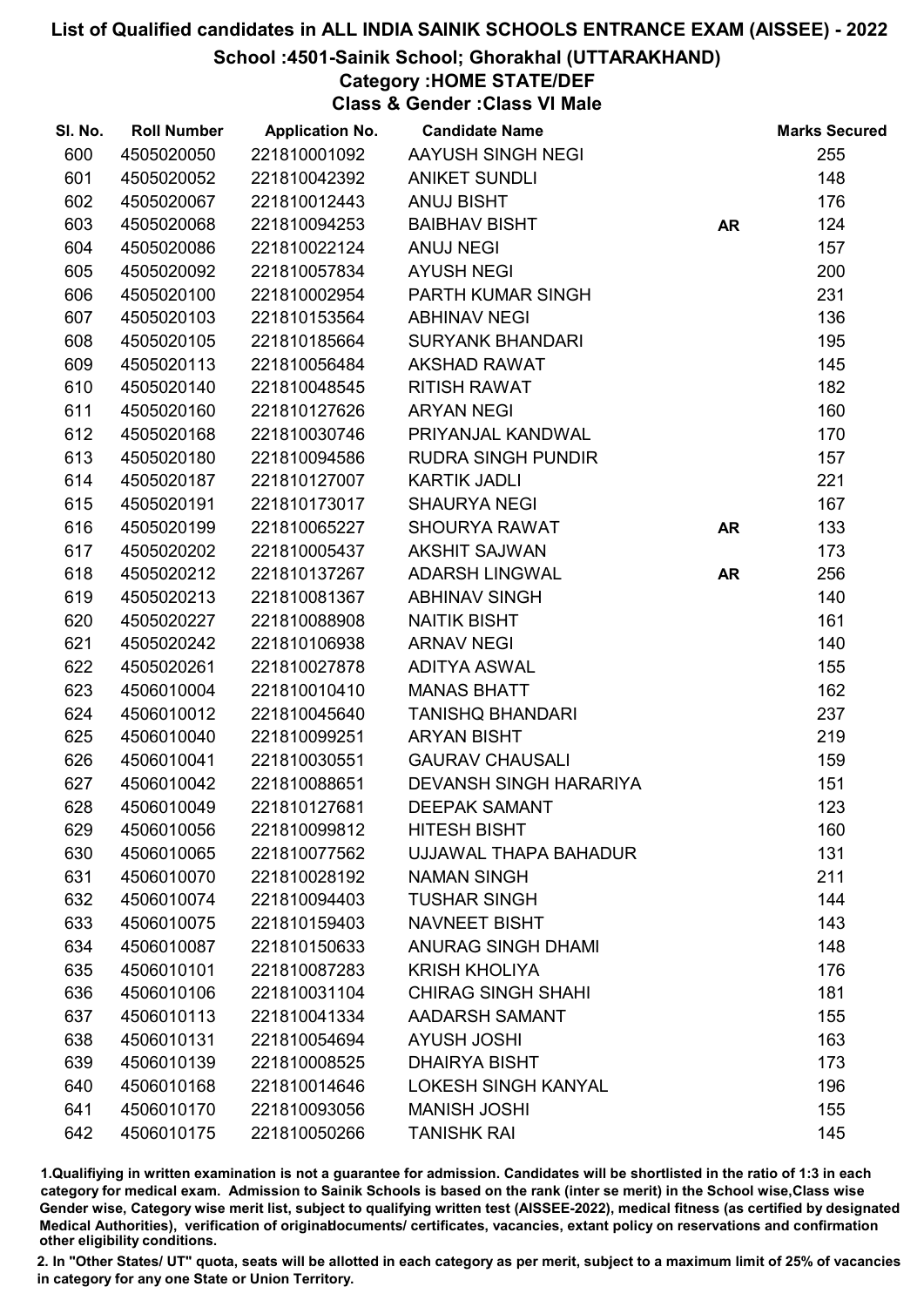#### School :4501-Sainik School; Ghorakhal (UTTARAKHAND)

### Category :HOME STATE/DEF

Class & Gender :Class VI Male

| SI. No. | <b>Roll Number</b> | <b>Application No.</b> | <b>Candidate Name</b>        |    | <b>Marks Secured</b> |
|---------|--------------------|------------------------|------------------------------|----|----------------------|
| 643     | 4506010179         | 221810106876           | KARTIK SINGH BOHRA           |    | 123                  |
| 644     | 4506010185         | 221810085037           | <b>ARUSH GIRI</b>            |    | 165                  |
| 645     | 4506010188         | 221810004647           | NITIN KANYAL                 |    | 165                  |
| 646     | 4506010191         | 221810087557           | <b>VINEET JOSHI</b>          |    | 148                  |
| 647     | 4506010207         | 221810110128           | <b>SURYANSH KHAINAL</b>      |    | 147                  |
| 648     | 4506010215         | 221810035178           | PRATEEK JOSHI                |    | 125                  |
| 649     | 4506010225         | 221810157319           | <b>RISHABH PANT</b>          |    | 230                  |
| 650     | 4506010229         | 221810159239           | KAVYANSHU MISHRA             |    | 135                  |
| 651     | 4506010246         | 221810043999           | <b>DAKSHYA JOSHI</b>         |    | 223                  |
| 652     | 4507010009         | 221810001710           | YATHARTH SINGH               |    | 141                  |
| 653     | 4507010025         | 221810057340           | <b>KRISHNA</b>               |    | 225                  |
| 654     | 4507010055         | 221810026411           | <b>AYUSH JOSHI</b>           |    | 259                  |
| 655     | 4507010092         | 221810030971           | <b>AYUSH SINGH NEGI</b>      |    | 126                  |
| 656     | 4507010175         | 221810155153           | <b>SWARIT RAWAT</b>          |    | 174                  |
| 657     | 4507010190         | 221810049973           | <b>MADHUR TOMAR</b>          |    | 122                  |
| 658     | 4507010233         | 221810000684           | <b>ADIT MEHTA</b>            |    | 202                  |
| 659     | 4507010261         | 221810032845           | <b>ABHINAV KANYAL</b>        |    | 179                  |
| 660     | 4507010315         | 221810018236           | <b>ARYAN SINGH</b>           |    | 170                  |
| 661     | 4507010363         | 221810130647           | <b>MANAV GIRI</b>            |    | 245                  |
| 662     | 4507010364         | 221810050747           | <b>LOKESH SINGH</b>          |    | 149                  |
| 663     | 4507010384         | 221810029087           | <b>NITIN SINGH</b>           |    | 207                  |
| 664     | 4507010457         | 221810155889           | <b>MAYANK</b>                |    | 125                  |
| 665     | 4508010036         | 221810068380           | <b>ARYAN CHAND</b>           |    | 202                  |
| 666     | 4508010114         | 221810147332           | YUVRAJ GORKHA                |    | 150                  |
| 667     | 4508010133         | 221810048570           | PARTH VERMA                  |    | 210                  |
| 668     | 4508010185         | 221810010727           | <b>SHAURYA SINGH</b>         |    | 169                  |
| 669     | 4508020004         | 221810067952           | SIDDARTH SINGH MANOLA        |    | 170                  |
| 670     | 4508020009         | 221810182282           | <b>ARPIT DHYANI</b>          |    | 127                  |
| 671     | 4508020035         | 221810030343           | <b>UMESH SINGH</b>           |    | 125                  |
| 672     | 4508020044         | 221810023083           | <b>JUNAID HUSSAIN ANSARI</b> |    | 199                  |
| 673     | 4508020069         | 221810101554           | <b>SHIVAM KAPRI</b>          |    | 129                  |
| 674     | 4508020126         | 221810018385           | PRAJWAL JOSHI                |    | 206                  |
| 675     | 4508020161         | 221810117146           | <b>BHASHKAR SINGH MEHERA</b> |    | 203                  |
| 676     | 4508020191         | 221810065007           | <b>SAMEER RAWAT</b>          |    | 131                  |
| 677     | 4508020270         | 221810016788           | <b>SURYANSH BHANDARI</b>     |    | 143                  |
| 678     | 4508020275         | 221810131398           | <b>BHASHKER SINGH</b>        | CG | 147                  |
| 679     | 4508020280         | 221810068209           | <b>TEJAS BAM</b>             |    | 144                  |
| 680     | 4508020297         | 221810059329           | <b>BIKRAM SINGH</b>          |    | 173                  |
| 681     | 4508020309         | 221810059159           | <b>KUNAL BHATT</b>           |    | 125                  |
| 682     | 4508020316         | 221810193959           | YUVRAJ SINGH SAMANT          |    | 167                  |
| 683     | 4508020331         | 221810020089           | <b>ADITYA SINGH RAWAT</b>    |    | 202                  |
| 684     | 4509010045         | 221810108662           | YOGESH MAITHANI              |    | 139                  |
| 685     | 4509010108         | 221810066027           | PRAVEEN SINGH                |    | 207                  |

1.Qualifiying in written examination is not a guarantee for admission. Candidates will be shortlisted in the ratio of 1:3 in each category for medical exam. Admission to Sainik Schools is based on the rank (inter se merit) in the School wise,Class wise Gender wise, Category wise merit list, subject to qualifying written test (AISSEE-2022), medical fitness (as certified by designated Medical Authorities), verification of originablocuments/ certificates, vacancies, extant policy on reservations and confirmation other eligibility conditions.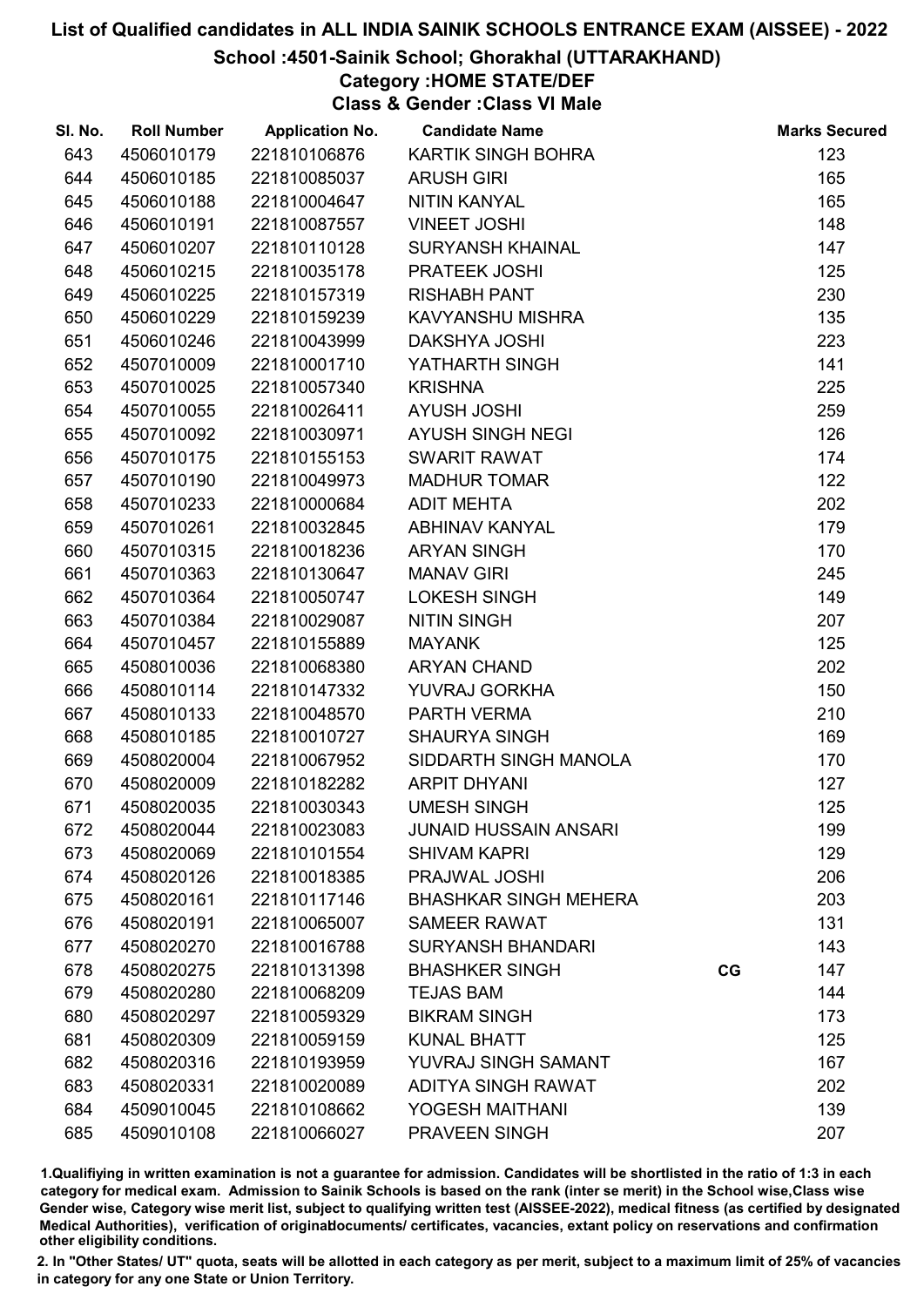### List of Qualified candidates in ALL INDIA SAINIK SCHOOLS ENTRANCE EXAM (AISSEE) - 2022 School :4501-Sainik School; Ghorakhal (UTTARAKHAND) Category :HOME STATE/DEF Class & Gender :Class VI Male

| SI. No. | Roll Number | <b>Application No.</b> | Candidate Name      | <b>Marks Secured</b> |
|---------|-------------|------------------------|---------------------|----------------------|
| 686     | 4509010183  | 221810050447           | SURAJ SINGH NEGI    | 149                  |
| 687     | 4509010188  | 221810111959           | DEEPANSU NEGI       | 121                  |
| 688     | 4602010303  | 221810010025           | ABHINAV SINGH BISHT | 217                  |

1.Qualifiying in written examination is not a guarantee for admission. Candidates will be shortlisted in the ratio of 1:3 in each category for medical exam. Admission to Sainik Schools is based on the rank (inter se merit) in the School wise,Class wise Gender wise, Category wise merit list, subject to qualifying written test (AISSEE-2022), medical fitness (as certified by designated Medical Authorities), verification of originablocuments/ certificates, vacancies, extant policy on reservations and confirmation other eligibility conditions.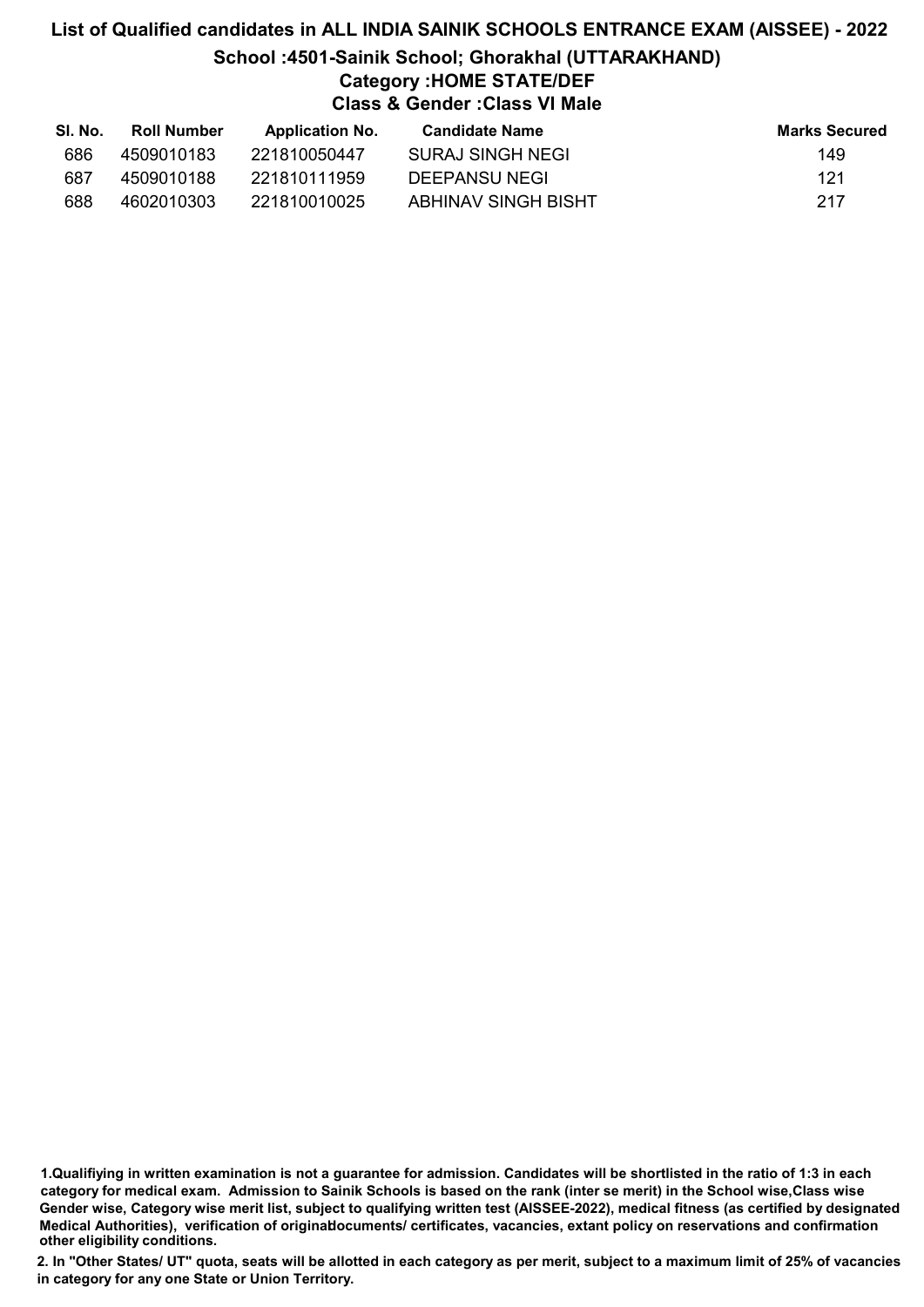#### School :4501-Sainik School; Ghorakhal (UTTARAKHAND)

## Category :HOME STATE/GEN

Class & Gender :Class VI Male

| SI. No. | <b>Roll Number</b> | <b>Application No.</b> | <b>Candidate Name</b>       |           | <b>Marks Secured</b> |
|---------|--------------------|------------------------|-----------------------------|-----------|----------------------|
| 689     | 1401010067         | 221810075333           | <b>ABHINAV JOSHI</b>        |           | 207                  |
| 690     | 1403010259         | 221810056136           | <b>HARSHEL VERMA</b>        |           | 195                  |
| 691     | 2001030024         | 221810012500           | <b>SHAURYA BISHT</b>        |           | 172                  |
| 692     | 2001030064         | 221810022220           | <b>AKSHAJ PANWAR</b>        |           | 127                  |
| 693     | 2001030116         | 221810021240           | <b>SARANSH JOSHI</b>        |           | 160                  |
| 694     | 2001030127         | 221810032540           | <b>SHIVANSH BAURA</b>       |           | 130                  |
| 695     | 2001030131         | 221810003740           | AADITYA JOSHI               |           | 141                  |
| 696     | 2001030161         | 221810005850           | <b>ANUBHAV JOSHI</b>        |           | 183                  |
| 697     | 2001030385         | 221810019031           | ABHIRAJ SINGH BISHT         |           | 171                  |
| 698     | 2001030479         | 221810043561           | <b>HARDIK JAITIYAN</b>      |           | 142                  |
| 699     | 2001030547         | 221810000205           | ASHUTOSH DHOUNDIYAL         |           | 177                  |
| 700     | 2001040017         | 221810180571           | <b>ABEER RANA</b>           |           | 133                  |
| 701     | 2001040123         | 221810141702           | DHEERAJ UPADHYAY            |           | 187                  |
| 702     | 2001040204         | 221810057332           | <b>ADITYA SHARMA</b>        |           | 140                  |
| 703     | 2001040248         | 221810027742           | YUVRAJ SAKLANI              |           | 194                  |
| 704     | 2001040347         | 221810183182           | PANSHUL BAHUGUNA            |           | 159                  |
| 705     | 2001040369         | 221810006782           | <b>KRISHNA NEGI</b>         |           | 219                  |
| 706     | 2001040394         | 221810164692           | <b>KRISHNA SINGH</b>        |           | 144                  |
| 707     | 2001040442         | 221810042213           | <b>HARDIK BHARDWAJ</b>      |           | 235                  |
| 708     | 2001050040         | 221810043633           | PRATHAM TIWARI              |           | 203                  |
| 709     | 2001050090         | 221810008253           | <b>DAKSH KORANGA</b>        |           | 184                  |
| 710     | 2001050165         | 221810070673           | SIDDHARTH TALWAR            |           | 135                  |
| 711     | 2001050199         | 221810181783           | SHOURYA SINGH BISHT         |           | 128                  |
| 712     | 2001050291         | 221810049414           | <b>ROHAN</b>                |           | 152                  |
| 713     | 2001050316         | 221810147424           | <b>AKSHAY ASWAL</b>         |           | 222                  |
| 714     | 2001050541         | 221810009394           | <b>SHIVAN NAGARKOTI</b>     |           | 260                  |
| 715     | 2001050588         | 221810069115           | <b>TANISHQ SANWAL</b>       |           | 242                  |
| 716     | 2001050616         | 221810015425           | <b>TANISHQ RAWAT</b>        |           | 252                  |
| 717     | 2001050620         | 221810085525           | <b>MANAS KAIRA</b>          |           | 190                  |
| 718     | 2001050841         | 221810168206           | AADITYA JAISWAL             |           | 165                  |
| 719     | 2001050877         | 221810088216           | <b>AARUSH RAWAT</b>         |           | 185                  |
| 720     | 2001050878         | 221810109216           | <b>BHAVY SINGH RAWAT</b>    |           | 204                  |
| 721     | 2001050902         | 221810082226           | <b>KAVYANSH SINGH</b>       |           | 182                  |
| 722     | 2001050951         | 221810057936           | <b>KRISH RAWAT</b>          | <b>AR</b> | 216                  |
| 723     | 2001050977         | 221810029846           | PARAS SONTIYAL              |           | 120                  |
| 724     | 2001051013         | 221810003756           | <b>HARDIK PANDEY</b>        |           | 164                  |
| 725     | 2001060003         | 221810019066           | <b>ABHINAV JOSHI</b>        |           | 208                  |
| 726     | 2001060005         | 221810075166           | <b>VANSH BHANDARI</b>       |           | 158                  |
| 727     | 2001060045         | 221810114476           | <b>ABHIVEER SINGH RAWAT</b> |           | 181                  |
| 728     | 2001060057         | 221810056776           | <b>AABHIR BADONI</b>        |           | 159                  |
| 729     | 2001060112         | 221810094496           | <b>RUDRA SINGH BISHT</b>    |           | 193                  |
| 730     | 2001060178         | 221810186317           | <b>RANVEER RAUTELA</b>      |           | 184                  |
| 731     | 2001060200         | 221810001327           | <b>SHREYAS LOSHALI</b>      |           | 196                  |

1.Qualifiying in written examination is not a guarantee for admission. Candidates will be shortlisted in the ratio of 1:3 in each category for medical exam. Admission to Sainik Schools is based on the rank (inter se merit) in the School wise,Class wise Gender wise, Category wise merit list, subject to qualifying written test (AISSEE-2022), medical fitness (as certified by designated Medical Authorities), verification of originablocuments/ certificates, vacancies, extant policy on reservations and confirmation other eligibility conditions.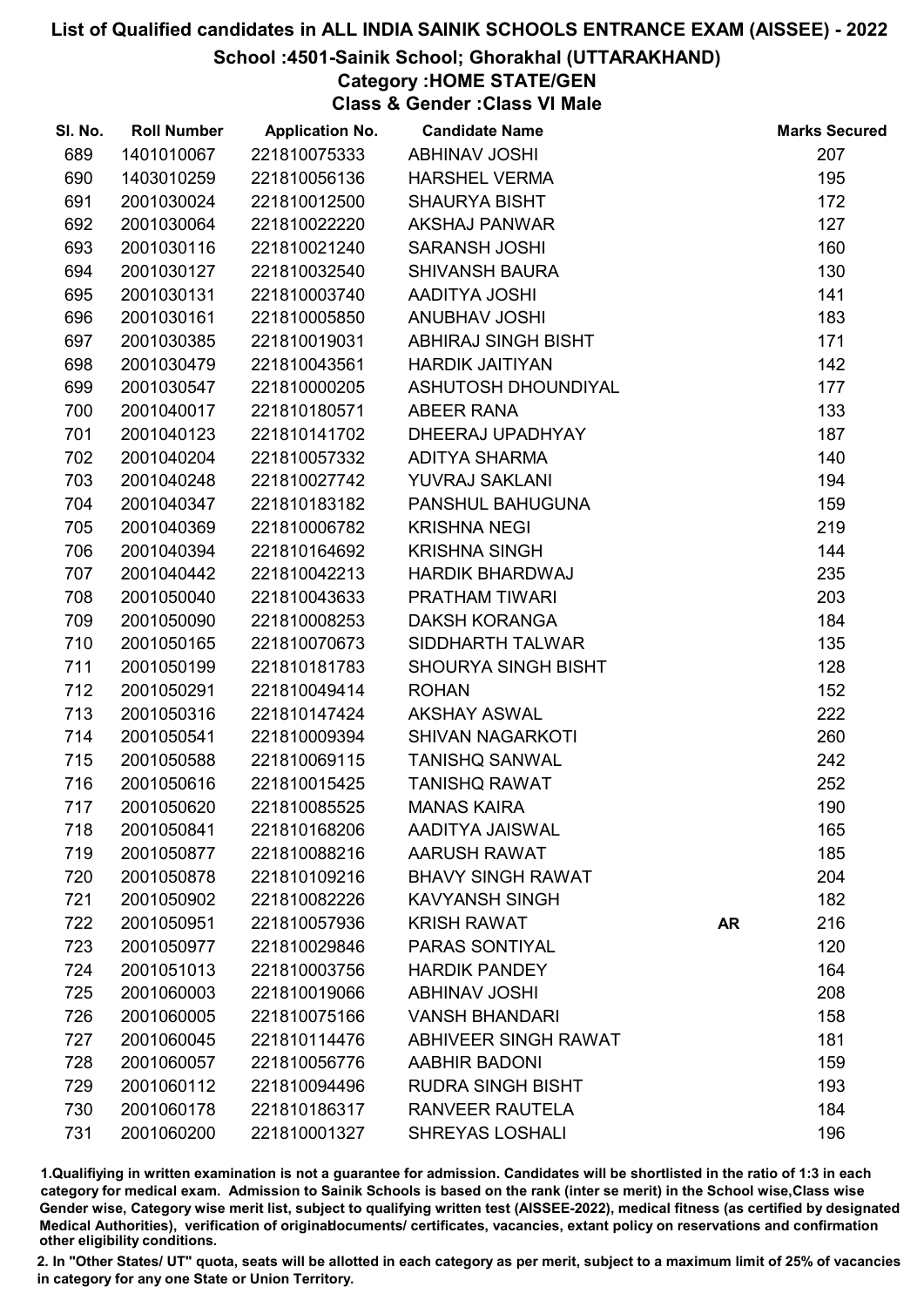#### School :4501-Sainik School; Ghorakhal (UTTARAKHAND)

Category :HOME STATE/GEN

Class & Gender :Class VI Male

| SI. No. | <b>Roll Number</b> | <b>Application No.</b> | <b>Candidate Name</b>       |           | <b>Marks Secured</b> |
|---------|--------------------|------------------------|-----------------------------|-----------|----------------------|
| 732     | 2001060236         | 221810040937           | <b>VATSAL MEHTA</b>         |           | 242                  |
| 733     | 2001060259         | 221810094057           | <b>NAIVEDHYA SAH</b>        |           | 181                  |
| 734     | 2001060315         | 221810133567           | <b>SHIVANSH DABRAL</b>      |           | 205                  |
| 735     | 2001060371         | 221810007287           | <b>SHIVANSH RAWAT</b>       |           | 186                  |
| 736     | 2001060420         | 221810043008           | <b>KARTIK BHOJ</b>          | <b>AR</b> | 149                  |
| 737     | 2001060553         | 221810168448           | <b>CHIRAAYU PATIYAL</b>     |           | 163                  |
| 738     | 2001060604         | 221810008168           | <b>ATHARV SINGH RAWAT</b>   |           | 189                  |
| 739     | 2001060614         | 221810046468           | <b>VEDANT UNIYAL</b>        |           | 120                  |
| 740     | 2001060695         | 221810048988           | <b>LALIT SINGH NEGI</b>     |           | 158                  |
| 741     | 2001060701         | 221810011398           | <b>SHUBAN CHANDRA</b>       |           | 167                  |
| 742     | 2001060709         | 221810024498           | <b>ARITESH NAILWAL</b>      |           | 199                  |
| 743     | 2001060765         | 221810056519           | <b>BHAVESH BISHT</b>        |           | 169                  |
| 744     | 2001060790         | 221810000329           | <b>DAKSH GAUR</b>           |           | 238                  |
| 745     | 2001060896         | 221810001759           | <b>CHETAN BISHT</b>         |           | 143                  |
| 746     | 2001060947         | 221810011579           | <b>SHIVANSH RAUTELA</b>     |           | 233                  |
| 747     | 2001060991         | 221810075889           | <b>ANSHUMAN SINGH BISHT</b> |           | 161                  |
| 748     | 2203010270         | 221810002095           | <b>ANAY BISHT</b>           |           | 123                  |
| 749     | 2301010013         | 221810032310           | <b>DIVYANSH KALA</b>        |           | 142                  |
| 750     | 2301020249         | 221810034524           | <b>AKARSH MADHWAL</b>       |           | 260                  |
| 751     | 2301020338         | 221810031535           | <b>ANSH RAWAT</b>           | <b>AR</b> | 157                  |
| 752     | 2301020653         | 221810126268           | <b>ADARSH SINGH NEGI</b>    |           | 121                  |
| 753     | 2303060463         | 221810065274           | <b>RITVICK PANDEY</b>       |           | 163                  |
| 754     | 2303090101         | 221810078318           | <b>AARUSH RAWAT</b>         |           | 189                  |
| 755     | 2304030096         | 221810031750           | <b>SHASHANK JOSHI</b>       |           | 123                  |
| 756     | 2701020044         | 221810094412           | <b>GOURAV JOSHI</b>         |           | 175                  |
| 757     | 2701020395         | 221810045454           | <b>ADARSH JOSHI</b>         |           | 167                  |
| 758     | 2701040070         | 221810068398           | HARSH VARDHAN KARGETI       |           | 150                  |
| 759     | 3001030384         | 221810050034           | <b>PRINCE KHATI</b>         |           | 191                  |
| 760     | 3001040265         | 221810018238           | <b>ADITYA KHATI</b>         |           | 233                  |
| 761     | 3110020243         | 221810059476           | <b>DIVYANSH KANDPAL</b>     |           | 210                  |
| 762     | 3110020424         | 221810050709           | <b>KARTHIKAY RANA</b>       |           | 191                  |
| 763     | 3113010211         | 221810087918           | <b>DEVANSH ARYA</b>         |           | 171                  |
| 764     | 3804010071         | 221810000983           | <b>SRINGESH BISHT</b>       |           | 267                  |
| 765     | 3804010138         | 221810176577           | <b>NEERAJ JOSHI</b>         |           | 143                  |
| 766     | 3805010027         | 221810061801           | <b>SOMYA</b>                |           | 179                  |
| 767     | 3805010145         | 221810002025           | <b>JAYANT</b>               |           | 152                  |
| 768     | 3901010221         | 221810014744           | <b>SUJAL SINGH</b>          |           | 184                  |
| 769     | 3902010068         | 221810047773           | <b>RUDRA CHAUHAN</b>        |           | 197                  |
| 770     | 3904030013         | 221810196700           | <b>HARSHIT TIWARI</b>       |           | 246                  |
| 771     | 3904040093         | 221810142271           | <b>OM SINGH</b>             | <b>AR</b> | 163                  |
| 772     | 3904040789         | 221810187707           | <b>MAYANK SINGH LADHARI</b> |           | 150                  |
| 773     | 3907010060         | 221810034814           | <b>ARHAN ALI</b>            |           | 269                  |
| 774     | 3908010145         | 221810077777           | <b>DHRUV SINGH</b>          |           | 123                  |

1.Qualifiying in written examination is not a guarantee for admission. Candidates will be shortlisted in the ratio of 1:3 in each category for medical exam. Admission to Sainik Schools is based on the rank (inter se merit) in the School wise,Class wise Gender wise, Category wise merit list, subject to qualifying written test (AISSEE-2022), medical fitness (as certified by designated Medical Authorities), verification of originablocuments/ certificates, vacancies, extant policy on reservations and confirmation other eligibility conditions.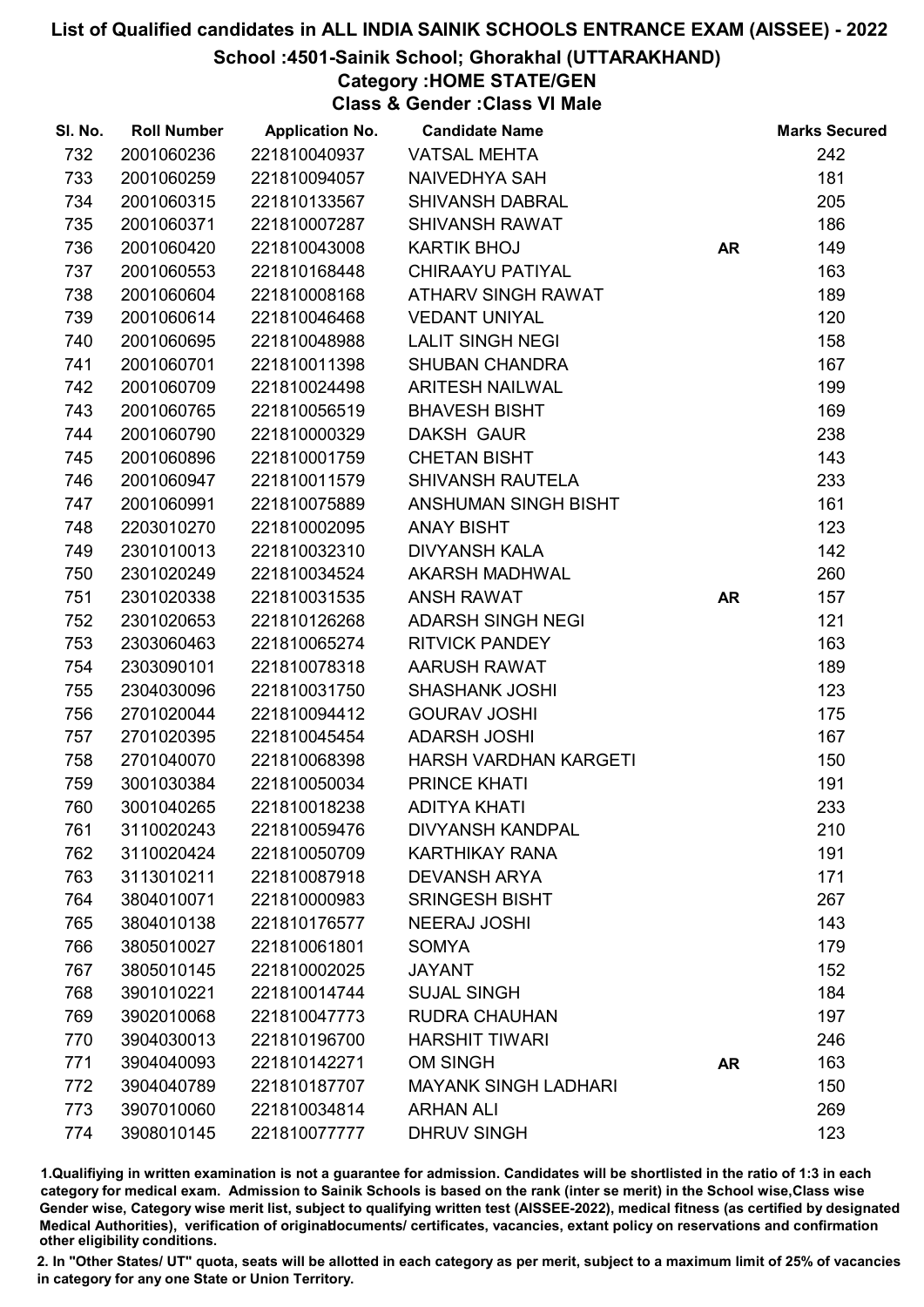#### School :4501-Sainik School; Ghorakhal (UTTARAKHAND)

# Category :HOME STATE/GEN

Class & Gender :Class VI Male

| SI. No. | <b>Roll Number</b> | <b>Application No.</b> | <b>Candidate Name</b>        | <b>Marks Secured</b> |
|---------|--------------------|------------------------|------------------------------|----------------------|
| 775     | 3908010168         | 221810016749           | <b>SACHIN SINGH</b>          | 170                  |
| 776     | 3908010173         | 221810065579           | <b>KARTIK RAWAT</b>          | 135                  |
| 777     | 4102030184         | 221810162488           | <b>ISHAAN LAKHERA</b>        | 180                  |
| 778     | 4201020215         | 221810017020           | SUDHITH SINGH RAWAT          | 176                  |
| 779     | 4401020315         | 221810030815           | <b>NIPUN SINGH</b>           | 263                  |
| 780     | 4401020515         | 221810030957           | <b>NAKUL SINGH</b>           | 239                  |
| 781     | 4406020047         | 221810053350           | RIDDHIMAAN PANDEY            | 244                  |
| 782     | 4406020126         | 221810067161           | DIVYANSHU NAILWAL            | 166                  |
| 783     | 4406020138         | 221810059861           | <b>ABHINAV DOBHAL</b>        | 160                  |
| 784     | 4406030191         | 221810023146           | <b>CHANDRAKSH GANGWAR</b>    | 250                  |
| 785     | 4406030371         | 221810047688           | PRATYOOSH PAL                | 201                  |
| 786     | 4406030415         | 221810128429           | <b>AKSHAT TAMTA</b>          | 125                  |
| 787     | 4409010425         | 221810127078           | <b>JAYASH BHATT</b>          | 127                  |
| 788     | 4410020048         | 221810092840           | <b>GAJENDRA SINGH RANA</b>   | 168                  |
| 789     | 4410020177         | 221810025381           | SHIVANSH NARAYAN JOSHI       | 178                  |
| 790     | 4410020193         | 221810100991           | <b>SHASHWAT SINGH</b>        | 266                  |
| 791     | 4410030341         | 221810039858           | SHIKHAR SAXENA               | 223                  |
| 792     | 4410030414         | 221810011529           | NIHAL SINGH DHAMI            | 177                  |
| 793     | 4411020024         | 221810036140           | <b>JAINIL PANT</b>           | 207                  |
| 794     | 4501010005         | 221810031910           | HARSHVARDHAN TRIPATHI        | 214                  |
| 795     | 4501010008         | 221810081620           | <b>RISHIT DHANIK</b>         | 238                  |
| 796     | 4501010010         | 221810111240           | <b>DIVYANSH KAPOOR</b>       | 132                  |
| 797     | 4501010011         | 221810009150           | <b>ABHIGYAN JOSHI</b>        | 226                  |
| 798     | 4501010015         | 221810011470           | <b>JATIN RAWAT</b>           | 124                  |
| 799     | 4501010017         | 221810039180           | <b>ANANT BISHT</b>           | 208                  |
| 800     | 4501010020         | 221810013780           | <b>ANMOL JOSHI</b>           | 233                  |
| 801     | 4501010022         | 221810058880           | PRANAV PRAKHAR PANDE         | 241                  |
| 802     | 4501010027         | 221810003890           | <b>MAYANK SINGH BHAKUNI</b>  | 130                  |
| 803     | 4501010033         | 221810124220           | <b>DIVYANSHU</b>             | 186                  |
| 804     | 4501010034         | 221810114920           | <b>YUVRAJ CHAUHAN</b>        | 228                  |
| 805     | 4501010036         | 221810185240           | <b>VIJENDRA SINGH</b>        | 213                  |
| 806     | 4501010040         | 221810121950           | <b>AYUSH SUNAULA</b>         | 138                  |
| 807     | 4501010045         | 221810119880           | <b>KRISHNA SINGH KAPKOTI</b> | 227                  |
| 808     | 4501010047         | 221810011490           | DHRUV SINGH BISHT            | 213                  |
| 809     | 4501010050         | 221810119831           | <b>KRISHNA KAPKOTI</b>       | 125                  |
| 810     | 4501010059         | 221810124132           | <b>KRISHNA KAPKOTI</b>       | 174                  |
| 811     | 4501010063         | 221810185362           | <b>NEERAJ SINGH MEHRA</b>    | 145                  |
| 812     | 4501010068         | 221810186243           | <b>MANAS PANDEY</b>          | 208                  |
| 813     | 4501010069         | 221810113343           | PUNYA PRATAP SINGH           | 232                  |
| 814     | 4501010072         | 221810115263           | <b>NEERAJ SINGH</b>          | 148                  |
| 815     | 4501010076         | 221810164804           | <b>CHETAN DHAUNI</b>         | 136                  |
| 816     | 4501010079         | 221810027914           | <b>DEV BHATT</b>             | 166                  |
| 817     | 4501010081         | 221810099824           | <b>VINAY GHUGHTYAL</b>       | 209                  |

1.Qualifiying in written examination is not a guarantee for admission. Candidates will be shortlisted in the ratio of 1:3 in each category for medical exam. Admission to Sainik Schools is based on the rank (inter se merit) in the School wise,Class wise Gender wise, Category wise merit list, subject to qualifying written test (AISSEE-2022), medical fitness (as certified by designated Medical Authorities), verification of originablocuments/ certificates, vacancies, extant policy on reservations and confirmation other eligibility conditions.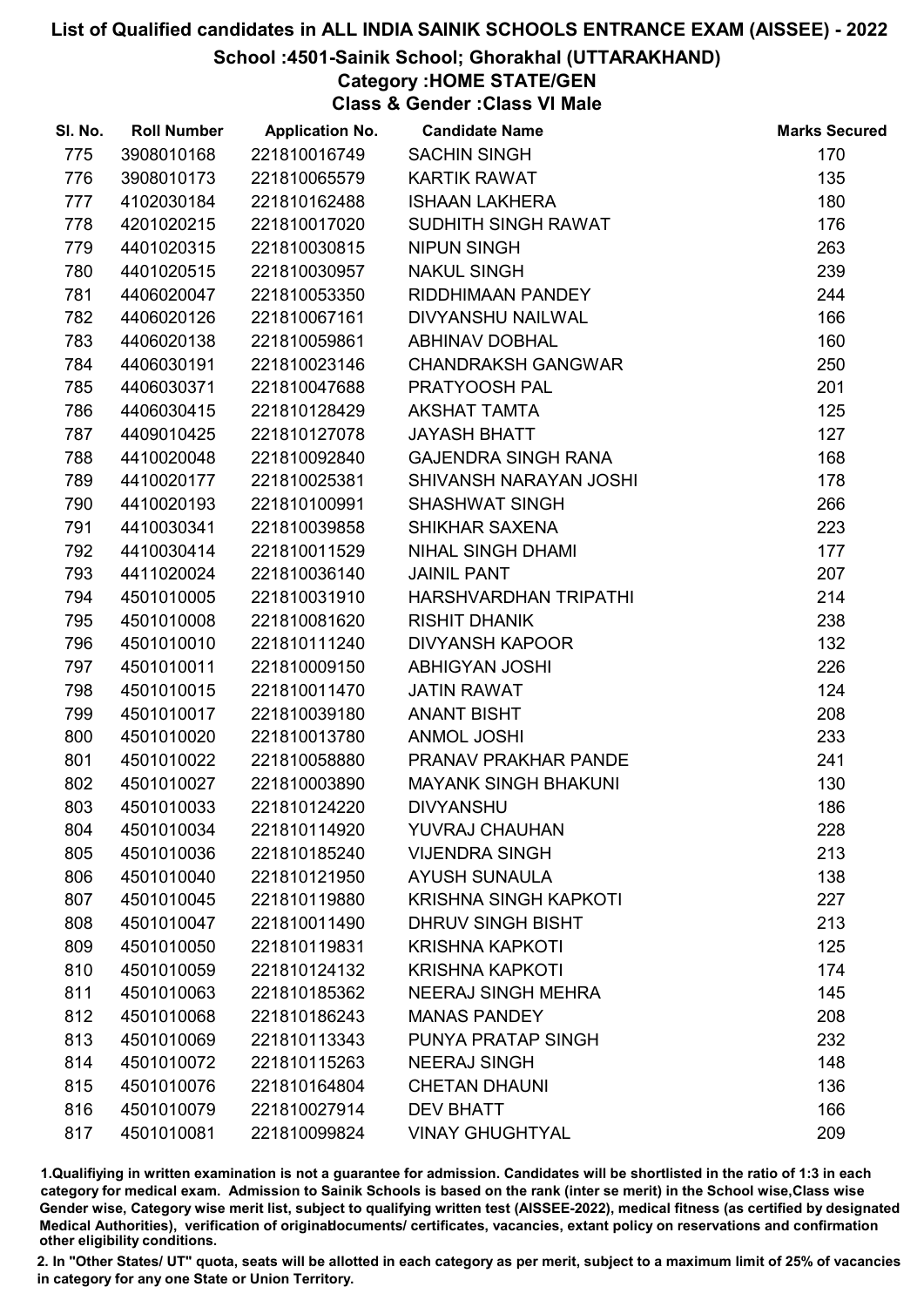#### School :4501-Sainik School; Ghorakhal (UTTARAKHAND)

# Category :HOME STATE/GEN

Class & Gender :Class VI Male

| SI. No. | <b>Roll Number</b> | <b>Application No.</b> | <b>Candidate Name</b>          |           | <b>Marks Secured</b> |
|---------|--------------------|------------------------|--------------------------------|-----------|----------------------|
| 818     | 4501010084         | 221810127444           | <b>GAURAV SINGH</b>            |           | 136                  |
| 819     | 4501010088         | 221810114384           | <b>SUMIT SINGH DHAMI</b>       |           | 202                  |
| 820     | 4501010096         | 221810103775           | <b>RAKSHIT SHARMA</b>          |           | 131                  |
| 821     | 4501010099         | 221810151506           | <b>ROHIT PANDEY</b>            |           | 155                  |
| 822     | 4501010103         | 221810120846           | <b>HARSHIT BHARARA</b>         |           | 137                  |
| 823     | 4501010104         | 221810124066           | <b>KARTIK KAPKOTI</b>          |           | 230                  |
| 824     | 4501010108         | 221810113686           | <b>KSHITIJ DEV</b>             |           | 258                  |
| 825     | 4501010110         | 221810007217           | MOHIT GUNWANT                  |           | 198                  |
| 826     | 4501010111         | 221810124327           | <b>JAYDEEP JOSHI</b>           |           | 153                  |
| 827     | 4501010116         | 221810021667           | <b>MAYANK PANDEY</b>           |           | 164                  |
| 828     | 4501010117         | 221810185297           | <b>LALIT KORANGA</b>           |           | 122                  |
| 829     | 4501010118         | 221810151018           | NAITIK PANDEY                  |           | 215                  |
| 830     | 4501010123         | 221810006758           | <b>VAIBHAV TIWARI</b>          |           | 145                  |
| 831     | 4501010124         | 221810032168           | NAMAN SINGH RAWAT              |           | 155                  |
| 832     | 4501010125         | 221810087988           | <b>MUKESH SINGH GARIYA</b>     |           | 179                  |
| 833     | 4501010134         | 221810057469           | <b>KAVYA PANT</b>              |           | 151                  |
| 834     | 4501020001         | 221810095701           | NAVNEET CHANDOLA               |           | 194                  |
| 835     | 4501020002         | 221810032801           | <b>AARAV PAPOLA</b>            |           | 147                  |
| 836     | 4501020006         | 221810129021           | PIYUSH GUNWANT                 |           | 210                  |
| 837     | 4501020014         | 221810100841           | <b>OJAS BISHT</b>              |           | 173                  |
| 838     | 4501020015         | 221810019551           | RIYANSHU JEENA                 | <b>AR</b> | 154                  |
| 839     | 4501020020         | 221810138481           | <b>AARAV JOSHI</b>             |           | 197                  |
| 840     | 4501020042         | 221810046713           | <b>AYUSH KAIRA</b>             |           | 180                  |
| 841     | 4501020046         | 221810005243           | <b>VIRAT OLI</b>               |           | 162                  |
| 842     | 4501020047         | 221810099343           | RUDRAKSHA PILKHWAL             |           | 156                  |
| 843     | 4501020050         | 221810127453           | <b>VIKRAM SINGH</b>            |           | 140                  |
| 844     | 4501020051         | 221810077553           | <b>DHRUV RANA</b>              |           | 127                  |
| 845     | 4501020057         | 221810080283           | SANJANA GARIYA                 |           | 121                  |
| 846     | 4501020062         | 221810074893           | <b>VANSH KARNATAK</b>          |           | 120                  |
| 847     | 4501020064         | 221810120504           | <b>ACHYUTAM SAH</b>            |           | 179                  |
| 848     | 4501020065         | 221810042804           | <b>UDAY JOSHI</b>              |           | 173                  |
| 849     | 4501020067         | 221810038414           | <b>DAKSH RAWAT</b>             |           | 147                  |
| 850     | 4501020068         | 221810164714           | <b>TANMAY JOSHI</b>            |           | 241                  |
| 851     | 4501020070         | 221810048424           | <b>DARSHAN BISHT</b>           |           | 126                  |
| 852     | 4501020071         | 221810012624           | ADITYA ASHUTOSH BHATT          |           | 236                  |
| 853     | 4501020077         | 221810090444           | <b>AARAV SINGH</b>             |           | 162                  |
| 854     | 4501020080         | 221810106854           | <b>VARENYA SHAH</b>            |           | 180                  |
| 855     | 4501020081         | 221810107064           | <b>NEELESH BHATT</b>           |           | 131                  |
| 856     | 4501020086         | 221810037474           | <b>ADITYA BISHT</b>            |           | 140                  |
| 857     | 4501020088         | 221810070084           | <b>JAYDEEP SINGH NAYAL</b>     |           | 197                  |
| 858     | 4501020090         | 221810132384           | <b>BHARGAV BISHT</b>           |           | 169                  |
| 859     | 4501020109         | 221810166725           | <b>LOKESH SINGH</b>            |           | 122                  |
| 860     | 4501020111         | 221810037135           | <b>KARNA PRATAP SINGH NEGI</b> |           | 159                  |

1.Qualifiying in written examination is not a guarantee for admission. Candidates will be shortlisted in the ratio of 1:3 in each category for medical exam. Admission to Sainik Schools is based on the rank (inter se merit) in the School wise,Class wise Gender wise, Category wise merit list, subject to qualifying written test (AISSEE-2022), medical fitness (as certified by designated Medical Authorities), verification of originablocuments/ certificates, vacancies, extant policy on reservations and confirmation other eligibility conditions.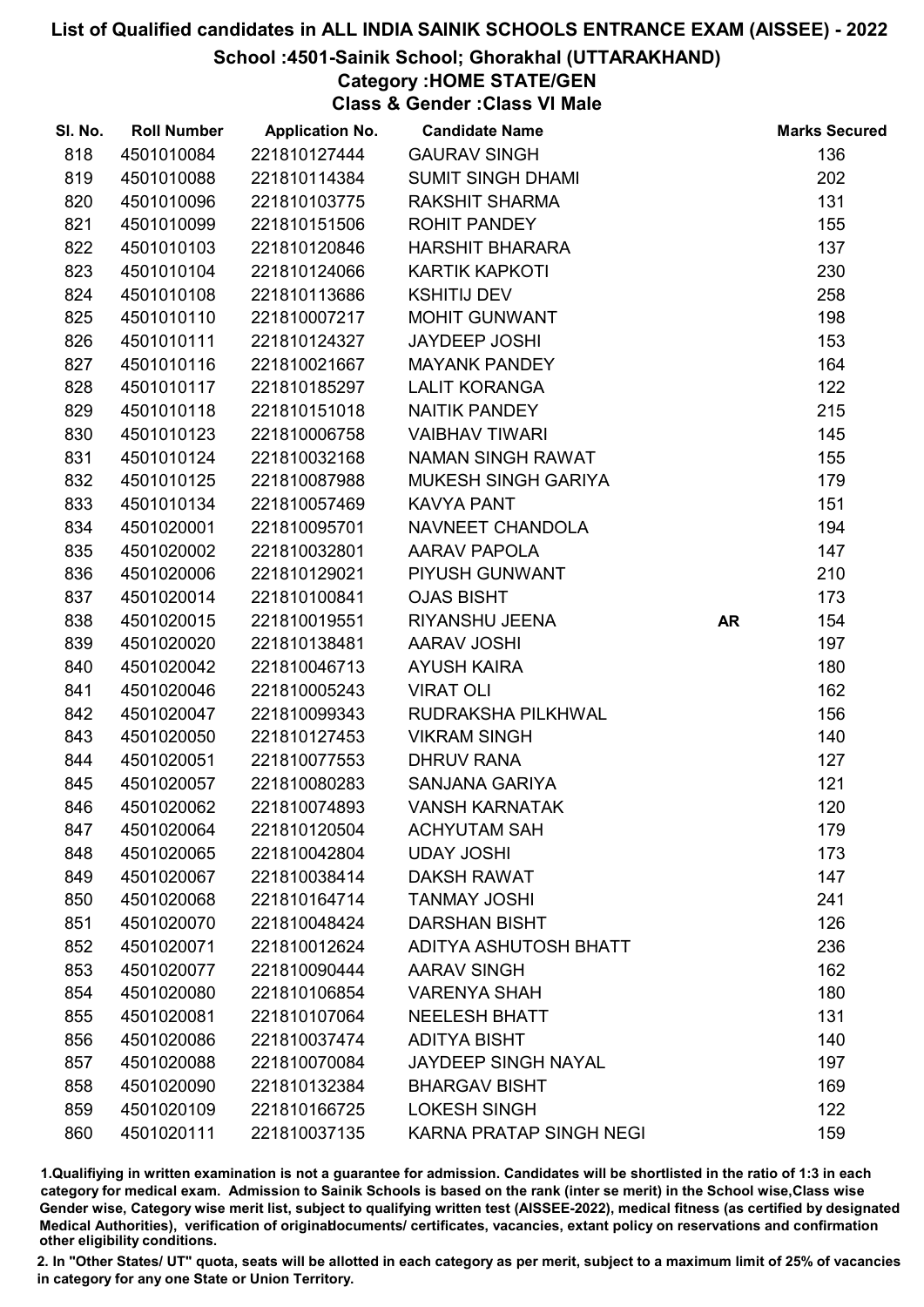#### School :4501-Sainik School; Ghorakhal (UTTARAKHAND)

# Category :HOME STATE/GEN

Class & Gender :Class VI Male

| SI. No. | <b>Roll Number</b> | <b>Application No.</b> | <b>Candidate Name</b>        | <b>Marks Secured</b> |
|---------|--------------------|------------------------|------------------------------|----------------------|
| 861     | 4501020113         | 221810134145           | <b>MRITUNJAY SAH</b>         | 148                  |
| 862     | 4501020117         | 221810038655           | <b>KARTIK KABDWAL</b>        | 211                  |
| 863     | 4501020124         | 221810120965           | <b>SHAURYA BHAKUNI</b>       | 205                  |
| 864     | 4501020134         | 221810162895           | <b>KARTIK BHAKUNI</b>        | 235                  |
| 865     | 4501020135         | 221810182806           | <b>VAIBHAV PAPNAI</b>        | 191                  |
| 866     | 4501020140         | 221810085526           | <b>KRISHNA JOSHI</b>         | 177                  |
| 867     | 4501020145         | 221810036756           | <b>SHUVAM NEGI</b>           | 161                  |
| 868     | 4501020146         | 221810150066           | <b>ASHISH TEWARI</b>         | 235                  |
| 869     | 4501020160         | 221810141807           | <b>ADITYA BISHT</b>          | 203                  |
| 870     | 4501020164         | 221810021717           | <b>TEJAS SATI</b>            | 238                  |
| 871     | 4501020176         | 221810037247           | AARAV SINGH BISHT            | 189                  |
| 872     | 4501020177         | 221810106547           | <b>JITENDRA GARIYA</b>       | 164                  |
| 873     | 4501020182         | 221810033457           | <b>GAURAV SINGH KATHAYAT</b> | 144                  |
| 874     | 4501020185         | 221810050857           | PARTH JOSHI                  | 130                  |
| 875     | 4501020194         | 221810023018           | SHUBHAM JEENA                | 242                  |
| 876     | 4501020202         | 221810009148           | <b>UDBHAW JOSHI</b>          | 262                  |
| 877     | 4501020205         | 221810027158           | HARSHWARDHAN SINGH           | 205                  |
| 878     | 4501020210         | 221810158068           | PRAKASH SINGH BORA           | 182                  |
| 879     | 4501020212         | 221810134868           | <b>NAVNEET SAH</b>           | 182                  |
| 880     | 4501020217         | 221810173298           | <b>ADITYA PANT</b>           | 120                  |
| 881     | 4501020220         | 221810044509           | <b>KAVYA ATWAL</b>           | 128                  |
| 882     | 4501020225         | 221810004639           | <b>JAY SANWAL</b>            | 173                  |
| 883     | 4501020226         | 221810072249           | <b>VEDANSH BISHT</b>         | 139                  |
| 884     | 4501020229         | 221810103259           | <b>PARIXIT BISHT</b>         | 176                  |
| 885     | 4501020237         | 221810076379           | <b>VAIBHAV PATHAK</b>        | 261                  |
| 886     | 4501020238         | 221810027479           | <b>AARAV PALNI</b>           | 196                  |
| 887     | 4502010004         | 221810098930           | <b>LAVANSH MALIK</b>         | 183                  |
| 888     | 4502010005         | 221810106350           | <b>NAITIK DOBHAL</b>         | 168                  |
| 889     | 4502010007         | 221810082211           | <b>SHIVANSHU BIJALWAN</b>    | 197                  |
| 890     | 4502010012         | 221810166461           | <b>KRISHNA RAWAT</b>         | 120                  |
| 891     | 4502020002         | 221810093100           | <b>SARTHAK CHATURVEDI</b>    | 176                  |
| 892     | 4502020007         | 221810020400           | <b>SHIVANG JOSHI</b>         | 217                  |
| 893     | 4502020016         | 221810092010           | <b>SARTHAK BADONI</b>        | 174                  |
| 894     | 4502020030         | 221810032320           | <b>SIDHARTH GUSAIN</b>       | 257                  |
| 895     | 4502020033         | 221810128720           | <b>VATSALYA BALODI</b>       | 138                  |
| 896     | 4502020037         | 221810014130           | <b>SAKSHAM PANWAR</b>        | 218                  |
| 897     | 4502020038         | 221810046230           | <b>DHRUV NEGI</b>            | 128                  |
| 898     | 4502020042         | 221810086530           | <b>VAIBHAV JOSHI</b>         | 197                  |
| 899     | 4502020049         | 221810027140           | PARTH SRIVASTAVA             | 191                  |
| 900     | 4502020053         | 221810042340           | <b>ARUSH SEMWAL</b>          | 217                  |
| 901     | 4502020054         | 221810176340           | <b>ARAV UPRETI</b>           | 153                  |
| 902     | 4502020056         | 221810071640           | <b>ADARSH CHAKRAVARTY</b>    | 139                  |
| 903     | 4502020060         | 221810160840           | <b>ADITYA ANAND</b>          | 142                  |

1.Qualifiying in written examination is not a guarantee for admission. Candidates will be shortlisted in the ratio of 1:3 in each category for medical exam. Admission to Sainik Schools is based on the rank (inter se merit) in the School wise,Class wise Gender wise, Category wise merit list, subject to qualifying written test (AISSEE-2022), medical fitness (as certified by designated Medical Authorities), verification of originablocuments/ certificates, vacancies, extant policy on reservations and confirmation other eligibility conditions.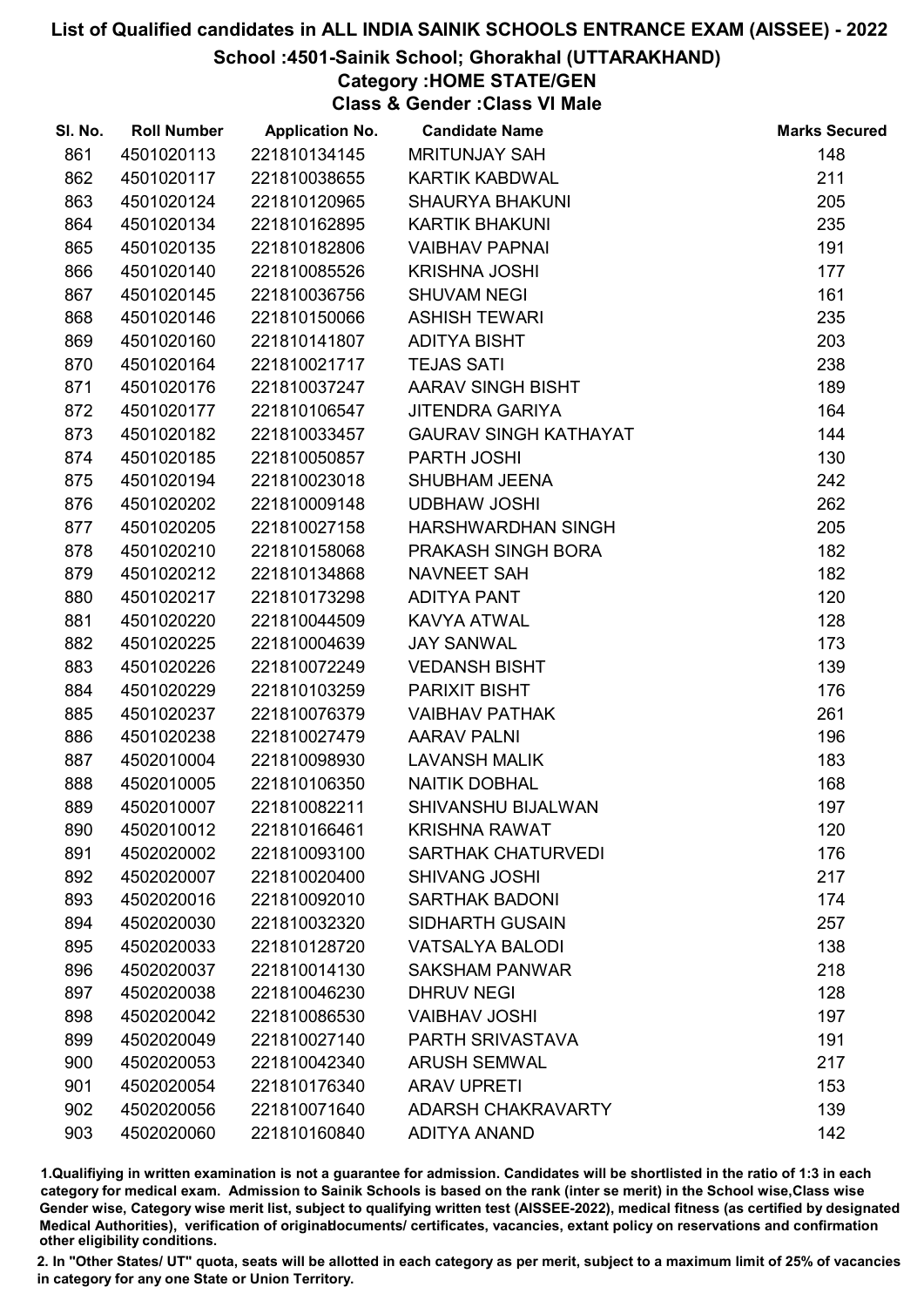#### School :4501-Sainik School; Ghorakhal (UTTARAKHAND)

## Category :HOME STATE/GEN

Class & Gender :Class VI Male

| SI. No. | <b>Roll Number</b> | <b>Application No.</b> | <b>Candidate Name</b>        |    | <b>Marks Secured</b> |
|---------|--------------------|------------------------|------------------------------|----|----------------------|
| 904     | 4502020066         | 221810036550           | AARAV KUMAR PAL              |    | 221                  |
| 905     | 4502020078         | 221810008460           | <b>VARSHIL NEGI</b>          |    | 154                  |
| 906     | 4502020083         | 221810008660           | <b>SPARSH THAPA</b>          |    | 145                  |
| 907     | 4502020084         | 221810055860           | <b>ADVIK DOBLIYAL</b>        |    | 197                  |
| 908     | 4502020085         | 221810065860           | <b>AARAV TIWARI</b>          |    | 238                  |
| 909     | 4502020092         | 221810081570           | AAKRIT BAHUGUNA              |    | 155                  |
| 910     | 4502020094         | 221810096870           | PRAKHAR RAWAT                |    | 210                  |
| 911     | 4502020101         | 221810037380           | <b>MANAS SATI</b>            |    | 256                  |
| 912     | 4502020102         | 221810029580           | <b>SHRESTH RANJAN</b>        |    | 246                  |
| 913     | 4502020104         | 221810062680           | AADITYA NEGI                 |    | 155                  |
| 914     | 4502020107         | 221810049090           | <b>AYUSH CHAUHAN</b>         |    | 160                  |
| 915     | 4502020110         | 221810066190           | <b>KARTIK NEGI</b>           |    | 180                  |
| 916     | 4502020126         | 221810163101           | AASHMAN KALRA                |    | 147                  |
| 917     | 4502020130         | 221810111301           | PRIYANSHU GAUNIYAL           |    | 128                  |
| 918     | 4502020131         | 221810014301           | SIDHANT SHRESTHA             |    | 140                  |
| 919     | 4502020133         | 221810018401           | PARANJAYA KANDARI            |    | 198                  |
| 920     | 4502020143         | 221810178011           | ADITYA SRI KRISHNA           |    | 188                  |
| 921     | 4502020148         | 221810046711           | <b>TANISH UNIYAL</b>         |    | 123                  |
| 922     | 4502020157         | 221810011621           | HARSHIT SINGH DASAUNI        |    | 192                  |
| 923     | 4502020159         | 221810015621           | <b>ADITYA</b>                |    | 226                  |
| 924     | 4502020166         | 221810059331           | <b>SHRESTH GUPTA</b>         |    | 242                  |
| 925     | 4502020167         | 221810001431           | ANIRUDH SINGH RAWAT          |    | 194                  |
| 926     | 4502020169         | 221810013531           | <b>AKSHIT RAWAT</b>          |    | 169                  |
| 927     | 4502020173         | 221810110041           | <b>KUSHAGRA</b>              |    | 196                  |
| 928     | 4502020178         | 221810164441           | <b>ARUSH SEMWAL</b>          |    | 214                  |
| 929     | 4502020179         | 221810008541           | <b>ABHISHEK RAWAT</b>        |    | 231                  |
| 930     | 4502020182         | 221810100741           | ABHINAV DHANOLA              |    | 155                  |
| 931     | 4502020183         | 221810061941           | <b>AYUSHMAN NEGI</b>         |    | 129                  |
| 932     | 4502020184         | 221810002941           | <b>SHAURYA JUGRAN</b>        |    | 151                  |
| 933     | 4502020190         | 221810015551           | PEEYUSH BISHT                | CG | 137                  |
| 934     | 4502020192         | 221810049651           | <b>ASHUTOSH RAWAT</b>        |    | 165                  |
| 935     | 4502020194         | 221810087951           | <b>HRIDAYAM DABRAL</b>       |    | 134                  |
| 936     | 4502020206         | 221810034661           | <b>SWARIT NEGI</b>           |    | 177                  |
| 937     | 4502020210         | 221810159761           | RUDRANSH DHOUNDIYAL          |    | 143                  |
| 938     | 4502020211         | 221810031861           | <b>VAIBHAV SINGH BARTWAL</b> |    | 194                  |
| 939     | 4502020215         | 221810039071           | ABHINANDAN RAWAT             |    | 156                  |
| 940     | 4502020217         | 221810011271           | PRIYANSU SINGH               |    | 151                  |
| 941     | 4502020218         | 221810013471           | <b>HARSHIT ASWAL</b>         |    | 161                  |
| 942     | 4502020220         | 221810071571           | RUDRA PRATAP SINGH BARTWAL   |    | 158                  |
| 943     | 4502020223         | 221810121671           | <b>KRITESH NEGI</b>          |    | 148                  |
| 944     | 4502020226         | 221810026181           | PRIYADARSHAN CHAMOLI         |    | 162                  |
| 945     | 4502020231         | 221810135681           | <b>NEELAKSH NEGI</b>         |    | 157                  |
| 946     | 4502020238         | 221810016191           | <b>AKSHAT SINGH NEGI</b>     |    | 120                  |

1.Qualifiying in written examination is not a guarantee for admission. Candidates will be shortlisted in the ratio of 1:3 in each category for medical exam. Admission to Sainik Schools is based on the rank (inter se merit) in the School wise,Class wise Gender wise, Category wise merit list, subject to qualifying written test (AISSEE-2022), medical fitness (as certified by designated Medical Authorities), verification of originablocuments/ certificates, vacancies, extant policy on reservations and confirmation other eligibility conditions.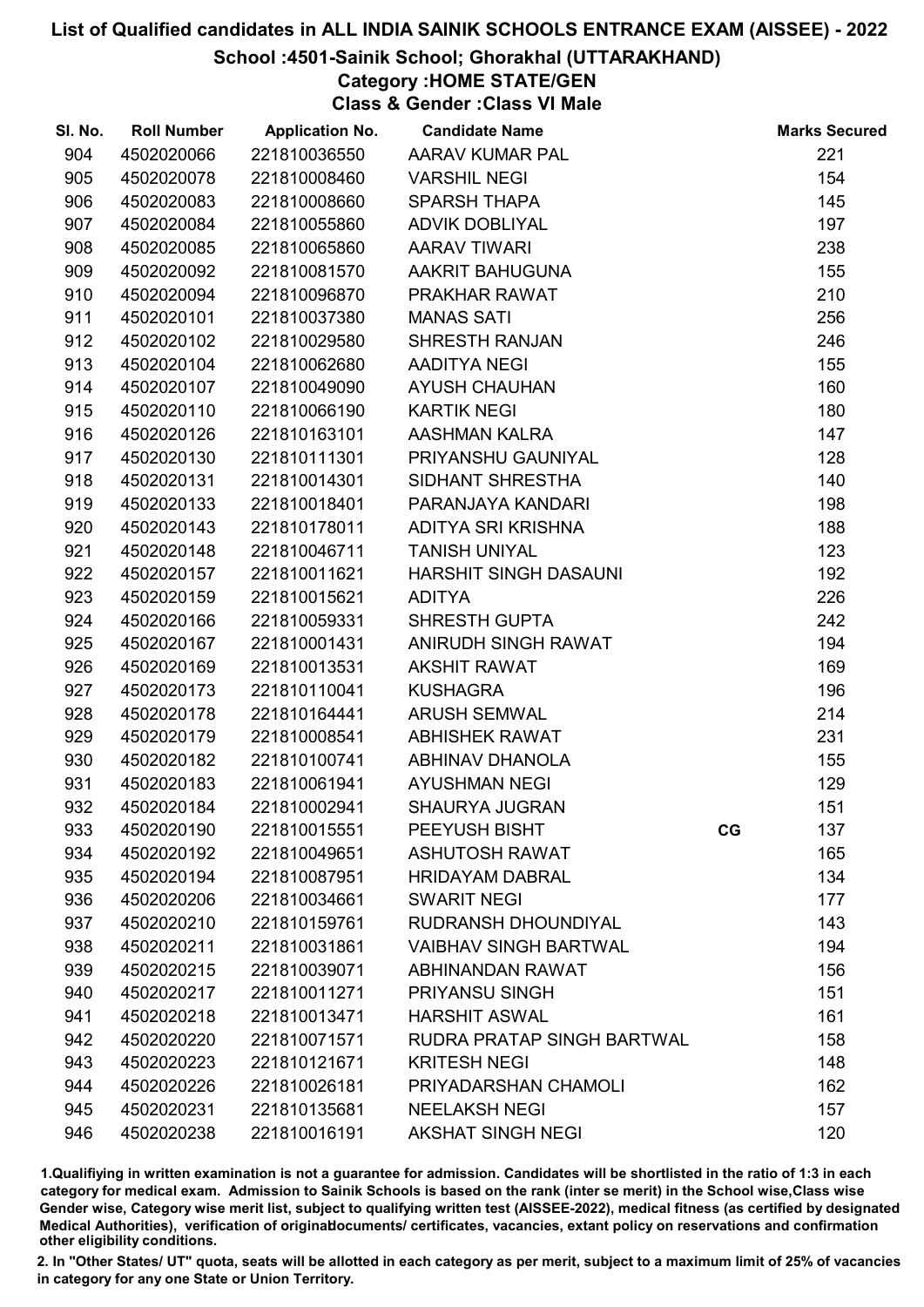#### School :4501-Sainik School; Ghorakhal (UTTARAKHAND)

## Category :HOME STATE/GEN

Class & Gender :Class VI Male

| SI. No. | <b>Roll Number</b> | <b>Application No.</b> | <b>Candidate Name</b>        | <b>Marks Secured</b> |
|---------|--------------------|------------------------|------------------------------|----------------------|
| 947     | 4502020250         | 221810062102           | <b>NEEL NIPUAN RAWAT</b>     | 134                  |
| 948     | 4502020252         | 221810088102           | <b>SIDDHANT RATURI</b>       | 225                  |
| 949     | 4502020254         | 221810054302           | <b>VEDANT BIJALWAN</b>       | 182                  |
| 950     | 4502020255         | 221810028302           | SAMARTH BIJALWAN             | 145                  |
| 951     | 4502020271         | 221810010712           | <b>ADITYA DIMRI</b>          | 156                  |
| 952     | 4502020272         | 221810051812           | <b>SHAURYA PANT</b>          | 136                  |
| 953     | 4502020275         | 221810030022           | <b>HARSHAL BHANDARI</b>      | 246                  |
| 954     | 4502020277         | 221810046022           | <b>ADARSH KATHAIT</b>        | 187                  |
| 955     | 4502020284         | 221810024922           | <b>ANSHUMAN SINGH</b>        | 189                  |
| 956     | 4502020306         | 221810154742           | YASHVERDHAN BISHT            | 158                  |
| 957     | 4502020314         | 221810049052           | <b>RISHABH BELWAL</b>        | 127                  |
| 958     | 4502020324         | 221810170952           | HIMRUDRA VIKRAM SHAH         | 160                  |
| 959     | 4502020326         | 221810175162           | <b>MRIGAANK GAUR</b>         | 191                  |
| 960     | 4502020333         | 221810066072           | <b>VAREINYA BHATT</b>        | 161                  |
| 961     | 4502020341         | 221810038472           | <b>MANAN TYAGI</b>           | 207                  |
| 962     | 4502020345         | 221810046972           | <b>RAUNAK SINGH RAWAT</b>    | 161                  |
| 963     | 4502020348         | 221810011482           | <b>ABHINAV KOTIYAL</b>       | 215                  |
| 964     | 4502020355         | 221810132882           | <b>ADHYYAN RAWAT</b>         | 147                  |
| 965     | 4502020356         | 221810046982           | <b>VAIBHAV CHAUDHARY</b>     | 149                  |
| 966     | 4502020361         | 221810125792           | <b>ARYAN</b>                 | 182                  |
| 967     | 4502020366         | 221810069103           | <b>AKSHIT GUSAIN</b>         | 148                  |
| 968     | 4502020368         | 221810038603           | <b>SHRESTH RAWAT</b>         | 135                  |
| 969     | 4502020374         | 221810008113           | ADITYA SINGH RAWAT           | 131                  |
| 970     | 4502020378         | 221810155313           | <b>SHANTANU NEGI</b>         | 178                  |
| 971     | 4502020382         | 221810106813           | <b>SATYAM PRADHAN</b>        | 120                  |
| 972     | 4502020383         | 221810088813           | <b>SAKSHAM JOSHI</b>         | 129                  |
| 973     | 4502020386         | 221810162913           | <b>AYUSH RAWAT</b>           | 140                  |
| 974     | 4502020390         | 221810015723           | <b>ADITYA RAWAT</b>          | 191                  |
| 975     | 4502020398         | 221810030833           | <b>BHAVYA SINGH BHAURYAL</b> | 208                  |
| 976     | 4502020399         | 221810114043           | <b>ABHYUDAY TIWARI</b>       | 142                  |
| 977     | 4502020405         | 221810147053           | <b>AMRITESH</b>              | 146                  |
| 978     | 4502020409         | 221810016553           | <b>SHIVANSH THAPLIYAL</b>    | 200                  |
| 979     | 4502020417         | 221810075763           | ANIRUDDH MAITHANI            | 193                  |
| 980     | 4502020432         | 221810040773           | <b>ABHINAV CHAUHAN</b>       | 143                  |
| 981     | 4502020451         | 221810099093           | <b>VANSH CHAMOLA</b>         | 141                  |
| 982     | 4502020456         | 221810028893           | <b>VARUN RAWAT</b>           | 120                  |
| 983     | 4502020460         | 221810022204           | <b>SHUBH SONI</b>            | 175                  |
| 984     | 4502020473         | 221810027114           | <b>LOK VINAYAK BAHUGUNA</b>  | 190                  |
| 985     | 4502020476         | 221810035414           | <b>AYUSH SEMWAL</b>          | 180                  |
| 986     | 4502020477         | 221810127514           | <b>SHIVESH CHAMOLI</b>       | 165                  |
| 987     | 4502020479         | 221810188814           | <b>HARSHIT BUTOLA</b>        | 209                  |
| 988     | 4502020488         | 221810016824           | HARSHVARDHAN SINGH JETHI     | 202                  |
| 989     | 4502020491         | 221810066924           | <b>ARNABH SAJWAN</b>         | 228                  |

1.Qualifiying in written examination is not a guarantee for admission. Candidates will be shortlisted in the ratio of 1:3 in each category for medical exam. Admission to Sainik Schools is based on the rank (inter se merit) in the School wise,Class wise Gender wise, Category wise merit list, subject to qualifying written test (AISSEE-2022), medical fitness (as certified by designated Medical Authorities), verification of originablocuments/ certificates, vacancies, extant policy on reservations and confirmation other eligibility conditions.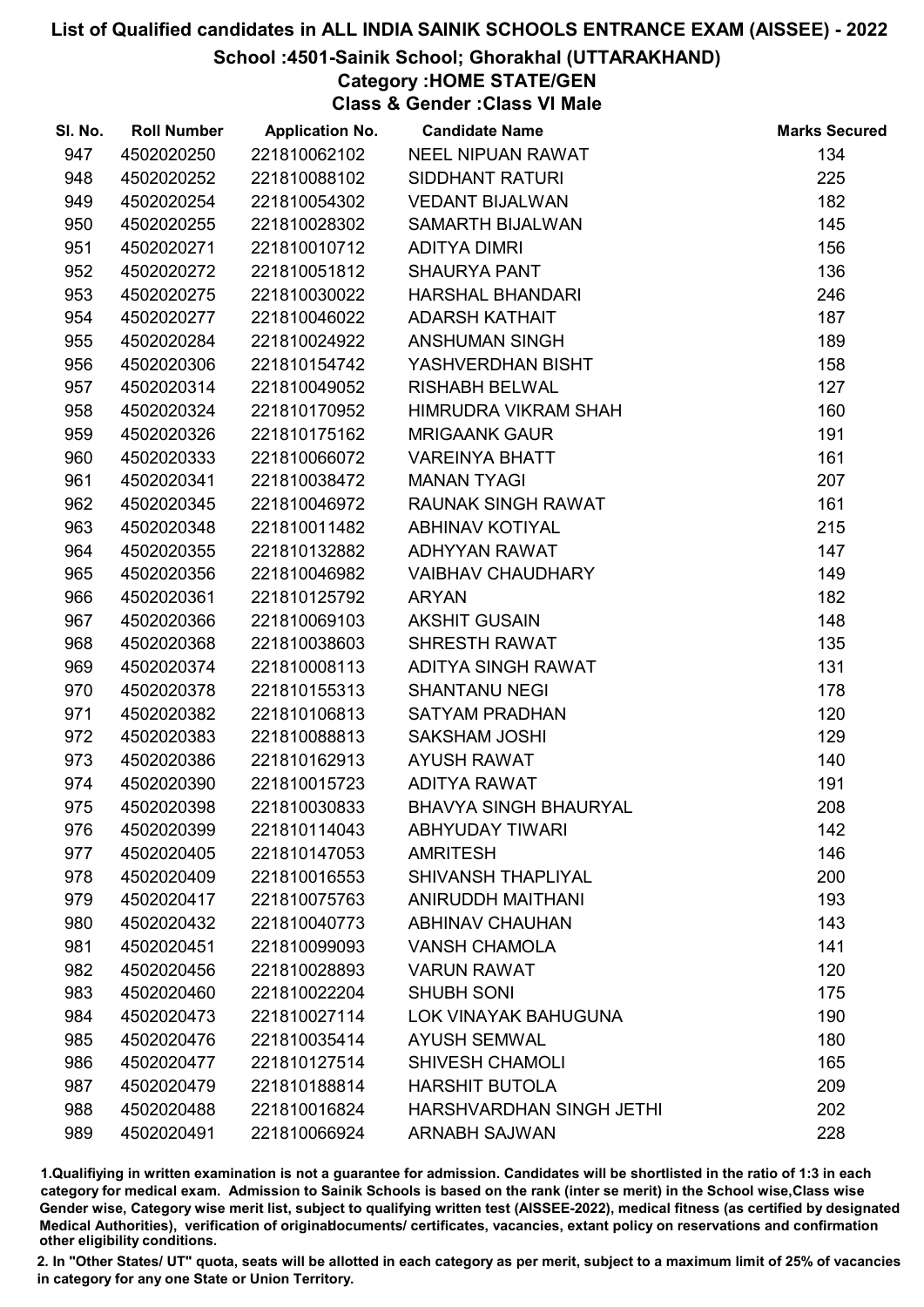#### School :4501-Sainik School; Ghorakhal (UTTARAKHAND)

## Category :HOME STATE/GEN

Class & Gender :Class VI Male

| SI. No. | <b>Roll Number</b> | <b>Application No.</b> | <b>Candidate Name</b>        | <b>Marks Secured</b> |
|---------|--------------------|------------------------|------------------------------|----------------------|
| 990     | 4502020500         | 221810026734           | SHAILESH BHARDWAJ            | 131                  |
| 991     | 4502020502         | 221810006834           | <b>ADITYA PUROHIT</b>        | 222                  |
| 992     | 4502020508         | 221810001644           | <b>KANISHK BHANDARI</b>      | 173                  |
| 993     | 4502020509         | 221810056644           | SANIDHYA POKHRIYAL           | 139                  |
| 994     | 4502020514         | 221810000354           | <b>NISHANT JAIN</b>          | 272                  |
| 995     | 4502020517         | 221810050454           | PARTH SEMWAL                 | 206                  |
| 996     | 4502020519         | 221810172854           | <b>NAITIK BHANDARI</b>       | 142                  |
| 997     | 4502020523         | 221810006164           | <b>AARAV</b>                 | 160                  |
| 998     | 4502020527         | 221810089264           | <b>ATHARVA PANCHOLI</b>      | 209                  |
| 999     | 4502020528         | 221810020364           | SAMVERDHAN SINGH ASWAL       | 217                  |
| 1000    | 4502020531         | 221810081464           | <b>SHUBH TEVATIA</b>         | 134                  |
| 1001    | 4502020533         | 221810046564           | <b>ASWEEN</b>                | 143                  |
| 1002    | 4502020536         | 221810175764           | <b>ABHIJEET RAWAT</b>        | 150                  |
| 1003    | 4502020541         | 221810053964           | <b>GAURAV SINGH</b>          | 241                  |
| 1004    | 4502020548         | 221810069474           | <b>TANMAY SHARMA</b>         | 170                  |
| 1005    | 4502020550         | 221810145674           | PRIYANSHU RAWAT              | 200                  |
| 1006    | 4502020552         | 221810109674           | <b>OM GUSAIN</b>             | 121                  |
| 1007    | 4502020553         | 221810020774           | <b>DEVANSH JOSHI</b>         | 224                  |
| 1008    | 4502020557         | 221810055184           | <b>SHAURYA SEMWAL</b>        | 168                  |
| 1009    | 4502020570         | 221810051894           | <b>SHIKHAR DHYANI</b>        | 188                  |
| 1010    | 4502020574         | 221810030005           | AADITYA BHATT                | 179                  |
| 1011    | 4502020578         | 221810176205           | <b>VEDAANT SINGH BISHT</b>   | 228                  |
| 1012    | 4502020584         | 221810127705           | <b>UMESH CHAMOLI</b>         | 143                  |
| 1013    | 4502020610         | 221810012825           | <b>ABHINAV NEGI</b>          | 143                  |
| 1014    | 4502020613         | 221810035035           | SHASHWAT BHATT               | 199                  |
| 1015    | 4502020614         | 221810126035           | YASH VARDHAN GAUTAM          | 148                  |
| 1016    | 4502020617         | 221810066235           | <b>ABHAY PALIWAL</b>         | 126                  |
| 1017    | 4502020620         | 221810129635           | <b>AKSHAT SEMWAL</b>         | 187                  |
| 1018    | 4502020621         | 221810049635           | <b>VIPASCHIT BHATT</b>       | 227                  |
| 1019    | 4502020622         | 221810153835           | <b>DIVYAM SINGH BHANDARI</b> | 161                  |
| 1020    | 4502020624         | 221810050935           | YATHARTH BISHT               | 192                  |
| 1021    | 4502020628         | 221810079345           | PIYUSH SHARMA                | 194                  |
| 1022    | 4502020632         | 221810169545           | <b>DEVANSH NEGI</b>          | 188                  |
| 1023    | 4502020633         | 221810155745           | <b>VAIDIK NAUTIYAL</b>       | 121                  |
| 1024    | 4502020634         | 221810006745           | <b>HARSHIT</b>               | 137                  |
| 1025    | 4502020636         | 221810046055           | <b>SANIDHYA BAHUGUNA</b>     | 123                  |
| 1026    | 4502020645         | 221810155655           | <b>ADITYA SINGH RAWAT</b>    | 210                  |
| 1027    | 4502020655         | 221810162365           | <b>SHAURYA SINGH</b>         | 201                  |
| 1028    | 4502020657         | 221810099565           | <b>MANAS BAURAI</b>          | 137                  |
| 1029    | 4502020665         | 221810023575           | <b>SANKET BIJALWAN</b>       | 241                  |
| 1030    | 4502020669         | 221810068775           | <b>SHORYA GUSAIN</b>         | 138                  |
| 1031    | 4502020678         | 221810146195           | <b>ABHINAV NEGI</b>          | 131                  |
| 1032    | 4502020680         | 221810122395           | YASHASVI PANT                | 228                  |

1.Qualifiying in written examination is not a guarantee for admission. Candidates will be shortlisted in the ratio of 1:3 in each category for medical exam. Admission to Sainik Schools is based on the rank (inter se merit) in the School wise,Class wise Gender wise, Category wise merit list, subject to qualifying written test (AISSEE-2022), medical fitness (as certified by designated Medical Authorities), verification of originablocuments/ certificates, vacancies, extant policy on reservations and confirmation other eligibility conditions.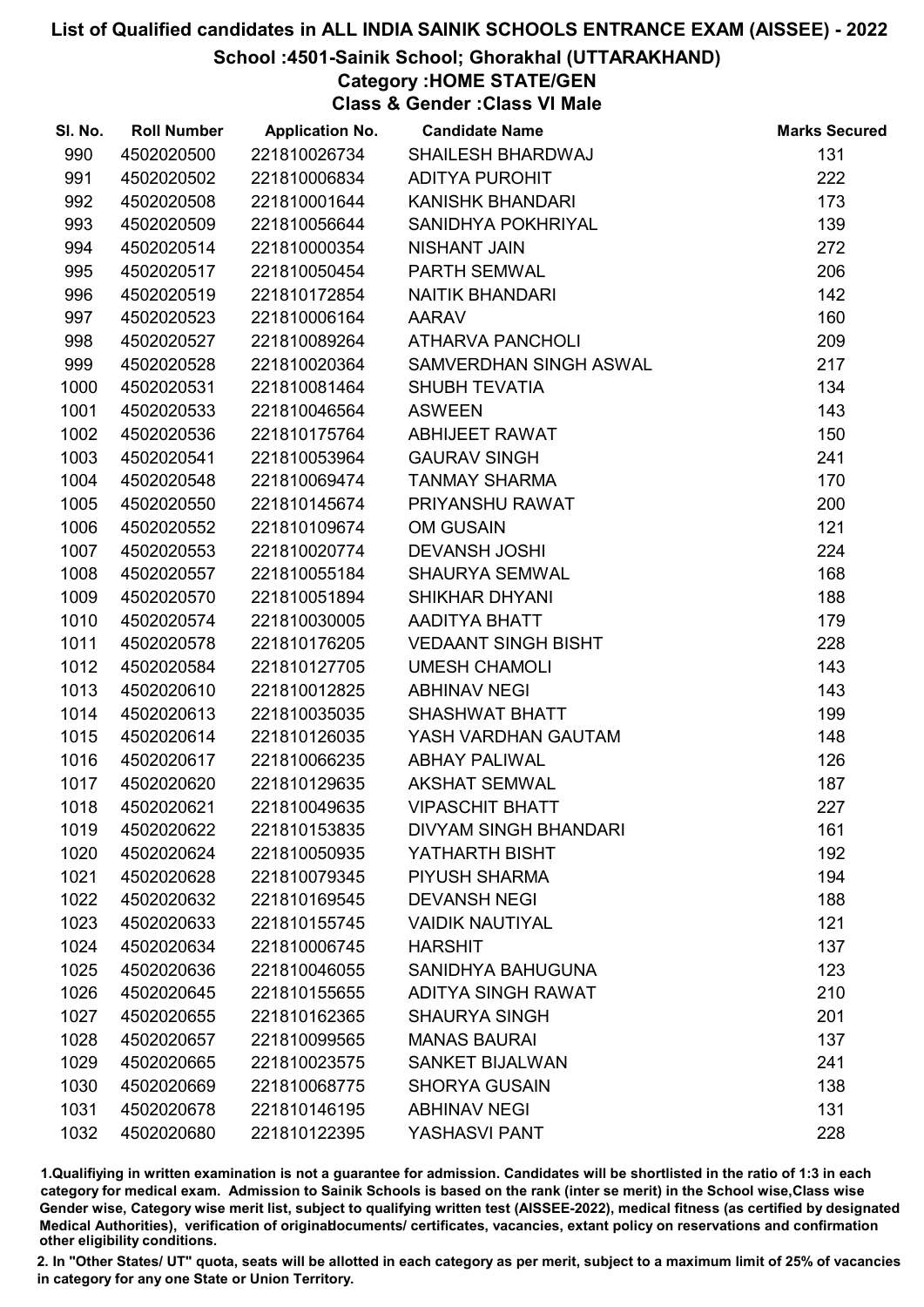#### School :4501-Sainik School; Ghorakhal (UTTARAKHAND)

## Category :HOME STATE/GEN

Class & Gender :Class VI Male

| SI. No. | <b>Roll Number</b> | <b>Application No.</b> | <b>Candidate Name</b>     | <b>Marks Secured</b> |
|---------|--------------------|------------------------|---------------------------|----------------------|
| 1033    | 4502020683         | 221810134495           | RUDRADITYA CHAND RAMOLA   | 183                  |
| 1034    | 4502020687         | 221810023795           | <b>DHRUV CHAUHAN</b>      | 181                  |
| 1035    | 4502020688         | 221810025995           | <b>MANASWIN RATURI</b>    | 135                  |
| 1036    | 4502020696         | 221810002406           | <b>AYAAN SINGH</b>        | 203                  |
| 1037    | 4502020700         | 221810006316           | <b>RIDIT BISHT</b>        | 238                  |
| 1038    | 4502020701         | 221810047316           | <b>SHORYA BAHUGUNA</b>    | 178                  |
| 1039    | 4502020704         | 221810143616           | <b>ATHARV SATI</b>        | 179                  |
| 1040    | 4502020707         | 221810036026           | <b>RISHABH BHATT</b>      | 263                  |
| 1041    | 4502020708         | 221810066026           | NAMAN SINGH RAWAT         | 183                  |
| 1042    | 4502020709         | 221810008026           | <b>SUBHAM TIWARI</b>      | 169                  |
| 1043    | 4502020710         | 221810018126           | <b>AARAV THAPLIYAL</b>    | 195                  |
| 1044    | 4502020711         | 221810099126           | <b>TANMAY NEGI</b>        | 162                  |
| 1045    | 4502020714         | 221810056326           | <b>DEVASHISH RAWAT</b>    | 174                  |
| 1046    | 4502020727         | 221810006736           | <b>VAIBHAV KUSHWAH</b>    | 129                  |
| 1047    | 4502020729         | 221810100446           | <b>DEVAGYA SHARMA</b>     | 164                  |
| 1048    | 4502020730         | 221810002446           | <b>ADITYA BAGRI</b>       | 209                  |
| 1049    | 4502020733         | 221810039546           | <b>NAMAN DWIVEDI</b>      | 191                  |
| 1050    | 4502020735         | 221810004846           | PRIYANSH CHAND            | 207                  |
| 1051    | 4502020741         | 221810028156           | <b>SHAURY RAWAT</b>       | 134                  |
| 1052    | 4502020743         | 221810085756           | PARTH JOSHI               | 131                  |
| 1053    | 4502020745         | 221810009756           | <b>VAIBHAV SINGH NEGI</b> | 154                  |
| 1054    | 4502020746         | 221810031956           | <b>VINAY SINGH RAWAT</b>  | 240                  |
| 1055    | 4502020749         | 221810008166           | <b>ADITYA NEGI</b>        | 152                  |
| 1056    | 4502020758         | 221810011666           | <b>ARAV POKHARIYA</b>     | 129                  |
| 1057    | 4502020761         | 221810003966           | <b>VIDIT RAWAT</b>        | 169                  |
| 1058    | 4502020764         | 221810170676           | <b>SURYAVART SINGH</b>    | 138                  |
| 1059    | 4502020767         | 221810075086           | <b>RISHIT SINGH</b>       | 182                  |
| 1060    | 4502020769         | 221810100386           | <b>YUG BHANDARI</b>       | 186                  |
| 1061    | 4502020770         | 221810084386           | <b>AARAV PUROHIT</b>      | 205                  |
| 1062    | 4502020776         | 221810072496           | RACHIT BUTOLA             | 130                  |
| 1063    | 4502020780         | 221810139996           | <b>ARMAN</b>              | 128                  |
| 1064    | 4502020792         | 221810040017           | <b>ANANT KHAROLA</b>      | 177                  |
| 1065    | 4502020794         | 221810003117           | <b>VEDANSH KOTHIYAL</b>   | 197                  |
| 1066    | 4502020798         | 221810009717           | <b>SHASHWAT PANWAR</b>    | 183                  |
| 1067    | 4502020806         | 221810002427           | <b>ISHANT SINGH THAPA</b> | 152                  |
| 1068    | 4502020815         | 221810181237           | <b>SAMIHAN BHATT</b>      | 216                  |
| 1069    | 4502020819         | 221810081637           | <b>VEDANT JOSHI</b>       | 214                  |
| 1070    | 4502020823         | 221810030147           | <b>KARTIKAY ISTWAL</b>    | 136                  |
| 1071    | 4502020833         | 221810034847           | <b>SHIVYAANSH NEGI</b>    | 182                  |
| 1072    | 4502020847         | 221810017267           | <b>VIRAT KUKRETI</b>      | 165                  |
| 1073    | 4502020855         | 221810084377           | <b>SIDHARTH TOPAL</b>     | 141                  |
| 1074    | 4502020860         | 221810042677           | <b>CHAITANYA MATHPAL</b>  | 184                  |
| 1075    | 4502020862         | 221810002877           | <b>SHAURYA BUTOLA</b>     | 132                  |

1.Qualifiying in written examination is not a guarantee for admission. Candidates will be shortlisted in the ratio of 1:3 in each category for medical exam. Admission to Sainik Schools is based on the rank (inter se merit) in the School wise,Class wise Gender wise, Category wise merit list, subject to qualifying written test (AISSEE-2022), medical fitness (as certified by designated Medical Authorities), verification of originablocuments/ certificates, vacancies, extant policy on reservations and confirmation other eligibility conditions.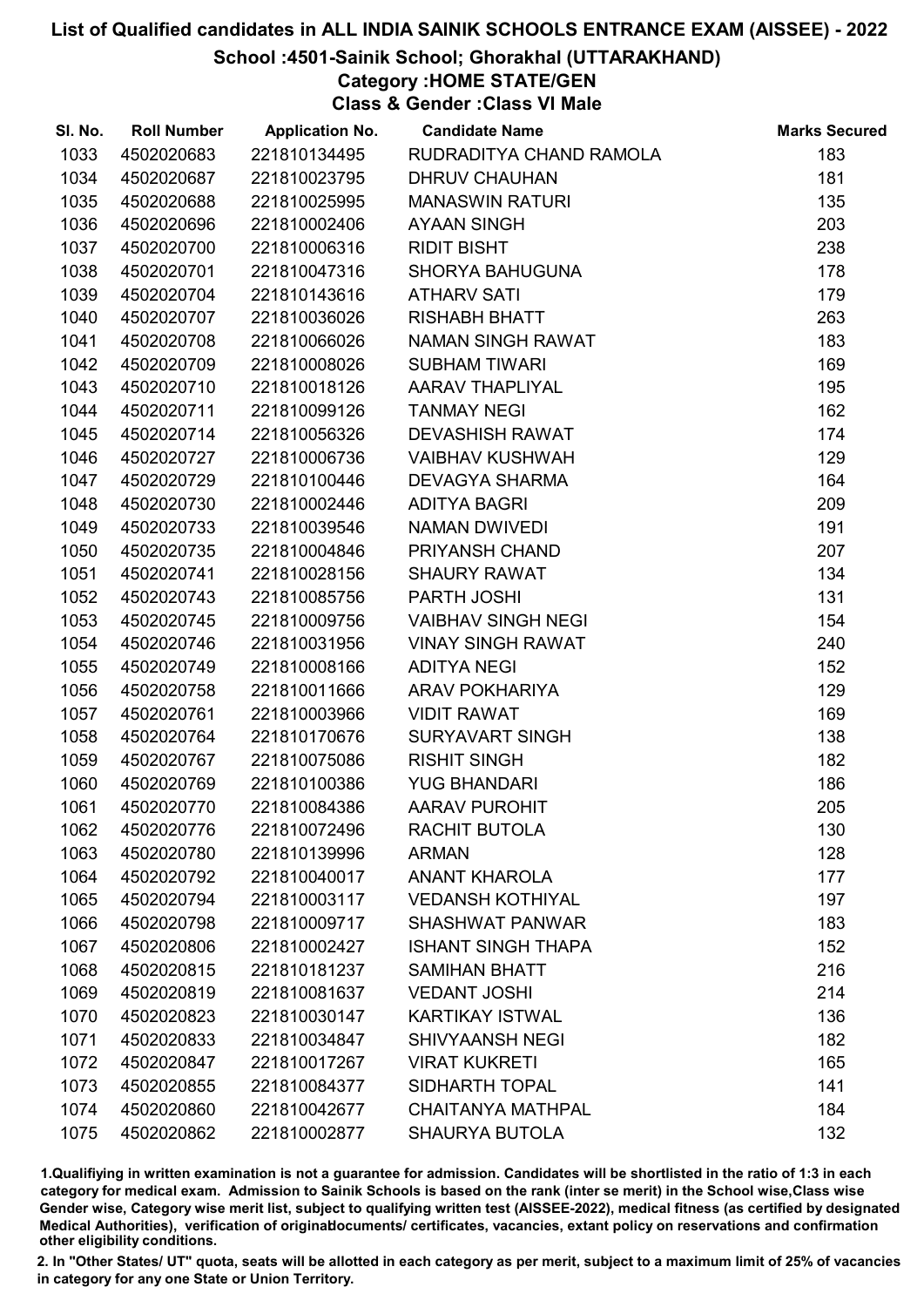#### School :4501-Sainik School; Ghorakhal (UTTARAKHAND)

## Category :HOME STATE/GEN

Class & Gender :Class VI Male

| SI. No. | <b>Roll Number</b> | <b>Application No.</b> | <b>Candidate Name</b>      | <b>Marks Secured</b> |
|---------|--------------------|------------------------|----------------------------|----------------------|
| 1076    | 4502020867         | 221810152187           | <b>AKSHIT RAWAT</b>        | 165                  |
| 1077    | 4502020890         | 221810156208           | <b>NAMIT ARORA</b>         | 147                  |
| 1078    | 4502020891         | 221810031608           | SABHYA PRADHAN             | 123                  |
| 1079    | 4502020898         | 221810030118           | <b>HARDIK SINGH</b>        | 190                  |
| 1080    | 4502020903         | 221810081718           | <b>ADARSH MAIKHURI</b>     | 121                  |
| 1081    | 4502020908         | 221810026028           | <b>SHALEEN RAWAT</b>       | 192                  |
| 1082    | 4502020911         | 221810005228           | SHIKHAR RAJ BISHT          | 205                  |
| 1083    | 4502020912         | 221810046228           | <b>NAITIK PANWAR</b>       | 125                  |
| 1084    | 4502020921         | 221810066238           | <b>MANAS BISHT</b>         | 206                  |
| 1085    | 4502020926         | 221810061048           | <b>RISHAV PUNDIR</b>       | 152                  |
| 1086    | 4502020934         | 221810037648           | <b>ARPIT BHANDARI</b>      | 144                  |
| 1087    | 4502020938         | 221810008058           | <b>ARNAV BISHT</b>         | 179                  |
| 1088    | 4502020939         | 221810040158           | <b>VIBHOR GULERIA</b>      | 126                  |
| 1089    | 4502020942         | 221810074358           | <b>GARVIT PANDEY</b>       | 187                  |
| 1090    | 4502020946         | 221810067558           | <b>SHAURYA RAWAT</b>       | 158                  |
| 1091    | 4502020948         | 221810002658           | <b>DHRUV GUPTA</b>         | 183                  |
| 1092    | 4502020953         | 221810056068           | <b>ISHAN NAUTIYAL</b>      | 158                  |
| 1093    | 4502020956         | 221810118268           | NIKUNJ SINGH FARTIYAL      | 166                  |
| 1094    | 4502020957         | 221810153468           | <b>ARPIT RAWAT</b>         | 142                  |
| 1095    | 4502020965         | 221810003078           | <b>DIVYANSU</b>            | 222                  |
| 1096    | 4502020967         | 221810068078           | <b>ABHINAV RAWAT</b>       | 233                  |
| 1097    | 4502020978         | 221810013878           | PARTH HRANGKHAWL           | 144                  |
| 1098    | 4502020979         | 221810015978           | <b>AKRAT</b>               | 152                  |
| 1099    | 4502020983         | 221810039188           | MANVENDRA SINGH BISHT      | 142                  |
| 1100    | 4502020998         | 221810006298           | <b>ANSH GUPTA</b>          | 145                  |
| 1101    | 4502021004         | 221810129698           | <b>ANMOL KHANDURI</b>      | 168                  |
| 1102    | 4502021015         | 221810006609           | <b>AYUSH RAWAT</b>         | 135                  |
| 1103    | 4502021020         | 221810015909           | <b>SHORYA GHILDIYAL</b>    | 185                  |
| 1104    | 4502021022         | 221810052019           | <b>SHAURYA SINGH BISHT</b> | 163                  |
| 1105    | 4502021024         | 221810181119           | <b>CHITRANSH RAI</b>       | 140                  |
| 1106    | 4502021026         | 221810017319           | <b>DIVYAM TOMAR</b>        | 156                  |
| 1107    | 4502021034         | 221810052329           | <b>AKSHAT SINGH NEGI</b>   | 217                  |
| 1108    | 4502021036         | 221810063329           | <b>ARADHYA RAWAT</b>       | 146                  |
| 1109    | 4502021038         | 221810071529           | <b>SARANSH GAUR</b>        | 131                  |
| 1110    | 4502021051         | 221810179239           | <b>ANUV UPRETI</b>         | 147                  |
| 1111    | 4502021056         | 221810129639           | <b>SWASTIK RAUTELA</b>     | 166                  |
| 1112    | 4502021057         | 221810113739           | <b>RAKSHIT NEGI</b>        | 201                  |
| 1113    | 4502021065         | 221810135349           | TIJIL ROHIT DIMRI          | 168                  |
| 1114    | 4502021068         | 221810143549           | YATHARTHA UNIYAL           | 173                  |
| 1115    | 4502021069         | 221810045549           | <b>VIHAAN SINGH KHANI</b>  | 254                  |
| 1116    | 4502021074         | 221810007849           | <b>ARIHANT CHAND</b>       | 162                  |
| 1117    | 4502021080         | 221810001559           | AARAV KAMBOJ               | 217                  |
| 1118    | 4502021085         | 221810024069           | <b>ABHINAV BHATT</b>       | 167                  |

1.Qualifiying in written examination is not a guarantee for admission. Candidates will be shortlisted in the ratio of 1:3 in each category for medical exam. Admission to Sainik Schools is based on the rank (inter se merit) in the School wise,Class wise Gender wise, Category wise merit list, subject to qualifying written test (AISSEE-2022), medical fitness (as certified by designated Medical Authorities), verification of originablocuments/ certificates, vacancies, extant policy on reservations and confirmation other eligibility conditions.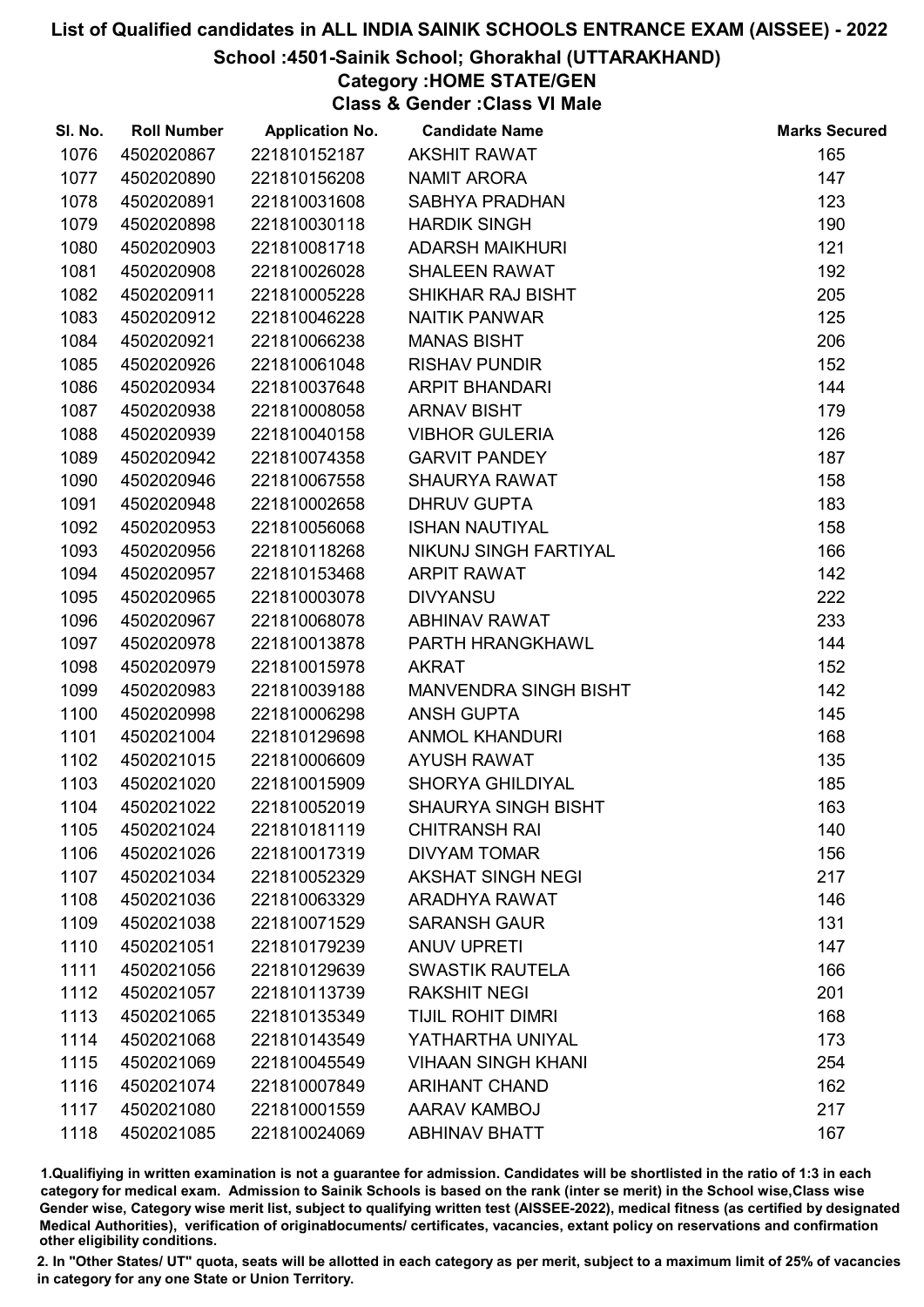#### School :4501-Sainik School; Ghorakhal (UTTARAKHAND)

Category :HOME STATE/GEN

Class & Gender :Class VI Male

| SI. No. | <b>Roll Number</b> | <b>Application No.</b> | <b>Candidate Name</b>       |           | <b>Marks Secured</b> |
|---------|--------------------|------------------------|-----------------------------|-----------|----------------------|
| 1119    | 4502021093         | 221810054769           | <b>SHASHWAT DWIVEDI</b>     |           | 171                  |
| 1120    | 4502021095         | 221810055969           | <b>AARAV GAUR</b>           |           | 169                  |
| 1121    | 4502021097         | 221810120279           | AMRITYAM BHARDWAJ           |           | 175                  |
| 1122    | 4502021101         | 221810138579           | DIVYANSH KANDWAL            |           | 181                  |
| 1123    | 4502021102         | 221810105679           | <b>RAKSHIT PANWAR</b>       |           | 173                  |
| 1124    | 4502021112         | 221810185689           | <b>ARCHIT MAITHANI</b>      |           | 142                  |
| 1125    | 4502021119         | 221810128199           | <b>KUSHAGRA PATHAK</b>      |           | 161                  |
| 1126    | 4502021124         | 221810096499           | PRINCE RAUTELA              |           | 138                  |
| 1127    | 4502021135         | 221810181899           | <b>RISHAN BHANDARI</b>      |           | 205                  |
| 1128    | 4502021170         | 221810009426           | <b>VARDAAN SHARMA</b>       |           | 128                  |
| 1129    | 4504020005         | 221810075100           | RUDRANSH TRIPATHI           |           | 174                  |
| 1130    | 4504020007         | 221810041300           | <b>VISHAL KANDPAL</b>       |           | 209                  |
| 1131    | 4504020009         | 221810070400           | SANNIDHYA RAWAT             |           | 205                  |
| 1132    | 4504020012         | 221810128600           | <b>MOHIT NAYAL</b>          |           | 128                  |
| 1133    | 4504020025         | 221810050020           | <b>ABHISHEK PARASHAR</b>    |           | 203                  |
| 1134    | 4504020035         | 221810033520           | <b>DIVYESH TIWARI</b>       |           | 137                  |
| 1135    | 4504020037         | 221810087520           | <b>MILAN PANDEY</b>         |           | 146                  |
| 1136    | 4504020039         | 221810150720           | <b>SHAURYA SINHA</b>        |           | 185                  |
| 1137    | 4504020043         | 221810011920           | <b>PANSHUL SAH</b>          |           | 203                  |
| 1138    | 4504020045         | 221810020030           | NAVDEEP SINGH               |           | 205                  |
| 1139    | 4504020058         | 221810028830           | SUCHETAN PANDEY             |           | 218                  |
| 1140    | 4504020062         | 221810126440           | <b>SHIVAM BHANDARI</b>      |           | 195                  |
| 1141    | 4504020063         | 221810007440           | <b>CHANDAN SINGH</b>        | <b>AR</b> | 175                  |
| 1142    | 4504020065         | 221810087740           | <b>MRIDUL SINGH BISHT</b>   |           | 159                  |
| 1143    | 4504020067         | 221810173840           | AKSHYAT SINGH BOHRA         |           | 173                  |
| 1144    | 4504020072         | 221810050250           | <b>VINAYAK PANDEY</b>       |           | 142                  |
| 1145    | 4504020074         | 221810025450           | <b>RUDRAKSH PANDEY</b>      |           | 124                  |
| 1146    | 4504020076         | 221810108550           | <b>RAUNAK MISHRA</b>        |           | 162                  |
| 1147    | 4504020090         | 221810032660           | <b>ADVIK JUNEJA</b>         |           | 210                  |
| 1148    | 4504020099         | 221810136070           | <b>SOUMYA PANDEY</b>        |           | 168                  |
| 1149    | 4504020101         | 221810130170           | <b>SAMAR ADHIKARI</b>       |           | 186                  |
| 1150    | 4504020102         | 221810071170           | <b>DHANRAJ SAJWAN</b>       |           | 175                  |
| 1151    | 4504020107         | 221810128370           | <b>KARAN GIRI GOSWAMI</b>   |           | 132                  |
| 1152    | 4504020111         | 221810072770           | <b>RAJESH ROSHAN</b>        |           | 159                  |
| 1153    | 4504020113         | 221810036870           | SAMAR PRATAP SINGH DASILA   |           | 203                  |
| 1154    | 4504020114         | 221810067870           | <b>AYUSH KABDWAL</b>        |           | 252                  |
| 1155    | 4504020118         | 221810068080           | <b>AKSHANSH JOSHI</b>       |           | 194                  |
| 1156    | 4504020131         | 221810032190           | <b>NAMAN SANWAL</b>         |           | 251                  |
| 1157    | 4504020132         | 221810155290           | <b>AJITESH SINGH BISHT</b>  |           | 167                  |
| 1158    | 4504020137         | 221810075590           | <b>VAIBHAV SINGH DHANIK</b> |           | 203                  |
| 1159    | 4504020142         | 221810128001           | <b>SARTHAK PANT</b>         |           | 200                  |
| 1160    | 4504020151         | 221810038601           | <b>RISHABH KUNWAR</b>       |           | 160                  |
| 1161    | 4504020154         | 221810090801           | YASHVARDHAN SINGH BORA      |           | 227                  |

1.Qualifiying in written examination is not a guarantee for admission. Candidates will be shortlisted in the ratio of 1:3 in each category for medical exam. Admission to Sainik Schools is based on the rank (inter se merit) in the School wise,Class wise Gender wise, Category wise merit list, subject to qualifying written test (AISSEE-2022), medical fitness (as certified by designated Medical Authorities), verification of originablocuments/ certificates, vacancies, extant policy on reservations and confirmation other eligibility conditions.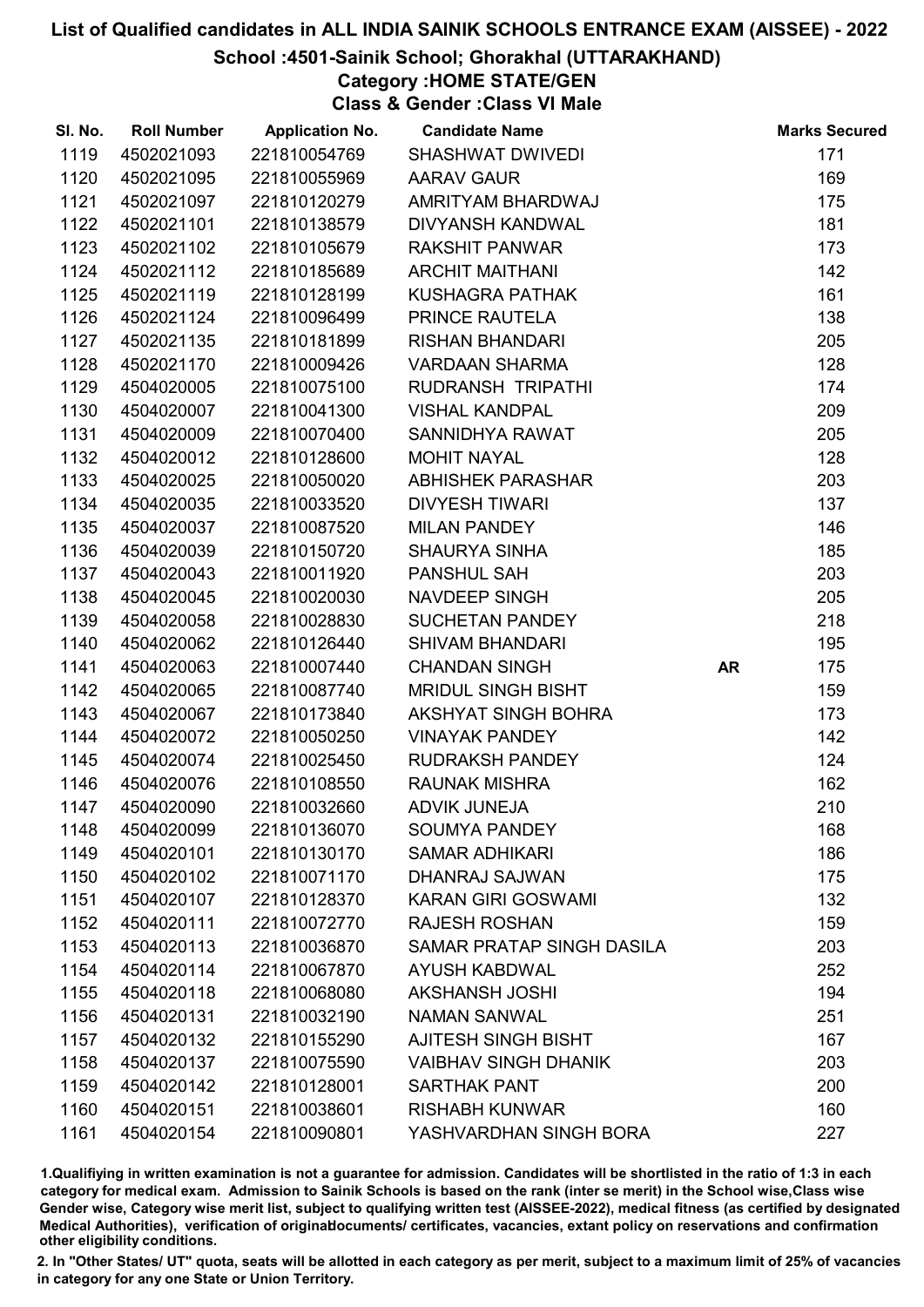#### School :4501-Sainik School; Ghorakhal (UTTARAKHAND)

## Category :HOME STATE/GEN

Class & Gender :Class VI Male

| SI. No. | <b>Roll Number</b> | <b>Application No.</b> | <b>Candidate Name</b>        | <b>Marks Secured</b> |
|---------|--------------------|------------------------|------------------------------|----------------------|
| 1162    | 4504020155         | 221810031801           | <b>KETAN SAH</b>             | 122                  |
| 1163    | 4504020157         | 221810013801           | <b>DEVENDER SINGH</b>        | 207                  |
| 1164    | 4504020159         | 221810037111           | <b>NAMAN JOSHI</b>           | 151                  |
| 1165    | 4504020160         | 221810103211           | RUDRA JOSHI                  | 206                  |
| 1166    | 4504020162         | 221810023311           | <b>JATIN FULARA</b>          | 131                  |
| 1167    | 4504020163         | 221810046311           | <b>KUSHAGRA TEWARI</b>       | 159                  |
| 1168    | 4504020164         | 221810126511           | <b>TANVAY GAHTORI</b>        | 154                  |
| 1169    | 4504020165         | 221810086511           | <b>SUJAL SINGH</b>           | 151                  |
| 1170    | 4504020167         | 221810094611           | <b>SAKSHAM KARKI</b>         | 167                  |
| 1171    | 4504020171         | 221810005121           | <b>HARDIAN BHATT</b>         | 156                  |
| 1172    | 4504020172         | 221810164221           | <b>SHIVANG KAPIL</b>         | 131                  |
| 1173    | 4504020173         | 221810004421           | <b>VISHAL BHATT</b>          | 209                  |
| 1174    | 4504020175         | 221810048521           | <b>INDRA PRATAP SINGH</b>    | 161                  |
| 1175    | 4504020178         | 221810019721           | <b>VED BHATT</b>             | 272                  |
| 1176    | 4504020181         | 221810097821           | <b>NAITIK JOSHI</b>          | 158                  |
| 1177    | 4504020182         | 221810050921           | AVANSIH SINGH BISHT          | 272                  |
| 1178    | 4504020183         | 221810098921           | <b>CHIRAG BHATT</b>          | 214                  |
| 1179    | 4504020184         | 221810173031           | <b>HARSHIT JOSHI</b>         | 198                  |
| 1180    | 4504020189         | 221810086831           | <b>VINAY KUMAR BHATT</b>     | 191                  |
| 1181    | 4504020190         | 221810019831           | <b>NEEL NEGI</b>             | 187                  |
| 1182    | 4504020191         | 221810040041           | YATHARTH BISHT               | 195                  |
| 1183    | 4504020196         | 221810071541           | <b>LAKSHYA BHATT</b>         | 266                  |
| 1184    | 4504020199         | 221810181841           | PRIYANSHU BISHT              | 171                  |
| 1185    | 4504020203         | 221810112351           | <b>VRASHANK BISHT</b>        | 141                  |
| 1186    | 4504020210         | 221810088751           | ALOK SINGH GANGOLA           | 159                  |
| 1187    | 4504020211         | 221810010851           | <b>AYUSH CHAUHAN</b>         | 242                  |
| 1188    | 4504020212         | 221810113851           | <b>UDIT VEER SINGH BISHT</b> | 127                  |
| 1189    | 4504020218         | 221810101361           | YASH JOSHI                   | 153                  |
| 1190    | 4504020221         | 221810082761           | <b>DHRUV BHATT</b>           | 173                  |
| 1191    | 4504020222         | 221810048761           | <b>CHINMAY JOSHI</b>         | 163                  |
| 1192    | 4504020228         | 221810017961           | <b>RUDRANSH GAUR</b>         | 164                  |
| 1193    | 4504020230         | 221810001071           | <b>GAURAV BHATT</b>          | 196                  |
| 1194    | 4504020233         | 221810082271           | LAKSHYA UNMUKH KANDPAL       | 132                  |
| 1195    | 4504020241         | 221810050671           | <b>LALIT SUYAL</b>           | 160                  |
| 1196    | 4504020246         | 221810126081           | <b>KAUSHAL MISHRA</b>        | 143                  |
| 1197    | 4504020247         | 221810028081           | <b>BHAVYA RAJWAR</b>         | 172                  |
| 1198    | 4504020249         | 221810099381           | <b>DIVYANSH LOHANI</b>       | 134                  |
| 1199    | 4504020251         | 221810015681           | <b>DEVAJ SINGH RAWAT</b>     | 219                  |
| 1200    | 4504020252         | 221810065681           | <b>JATIN KATHAYAT</b>        | 124                  |
| 1201    | 4504020253         | 221810058781           | <b>NAITIK BHATT</b>          | 228                  |
| 1202    | 4504020254         | 221810019781           | YASHVARDHAN SINGH MAJILA     | 186                  |
| 1203    | 4504020255         | 221810066881           | <b>KARTIKAY NEGI</b>         | 252                  |
| 1204    | 4504020256         | 221810090981           | HARSHVARDHAN MISHRA          | 141                  |

1.Qualifiying in written examination is not a guarantee for admission. Candidates will be shortlisted in the ratio of 1:3 in each category for medical exam. Admission to Sainik Schools is based on the rank (inter se merit) in the School wise,Class wise Gender wise, Category wise merit list, subject to qualifying written test (AISSEE-2022), medical fitness (as certified by designated Medical Authorities), verification of originablocuments/ certificates, vacancies, extant policy on reservations and confirmation other eligibility conditions.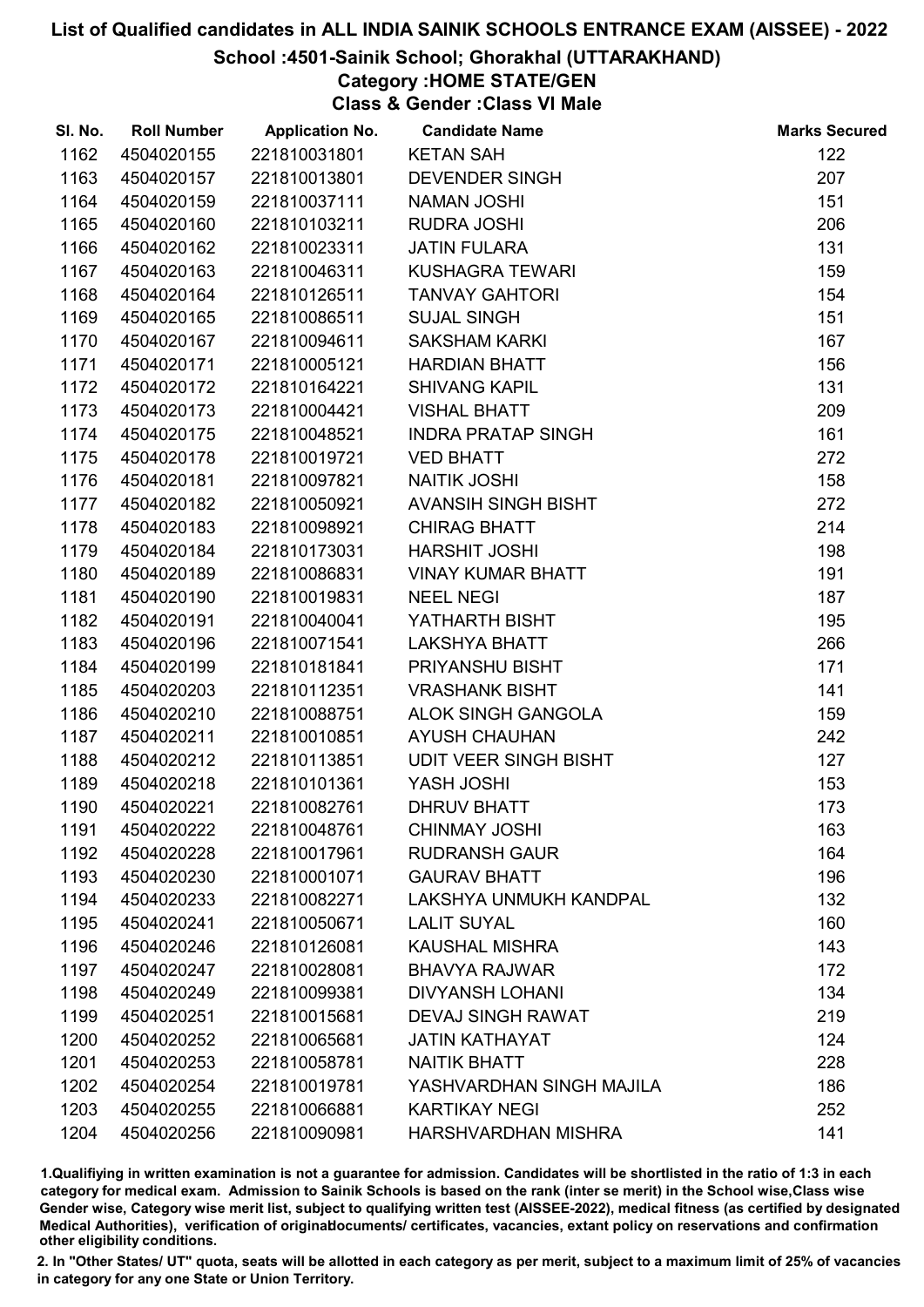#### School :4501-Sainik School; Ghorakhal (UTTARAKHAND)

## Category :HOME STATE/GEN

Class & Gender :Class VI Male

| SI. No. | <b>Roll Number</b> | <b>Application No.</b> | <b>Candidate Name</b>        |           | <b>Marks Secured</b> |
|---------|--------------------|------------------------|------------------------------|-----------|----------------------|
| 1205    | 4504020261         | 221810042091           | <b>VARUN RATHOR</b>          |           | 163                  |
| 1206    | 4504020263         | 221810042491           | PANSHUL TEWARI               |           | 166                  |
| 1207    | 4504020266         | 221810023591           | <b>DHRUV LOHANI</b>          |           | 165                  |
| 1208    | 4504020269         | 221810078791           | <b>UDAY SINGH JAYAL</b>      |           | 145                  |
| 1209    | 4504020270         | 221810013991           | NAYAN CHANDRA JOSHI          |           | 250                  |
| 1210    | 4504020273         | 221810105202           | <b>VANSH ADHIKARI</b>        |           | 128                  |
| 1211    | 4504020274         | 221810093302           | <b>SAURABH NAUGAI</b>        |           | 132                  |
| 1212    | 4504020277         | 221810172502           | <b>ABHINAV MEHTA</b>         |           | 160                  |
| 1213    | 4504020284         | 221810036902           | PRATYAKSH JOSHI              |           | 136                  |
| 1214    | 4504020288         | 221810008012           | <b>VIVEK HALSI</b>           |           | 252                  |
| 1215    | 4504020294         | 221810097512           | <b>ATHARVA PUNDHIR</b>       |           | 217                  |
| 1216    | 4504020295         | 221810074612           | <b>GATIK NEGI</b>            |           | 148                  |
| 1217    | 4504020296         | 221810164712           | ABHISHEK SINGH NEGI          |           | 150                  |
| 1218    | 4504020298         | 221810077812           | <b>MANAS BAMETA</b>          |           | 262                  |
| 1219    | 4504020302         | 221810005022           | SAMANWAY PRATAP SINGH        |           | 165                  |
| 1220    | 4504020309         | 221810034522           | HARSHVARDHAN SINGH MEHTA     |           | 195                  |
| 1221    | 4504020312         | 221810150922           | AAROGYA LAKHERA              |           | 160                  |
| 1222    | 4504020313         | 221810082032           | <b>KAUSHIK PANT</b>          |           | 143                  |
| 1223    | 4504020323         | 221810182142           | PIUESH PAPOLA                |           | 226                  |
| 1224    | 4504020324         | 221810100242           | <b>ANSHUL BISHT</b>          |           | 182                  |
| 1225    | 4504020328         | 221810066642           | KARTIKEY UPADHYAY            |           | 190                  |
| 1226    | 4504020329         | 221810006742           | <b>DIWAKAR SINGH BISHT</b>   | <b>AR</b> | 201                  |
| 1227    | 4504020337         | 221810069252           | SHIVANSH JUYAL               |           | 146                  |
| 1228    | 4504020339         | 221810097352           | <b>RAHUL SUNTHA</b>          |           | 138                  |
| 1229    | 4504020343         | 221810109552           | <b>SHIVAM BISHT</b>          |           | 144                  |
| 1230    | 4504020345         | 221810102752           | <b>JATIN CHAND</b>           |           | 153                  |
| 1231    | 4504020346         | 221810127752           | NIRMAL MELKANI               |           | 187                  |
| 1232    | 4504020347         | 221810031852           | <b>ABHIRAJ</b>               |           | 167                  |
| 1233    | 4504020350         | 221810039852           | <b>ABHIRAJ SINGH BISHT</b>   |           | 239                  |
| 1234    | 4504020358         | 221810142162           | <b>DIVYANSHU</b>             |           | 200                  |
| 1235    | 4504020360         | 221810033262           | PARTH SINGH NEGI             |           | 144                  |
| 1236    | 4504020368         | 221810051762           | KUSHAL SINGH POKHARIYA       |           | 183                  |
| 1237    | 4504020370         | 221810088962           | <b>KARTAVY SINGH</b>         |           | 164                  |
| 1238    | 4504020371         | 221810091172           | <b>SHREYANSH</b>             |           | 207                  |
| 1239    | 4504020372         | 221810024172           | <b>SHIVAM SINGH BISHT</b>    |           | 224                  |
| 1240    | 4504020377         | 221810080472           | <b>HARSHIT PANDEY</b>        |           | 125                  |
| 1241    | 4504020378         | 221810017472           | <b>KAVISH JOSHI</b>          |           | 201                  |
| 1242    | 4504020382         | 221810005972           | <b>EKANSH SINGH KARAKOTI</b> |           | 194                  |
| 1243    | 4504020393         | 221810114170           | <b>TANMAY SINGH</b>          |           | 138                  |
| 1244    | 4504020395         | 221810003780           | <b>DIWAS JOSHI</b>           |           | 266                  |
| 1245    | 4504020397         | 221810027390           | <b>AARUSH JOSHI</b>          |           | 262                  |
| 1246    | 4504020401         | 221810126741           | <b>SPARSH CHAUHAN</b>        |           | 162                  |
| 1247    | 4504020408         | 221810032391           | YATIN BHATT                  |           | 230                  |

1.Qualifiying in written examination is not a guarantee for admission. Candidates will be shortlisted in the ratio of 1:3 in each category for medical exam. Admission to Sainik Schools is based on the rank (inter se merit) in the School wise,Class wise Gender wise, Category wise merit list, subject to qualifying written test (AISSEE-2022), medical fitness (as certified by designated Medical Authorities), verification of originablocuments/ certificates, vacancies, extant policy on reservations and confirmation other eligibility conditions.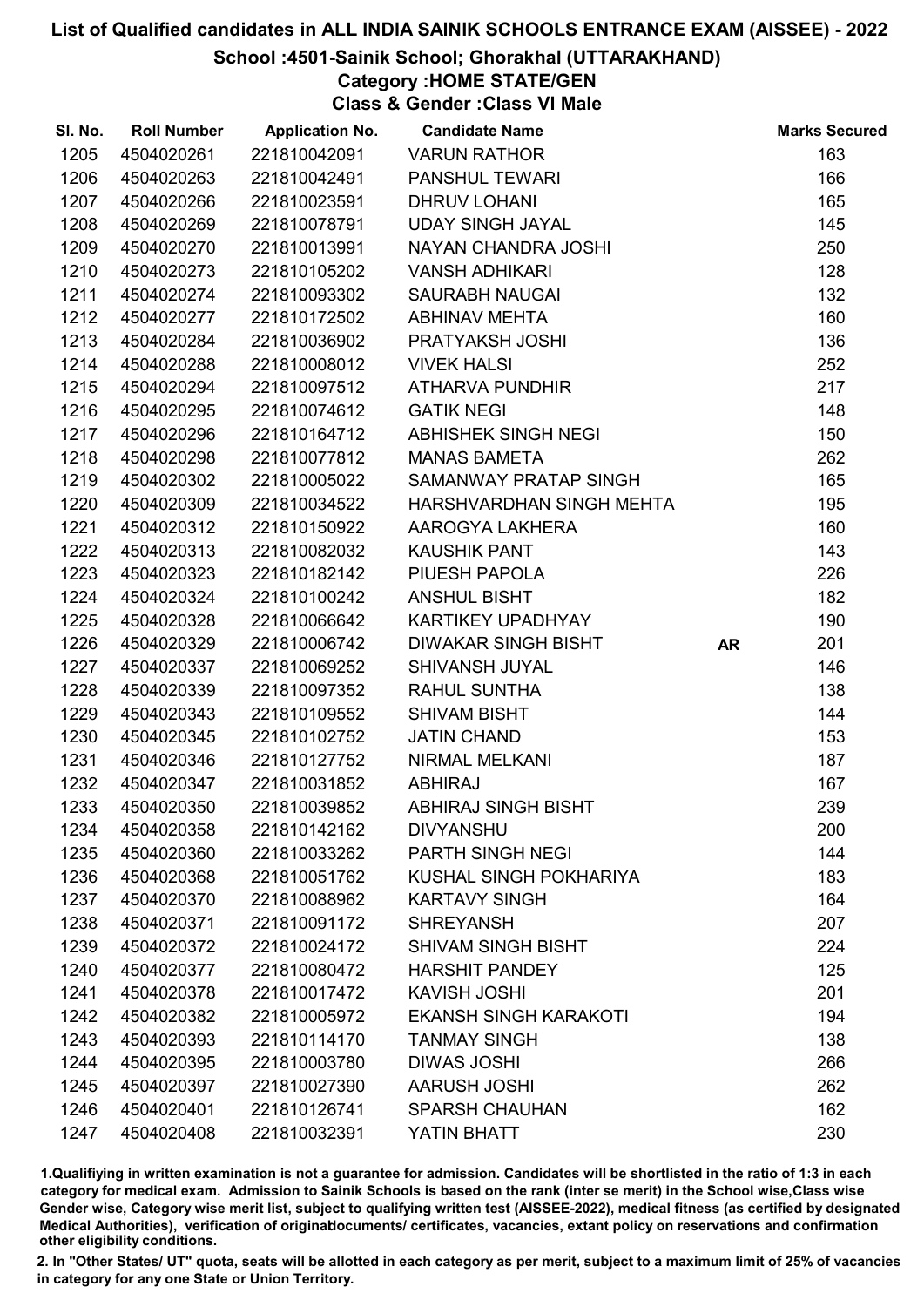#### School :4501-Sainik School; Ghorakhal (UTTARAKHAND)

### Category :HOME STATE/GEN

Class & Gender :Class VI Male

| SI. No. | <b>Roll Number</b> | <b>Application No.</b> | <b>Candidate Name</b>        | <b>Marks Secured</b> |
|---------|--------------------|------------------------|------------------------------|----------------------|
| 1248    | 4504020412         | 221810051322           | RITESH UPADHYAY              | 250                  |
| 1249    | 4504020418         | 221810014272           | PARTH VARUN MAWRI            | 235                  |
| 1250    | 4504020420         | 221810013313           | ADITYA PAPNAI                | 136                  |
| 1251    | 4504020438         | 221810056444           | <b>SHIVAM</b>                | 150                  |
| 1252    | 4504020445         | 221810168175           | <b>DIPAM DHAUNI</b>          | 144                  |
| 1253    | 4504020450         | 221810046416           | <b>SHASHANK KARKI</b>        | 206                  |
| 1254    | 4504020461         | 221810036196           | <b>ADITYA MEHRA</b>          | 136                  |
| 1255    | 4504020467         | 221810100247           | <b>KARTIK BISHT</b>          | 145                  |
| 1256    | 4504020480         | 221810153709           | <b>AYUSH BISHT</b>           | 211                  |
| 1257    | 4504020484         | 221810120039           | <b>LALIT SINGH MEHTA</b>     | 126                  |
| 1258    | 4504020485         | 221810043339           | <b>IDHANT JOSHI</b>          | 129                  |
| 1259    | 4504020489         | 221810026079           | PRIYANSHU BHATT              | 178                  |
| 1260    | 4504030009         | 221810015782           | <b>VIVEK JOSHI</b>           | 149                  |
| 1261    | 4504030010         | 221810058882           | <b>SATAT PATHAK</b>          | 219                  |
| 1262    | 4504030016         | 221810052392           | <b>GAURAV SINGH JIMIWAL</b>  | 176                  |
| 1263    | 4504030023         | 221810017892           | <b>UTKARSH SINGH KHATI</b>   | 136                  |
| 1264    | 4504030025         | 221810064992           | <b>SAKSHAM DHAMI</b>         | 210                  |
| 1265    | 4504030026         | 221810095992           | CHITRARTH NIGALTIYA          | 131                  |
| 1266    | 4504030027         | 221810033003           | <b>MANISH SINGH BISHT</b>    | 144                  |
| 1267    | 4504030028         | 221810007003           | <b>LOKESH TIWARI</b>         | 218                  |
| 1268    | 4504030032         | 221810032403           | DIVYANSHU PANDEY             | 252                  |
| 1269    | 4504030033         | 221810183403           | <b>MALAY SINGH POKHARIYA</b> | 263                  |
| 1270    | 4504030039         | 221810032013           | <b>JATIN SINGH</b>           | 156                  |
| 1271    | 4504030046         | 221810008613           | <b>VAIBHAV BISHT</b>         | 247                  |
| 1272    | 4504030051         | 221810041223           | BHAVYA ADITYA SATI           | 187                  |
| 1273    | 4504030058         | 221810183723           | <b>SATYAM RAWAT</b>          | 159                  |
| 1274    | 4504030066         | 221810037033           | <b>SWARIT PATHAK</b>         | 217                  |
| 1275    | 4504030067         | 221810049133           | <b>ADITYA MEHRA</b>          | 173                  |
| 1276    | 4504030075         | 221810076633           | UJJWAL RIKHARI               | 128                  |
| 1277    | 4504030078         | 221810041833           | <b>SHIVANSH BISHT</b>        | 200                  |
| 1278    | 4504030080         | 221810159833           | <b>RUDRANSH BORA</b>         | 201                  |
| 1279    | 4504030085         | 221810040843           | <b>NAMAN BHAURYAL</b>        | 246                  |
| 1280    | 4504030092         | 221810078053           | <b>DAKSH BAMETA</b>          | 229                  |
| 1281    | 4504030094         | 221810041153           | HARSHVARDHAN KHOLIYA         | 163                  |
| 1282    | 4504030095         | 221810071253           | <b>NIHIT JOSHI</b>           | 248                  |
| 1283    | 4504030099         | 221810086753           | <b>RAHUL DWIVEDI</b>         | 166                  |
| 1284    | 4504030100         | 221810163853           | HARSHVARDHAN TIWARI          | 208                  |
| 1285    | 4504030107         | 221810161363           | <b>DEEPAK SINGH</b>          | 138                  |
| 1286    | 4504030109         | 221810035563           | <b>ABHINAV VYAS</b>          | 145                  |
| 1287    | 4504030112         | 221810019663           | <b>VEDANT NEGI</b>           | 163                  |
| 1288    | 4504030113         | 221810031763           | <b>CHIRANJEEV BARGALI</b>    | 188                  |
| 1289    | 4504030115         | 221810137863           | <b>SHAAN BHAINSORA</b>       | 155                  |
| 1290    | 4504030120         | 221810103373           | ANUJ YOGESH PANT             | 165                  |

1.Qualifiying in written examination is not a guarantee for admission. Candidates will be shortlisted in the ratio of 1:3 in each category for medical exam. Admission to Sainik Schools is based on the rank (inter se merit) in the School wise,Class wise Gender wise, Category wise merit list, subject to qualifying written test (AISSEE-2022), medical fitness (as certified by designated Medical Authorities), verification of originablocuments/ certificates, vacancies, extant policy on reservations and confirmation other eligibility conditions.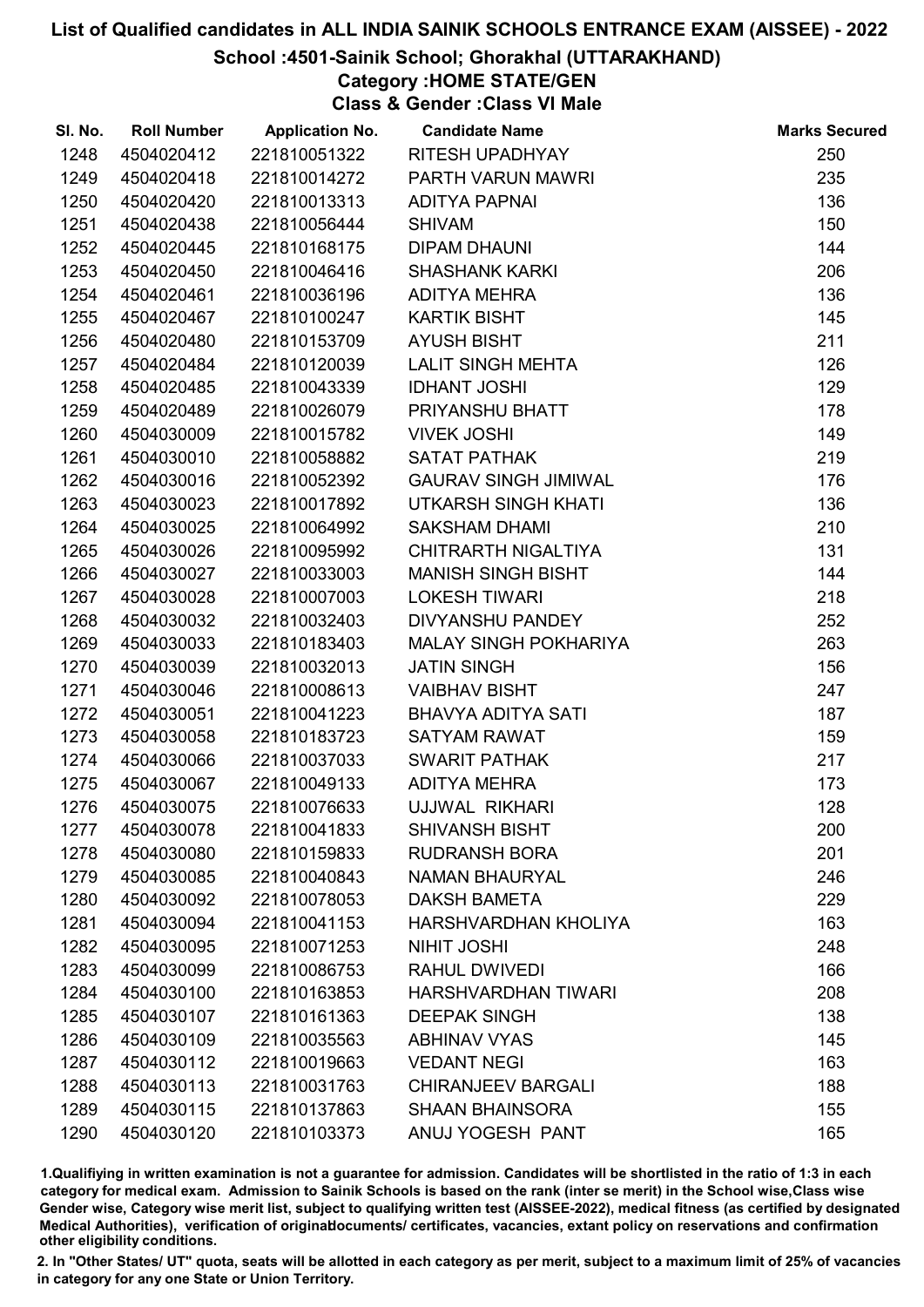#### School :4501-Sainik School; Ghorakhal (UTTARAKHAND)

## Category :HOME STATE/GEN

Class & Gender :Class VI Male

| SI. No. | <b>Roll Number</b> | <b>Application No.</b> | <b>Candidate Name</b>           | <b>Marks Secured</b> |
|---------|--------------------|------------------------|---------------------------------|----------------------|
| 1291    | 4504030123         | 221810010473           | <b>TANISHQ KHATI</b>            | 195                  |
| 1292    | 4504030130         | 221810131973           | NIKHIL BHATT                    | 207                  |
| 1293    | 4504030132         | 221810196973           | <b>AKSHAT SAH</b>               | 143                  |
| 1294    | 4504030136         | 221810107083           | <b>KUNAL BHATT</b>              | 206                  |
| 1295    | 4504030137         | 221810172183           | PRATEEK KHARKWAL                | 208                  |
| 1296    | 4504030138         | 221810113183           | <b>HITESH PARIHAR</b>           | 147                  |
| 1297    | 4504030140         | 221810016283           | <b>VAIBHAV RAUTELA</b>          | 174                  |
| 1298    | 4504030149         | 221810009483           | ROHIT SINGH KORANGA             | 164                  |
| 1299    | 4504030152         | 221810099583           | <b>HARSHIT NEGI</b>             | 121                  |
| 1300    | 4504030163         | 221810179593           | <b>AMAN JOSHI</b>               | 132                  |
| 1301    | 4504030177         | 221810003504           | <b>ARMAN RAWAT</b>              | 194                  |
| 1302    | 4504030180         | 221810098704           | <b>RAGHAV SAH</b>               | 129                  |
| 1303    | 4504030181         | 221810050804           | YOGESH LOHNI                    | 145                  |
| 1304    | 4504030183         | 221810016114           | <b>ANIKET SAMANT</b>            | 195                  |
| 1305    | 4504030190         | 221810019614           | <b>VIJAY MISHRA</b>             | 145                  |
| 1306    | 4504030196         | 221810005914           | MRUTYUNJAY JOSHI                | 157                  |
| 1307    | 4504030198         | 221810122124           | <b>KABEER PARASHAR</b>          | 173                  |
| 1308    | 4504030203         | 221810162324           | <b>SAMARTH SINGH</b>            | 269                  |
| 1309    | 4504030204         | 221810044324           | <b>RAKSHIT DURGAPAL</b>         | 213                  |
| 1310    | 4504030207         | 221810041724           | PIYUSH SINGH                    | 180                  |
| 1311    | 4504030208         | 221810092924           | <b>RUDRAKSH BISHT</b>           | 128                  |
| 1312    | 4504030216         | 221810076434           | <b>DIVYANSH SINGH BISHT</b>     | 135                  |
| 1313    | 4504030217         | 221810046534           | <b>KARTIK TATRARI</b>           | 222                  |
| 1314    | 4504030218         | 221810047534           | PRANAV SINGH BORA               | 171                  |
| 1315    | 4504030229         | 221810030154           | <b>ASHISH MEHRA</b>             | 138                  |
| 1316    | 4504030230         | 221810191154           | <b>TUSHAR CHANDRA JOSHI</b>     | 205                  |
| 1317    | 4504030235         | 221810022554           | ANUJ KORANGA                    | 220                  |
| 1318    | 4504030238         | 221810088954           | <b>SANCHIT JOSHI</b>            | 243                  |
| 1319    | 4504030239         | 221810012164           | <b>BHAVYE SACHDEV</b>           | 127                  |
| 1320    | 4504030247         | 221810114074           | YOGESH PANDEY                   | 155                  |
| 1321    | 4504030248         | 221810009074           | <b>VEDANTA P KANDPAL</b>        | 259                  |
| 1322    | 4504030250         | 221810086374           | <b>GAURAV TEWARI</b>            | 135                  |
| 1323    | 4504030251         | 221810006474           | <b>TANUJ MOURA</b>              | 147                  |
| 1324    | 4504030252         | 221810040574           | <b>KETAN PANDEY</b>             | 172                  |
| 1325    | 4504030255         | 221810082974           | <b>VIVEK BAJETHA</b>            | 165                  |
| 1326    | 4504030261         | 221810103484           | <b>ARNAV CHAND</b>              | 135                  |
| 1327    | 4504030270         | 221810027894           | <b>GARVIT SINGH PARIHAR</b>     | 150                  |
| 1328    | 4504030272         | 221810068005           | <b>VEDANT PANT</b>              | 237                  |
| 1329    | 4504030277         | 221810047305           | <b>AYUSH BANGARI</b>            | 171                  |
| 1330    | 4504030280         | 221810037405           | <b>DEV CHAUSALI</b>             | 123                  |
| 1331    | 4504030283         | 221810062705           | <b>SURYANSHU SINGH BHANDARI</b> | 132                  |
| 1332    | 4504030285         | 221810157705           | <b>JAYANT JOSHI</b>             | 144                  |
| 1333    | 4504030291         | 221810117215           | <b>MALAY KAFALTIYA</b>          | 177                  |

1.Qualifiying in written examination is not a guarantee for admission. Candidates will be shortlisted in the ratio of 1:3 in each category for medical exam. Admission to Sainik Schools is based on the rank (inter se merit) in the School wise,Class wise Gender wise, Category wise merit list, subject to qualifying written test (AISSEE-2022), medical fitness (as certified by designated Medical Authorities), verification of originablocuments/ certificates, vacancies, extant policy on reservations and confirmation other eligibility conditions.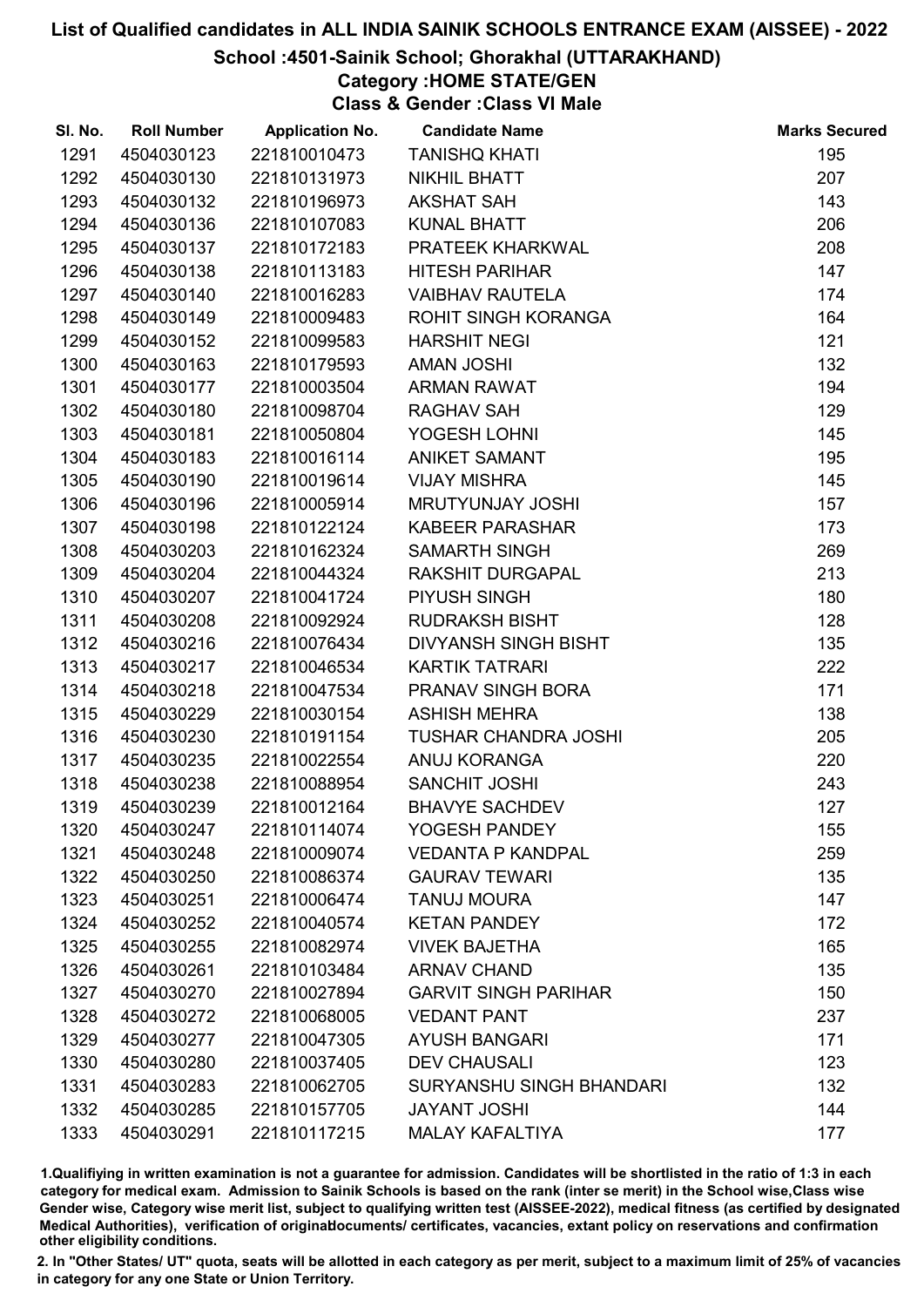#### School :4501-Sainik School; Ghorakhal (UTTARAKHAND)

## Category :HOME STATE/GEN

Class & Gender :Class VI Male

| SI. No. | <b>Roll Number</b> | <b>Application No.</b> | <b>Candidate Name</b>     | <b>Marks Secured</b> |
|---------|--------------------|------------------------|---------------------------|----------------------|
| 1334    | 4504030293         | 221810055315           | <b>YUVRAJ</b>             | 144                  |
| 1335    | 4504030294         | 221810048315           | <b>DIVYANSH TIWARI</b>    | 210                  |
| 1336    | 4504030297         | 221810050515           | <b>ASHWIN BISHT</b>       | 272                  |
| 1337    | 4504030298         | 221810071515           | <b>JAY PANT</b>           | 126                  |
| 1338    | 4504030301         | 221810103615           | <b>SARTHAK JOSHI</b>      | 178                  |
| 1339    | 4504030304         | 221810004715           | <b>VATSAL SANWAL</b>      | 175                  |
| 1340    | 4504030305         | 221810053815           | <b>UTKARSH PATHAK</b>     | 210                  |
| 1341    | 4504030314         | 221810006425           | <b>AKSHAJ JOSHI</b>       | 191                  |
| 1342    | 4504030315         | 221810063525           | <b>MAYANK BANKOTI</b>     | 149                  |
| 1343    | 4504030316         | 221810016525           | <b>CHAITANYA JOSHI</b>    | 264                  |
| 1344    | 4504030317         | 221810039525           | <b>ANANT PANDEY</b>       | 277                  |
| 1345    | 4504030318         | 221810086725           | <b>AYUSH NEGI</b>         | 155                  |
| 1346    | 4504030325         | 221810184335           | <b>GAURAV NAINWAL</b>     | 212                  |
| 1347    | 4504030327         | 221810046535           | <b>ANANT JOSHI</b>        | 208                  |
| 1348    | 4504030331         | 221810082935           | <b>ADITYA NAYAL</b>       | 124                  |
| 1349    | 4504030332         | 221810144245           | <b>DIVYANSH TIWARI</b>    | 199                  |
| 1350    | 4504030342         | 221810140645           | <b>SHIVAM SINHG</b>       | 142                  |
| 1351    | 4504030349         | 221810189055           | PARTH BHATT               | 239                  |
| 1352    | 4504030363         | 221810063165           | PRATYUSH SINGH BISHT      | 156                  |
| 1353    | 4504030365         | 221810034665           | <b>MAYANK PANDEY</b>      | 175                  |
| 1354    | 4504030366         | 221810007665           | <b>DEEPANSHU SINGH</b>    | 206                  |
| 1355    | 4504030371         | 221810005175           | <b>DIVYAM TIWARI</b>      | 130                  |
| 1356    | 4504030372         | 221810053375           | <b>OM NEOLIA</b>          | 180                  |
| 1357    | 4504030375         | 221810094675           | <b>LAKSHY BISHT</b>       | 134                  |
| 1358    | 4504030388         | 221810129385           | <b>VARUN PANDEY</b>       | 212                  |
| 1359    | 4504030394         | 221810049685           | <b>VENKATESH KANDPAL</b>  | 173                  |
| 1360    | 4504030400         | 221810041885           | PRIYANSHU PILKHWAL        | 171                  |
| 1361    | 4504030412         | 221810072495           | <b>CHINMAY JUYAL</b>      | 161                  |
| 1362    | 4504030413         | 221810013495           | <b>KUNAL MISHRA</b>       | 155                  |
| 1363    | 4504030417         | 221810042895           | <b>AYUSH SINGH ASWAL</b>  | 127                  |
| 1364    | 4504030418         | 221810010995           | <b>GAURAVANSH JOSHI</b>   | 181                  |
| 1365    | 4504030422         | 221810065506           | <b>TANMAY BHAINSORA</b>   | 238                  |
| 1366    | 4504030427         | 221810094016           | <b>KABYANSH RANA</b>      | 197                  |
| 1367    | 4504030430         | 221810015116           | <b>DIVYANSHU BHAKUNI</b>  | 165                  |
| 1368    | 4504030439         | 221810033716           | NABHYA BORA               | 240                  |
| 1369    | 4504030441         | 221810138716           | <b>MAYANK BALODI</b>      | 205                  |
| 1370    | 4504030443         | 221810093126           | <b>MOHD UZAIF</b>         | 185                  |
| 1371    | 4504030444         | 221810146126           | PRIYANSH PATHAK           | 238                  |
| 1372    | 4504030450         | 221810086726           | <b>BHASKAR SINGH NEGI</b> | 138                  |
| 1373    | 4504030452         | 221810011826           | <b>LAKSHYA PHULORIA</b>   | 141                  |
| 1374    | 4504030454         | 221810028826           | <b>DIVYARAJ SINGH</b>     | 122                  |
| 1375    | 4504030459         | 221810035336           | PRATEET CHANDRA JOSHI     | 220                  |
| 1376    | 4504030462         | 221810010436           | <b>AKSHAT SINGH BISHT</b> | 195                  |

1.Qualifiying in written examination is not a guarantee for admission. Candidates will be shortlisted in the ratio of 1:3 in each category for medical exam. Admission to Sainik Schools is based on the rank (inter se merit) in the School wise,Class wise Gender wise, Category wise merit list, subject to qualifying written test (AISSEE-2022), medical fitness (as certified by designated Medical Authorities), verification of originablocuments/ certificates, vacancies, extant policy on reservations and confirmation other eligibility conditions.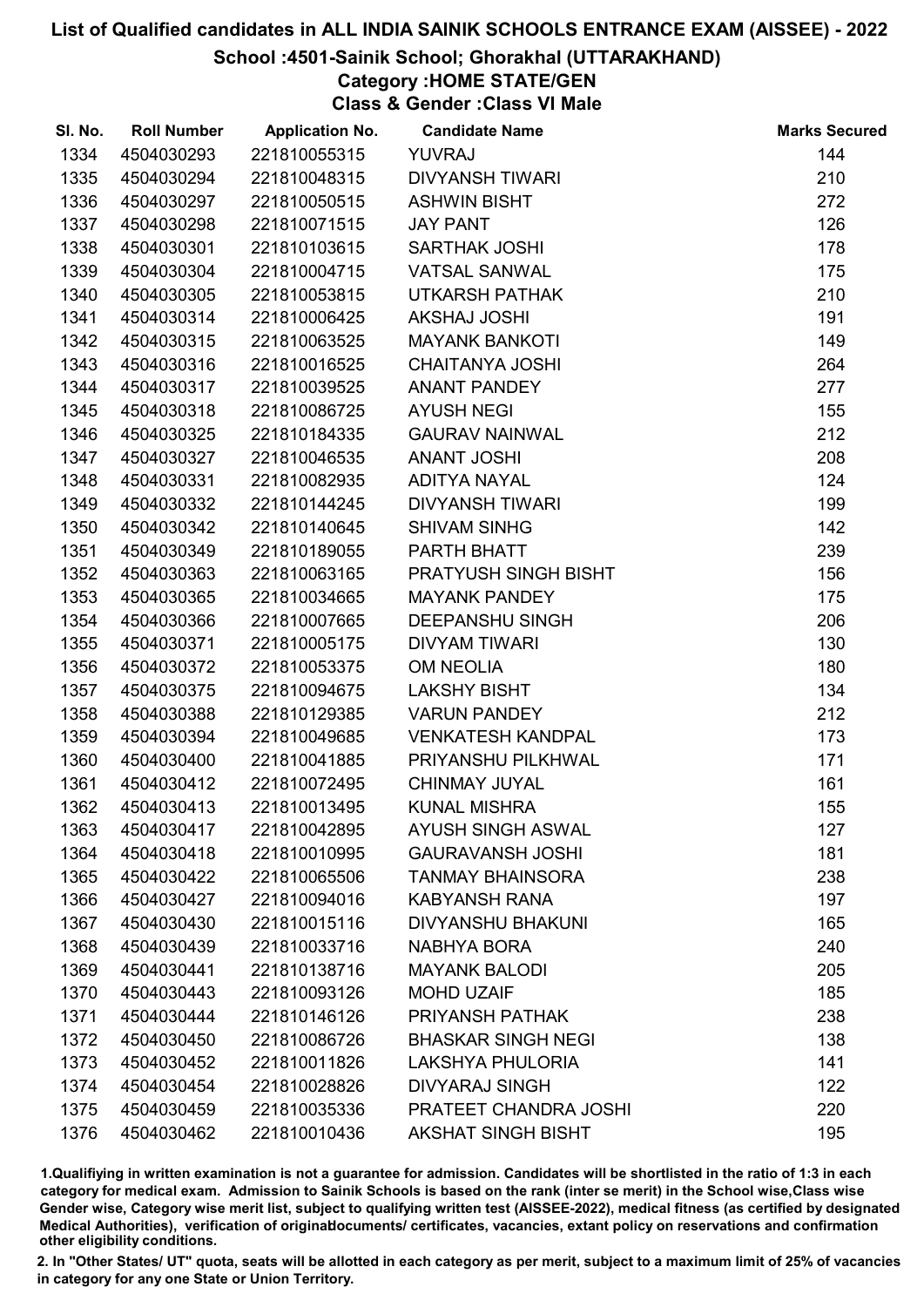#### School :4501-Sainik School; Ghorakhal (UTTARAKHAND)

### Category :HOME STATE/GEN

Class & Gender :Class VI Male

| SI. No. | <b>Roll Number</b> | <b>Application No.</b> | <b>Candidate Name</b>       |    | <b>Marks Secured</b> |
|---------|--------------------|------------------------|-----------------------------|----|----------------------|
| 1377    | 4504030468         | 221810089936           | ARJUN PRAKASH LUTHRA        |    | 122                  |
| 1378    | 4504030470         | 221810180046           | <b>DEVANSH MEHRA</b>        |    | 145                  |
| 1379    | 4504030474         | 221810138346           | MURLI MANOHAR JOSHI         |    | 163                  |
| 1380    | 4504030478         | 221810016446           | <b>JATIN JOSHI</b>          |    | 157                  |
| 1381    | 4504030479         | 221810117446           | SHIVANG SINGH KHANDKA       |    | 135                  |
| 1382    | 4504030480         | 221810044546           | YASH KHULBE                 |    | 193                  |
| 1383    | 4504040012         | 221810191456           | PRINCE BORA                 |    | 121                  |
| 1384    | 4504040024         | 221810193466           | SHREYANSH PANDEY            |    | 163                  |
| 1385    | 4504040028         | 221810041666           | LAVYA PALIWAL               |    | 122                  |
| 1386    | 4504040034         | 221810032076           | <b>RISHAB SINGH CHAUHAN</b> | CG | 180                  |
| 1387    | 4504040037         | 221810019176           | <b>RONIT BISHT</b>          |    | 213                  |
| 1388    | 4504040045         | 221810060876           | <b>UTKARSH KARKI</b>        |    | 164                  |
| 1389    | 4504040049         | 221810035186           | <b>GARVIT SINGH RAYAL</b>   |    | 179                  |
| 1390    | 4504040052         | 221810078386           | <b>HARSHIT PANDEY</b>       |    | 159                  |
| 1391    | 4504040055         | 221810144486           | <b>DAKSH BISHT</b>          |    | 171                  |
| 1392    | 4504040056         | 221810022586           | ISHAAN DUBEY                |    | 232                  |
| 1393    | 4504040062         | 221810007096           | <b>DEV SAINI</b>            |    | 258                  |
| 1394    | 4504040065         | 221810021396           | <b>YUG JOSHI</b>            |    | 142                  |
| 1395    | 4504040075         | 221810161207           | <b>CHAITANYA DHONI</b>      |    | 162                  |
| 1396    | 4504040079         | 221810137507           | YATHARTH JOSHI              |    | 226                  |
| 1397    | 4504040080         | 221810013607           | NIKHIL PHARTIYAL            |    | 213                  |
| 1398    | 4504040085         | 221810068907           | <b>NAKUL BORA</b>           |    | 223                  |
| 1399    | 4504040091         | 221810080417           | <b>MANAV SINGH BISHT</b>    |    | 163                  |
| 1400    | 4504040100         | 221810097027           | <b>SHIVANSH BAGDWAL</b>     |    | 121                  |
| 1401    | 4504040103         | 221810064227           | <b>HARDIK TIWARI</b>        |    | 226                  |
| 1402    | 4504040105         | 221810160327           | <b>KAMLESH BHATT</b>        |    | 124                  |
| 1403    | 4504040107         | 221810136327           | <b>MRIGESH JYAL</b>         |    | 169                  |
| 1404    | 4504040109         | 221810042527           | HARSHIT KUMAR GUPTA         |    | 166                  |
| 1405    | 4504040113         | 221810045727           | <b>DEV JOSHI</b>            |    | 207                  |
| 1406    | 4504040115         | 221810045927           | <b>ROHIT PANDEY</b>         |    | 248                  |
| 1407    | 4504040120         | 221810027137           | <b>DIVYANSH MEHTA</b>       |    | 135                  |
| 1408    | 4504040123         | 221810049437           | YUVRAJ SINGH NEGI           |    | 222                  |
| 1409    | 4504040127         | 221810067637           | <b>KARTIKEY MISHRA</b>      |    | 133                  |
| 1410    | 4504040130         | 221810139737           | <b>JAGRAT TIWARI</b>        |    | 232                  |
| 1411    | 4504040134         | 221810087147           | <b>DEV PANDEY</b>           |    | 123                  |
| 1412    | 4504040135         | 221810138347           | <b>RITESH PHARTYAL</b>      |    | 140                  |
| 1413    | 4504040136         | 221810148347           | <b>MRIDUL SINGH KANWAL</b>  |    | 138                  |
| 1414    | 4504040139         | 221810078547           | <b>LAKSHYA BISHT</b>        |    | 129                  |
| 1415    | 4504040141         | 221810132647           | PRAGYAVEER SINGH BORA       |    | 195                  |
| 1416    | 4504040145         | 221810005747           | <b>PRATYUSH BHATT</b>       |    | 202                  |
| 1417    | 4504040149         | 221810179057           | <b>AYUSH NATH GOSWAMI</b>   |    | 164                  |
| 1418    | 4504040152         | 221810066357           | PRATHAM JOSHI               |    | 251                  |
| 1419    | 4504040163         | 221810051267           | <b>TANISHK PARASHAR</b>     |    | 168                  |

1.Qualifiying in written examination is not a guarantee for admission. Candidates will be shortlisted in the ratio of 1:3 in each category for medical exam. Admission to Sainik Schools is based on the rank (inter se merit) in the School wise,Class wise Gender wise, Category wise merit list, subject to qualifying written test (AISSEE-2022), medical fitness (as certified by designated Medical Authorities), verification of originablocuments/ certificates, vacancies, extant policy on reservations and confirmation other eligibility conditions.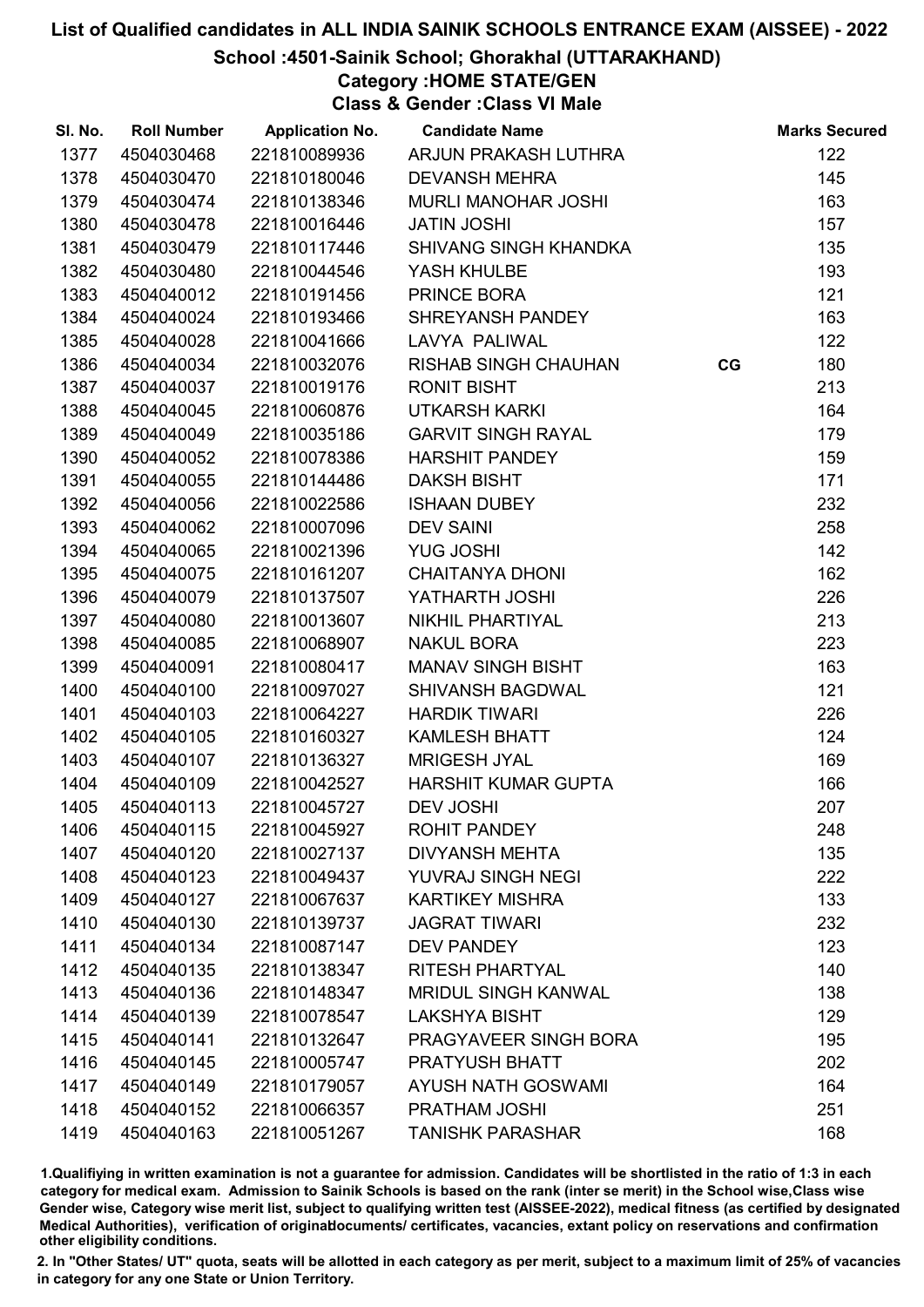#### School :4501-Sainik School; Ghorakhal (UTTARAKHAND)

Category :HOME STATE/GEN

Class & Gender :Class VI Male

| SI. No. | <b>Roll Number</b> | <b>Application No.</b> | <b>Candidate Name</b>      |           | <b>Marks Secured</b> |
|---------|--------------------|------------------------|----------------------------|-----------|----------------------|
| 1420    | 4504040164         | 221810019267           | <b>DIVYANSHU JOSHI</b>     |           | 215                  |
| 1421    | 4504040167         | 221810008567           | <b>VANSH BISHT</b>         |           | 258                  |
| 1422    | 4504040178         | 221810034187           | <b>MANISH BUDHLAKOTI</b>   |           | 171                  |
| 1423    | 4504040180         | 221810194387           | <b>AKSHAT RAWAT</b>        |           | 194                  |
| 1424    | 4504040185         | 221810165687           | <b>MANTHAN MEHRA</b>       |           | 195                  |
| 1425    | 4504040187         | 221810157887           | <b>VEDANT KANDPAL</b>      |           | 147                  |
| 1426    | 4504040188         | 221810011987           | <b>MOHIT PANDEY</b>        |           | 143                  |
| 1427    | 4504040192         | 221810031297           | PRAKHAR SINGH MAURYA       |           | 165                  |
| 1428    | 4504040194         | 221810084497           | <b>KRISH BISHT</b>         | <b>AR</b> | 141                  |
| 1429    | 4504040201         | 221810151897           | <b>BHASHKAR NEGI</b>       |           | 141                  |
| 1430    | 4504040203         | 221810015897           | <b>ANIKET BISHT</b>        |           | 127                  |
| 1431    | 4504040214         | 221810183908           | <b>ROHIT PARIHAR</b>       |           | 218                  |
| 1432    | 4504040220         | 221810136418           | <b>KARTIKEY KANYAL</b>     |           | 233                  |
| 1433    | 4504040223         | 221810010718           | <b>VINAY DHYANI</b>        |           | 173                  |
| 1434    | 4504040226         | 221810010028           | <b>MANISH BIST</b>         |           | 144                  |
| 1435    | 4504040230         | 221810079328           | <b>HARSHIT SATI</b>        |           | 123                  |
| 1436    | 4504040232         | 221810005428           | KARTIK POKHARIYA           |           | 129                  |
| 1437    | 4504040235         | 221810059428           | <b>SHAURYA BISHT</b>       |           | 159                  |
| 1438    | 4504040236         | 221810032528           | <b>KARTIKEYA JOSHI</b>     |           | 273                  |
| 1439    | 4504040237         | 221810136528           | <b>MANIT JOSHI</b>         |           | 165                  |
| 1440    | 4504040240         | 221810036728           | <b>TEJASWA PANDEY</b>      |           | 251                  |
| 1441    | 4504040244         | 221810011038           | PRIYANSHU JOSHI            |           | 202                  |
| 1442    | 4504040245         | 221810020238           | <b>DIPANSHU NEGI</b>       |           | 183                  |
| 1443    | 4504040248         | 221810149338           | <b>AKSHIT KHOLIA</b>       |           | 173                  |
| 1444    | 4504040252         | 221810020738           | ARNAV SINGH RAWAT          |           | 194                  |
| 1445    | 4504040253         | 221810182148           | ANANT KAFALTIYA            |           | 132                  |
| 1446    | 4504040257         | 221810148548           | <b>TEJAS</b>               |           | 242                  |
| 1447    | 4504040258         | 221810096648           | <b>TEJASH TIWARI</b>       | <b>AR</b> | 247                  |
| 1448    | 4504040259         | 221810054748           | <b>HARSHIT BISHT</b>       |           | 142                  |
| 1449    | 4504040263         | 221810019948           | <b>VIVEK BISHT</b>         |           | 165                  |
| 1450    | 4504040267         | 221810175258           | AAKASH SINGH RAWAT         |           | 129                  |
| 1451    | 4504040268         | 221810073358           | <b>DIVYANSH TIWARI</b>     |           | 198                  |
| 1452    | 4504040272         | 221810021458           | <b>NAVAL LATWAL</b>        |           | 183                  |
| 1453    | 4504040275         | 221810045558           | <b>HARSHIT</b>             |           | 133                  |
| 1454    | 4504040276         | 221810080658           | <b>SHRISH DEVRARI</b>      |           | 134                  |
| 1455    | 4504040279         | 221810047758           | <b>KRISHNA SINGH</b>       |           | 125                  |
| 1456    | 4504040283         | 221810034368           | <b>BHAVESH BELWAL</b>      |           | 148                  |
| 1457    | 4504040284         | 221810126368           | <b>SAKSHAM SINGH</b>       |           | 157                  |
| 1458    | 4504040287         | 221810004668           | <b>HIMANK SINGH KARKI</b>  |           | 262                  |
| 1459    | 4504040288         | 221810098768           | <b>SARTHAK SINGH</b>       |           | 195                  |
| 1460    | 4504040289         | 221810030868           | <b>RANVIJAY SINGH NEGI</b> |           | 159                  |
| 1461    | 4504040291         | 221810072968           | <b>SHREYANSH BISHT</b>     |           | 141                  |
| 1462    | 4504040295         | 221810172278           | <b>MAYANK GOLDAR</b>       |           | 161                  |

1.Qualifiying in written examination is not a guarantee for admission. Candidates will be shortlisted in the ratio of 1:3 in each category for medical exam. Admission to Sainik Schools is based on the rank (inter se merit) in the School wise,Class wise Gender wise, Category wise merit list, subject to qualifying written test (AISSEE-2022), medical fitness (as certified by designated Medical Authorities), verification of originablocuments/ certificates, vacancies, extant policy on reservations and confirmation other eligibility conditions.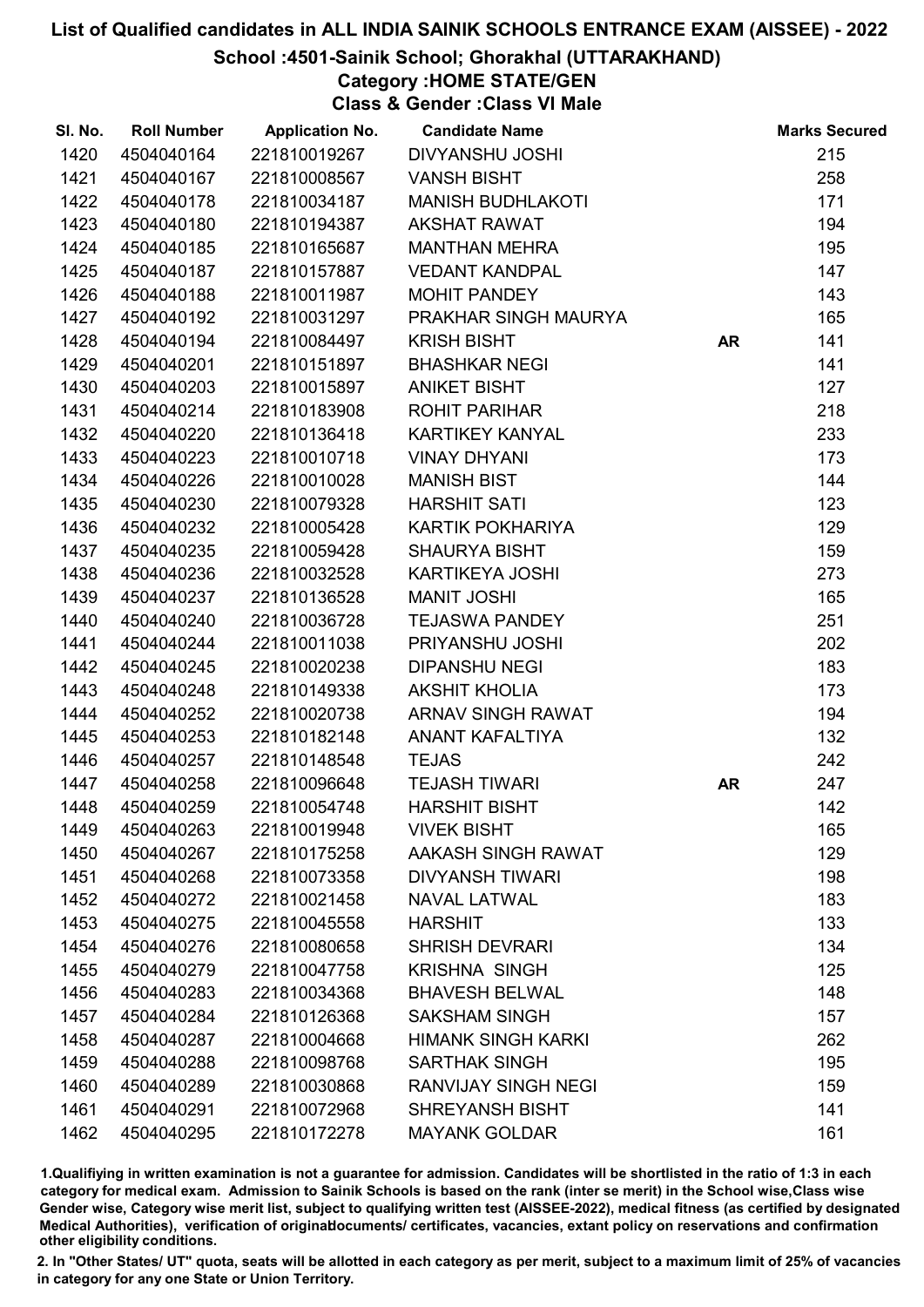### School :4501-Sainik School; Ghorakhal (UTTARAKHAND)

# Category :HOME STATE/GEN

Class & Gender :Class VI Male

| SI. No. | <b>Roll Number</b> | <b>Application No.</b> | <b>Candidate Name</b>        | <b>Marks Secured</b> |
|---------|--------------------|------------------------|------------------------------|----------------------|
| 1463    | 4504040299         | 221810035478           | <b>AYUSH PANT</b>            | 174                  |
| 1464    | 4504040304         | 221810007878           | <b>UTKARSH RANA</b>          | 177                  |
| 1465    | 4504040308         | 221810027188           | PRATHAM SINGH RANA           | 145                  |
| 1466    | 4504040310         | 221810059388           | <b>GARVIT RAWAT</b>          | 190                  |
| 1467    | 4504040312         | 221810019588           | NAKSHATRA KHOLIA             | 271                  |
| 1468    | 4504040314         | 221810017788           | <b>MANAS PATHANI</b>         | 205                  |
| 1469    | 4504040321         | 221810028098           | DIVYANSHU KANDPAL            | 192                  |
| 1470    | 4504040328         | 221810009598           | <b>SPARSH JAISWAL</b>        | 188                  |
| 1471    | 4504040329         | 221810090698           | SIDDHARTH JOSHI              | 208                  |
| 1472    | 4504040330         | 221810056698           | <b>VAIBHAV PARGAIN</b>       | 132                  |
| 1473    | 4504040334         | 221810007898           | <b>LOKESH KAIRA</b>          | 213                  |
| 1474    | 4504040336         | 221810015998           | <b>KARTIK AIRY</b>           | 241                  |
| 1475    | 4504040337         | 221810158998           | <b>ARTH GOYAL</b>            | 184                  |
| 1476    | 4504040339         | 221810065109           | <b>DEVANSH KATHAIT</b>       | 159                  |
| 1477    | 4504040344         | 221810027609           | <b>SOUMIL NEGI</b>           | 223                  |
| 1478    | 4504040347         | 221810184709           | <b>BHUMIKA BHAKUNI</b>       | 203                  |
| 1479    | 4504040354         | 221810011119           | <b>YUG GUSAIN</b>            | 131                  |
| 1480    | 4504040364         | 221810057719           | YATHARTH PATWAL              | 143                  |
| 1481    | 4504040365         | 221810006819           | <b>CHIRAG BISHT</b>          | 211                  |
| 1482    | 4504040368         | 221810060029           | <b>ANUBHAV SINGH</b>         | 120                  |
| 1483    | 4504040369         | 221810022029           | PARTH JOSHI                  | 162                  |
| 1484    | 4504040372         | 221810031229           | PREETAM PARTHASARTHI         | 157                  |
| 1485    | 4504040373         | 221810027229           | <b>ABHINAV PANT</b>          | 163                  |
| 1486    | 4504040377         | 221810155529           | <b>RAVI SINGH BISHT</b>      | 135                  |
| 1487    | 4504040379         | 221810030629           | <b>ANANT BISHT</b>           | 185                  |
| 1488    | 4504040393         | 221810014339           | <b>MAYANK TIWARI</b>         | 175                  |
| 1489    | 4504040394         | 221810040639           | <b>CHETAN DANGWAL</b>        | 239                  |
| 1490    | 4504040400         | 221810118939           | <b>ABHINAV RATHORE</b>       | 194                  |
| 1491    | 4504040401         | 221810048939           | PARAS JOSHI                  | 141                  |
| 1492    | 4504040407         | 221810016549           | <b>AYUSH JOSHI</b>           | 169                  |
| 1493    | 4504040408         | 221810151849           | <b>BHUMIK MAHARA</b>         | 206                  |
| 1494    | 4504040409         | 221810016849           | <b>NISHIT KAPIL</b>          | 144                  |
| 1495    | 4504040411         | 221810022159           | <b>MOHAMMAD ALISHAN</b>      | 140                  |
| 1496    | 4504040413         | 221810005459           | HARSHVARDHAN BAJAJ           | 205                  |
| 1497    | 4504040422         | 221810096959           | <b>RUDRAKSH TEWARI</b>       | 199                  |
| 1498    | 4504040424         | 221810044169           | <b>MEDHANSH TRIPATHI</b>     | 192                  |
| 1499    | 4504040427         | 221810083269           | <b>DEVANSH CHANDRA</b>       | 127                  |
| 1500    | 4504040441         | 221810017279           | <b>MANAV BHATT</b>           | 159                  |
| 1501    | 4504040446         | 221810107779           | <b>RUDRANSH TIWARI</b>       | 145                  |
| 1502    | 4504040447         | 221810080879           | <b>SHANTANU PANDE</b>        | 148                  |
| 1503    | 4504040448         | 221810130189           | <b>KANISHK SUYAL</b>         | 261                  |
| 1504    | 4504040453         | 221810085389           | <b>GAUTAM PALARIYA</b>       | 141                  |
| 1505    | 4504040458         | 221810039689           | <b>DIVYANSH SINGH BOHARA</b> | 191                  |

1.Qualifiying in written examination is not a guarantee for admission. Candidates will be shortlisted in the ratio of 1:3 in each category for medical exam. Admission to Sainik Schools is based on the rank (inter se merit) in the School wise,Class wise Gender wise, Category wise merit list, subject to qualifying written test (AISSEE-2022), medical fitness (as certified by designated Medical Authorities), verification of originablocuments/ certificates, vacancies, extant policy on reservations and confirmation other eligibility conditions.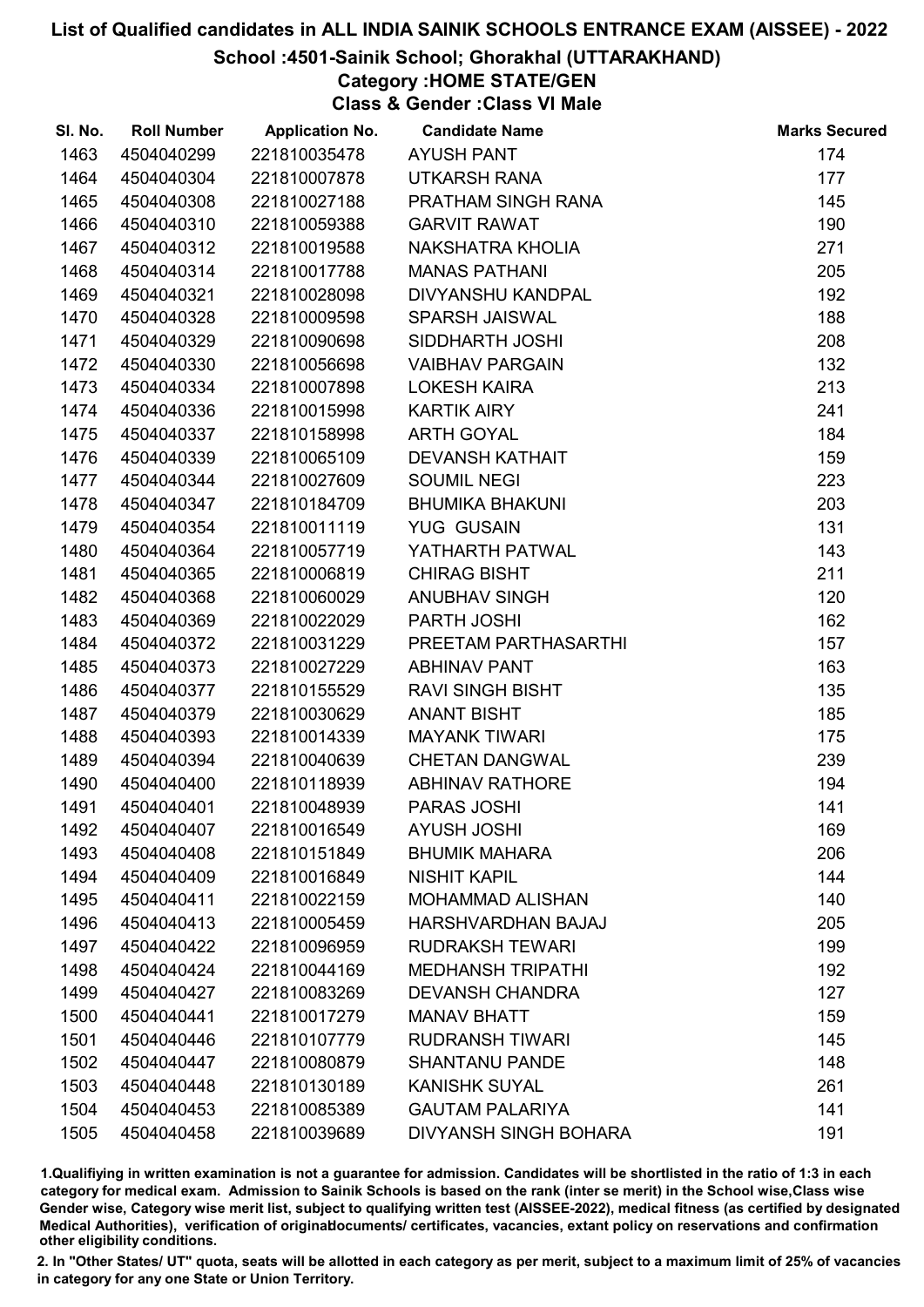### School :4501-Sainik School; Ghorakhal (UTTARAKHAND)

# Category :HOME STATE/GEN

Class & Gender :Class VI Male

| SI. No. | <b>Roll Number</b> | <b>Application No.</b> | <b>Candidate Name</b>        | <b>Marks Secured</b> |
|---------|--------------------|------------------------|------------------------------|----------------------|
| 1506    | 4504040463         | 221810037989           | <b>SARTHAK RAWAT</b>         | 184                  |
| 1507    | 4504040464         | 221810070099           | <b>JAI DUMKA</b>             | 211                  |
| 1508    | 4504040468         | 221810028199           | SHRESHTHA BHAKUNI            | 154                  |
| 1509    | 4504040469         | 221810114399           | <b>AARAV BISHT</b>           | 226                  |
| 1510    | 4504040472         | 221810177499           | <b>BAIBHAV SINGH RAUTELA</b> | 146                  |
| 1511    | 4504040478         | 221810010999           | NAMAN PRATAP SINGH BISHT     | 145                  |
| 1512    | 4505010001         | 221810059300           | <b>ANSH BISHT</b>            | 175                  |
| 1513    | 4505010025         | 221810017170           | <b>ANMOL NAINWAL</b>         | 134                  |
| 1514    | 4505010027         | 221810069870           | YUVRAJ SINGH KANDARI         | 204                  |
| 1515    | 4505010028         | 221810078480           | <b>KARAN NEGI</b>            | 196                  |
| 1516    | 4505010029         | 221810077780           | <b>NAMAN SINGH BISHT</b>     | 126                  |
| 1517    | 4505010037         | 221810069411           | DIVYANSHU DABRAL             | 157                  |
| 1518    | 4505010038         | 221810029511           | <b>AKSHAJ NEGI</b>           | 175                  |
| 1519    | 4505010041         | 221810087121           | <b>AKSHAT NEGI</b>           | 135                  |
| 1520    | 4505010043         | 221810131521           | <b>ISHAN SHARMA</b>          | 128                  |
| 1521    | 4505010047         | 221810021931           | <b>VANSH BHANDARI</b>        | 155                  |
| 1522    | 4505010049         | 221810022041           | <b>KARTIK MAINDOLA</b>       | 153                  |
| 1523    | 4505010058         | 221810057350           | UJJWAL LAKHERA               | 270                  |
| 1524    | 4505010099         | 221810125906           | RUDRA PRATAP SINGH           | 181                  |
| 1525    | 4505010107         | 221810164237           | <b>ASHUTOSH RAWAT</b>        | 133                  |
| 1526    | 4505010116         | 221810004748           | ANUPAM THAPLIYAL             | 122                  |
| 1527    | 4505020002         | 221810034561           | <b>BHAVIK MEHRA</b>          | 169                  |
| 1528    | 4505020019         | 221810121012           | <b>SWARIT MANJERA</b>        | 210                  |
| 1529    | 4505020027         | 221810080732           | <b>AKSHIT RAWAT</b>          | 199                  |
| 1530    | 4505020031         | 221810112542           | <b>DEVANSH CHAUDHARY</b>     | 123                  |
| 1531    | 4505020039         | 221810043262           | <b>ISHAN DOGRA</b>           | 138                  |
| 1532    | 4505020040         | 221810162362           | <b>DEVANSH PUNDIR</b>        | 224                  |
| 1533    | 4505020047         | 221810044382           | <b>SARTHAK DHYANI</b>        | 221                  |
| 1534    | 4505020049         | 221810027682           | <b>SHAURYA RAWAT</b>         | 143                  |
| 1535    | 4505020055         | 221810072003           | <b>ABHIJAY SINGH BIST</b>    | 203                  |
| 1536    | 4505020064         | 221810112143           | <b>SARVAGYA NAITHANI</b>     | 236                  |
| 1537    | 4505020065         | 221810061343           | <b>KARTIKEY GUSAIN</b>       | 206                  |
| 1538    | 4505020069         | 221810061453           | <b>DEEPTANSH BHADULA</b>     | 129                  |
| 1539    | 4505020075         | 221810076073           | <b>AYUSH RAWAT</b>           | 187                  |
| 1540    | 4505020090         | 221810044634           | <b>SHASHWAT KESHTWAL</b>     | 248                  |
| 1541    | 4505020107         | 221810058074           | YUGRATN SINGH RAWAT          | 252                  |
| 1542    | 4505020114         | 221810003394           | <b>AARUSH</b>                | 168                  |
| 1543    | 4505020116         | 221810055105           | <b>ANUBHAV NEGI</b>          | 157                  |
| 1544    | 4505020118         | 221810010405           | <b>ADITYA BEBNI</b>          | 178                  |
| 1545    | 4505020148         | 221810006575           | <b>ANSH MANJERA</b>          | 141                  |
| 1546    | 4505020152         | 221810059585           | <b>VIVEK RAWAT</b>           | 128                  |
| 1547    | 4505020155         | 221810185895           | PARIN THAPLIYAL              | 125                  |
| 1548    | 4505020159         | 221810060226           | <b>ADITYA TOMAR</b>          | 136                  |

1.Qualifiying in written examination is not a guarantee for admission. Candidates will be shortlisted in the ratio of 1:3 in each category for medical exam. Admission to Sainik Schools is based on the rank (inter se merit) in the School wise,Class wise Gender wise, Category wise merit list, subject to qualifying written test (AISSEE-2022), medical fitness (as certified by designated Medical Authorities), verification of originablocuments/ certificates, vacancies, extant policy on reservations and confirmation other eligibility conditions.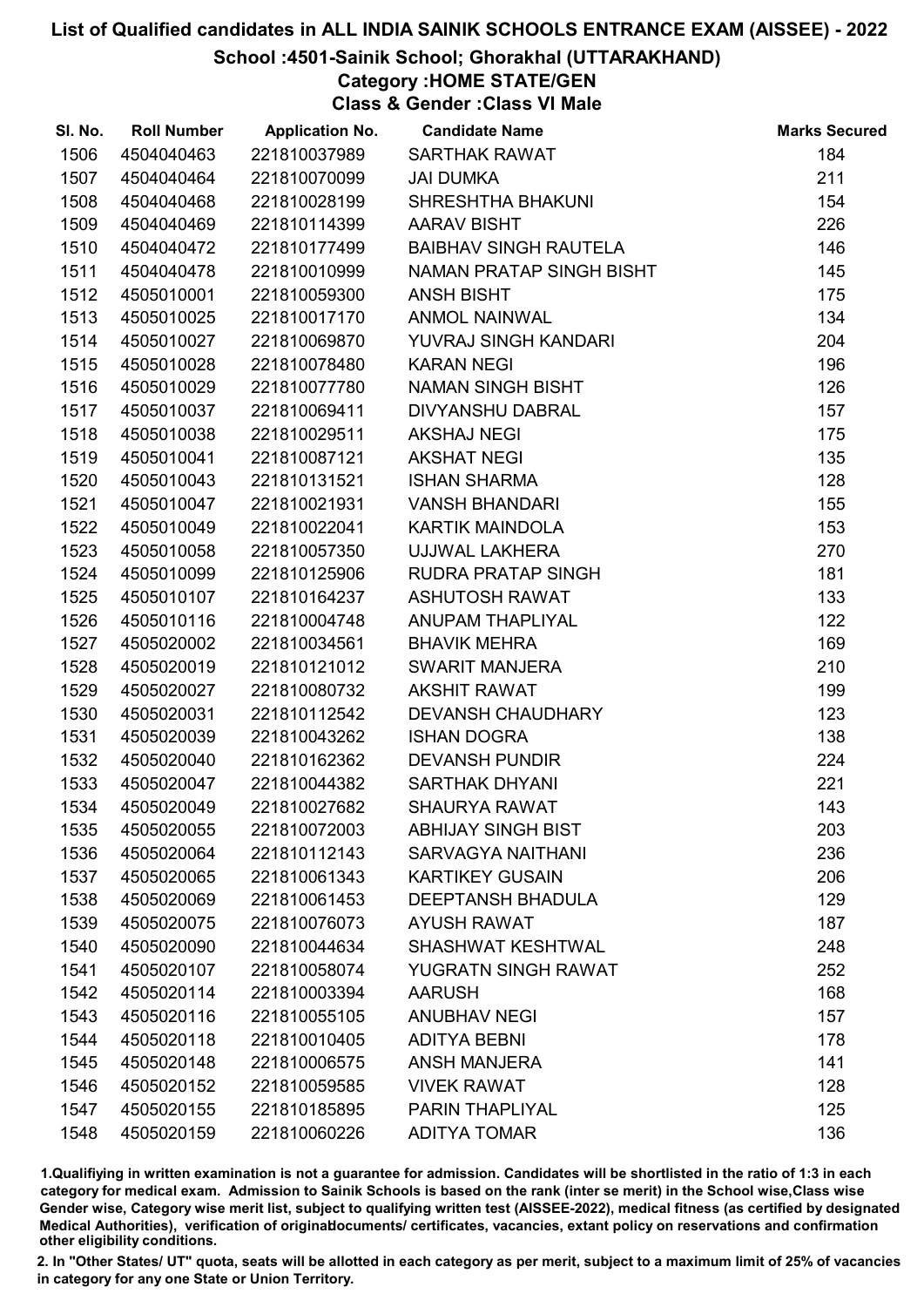### School :4501-Sainik School; Ghorakhal (UTTARAKHAND)

# Category :HOME STATE/GEN

Class & Gender :Class VI Male

| SI. No. | <b>Roll Number</b> | <b>Application No.</b> | <b>Candidate Name</b>     | <b>Marks Secured</b> |
|---------|--------------------|------------------------|---------------------------|----------------------|
| 1549    | 4505020161         | 221810145926           | SHARDUL THAPLIYAL         | 263                  |
| 1550    | 4505020166         | 221810068836           | <b>SHAURYA RAWAT</b>      | 151                  |
| 1551    | 4505020171         | 221810048946           | <b>ADDHYAN GAUR</b>       | 122                  |
| 1552    | 4505020173         | 221810116056           | <b>SHIVAM BISHT</b>       | 131                  |
| 1553    | 4505020175         | 221810088366           | <b>AKSHIT RAWAT</b>       | 124                  |
| 1554    | 4505020181         | 221810069786           | <b>OJAS NEGI</b>          | 211                  |
| 1555    | 4505020184         | 221810021596           | <b>DIVIJ MOHAN KALA</b>   | 133                  |
| 1556    | 4505020195         | 221810058517           | <b>MAUKTIK GUSAIN</b>     | 160                  |
| 1557    | 4505020198         | 221810011127           | <b>ABHINAV RAWAT</b>      | 199                  |
| 1558    | 4505020204         | 221810020347           | PRATYUSH ASWAL            | 225                  |
| 1559    | 4505020205         | 221810188347           | <b>KARTIKEY DUDPURI</b>   | 129                  |
| 1560    | 4505020207         | 221810096747           | <b>VAIBHAV THAPLIYAL</b>  | 172                  |
| 1561    | 4505020210         | 221810103157           | <b>AARUSH NEGI</b>        | 262                  |
| 1562    | 4505020229         | 221810053718           | <b>AGRIM DHULIYA</b>      | 150                  |
| 1563    | 4505020231         | 221810131918           | <b>ADITYA SINGH BISHT</b> | 200                  |
| 1564    | 4505020234         | 221810172228           | <b>AYUSH DHASMANA</b>     | 168                  |
| 1565    | 4505020235         | 221810106228           | <b>SHAURYA ASWAL</b>      | 188                  |
| 1566    | 4505020246         | 221810039548           | SHIVANSH CHAUDHARY        | 123                  |
| 1567    | 4505020259         | 221810086678           | <b>SHREYASH BISHT</b>     | 123                  |
| 1568    | 4505020267         | 221810169488           | <b>AYAAN RAWAT</b>        | 131                  |
| 1569    | 4505020274         | 221810028898           | <b>KRISHNA</b>            | 157                  |
| 1570    | 4505020279         | 221810032319           | <b>SUSHANT RAWAT</b>      | 148                  |
| 1571    | 4505020281         | 221810018919           | <b>NAITIK RAWAT</b>       | 204                  |
| 1572    | 4505020283         | 221810126429           | PRATYUSH SINGH            | 150                  |
| 1573    | 4506010003         | 221810137310           | <b>NAYAN SINGH</b>        | 159                  |
| 1574    | 4506010005         | 221810090510           | <b>BHAVESH ADHAKARI</b>   | 174                  |
| 1575    | 4506010010         | 221810001530           | <b>CHAITNYA JOSHI</b>     | 249                  |
| 1576    | 4506010011         | 221810160930           | <b>KRISHNAV SAH</b>       | 142                  |
| 1577    | 4506010013         | 221810012050           | <b>MANSHAV PANDEY</b>     | 141                  |
| 1578    | 4506010015         | 221810082750           | <b>DEVANSH MEHTA</b>      | 129                  |
| 1579    | 4506010016         | 221810136060           | <b>AYAN PANT</b>          | 241                  |
| 1580    | 4506010018         | 221810130460           | <b>AYUSH SINGH PUJARI</b> | 136                  |
| 1581    | 4506010021         | 221810127570           | <b>HAMESH MEHTA</b>       | 129                  |
| 1582    | 4506010022         | 221810080870           | <b>OM RAUTELA</b>         | 173                  |
| 1583    | 4506010029         | 221810017111           | <b>DHRUV CHAND RAJWAR</b> | 174                  |
| 1584    | 4506010030         | 221810011611           | <b>AYUSH BORA</b>         | 196                  |
| 1585    | 4506010032         | 221810089721           | <b>VEDANSH TRIPATHI</b>   | 241                  |
| 1586    | 4506010035         | 221810099731           | <b>NAMAN JOSHI</b>        | 172                  |
| 1587    | 4506010050         | 221810088691           | <b>ADITYA KHOLIYA</b>     | 249                  |
| 1588    | 4506010053         | 221810034602           | <b>UTKARSH TIWARI</b>     | 151                  |
| 1589    | 4506010067         | 221810017172           | <b>OM KANYAL</b>          | 148                  |
| 1590    | 4506010072         | 221810016392           | <b>KETAN SINGH MEHTA</b>  | 165                  |
| 1591    | 4506010083         | 221810092723           | <b>BHAWESH SINGH</b>      | 122                  |

1.Qualifiying in written examination is not a guarantee for admission. Candidates will be shortlisted in the ratio of 1:3 in each category for medical exam. Admission to Sainik Schools is based on the rank (inter se merit) in the School wise,Class wise Gender wise, Category wise merit list, subject to qualifying written test (AISSEE-2022), medical fitness (as certified by designated Medical Authorities), verification of originablocuments/ certificates, vacancies, extant policy on reservations and confirmation other eligibility conditions.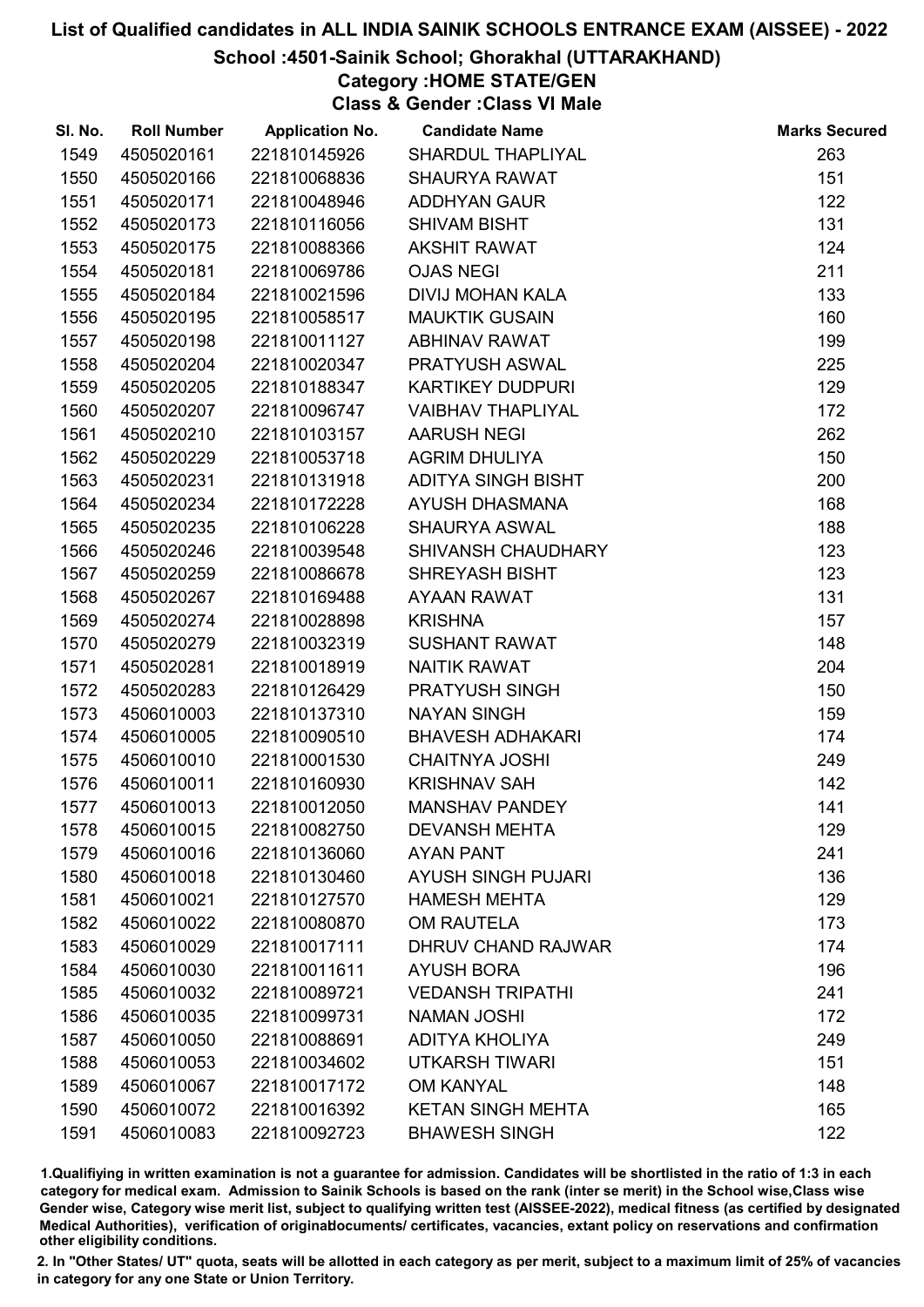### School :4501-Sainik School; Ghorakhal (UTTARAKHAND)

Category :HOME STATE/GEN

Class & Gender :Class VI Male

| SI. No. | <b>Roll Number</b> | <b>Application No.</b> | <b>Candidate Name</b>        |           | <b>Marks Secured</b> |
|---------|--------------------|------------------------|------------------------------|-----------|----------------------|
| 1592    | 4506010085         | 221810050033           | <b>GAURAV JOSHI</b>          |           | 136                  |
| 1593    | 4506010089         | 221810019053           | <b>HRIDYESH DHAPOLA</b>      |           | 201                  |
| 1594    | 4506010090         | 221810044153           | <b>RUCHIR JOSHI</b>          |           | 130                  |
| 1595    | 4506010095         | 221810132073           | LAKSHYA SINGH RANA           |           | 171                  |
| 1596    | 4506010098         | 221810048373           | <b>DIVYANSH GARKOTI</b>      |           | 223                  |
| 1597    | 4506010110         | 221810132424           | <b>VIRENDRA SINGH KANYAL</b> |           | 144                  |
| 1598    | 4506010112         | 221810028134           | <b>KRISH RAUTELA</b>         |           | 146                  |
| 1599    | 4506010118         | 221810153544           | <b>HARSHIT VERMA</b>         |           | 177                  |
| 1600    | 4506010119         | 221810104554           | <b>DEVESH SINGH KUNWAR</b>   |           | 181                  |
| 1601    | 4506010123         | 221810107374           | <b>GARVIT BISHT</b>          |           | 151                  |
| 1602    | 4506010126         | 221810106184           | <b>ADITYA PUNETHA</b>        |           | 169                  |
| 1603    | 4506010129         | 221810080884           | <b>ABHAY CHAND</b>           |           | 139                  |
| 1604    | 4506010137         | 221810161125           | <b>TEJAS SINGH DHAMI</b>     |           | 168                  |
| 1605    | 4506010140         | 221810000535           | <b>HARSHIT BISHT</b>         |           | 140                  |
| 1606    | 4506010141         | 221810133735           | YASH KARNATAK                |           | 172                  |
| 1607    | 4506010145         | 221810003155           | AASHRAY DEOPA                |           | 243                  |
| 1608    | 4506010153         | 221810106085           | HRIDYANSH JOSHI              |           | 187                  |
| 1609    | 4506010154         | 221810008885           | ARYAN SINGH MALARA           |           | 123                  |
| 1610    | 4506010156         | 221810028295           | <b>SAGAR SINGH MUDILA</b>    |           | 191                  |
| 1611    | 4506010158         | 221810167316           | HARSHIT SINGH KARAYAT        |           | 144                  |
| 1612    | 4506010162         | 221810096236           | RAJVEER SINGH PALYAL         |           | 201                  |
| 1613    | 4506010163         | 221810049636           | <b>MAYANK SINGH BOHRA</b>    |           | 134                  |
| 1614    | 4506010166         | 221810012146           | <b>HARSHIT FARTYAL</b>       |           | 187                  |
| 1615    | 4506010171         | 221810188256           | YOGESH SINGH BHANDARI        |           | 185                  |
| 1616    | 4506010177         | 221810099376           | <b>HIMESH BISHT</b>          |           | 181                  |
| 1617    | 4506010184         | 221810097427           | ASHUTOSH DHARIYAL            |           | 207                  |
| 1618    | 4506010193         | 221810120467           | <b>RAKESH SINGH</b>          |           | 151                  |
| 1619    | 4506010195         | 221810130677           | <b>TEJASH THAKURATHI</b>     |           | 145                  |
| 1620    | 4506010196         | 221810093877           | SATYARTH PANDEY              |           | 196                  |
| 1621    | 4506010199         | 221810095287           | <b>DIVYANSH PANDEY</b>       |           | 128                  |
| 1622    | 4506010200         | 221810096287           | <b>SUYASH BHANDARI</b>       |           | 217                  |
| 1623    | 4506010208         | 221810028728           | <b>TANUJ SINGH DHAMI</b>     |           | 187                  |
| 1624    | 4506010220         | 221810170398           | <b>ANANT DASILA</b>          |           | 186                  |
| 1625    | 4506010221         | 221810132498           | <b>AKSHAY PANT</b>           |           | 206                  |
| 1626    | 4506010223         | 221810075998           | <b>HIMANSH SINGH DHAMI</b>   |           | 197                  |
| 1627    | 4506010224         | 221810056409           | PIYUSH SINGH BISHT           | <b>AR</b> | 149                  |
| 1628    | 4506010235         | 221810081359           | <b>UTKARSH NAGARKOTI</b>     |           | 135                  |
| 1629    | 4506010238         | 221810081569           | <b>ASHUTOSH UPRETI</b>       |           | 171                  |
| 1630    | 4506010239         | 221810062279           | <b>AADITYA JOSHI</b>         |           | 204                  |
| 1631    | 4506010247         | 221810077121           | <b>DARSHIT PUNETHA</b>       |           | 252                  |
| 1632    | 4506010250         | 221810127412           | <b>BHAVESH KANDPAL</b>       |           | 221                  |
| 1633    | 4506010252         | 221810017262           | <b>BHAVESH JOSHI</b>         |           | 174                  |
| 1634    | 4506010259         | 221810155683           | <b>MANGAL SINGH</b>          |           | 140                  |

1.Qualifiying in written examination is not a guarantee for admission. Candidates will be shortlisted in the ratio of 1:3 in each category for medical exam. Admission to Sainik Schools is based on the rank (inter se merit) in the School wise,Class wise Gender wise, Category wise merit list, subject to qualifying written test (AISSEE-2022), medical fitness (as certified by designated Medical Authorities), verification of originablocuments/ certificates, vacancies, extant policy on reservations and confirmation other eligibility conditions.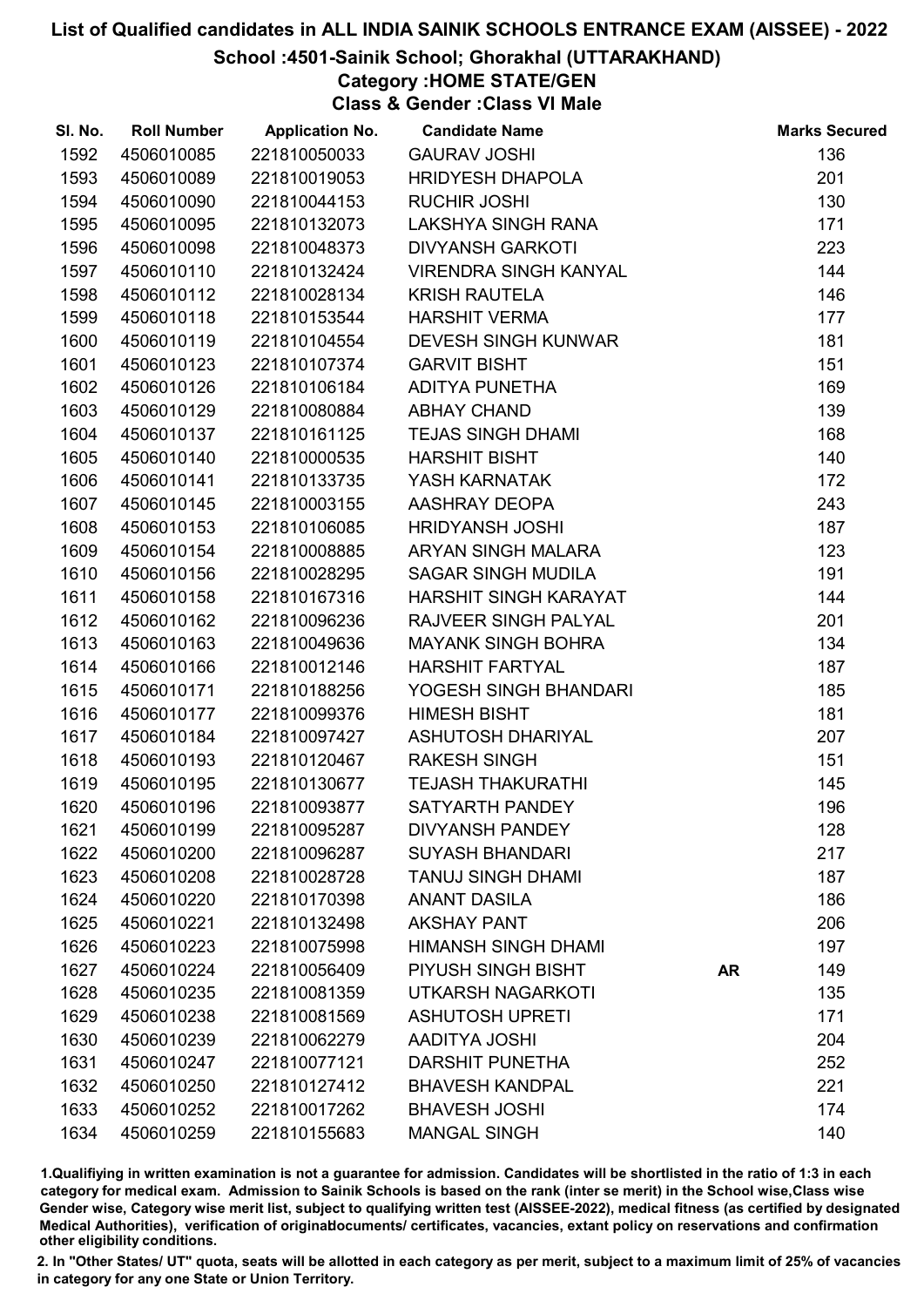### School :4501-Sainik School; Ghorakhal (UTTARAKHAND)

# Category :HOME STATE/GEN

Class & Gender :Class VI Male

| SI. No. | <b>Roll Number</b> | <b>Application No.</b> | <b>Candidate Name</b>       | <b>Marks Secured</b> |
|---------|--------------------|------------------------|-----------------------------|----------------------|
| 1635    | 4506010270         | 221810013269           | <b>AISHWARY JOSHI</b>       | 169                  |
| 1636    | 4506010271         | 221810157379           | PAYODHI BHATT               | 158                  |
| 1637    | 4507010001         | 221810001300           | <b>ANSHUMAN BISHT</b>       | 168                  |
| 1638    | 4507010002         | 221810188400           | APOORVA SAINI               | 190                  |
| 1639    | 4507010032         | 221810040160           | <b>VAIBHAV BHAKUNI</b>      | 139                  |
| 1640    | 4507010041         | 221810061280           | <b>SAKSHAM RAWAT</b>        | 258                  |
| 1641    | 4507010048         | 221810195980           | <b>SHAURYA KAPOOR</b>       | 179                  |
| 1642    | 4507010049         | 221810033290           | <b>NAITIK SAINI</b>         | 216                  |
| 1643    | 4507010054         | 221810097011           | <b>AATHRV</b>               | 250                  |
| 1644    | 4507010066         | 221810001531           | <b>EKLAVYA SINGH LODHI</b>  | 141                  |
| 1645    | 4507010088         | 221810008171           | <b>ADITYA NEGI</b>          | 152                  |
| 1646    | 4507010096         | 221810034681           | ATHARVA PAUDYAL             | 198                  |
| 1647    | 4507010118         | 221810092822           | <b>SHREY</b>                | 172                  |
| 1648    | 4507010125         | 221810115932           | <b>MOHD AYAN</b>            | 176                  |
| 1649    | 4507010137         | 221810160272           | <b>SWARIT MEHRA</b>         | 182                  |
| 1650    | 4507010146         | 221810172392           | DEV RAJ MOHAN               | 132                  |
| 1651    | 4507010174         | 221810030843           | <b>SHAURYA MALL</b>         | 231                  |
| 1652    | 4507010181         | 221810097163           | <b>KRISHNA KANDPAL</b>      | 158                  |
| 1653    | 4507010192         | 221810014783           | <b>SHAURYA BISHT</b>        | 140                  |
| 1654    | 4507010193         | 221810024783           | <b>ROHIT RAUTELA</b>        | 124                  |
| 1655    | 4507010199         | 221810100604           | <b>ARNAV BISHT</b>          | 124                  |
| 1656    | 4507010221         | 221810125654           | <b>DEVANSH GUPTA</b>        | 167                  |
| 1657    | 4507010228         | 221810053274           | <b>ARYAN</b>                | 126                  |
| 1658    | 4507010236         | 221810016094           | <b>RUDRA BHATT</b>          | 138                  |
| 1659    | 4507010243         | 221810105205           | <b>VARUN TRIPATHI</b>       | 239                  |
| 1660    | 4507010253         | 221810020625           | <b>SHUBH BANDUNI</b>        | 188                  |
| 1661    | 4507010256         | 221810055335           | SRIJAN SINGH RAWAT          | 155                  |
| 1662    | 4507010270         | 221810028265           | <b>ARSHIT MITTAL</b>        | 262                  |
| 1663    | 4507010274         | 221810122275           | <b>ABHIDEV CHAUHAN</b>      | 230                  |
| 1664    | 4507010279         | 221810139285           | <b>ARYAN RATHI</b>          | 140                  |
| 1665    | 4507010287         | 221810149595           | <b>ANKUR PATHAK</b>         | 196                  |
| 1666    | 4507010290         | 221810058995           | <b>TAMISH SHARMA</b>        | 123                  |
| 1667    | 4507010302         | 221810121316           | <b>AVIRAL AGRAWAL</b>       | 141                  |
| 1668    | 4507010311         | 221810160426           | <b>AYUSH BHATT</b>          | 126                  |
| 1669    | 4507010318         | 221810008936           | <b>KANISHK VERMA</b>        | 234                  |
| 1670    | 4507010325         | 221810008656           | <b>NAYAN DHYANI</b>         | 202                  |
| 1671    | 4507010326         | 221810026956           | <b>ISHAN DABRAL</b>         | 261                  |
| 1672    | 4507010334         | 221810034876           | <b>DEVANG CHAMOLI</b>       | 170                  |
| 1673    | 4507010337         | 221810079386           | <b>AALEKH SINGH</b>         | 208                  |
| 1674    | 4507010344         | 221810020307           | <b>SAMRAT GAURAV SHARMA</b> | 120                  |
| 1675    | 4507010377         | 221810068177           | <b>ADITYA NEGI</b>          | 177                  |
| 1676    | 4507010379         | 221810080377           | <b>VIBHOR CHAUHAN</b>       | 262                  |
| 1677    | 4507010395         | 221810000508           | <b>ATHARV BHATT</b>         | 282                  |

1.Qualifiying in written examination is not a guarantee for admission. Candidates will be shortlisted in the ratio of 1:3 in each category for medical exam. Admission to Sainik Schools is based on the rank (inter se merit) in the School wise,Class wise Gender wise, Category wise merit list, subject to qualifying written test (AISSEE-2022), medical fitness (as certified by designated Medical Authorities), verification of originablocuments/ certificates, vacancies, extant policy on reservations and confirmation other eligibility conditions.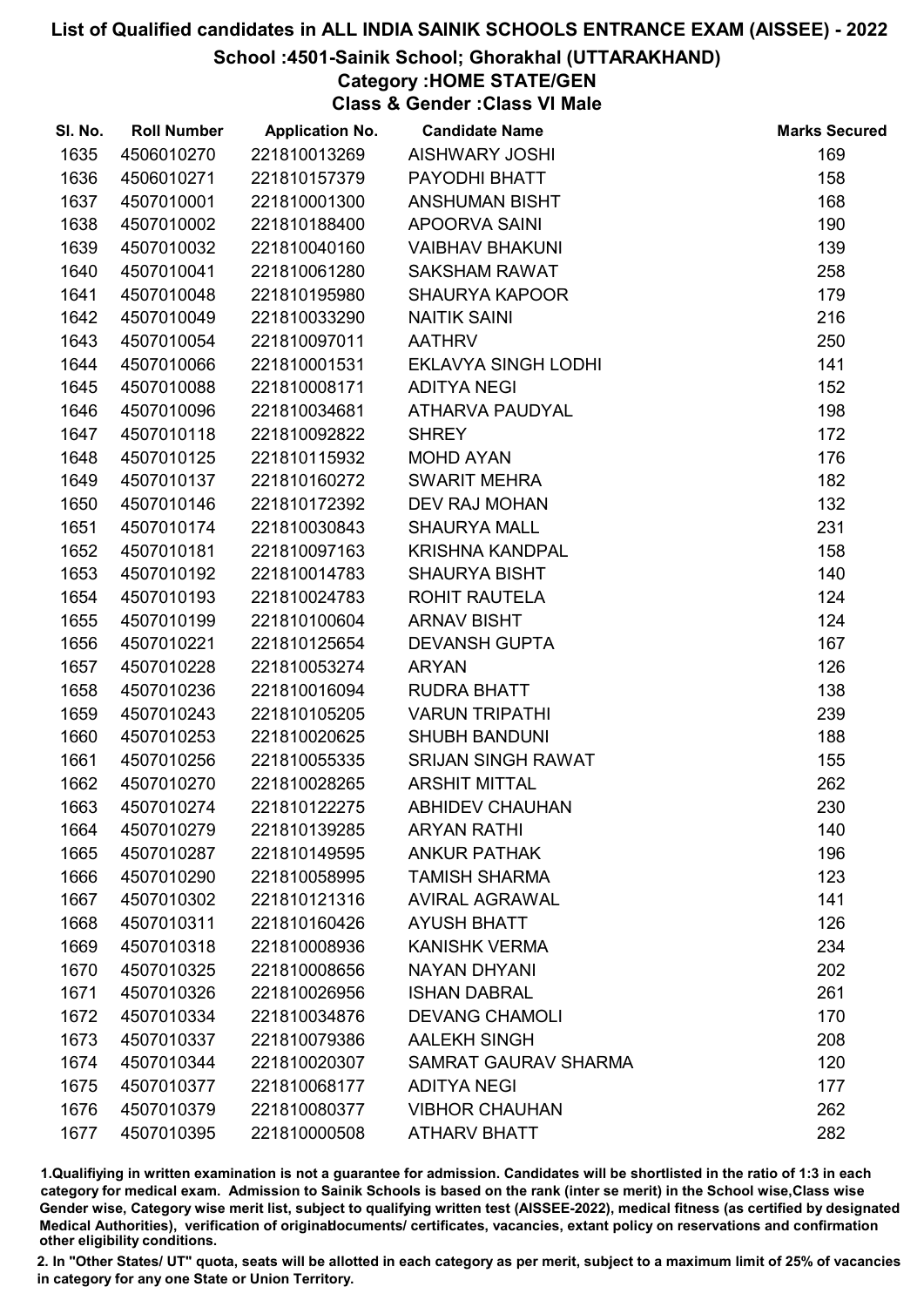### School :4501-Sainik School; Ghorakhal (UTTARAKHAND)

# Category :HOME STATE/GEN

Class & Gender :Class VI Male

| SI. No. | <b>Roll Number</b> | <b>Application No.</b> | <b>Candidate Name</b>     |           | <b>Marks Secured</b> |
|---------|--------------------|------------------------|---------------------------|-----------|----------------------|
| 1678    | 4507010405         | 221810017148           | <b>AKSHIT RAWAT</b>       |           | 176                  |
| 1679    | 4507010410         | 221810000568           | <b>TANISHQ BISHT</b>      | <b>AR</b> | 208                  |
| 1680    | 4507010433         | 221810034429           | <b>PRIYANSHU</b>          |           | 239                  |
| 1681    | 4507010443         | 221810028749           | <b>GOURAV NEGI</b>        |           | 265                  |
| 1682    | 4507010462         | 221810061199           | <b>KRISHNA VERMA</b>      |           | 228                  |
| 1683    | 4507010497         | 221810039142           | <b>ASHISH RATURI</b>      |           | 129                  |
| 1684    | 4507010545         | 221810124776           | <b>DEVANSH RANA</b>       |           | 213                  |
| 1685    | 4508010003         | 221810035200           | <b>UTKARSH CHAUHAN</b>    |           | 142                  |
| 1686    | 4508010006         | 221810155500           | <b>ADARSH PANT</b>        |           | 146                  |
| 1687    | 4508010014         | 221810025520           | <b>ADITYA</b>             |           | 151                  |
| 1688    | 4508010015         | 221810146820           | <b>AKSHAT YADAV</b>       |           | 168                  |
| 1689    | 4508010016         | 221810022130           | <b>SAKSHAM JOSHI</b>      |           | 159                  |
| 1690    | 4508010018         | 221810103040           | <b>TANMAY SINGH</b>       |           | 183                  |
| 1691    | 4508010023         | 221810005640           | <b>KARISH KAHATRI</b>     |           | 142                  |
| 1692    | 4508010024         | 221810036840           | <b>ANKUSH BANIK</b>       |           | 124                  |
| 1693    | 4508010026         | 221810017350           | <b>SHIVASHISH MAHRA</b>   |           | 227                  |
| 1694    | 4508010027         | 221810101850           | AYUSH SINGH MANOLA        | <b>AR</b> | 122                  |
| 1695    | 4508010028         | 221810031560           | <b>NAITIK AGRAWAL</b>     |           | 223                  |
| 1696    | 4508010032         | 221810041670           | <b>KAPIL KANYAL</b>       | <b>AR</b> | 198                  |
| 1697    | 4508010034         | 221810112870           | <b>SAUMYA SHAHI</b>       |           | 194                  |
| 1698    | 4508010039         | 221810128780           | ADITYA SINGH SAMANT       |           | 138                  |
| 1699    | 4508010047         | 221810138801           | <b>DEVANSH RAJPUT</b>     |           | 182                  |
| 1700    | 4508010048         | 221810078901           | <b>SURTEJ SINGH BEDI</b>  |           | 172                  |
| 1701    | 4508010052         | 221810008111           | <b>ABHIGYAN GULATI</b>    |           | 122                  |
| 1702    | 4508010055         | 221810072811           | <b>BHAVESH BHANDARI</b>   |           | 204                  |
| 1703    | 4508010061         | 221810017231           | <b>HARDIK RAJ CHAUHAN</b> |           | 135                  |
| 1704    | 4508010067         | 221810133931           | YASH SINGH SHAHI          |           | 157                  |
| 1705    | 4508010069         | 221810172341           | PRASHANT JYALA            |           | 185                  |
| 1706    | 4508010080         | 221810042371           | <b>HARSHIT ADHIKARI</b>   |           | 221                  |
| 1707    | 4508010084         | 221810055181           | <b>VIDIT GURURANI</b>     |           | 167                  |
| 1708    | 4508010086         | 221810143781           | <b>HARDIK SAH</b>         |           | 161                  |
| 1709    | 4508010088         | 221810048881           | <b>RUDRA CHOUDHARY</b>    |           | 140                  |
| 1710    | 4508010090         | 221810056391           | HARMANDEEP SINGH KANG     |           | 200                  |
| 1711    | 4508010103         | 221810014012           | <b>SHRAYASH RAWAT</b>     |           | 224                  |
| 1712    | 4508010107         | 221810132412           | <b>CHIRAG BISHT</b>       |           | 158                  |
| 1713    | 4508010109         | 221810078022           | <b>RUDRAKSH SHARMA</b>    |           | 170                  |
| 1714    | 4508010111         | 221810150722           | <b>DHRUV SISODIYA</b>     |           | 124                  |
| 1715    | 4508010118         | 221810061642           | <b>HRIDAY AGARWAL</b>     |           | 255                  |
| 1716    | 4508010120         | 221810155052           | <b>PRAGYAN BISHT</b>      |           | 154                  |
| 1717    | 4508010121         | 221810106052           | <b>KARTIK PANT</b>        |           | 225                  |
| 1718    | 4508010125         | 221810058100           | <b>ARNAV SHARMA</b>       |           | 170                  |
| 1719    | 4508010135         | 221810018280           | <b>ABHISHEK SHARMA</b>    |           | 130                  |
| 1720    | 4508010152         | 221810020043           | <b>SAUMYA PRATAP</b>      |           | 171                  |

1.Qualifiying in written examination is not a guarantee for admission. Candidates will be shortlisted in the ratio of 1:3 in each category for medical exam. Admission to Sainik Schools is based on the rank (inter se merit) in the School wise,Class wise Gender wise, Category wise merit list, subject to qualifying written test (AISSEE-2022), medical fitness (as certified by designated Medical Authorities), verification of originablocuments/ certificates, vacancies, extant policy on reservations and confirmation other eligibility conditions.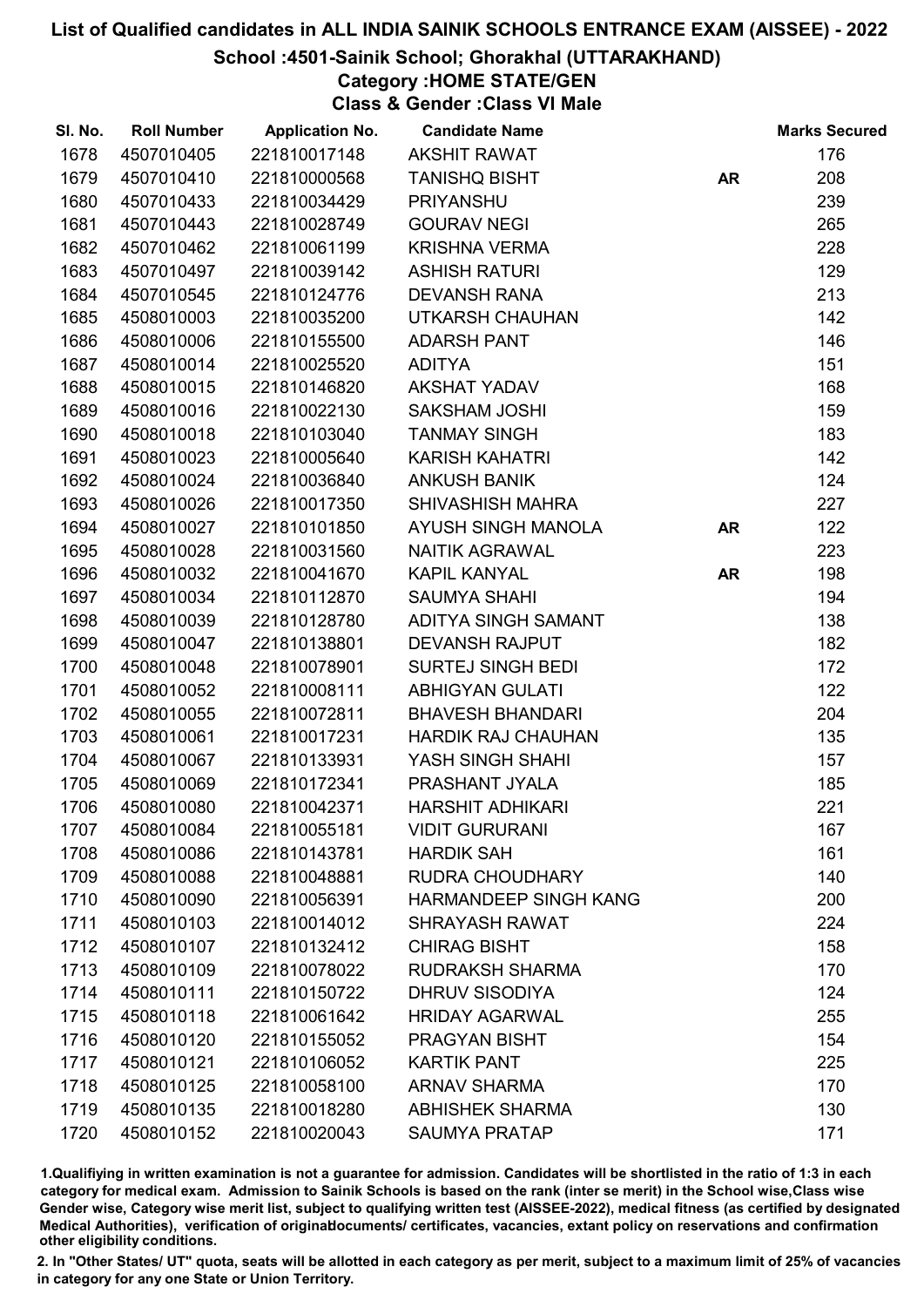### School :4501-Sainik School; Ghorakhal (UTTARAKHAND)

# Category :HOME STATE/GEN

Class & Gender :Class VI Male

| SI. No. | <b>Roll Number</b> | <b>Application No.</b> | <b>Candidate Name</b>         |           | <b>Marks Secured</b> |
|---------|--------------------|------------------------|-------------------------------|-----------|----------------------|
| 1721    | 4508010154         | 221810030743           | RAJVARDHAN VASHISHTH          |           | 218                  |
| 1722    | 4508010175         | 221810099846           | AAYANSH CHAUDHARY             |           | 194                  |
| 1723    | 4508010187         | 221810049237           | <b>CHIRAG PUNETHA</b>         |           | 188                  |
| 1724    | 4508010209         | 221810003589           | AYUSHMAAN SORARI              |           | 186                  |
| 1725    | 4508020002         | 221810055652           | <b>ANAND SINGH</b>            |           | 171                  |
| 1726    | 4508020013         | 221810143782           | <b>DIVYANSH MANDAL</b>        |           | 173                  |
| 1727    | 4508020019         | 221810063403           | <b>AGAMPREET SINGH CHHINA</b> |           | 143                  |
| 1728    | 4508020028         | 221810047523           | PRAKHAR PRATAP SINGH          |           | 161                  |
| 1729    | 4508020032         | 221810020243           | <b>TUSHAR BHAISORA</b>        |           | 238                  |
| 1730    | 4508020040         | 221810114653           | ACHINTYA PRASAD JAKHMOLA      |           | 261                  |
| 1731    | 4508020058         | 221810145714           | <b>NIHAL ARORA</b>            |           | 127                  |
| 1732    | 4508020060         | 221810057424           | <b>SAGAR GOYAL</b>            |           | 204                  |
| 1733    | 4508020065         | 221810076834           | <b>GORANSH</b>                |           | 223                  |
| 1734    | 4508020072         | 221810020164           | <b>AKSHAT BHATT</b>           |           | 242                  |
| 1735    | 4508020077         | 221810022274           | PRASHANT SINGH POKHARIYA      |           | 237                  |
| 1736    | 4508020080         | 221810005374           | <b>DIVYANSH GOYAL</b>         |           | 209                  |
| 1737    | 4508020082         | 221810059474           | <b>MAYANK SAMANT</b>          |           | 224                  |
| 1738    | 4508020086         | 221810142284           | <b>DEVASHISH</b>              |           | 137                  |
| 1739    | 4508020087         | 221810041384           | <b>ANANT VARSHNEY</b>         |           | 219                  |
| 1740    | 4508020088         | 221810077584           | <b>RUDRANSH JOSHI</b>         |           | 153                  |
| 1741    | 4508020092         | 221810147415           | <b>MANAN SHARMA</b>           |           | 160                  |
| 1742    | 4508020099         | 221810082925           | <b>ROHAN SARKAR</b>           |           | 174                  |
| 1743    | 4508020101         | 221810097235           | <b>ATHARVA JOSHI</b>          |           | 245                  |
| 1744    | 4508020115         | 221810006155           | <b>RONIT BHATT</b>            |           | 177                  |
| 1745    | 4508020122         | 221810103565           | <b>NAMAN JOSHI</b>            |           | 207                  |
| 1746    | 4508020124         | 221810001975           | PRINCE NAWANI                 | <b>AR</b> | 204                  |
| 1747    | 4508020139         | 221810093106           | PIYUSH BHATT                  |           | 192                  |
| 1748    | 4508020141         | 221810017306           | PRIYANSHU ASWAL               | <b>AR</b> | 161                  |
| 1749    | 4508020155         | 221810065136           | <b>AYUSH BISHT</b>            |           | 150                  |
| 1750    | 4508020157         | 221810004836           | <b>ADITYA MEHTA</b>           |           | 127                  |
| 1751    | 4508020173         | 221810032956           | <b>SHREYAS SINGH DIGARI</b>   |           | 187                  |
| 1752    | 4508020177         | 221810171766           | <b>JATIN MEHTA</b>            |           | 154                  |
| 1753    | 4508020179         | 221810018676           | <b>MANAS GOYAL</b>            |           | 238                  |
| 1754    | 4508020180         | 221810042876           | <b>BHAWESH SINGH JYALA</b>    |           | 172                  |
| 1755    | 4508020182         | 221810117086           | <b>SARTHAK SINGH</b>          |           | 246                  |
| 1756    | 4508020184         | 221810136686           | <b>ADITYA</b>                 |           | 135                  |
| 1757    | 4508020186         | 221810014396           | <b>VISHAL CHAND</b>           |           | 143                  |
| 1758    | 4508020187         | 221810119596           | <b>PIYUSH SINGH BISHT</b>     |           | 170                  |
| 1759    | 4508020193         | 221810043407           | <b>SHASHWAT TEWARI</b>        |           | 181                  |
| 1760    | 4508020194         | 221810019017           | <b>JASANDEEP SINGH</b>        |           | 158                  |
| 1761    | 4508020208         | 221810065447           | <b>ABHINAV PRATAP</b>         |           | 206                  |
| 1762    | 4508020210         | 221810030847           | <b>NAITIK SHARMA</b>          |           | 206                  |
| 1763    | 4508020217         | 221810175067           | <b>LAKSHYA BHATT</b>          |           | 150                  |

1.Qualifiying in written examination is not a guarantee for admission. Candidates will be shortlisted in the ratio of 1:3 in each category for medical exam. Admission to Sainik Schools is based on the rank (inter se merit) in the School wise,Class wise Gender wise, Category wise merit list, subject to qualifying written test (AISSEE-2022), medical fitness (as certified by designated Medical Authorities), verification of originablocuments/ certificates, vacancies, extant policy on reservations and confirmation other eligibility conditions.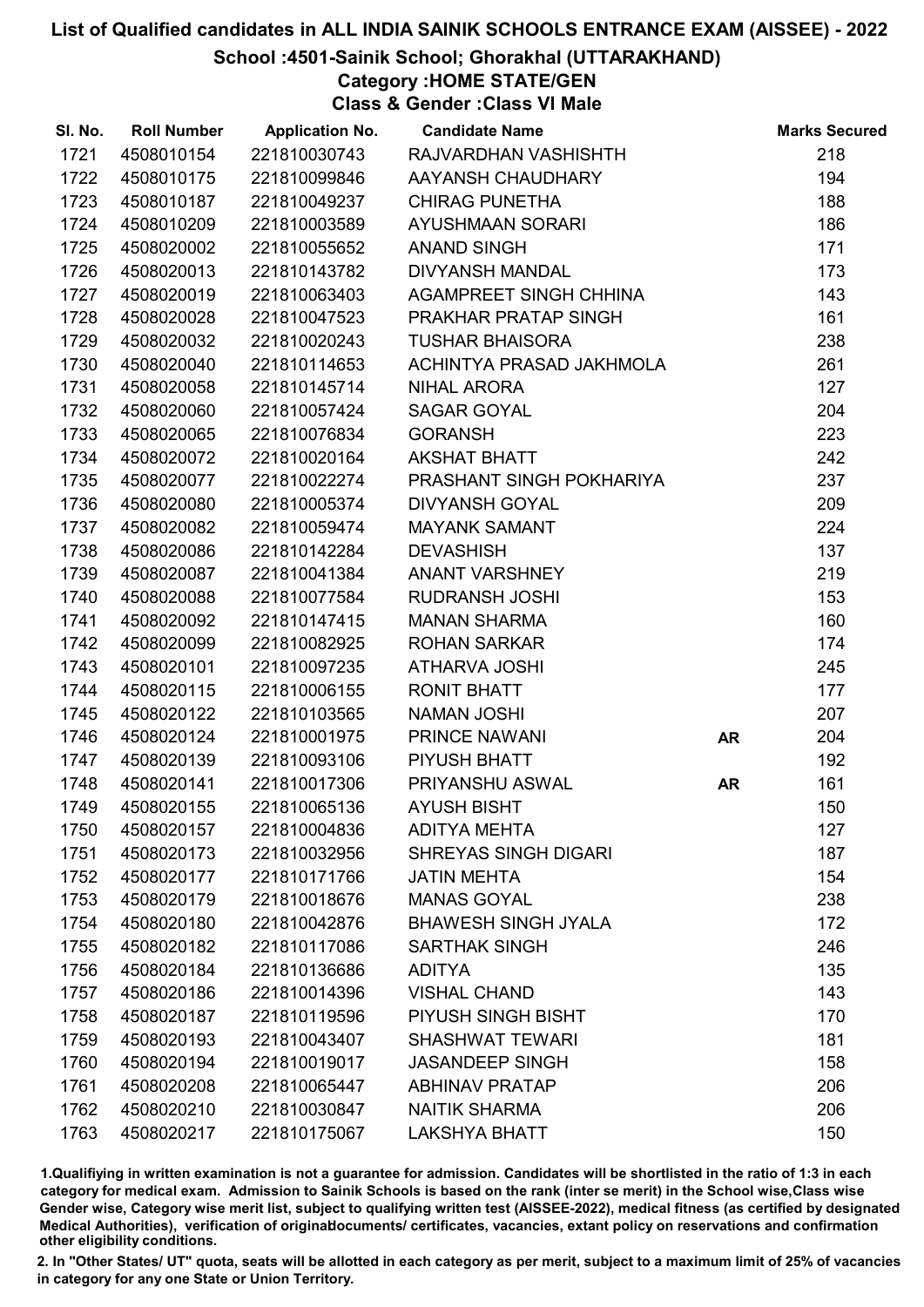### School :4501-Sainik School; Ghorakhal (UTTARAKHAND)

# Category :HOME STATE/GEN

Class & Gender :Class VI Male

| SI. No. | <b>Roll Number</b> | <b>Application No.</b> | <b>Candidate Name</b>         |           | <b>Marks Secured</b> |
|---------|--------------------|------------------------|-------------------------------|-----------|----------------------|
| 1764    | 4508020224         | 221810039277           | <b>SOMRAJ PANDEY</b>          |           | 239                  |
| 1765    | 4508020227         | 221810001977           | <b>NAKSH MANDAL</b>           |           | 189                  |
| 1766    | 4508020231         | 221810117487           | ABHEESHT PANDEY               |           | 149                  |
| 1767    | 4508020234         | 221810072097           | <b>AKSHIT SINGH</b>           |           | 168                  |
| 1768    | 4508020237         | 221810025497           | PRASOON GUPTA                 |           | 135                  |
| 1769    | 4508020241         | 221810015508           | <b>SAKSHAM JOSHI</b>          |           | 158                  |
| 1770    | 4508020243         | 221810012908           | <b>UTKARSH SATI</b>           |           | 149                  |
| 1771    | 4508020247         | 221810015618           | <b>SARTHAK SINGH NEGI</b>     |           | 133                  |
| 1772    | 4508020252         | 221810015538           | <b>JAINIL JOSHI</b>           |           | 150                  |
| 1773    | 4508020261         | 221810117668           | <b>ADITYA PATHAK</b>          |           | 127                  |
| 1774    | 4508020267         | 221810064588           | PIYUSH MEHRA                  |           | 211                  |
| 1775    | 4508020273         | 221810016988           | <b>MAYANK SINGH</b>           | <b>AR</b> | 162                  |
| 1776    | 4508020277         | 221810190598           | <b>VANSH PILAKHWAL</b>        |           | 135                  |
| 1777    | 4508020281         | 221810092309           | PRAKSHIT BHATT                |           | 126                  |
| 1778    | 4508020283         | 221810022409           | <b>DIPANSU BASERA</b>         | <b>AR</b> | 124                  |
| 1779    | 4508020291         | 221810019619           | <b>ASTITVA BANGA</b>          |           | 197                  |
| 1780    | 4508020293         | 221810165819           | <b>DIVYANSH SINGH CHAUHAN</b> |           | 139                  |
| 1781    | 4508020295         | 221810031029           | <b>DHRUV DHAMI</b>            |           | 211                  |
| 1782    | 4508020299         | 221810034639           | <b>KAVYA CHAUHAN</b>          |           | 135                  |
| 1783    | 4508020301         | 221810139739           | PARTH MANOLA                  |           | 149                  |
| 1784    | 4508020305         | 221810142149           | <b>DIPANSHU KHETWAL</b>       |           | 203                  |
| 1785    | 4508020308         | 221810090159           | <b>AAYUSH BHATT</b>           |           | 123                  |
| 1786    | 4508020317         | 221810064959           | <b>ARMAN SINGH</b>            | <b>AR</b> | 185                  |
| 1787    | 4508020323         | 221810025079           | <b>KARTIKEY TIWARI</b>        |           | 120                  |
| 1788    | 4508020328         | 221810034779           | <b>VEDANT YADAV</b>           |           | 157                  |
| 1789    | 4508020335         | 221810106889           | <b>MADHAV BAHER</b>           |           | 205                  |
| 1790    | 4508020336         | 221810151199           | <b>MUKUL GAIRA</b>            |           | 123                  |
| 1791    | 4509010003         | 221810001930           | <b>ADITYA GUSAIN</b>          |           | 132                  |
| 1792    | 4509010004         | 221810093150           | <b>ARNAV KUNIYAL</b>          |           | 155                  |
| 1793    | 4509010006         | 221810097160           | <b>HEMANT KATHAIT</b>         |           | 126                  |
| 1794    | 4509010007         | 221810023560           | <b>SHIVANSH BISHT</b>         |           | 190                  |
| 1795    | 4509010014         | 221810022690           | <b>AKSHAT PUROHIT</b>         |           | 129                  |
| 1796    | 4509010016         | 221810113601           | <b>DISHANT RATURI</b>         |           | 128                  |
| 1797    | 4509010018         | 221810122111           | <b>ISHAN SAKLANI</b>          |           | 159                  |
| 1798    | 4509010021         | 221810097421           | <b>SHREYASH ASWAL</b>         |           | 154                  |
| 1799    | 4509010022         | 221810152721           | <b>RAHUL PUROHIT</b>          |           | 196                  |
| 1800    | 4509010024         | 221810125341           | <b>ASHWAT RAWAT</b>           |           | 177                  |
| 1801    | 4509010025         | 221810088251           | <b>ANSHUMAN</b>               |           | 167                  |
| 1802    | 4509010029         | 221810013971           | YASH PRATAP KANDWAL           |           | 167                  |
| 1803    | 4509010032         | 221810048381           | <b>ADITYA NEGI</b>            |           | 131                  |
| 1804    | 4509010038         | 221810136342           | <b>ARADHYA PUROHIT</b>        |           | 175                  |
| 1805    | 4509010040         | 221810037052           | <b>RISHABH RAWAT</b>          |           | 152                  |
| 1806    | 4509010041         | 221810161252           | <b>CHINMAY SATI</b>           |           | 151                  |

1.Qualifiying in written examination is not a guarantee for admission. Candidates will be shortlisted in the ratio of 1:3 in each category for medical exam. Admission to Sainik Schools is based on the rank (inter se merit) in the School wise,Class wise Gender wise, Category wise merit list, subject to qualifying written test (AISSEE-2022), medical fitness (as certified by designated Medical Authorities), verification of originablocuments/ certificates, vacancies, extant policy on reservations and confirmation other eligibility conditions.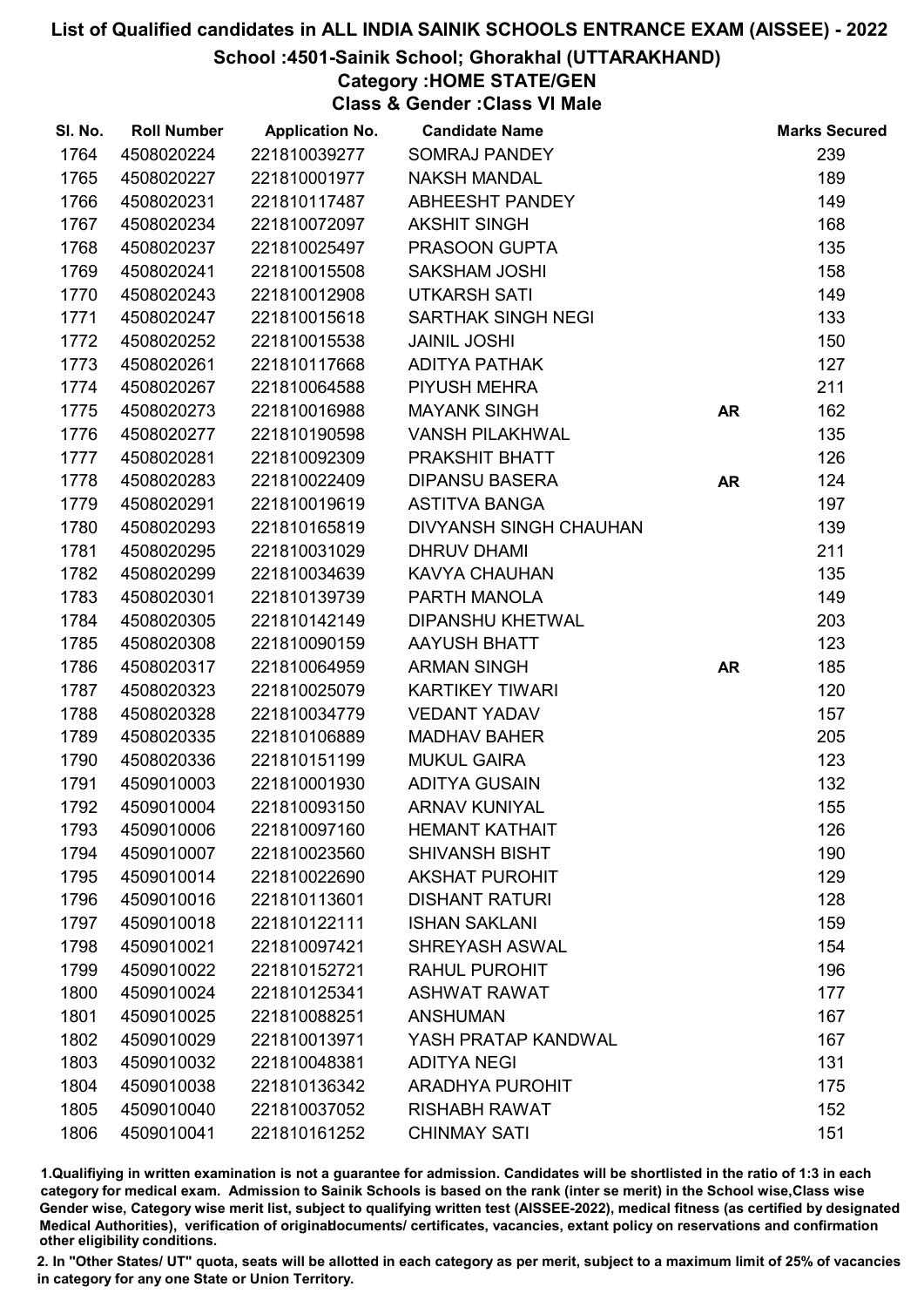### School :4501-Sainik School; Ghorakhal (UTTARAKHAND)

# Category :HOME STATE/GEN

Class & Gender :Class VI Male

| SI. No. | <b>Roll Number</b> | <b>Application No.</b> | <b>Candidate Name</b>     | <b>Marks Secured</b> |
|---------|--------------------|------------------------|---------------------------|----------------------|
| 1807    | 4509010043         | 221810082362           | <b>VEDANT NEGI</b>        | 141                  |
| 1808    | 4509010044         | 221810189562           | <b>AYUSH</b>              | 153                  |
| 1809    | 4509010049         | 221810039192           | <b>AMAN SINGH NEGI</b>    | 147                  |
| 1810    | 4509010058         | 221810137733           | <b>ABHINAV BHANDARI</b>   | 247                  |
| 1811    | 4509010059         | 221810113833           | <b>AVNISH KHATRI</b>      | 258                  |
| 1812    | 4509010060         | 221810166043           | PRANJAL POKHARIYAL        | 120                  |
| 1813    | 4509010061         | 221810014143           | <b>TANISHK PURI</b>       | 182                  |
| 1814    | 4509010063         | 221810050743           | <b>KSHITIZ UNIYAL</b>     | 262                  |
| 1815    | 4509010064         | 221810036663           | <b>ISHANT TRIVEDI</b>     | 167                  |
| 1816    | 4509010066         | 221810036283           | <b>PRATEEK NEGI</b>       | 187                  |
| 1817    | 4509010067         | 221810037583           | <b>MEHUL RAJ</b>          | 217                  |
| 1818    | 4509010070         | 221810132793           | SIDDHANT BHANDARI         | 128                  |
| 1819    | 4509010072         | 221810036124           | <b>TANMAY DHOUNDIYAL</b>  | 174                  |
| 1820    | 4509010073         | 221810117334           | <b>MOHIT SINGH</b>        | 213                  |
| 1821    | 4509010078         | 221810075474           | ANJANAY BARTWAL           | 205                  |
| 1822    | 4509010079         | 221810005294           | <b>AKSHIT BHATT</b>       | 135                  |
| 1823    | 4509010080         | 221810101394           | <b>PIYUSH KUMAR</b>       | 133                  |
| 1824    | 4509010081         | 221810117694           | <b>AKSHIT SATKARI</b>     | 142                  |
| 1825    | 4509010084         | 221810191125           | PRATEEK SHUKLA            | 155                  |
| 1826    | 4509010086         | 221810129535           | <b>SHUBH BHANDARI</b>     | 219                  |
| 1827    | 4509010087         | 221810103735           | <b>ARNAV RAWAT</b>        | 189                  |
| 1828    | 4509010090         | 221810083385           | <b>ANIRUDH PRASAD</b>     | 207                  |
| 1829    | 4509010092         | 221810196506           | <b>ARPAN THAPLIYAL</b>    | 152                  |
| 1830    | 4509010093         | 221810167906           | ANUKALP ASHUTOSH CHAND    | 129                  |
| 1831    | 4509010094         | 221810122526           | <b>ANIRUDH CHAMOLI</b>    | 168                  |
| 1832    | 4509010097         | 221810017236           | AARADHYA BHATT            | 242                  |
| 1833    | 4509010102         | 221810052866           | PARITOSH MADHWAL          | 258                  |
| 1834    | 4509010109         | 221810004827           | <b>ARPIT BHATT</b>        | 153                  |
| 1835    | 4509010111         | 221810000557           | <b>ARUN RAWAT</b>         | 175                  |
| 1836    | 4509010112         | 221810126557           | <b>SAURABH BHANDARI</b>   | 144                  |
| 1837    | 4509010117         | 221810038797           | <b>ARYAN SINGH NEGI</b>   | 222                  |
| 1838    | 4509010119         | 221810071808           | <b>SHREY KIMOTHI</b>      | 133                  |
| 1839    | 4509010123         | 221810015628           | <b>AKSHAT PANWAR</b>      | 149                  |
| 1840    | 4509010124         | 221810076838           | <b>SHUBHAM RAWAT</b>      | 133                  |
| 1841    | 4509010129         | 221810016678           | <b>BHAVISHYA NAUTIYAL</b> | 266                  |
| 1842    | 4509010133         | 221810095919           | <b>SHASHWAT BALODI</b>    | 166                  |
| 1843    | 4509010134         | 221810001059           | <b>NAMAN CHAUHAN</b>      | 199                  |
| 1844    | 4509010137         | 221810017469           | <b>ADITYA PUROHIT</b>     | 154                  |
| 1845    | 4509010138         | 221810047669           | <b>SHAURYA JUGRAN</b>     | 232                  |
| 1846    | 4509010141         | 221810074899           | PRATEEK NAUTIYAL          | 206                  |
| 1847    | 4509010148         | 221810168690           | <b>AYUSH SINGH</b>        | 137                  |
| 1848    | 4509010151         | 221810086231           | <b>AYUSH NEGI</b>         | 128                  |
| 1849    | 4509010152         | 221810064351           | <b>ANIRUDH SINGHNEGI</b>  | 213                  |

1.Qualifiying in written examination is not a guarantee for admission. Candidates will be shortlisted in the ratio of 1:3 in each category for medical exam. Admission to Sainik Schools is based on the rank (inter se merit) in the School wise,Class wise Gender wise, Category wise merit list, subject to qualifying written test (AISSEE-2022), medical fitness (as certified by designated Medical Authorities), verification of originablocuments/ certificates, vacancies, extant policy on reservations and confirmation other eligibility conditions.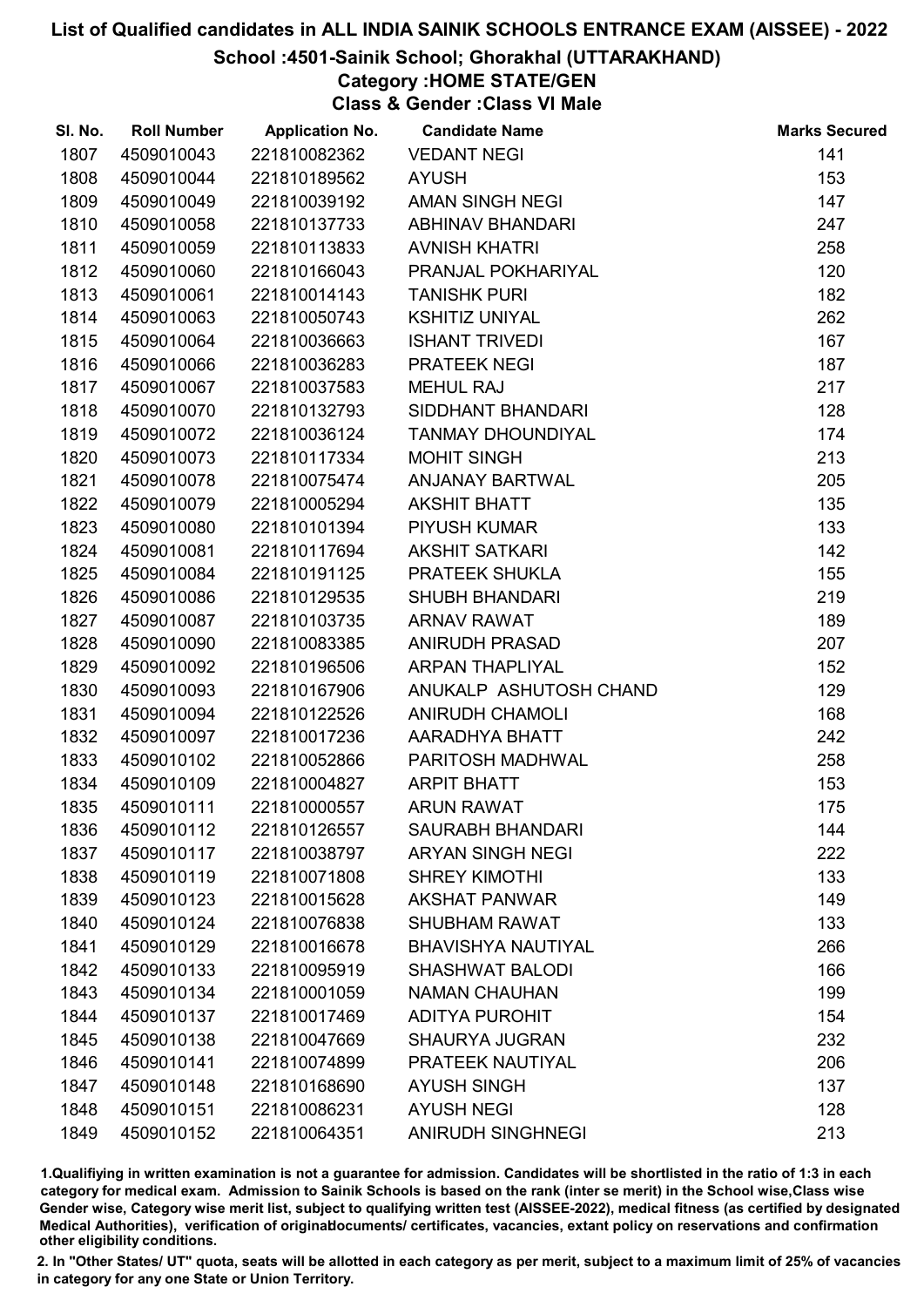#### School :4501-Sainik School; Ghorakhal (UTTARAKHAND)

# Category :HOME STATE/GEN

Class & Gender :Class VI Male

| SI. No. | <b>Roll Number</b> | <b>Application No.</b> | <b>Candidate Name</b>    | <b>Marks Secured</b> |
|---------|--------------------|------------------------|--------------------------|----------------------|
| 1850    | 4509010153         | 221810086161           | ANOOP SINGH PANWAR       | 188                  |
| 1851    | 4509010155         | 221810110362           | PARTHENDRA GARIYA        | 138                  |
| 1852    | 4509010157         | 221810124063           | <b>MYANK SINGH</b>       | 122                  |
| 1853    | 4509010160         | 221810125004           | <b>DIPENDRA PANWAR</b>   | 164                  |
| 1854    | 4509010164         | 221810113844           | <b>VIKAS SINGH</b>       | 152                  |
| 1855    | 4509010165         | 221810111954           | ASHWIN RAWAT             | 177                  |
| 1856    | 4509010169         | 221810105235           | PIYUSH SINGH NEGI        | 133                  |
| 1857    | 4509010174         | 221810085006           | <b>ISHANT NEGI</b>       | 128                  |
| 1858    | 4509010175         | 221810106606           | <b>RITESH NEGI</b>       | 167                  |
| 1859    | 4509010179         | 221810112926           | <b>PRIYANSHU</b>         | 204                  |
| 1860    | 4509010182         | 221810131686           | <b>RUDRAPRATAP SINGH</b> | 193                  |
| 1861    | 4509010189         | 221810085179           | <b>ADITYA PANWAR</b>     | 187                  |
| 1862    | 4509010190         | 221810046589           | <b>RISHAV NEGI</b>       | 219                  |
| 1863    | 4602010065         | 221810100920           | <b>ESHAAN BINWAL</b>     | 238                  |

1.Qualifiying in written examination is not a guarantee for admission. Candidates will be shortlisted in the ratio of 1:3 in each category for medical exam. Admission to Sainik Schools is based on the rank (inter se merit) in the School wise,Class wise Gender wise, Category wise merit list, subject to qualifying written test (AISSEE-2022), medical fitness (as certified by designated Medical Authorities), verification of originablocuments/ certificates, vacancies, extant policy on reservations and confirmation other eligibility conditions.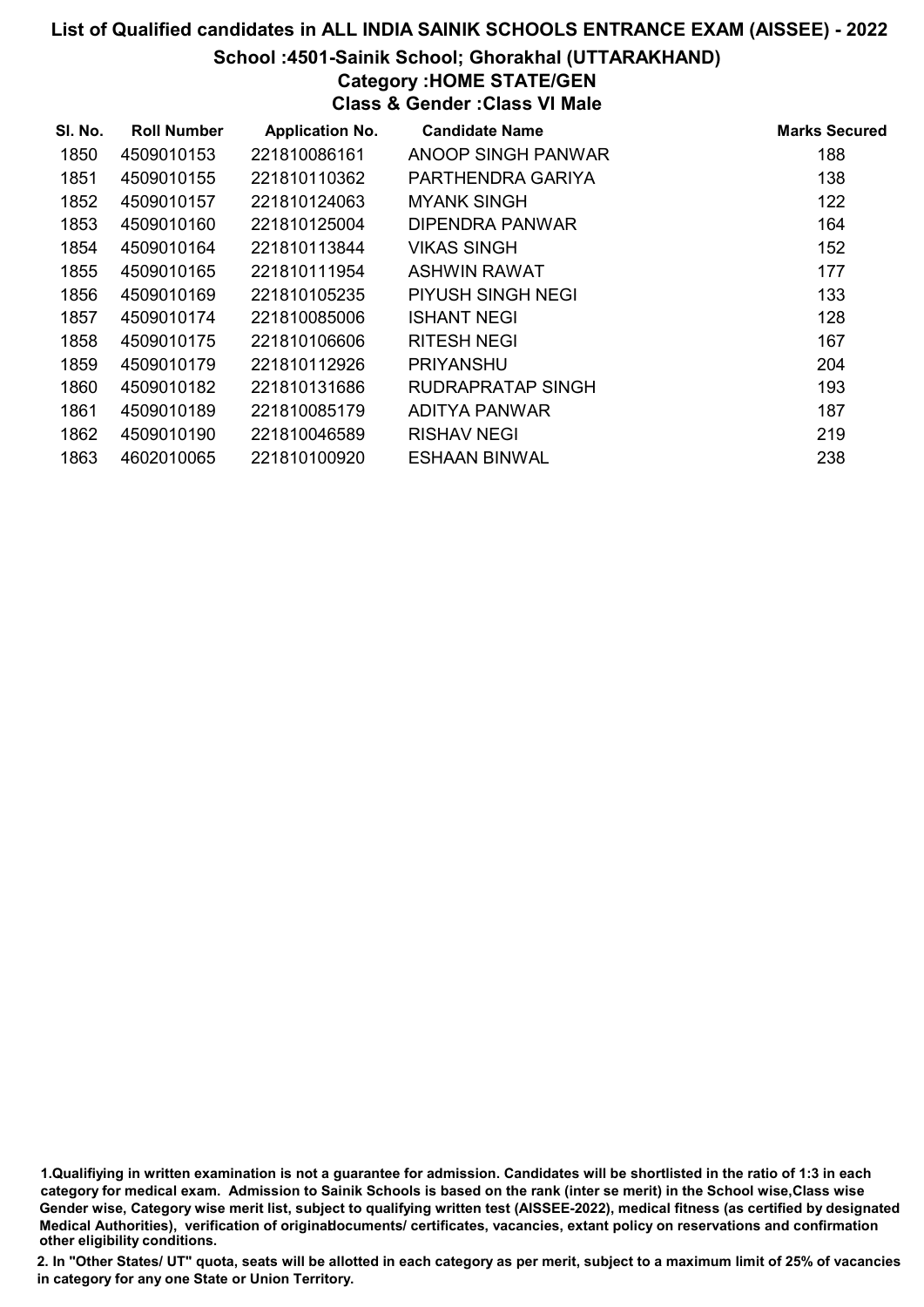# School :4501-Sainik School; Ghorakhal (UTTARAKHAND)

# Category :OTHER STATE/SC

Class & Gender :Class VI Male

| SI. No. | <b>Roll Number</b> | <b>Application No.</b> | <b>Candidate Name</b>      | <b>Marks Secured</b> |
|---------|--------------------|------------------------|----------------------------|----------------------|
| 1864    | 1205010368         | 221810062911           | <b>EEDA PRANEETH</b>       | 186                  |
| 1865    | 1506010152         | 221810143353           | <b>ABHINAV PRATAP</b>      | 216                  |
| 1866    | 1506010248         | 221810167125           | <b>ARSH KUMAR</b>          | 204                  |
| 1867    | 1508010368         | 221810102212           | <b>AMIT KUMAR</b>          | 151                  |
| 1868    | 1511020421         | 221810044763           | <b>MANISH KUMAR</b>        | 142                  |
| 1869    | 2001020035         | 221810135890           | YASH KUMAR                 | 124                  |
| 1870    | 2001030046         | 221810076510           | <b>ARYAVEER SINGH</b>      | 149                  |
| 1871    | 2001030419         | 221810195441           | AARAV GAUTAM               | 80                   |
| 1872    | 2001030700         | 221810143709           | <b>KSHITIJ</b>             | 14                   |
| 1873    | 2001040034         | 221810127081           | YASH KUMAR                 | 86                   |
| 1874    | 2001040151         | 221810134812           | ADARSH KUMAR CHAUDHRY      | 214                  |
| 1875    | 2001050102         | 221810156653           | <b>PRATHVI RAJ</b>         | 134                  |
| 1876    | 2001050773         | 221810132385           | <b>NAITIK KUMAR</b>        | 125                  |
| 1877    | 2001060282         | 221810044657           | <b>MANNAT KATARIYA</b>     | 141                  |
| 1878    | 2001060363         | 221810069977           | <b>YUVRAJ SINGH</b>        | 200                  |
| 1879    | 2001060376         | 221810095487           | <b>DEEPANSHU KUMAR</b>     | 120                  |
| 1880    | 2001060455         | 221810024118           | <b>VATS CHAUHAN</b>        | 112                  |
| 1881    | 2302030441         | 221810045866           | <b>HARSH KUMAR</b>         | 99                   |
| 1882    | 2303050228         | 221810016591           | <b>DEVANSH TANWAR</b>      | 132                  |
| 1883    | 3001030058         | 221810014841           | <b>RUDRANSH AHERWAR</b>    | 152                  |
| 1884    | 3001030311         | 221810006353           | <b>MANAS TAGDE</b>         | 134                  |
| 1885    | 3001040433         | 221810153369           | <b>KULDEEP SINGH</b>       | 136                  |
| 1886    | 3002030092         | 221810143231           | <b>MAYANK SINGH</b>        | 135                  |
| 1887    | 3003030036         | 221810051544           | SARTHAK CHOUDHARY          | 93                   |
| 1888    | 4401020399         | 221810089906           | <b>NAMAN KUMAR</b>         | 99                   |
| 1889    | 4401020400         | 221810176016           | <b>KAVYANSH SINGH</b>      | 54                   |
| 1890    | 4401030339         | 221810092873           | YUVRAJ SINGH               | 138                  |
| 1891    | 4401030343         | 221810056083           | PRAGYANSH KUMAR SINGH      | 73                   |
| 1892    | 4401030405         | 221810034244           | <b>RISHIK KUMAR</b>        | 169                  |
| 1893    | 4401040194         | 221810110007           | <b>HARSH KUMAR SINGH</b>   | 169                  |
| 1894    | 4401040205         | 221810037417           | <b>ABHINAV</b>             | 82                   |
| 1895    | 4401040355         | 221810113178           | <b>YUVRAJ</b>              | 179                  |
| 1896    | 4401040409         | 221810004439           | <b>ARMAAN</b>              | 148                  |
| 1897    | 4401040414         | 221810003739           | <b>UJJAVAL KUMAR SINGH</b> | 122                  |
| 1898    | 4402010263         | 221810051676           | AKKAPALLI KARTHIKEYAN      | 87                   |
| 1899    | 4403010114         | 221810131782           | PRAKHAR GAUTAM             | 202                  |
| 1900    | 4403020166         | 221810083367           | <b>SAUMYA KUMAR ARYA</b>   | 101                  |
| 1901    | 4404010009         | 221810106261           | <b>DIVYANSH SINGH</b>      | 86                   |
| 1902    | 4405010235         | 221810124044           | <b>MILIND KUMAR GAUTAM</b> | 242                  |
| 1903    | 4405010353         | 221810040066           | <b>ABHINAV BHASKAR</b>     | 106                  |
| 1904    | 4405020026         | 221810196841           | <b>DEEPANSHU SHEKHAR</b>   | $\mathbf 0$          |
| 1905    | 4406010068         | 221810070541           | <b>PRINCE KUMAR</b>        | 119                  |
| 1906    | 4406010070         | 221810102051           | <b>RESHAV KUMAR</b>        | 141                  |

1.Qualifiying in written examination is not a guarantee for admission. Candidates will be shortlisted in the ratio of 1:3 in each category for medical exam. Admission to Sainik Schools is based on the rank (inter se merit) in the School wise,Class wise Gender wise, Category wise merit list, subject to qualifying written test (AISSEE-2022), medical fitness (as certified by designated Medical Authorities), verification of originablocuments/ certificates, vacancies, extant policy on reservations and confirmation other eligibility conditions.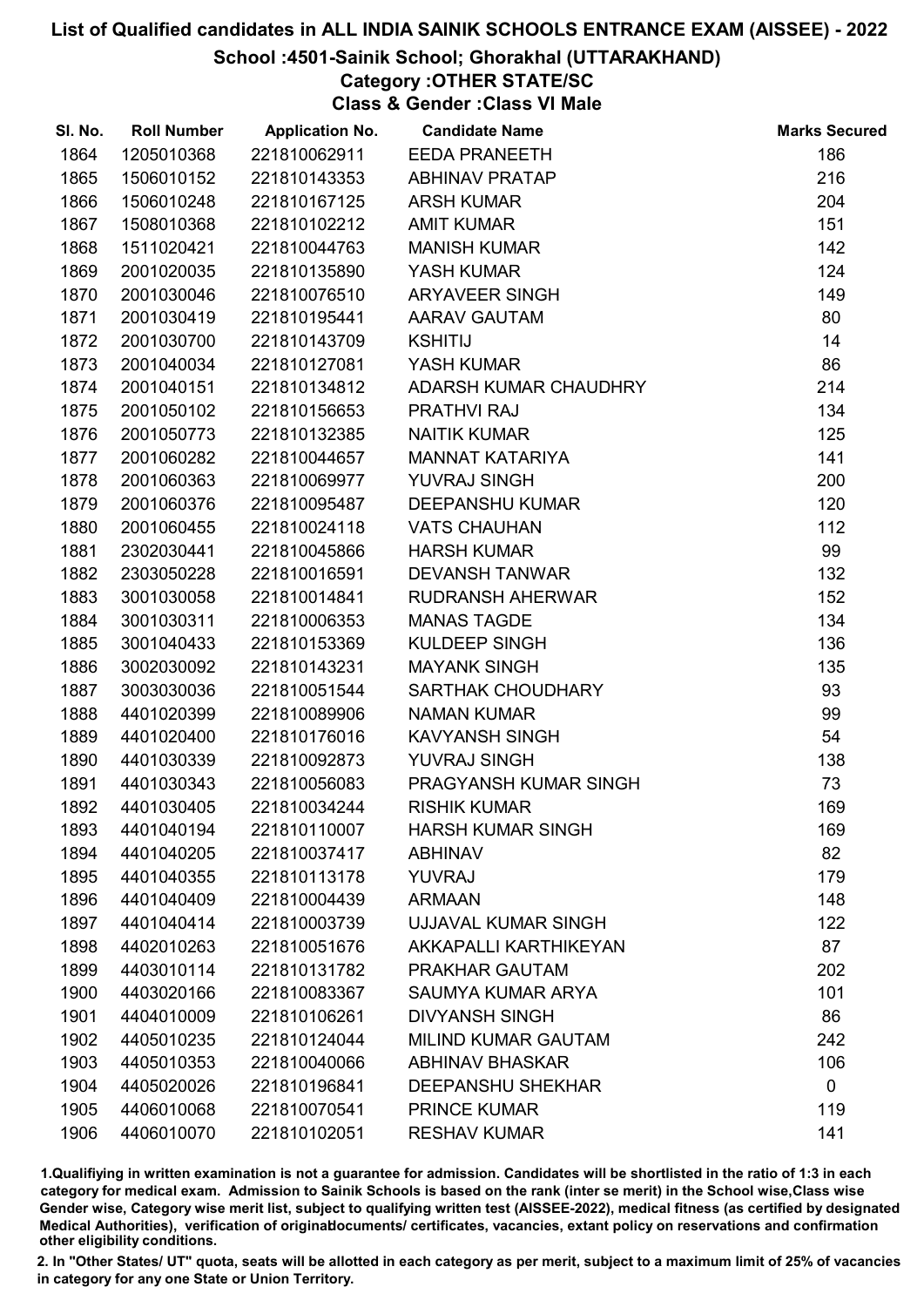# School :4501-Sainik School; Ghorakhal (UTTARAKHAND)

# Category :OTHER STATE/SC

Class & Gender :Class VI Male

| SI. No. | <b>Roll Number</b> | <b>Application No.</b> | <b>Candidate Name</b>       |    | <b>Marks Secured</b> |
|---------|--------------------|------------------------|-----------------------------|----|----------------------|
| 1907    | 4406010155         | 221810148253           | <b>AAYUSH</b>               |    | 169                  |
| 1908    | 4406010236         | 221810148115           | <b>BIMANSH</b>              |    | 137                  |
| 1909    | 4406010260         | 221810153185           | YASH KUMAR                  | CG | 109                  |
| 1910    | 4406020006         | 221810075600           | <b>SHAURYA PRATAP SINGH</b> |    | 139                  |
| 1911    | 4406020015         | 221810104510           | <b>SHAURYA SINGH</b>        |    | 233                  |
| 1912    | 4406020029         | 221810070920           | MEDHANSH CHAUDHARY          |    | 166                  |
| 1913    | 4406020058         | 221810152660           | <b>SHOURYA SINGH</b>        |    | 127                  |
| 1914    | 4406020059         | 221810075760           | <b>SHRESHTH BOUDH</b>       |    | 210                  |
| 1915    | 4406020110         | 221810195741           | <b>ANURAG</b>               |    | 142                  |
| 1916    | 4406020141         | 221810123071           | <b>AKSHIT</b>               |    | 193                  |
| 1917    | 4406020178         | 221810179112           | DHRUV NARAYAN SINGH         |    | 118                  |
| 1918    | 4406020218         | 221810005752           | <b>SAKSHAM</b>              |    | 80                   |
| 1919    | 4406020231         | 221810131172           | <b>DEVANK BHASKAR</b>       |    | 208                  |
| 1920    | 4406020280         | 221810105523           | YASH RAJ SINGH              |    | 153                  |
| 1921    | 4406020296         | 221810060243           | <b>ARCHIT ANAND</b>         |    | 185                  |
| 1922    | 4406020377         | 221810113177           | SIDDHARTH SINGH             |    | 112                  |
| 1923    | 4406030046         | 221810051154           | <b>PARTH SINGH</b>          |    | 124                  |
| 1924    | 4406030133         | 221810089755           | <b>AKSHIT</b>               |    | 139                  |
| 1925    | 4406030143         | 221810074965           | <b>ABHINAV KUMAR</b>        |    | 140                  |
| 1926    | 4406030222         | 221810157676           | <b>ADHIKANSH SINGH</b>      |    | 102                  |
| 1927    | 4406030342         | 221810132838           | <b>DEVANSH BHASKAR</b>      |    | 219                  |
| 1928    | 4406030347         | 221810074058           | YOGENDER ARYA               |    | 105                  |
| 1929    | 4406030394         | 221810038609           | <b>TANMAY J SINGH</b>       |    | 139                  |
| 1930    | 4407010087         | 221810139402           | <b>ADARSH RANJAN</b>        |    | 108                  |
| 1931    | 4407010098         | 221810140242           | <b>ANKIT RAJ</b>            |    | 111                  |
| 1932    | 4407020012         | 221810004330           | NAVNEET CHAUDHARY           |    | 136                  |
| 1933    | 4407020174         | 221810013563           | <b>VASUDEV</b>              |    | 141                  |
| 1934    | 4407020287         | 221810015236           | <b>HIMANSHU KUMAR</b>       |    | 252                  |
| 1935    | 4407020304         | 221810020566           | <b>ARYAN SONKAR</b>         |    | 138                  |
| 1936    | 4407020328         | 221810017107           | <b>ISHAT CHAUDHARY</b>      |    | 234                  |
| 1937    | 4407020331         | 221810078307           | <b>VEDANT SINGH</b>         |    | 151                  |
| 1938    | 4407020385         | 221810190438           | <b>ADITYARAJ</b>            |    | 128                  |
| 1939    | 4409010049         | 221810142390           | <b>RUDRA PRATAP SINGH</b>   |    | 149                  |
| 1940    | 4409010536         | 221810099402           | <b>KUNAL MATHUR</b>         |    | 139                  |
| 1941    | 4409010550         | 221810147462           | UTTKARSH KUMAR              |    | 195                  |
| 1942    | 4410010046         | 221810197451           | <b>LAXMI KANT</b>           |    | 186                  |
| 1943    | 4410020029         | 221810103220           | <b>ANSHUL KUMAR SINGH</b>   |    | 92                   |
| 1944    | 4410020458         | 221810009354           | <b>ABHIRAJ SINGH</b>        |    | 75                   |
| 1945    | 4410030068         | 221810000945           | ANSHUMAN CHAUDHARY          |    | 147                  |
| 1946    | 4411020102         | 221810002012           | AYUSH SINGH HIMANSHU        |    | 238                  |
| 1947    | 4411030048         | 221810118176           | <b>VAISHNAV KUMAR SINGH</b> |    | 218                  |
| 1948    | 4412020216         | 221810183545           | UJJWAL PRAKASH TANDON       |    | 112                  |
| 1949    | 4412020368         | 221810141329           | SHREYAS SHASHANK            |    | 210                  |

1.Qualifiying in written examination is not a guarantee for admission. Candidates will be shortlisted in the ratio of 1:3 in each category for medical exam. Admission to Sainik Schools is based on the rank (inter se merit) in the School wise,Class wise Gender wise, Category wise merit list, subject to qualifying written test (AISSEE-2022), medical fitness (as certified by designated Medical Authorities), verification of originablocuments/ certificates, vacancies, extant policy on reservations and confirmation other eligibility conditions.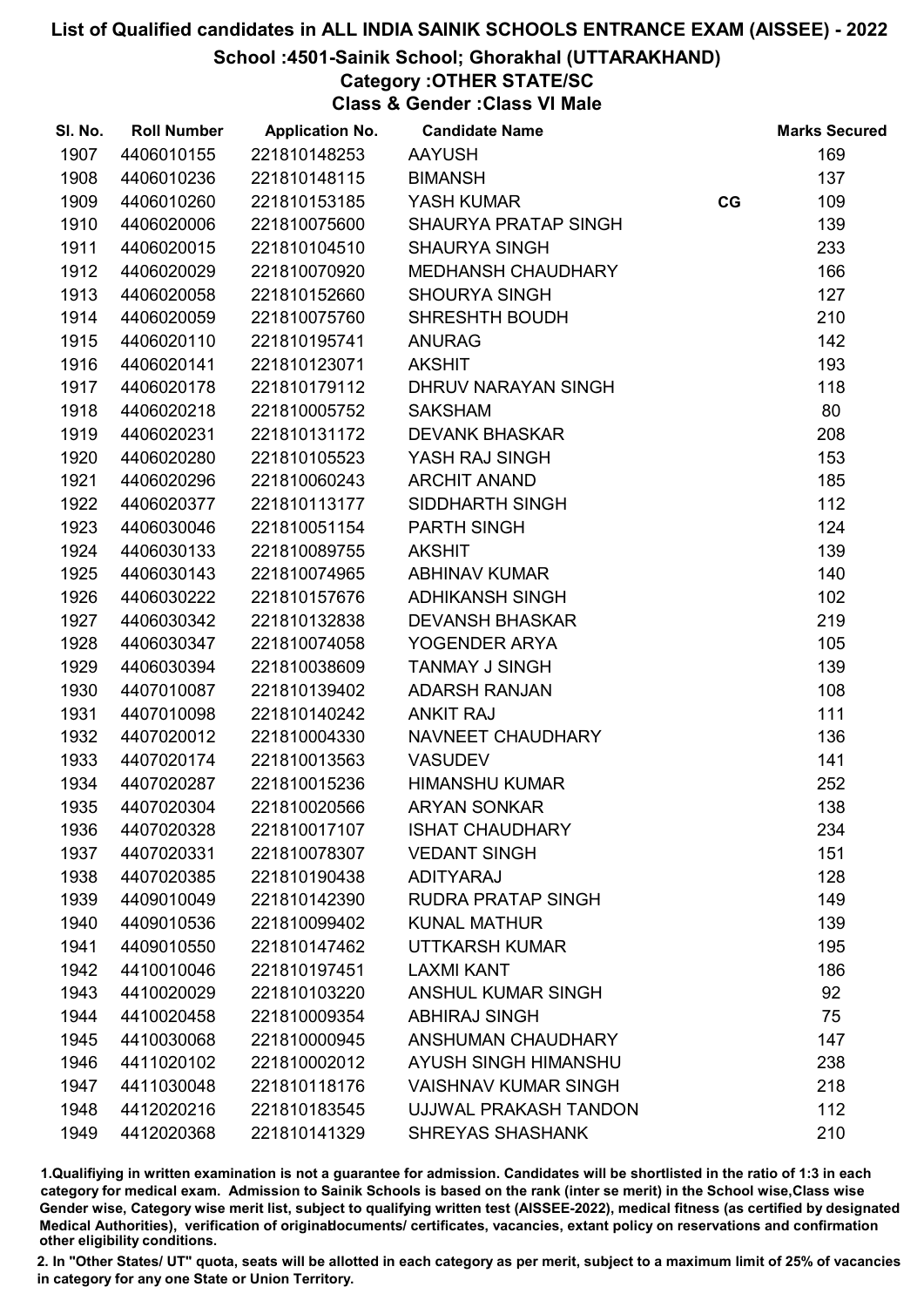# School :4501-Sainik School; Ghorakhal (UTTARAKHAND)

# Category :OTHER STATE/SC

Class & Gender :Class VI Male

| SI. No. | <b>Roll Number</b> | <b>Application No.</b> | <b>Candidate Name</b>        | <b>Marks Secured</b> |
|---------|--------------------|------------------------|------------------------------|----------------------|
| 1950    | 4412020385         | 221810090959           | <b>ARYAN SONKAR</b>          | 67                   |
| 1951    | 4502020052         | 221810032340           | <b>RAMAN KUMAR SETHI</b>     | 106                  |
| 1952    | 4502020362         | 221810092892           | <b>ASMIT</b>                 | 169                  |
| 1953    | 4502020964         | 221810092078           | SHAURYAVEER SINGH            | 173                  |
| 1954    | 4502021141         | 221810086482           | ANSH CHAWLA                  | 173                  |
| 1955    | 4504020258         | 221810122981           | <b>UTKARSH SINGH</b>         | 145                  |
| 1956    | 4504020340         | 221810052452           | <b>RAKSHIT BHARTI</b>        | 145                  |
| 1957    | 4504020351         | 221810031952           | <b>ANGAD RAY</b>             | 185                  |
| 1958    | 4504020448         | 221810057295           | DEV KRISHNA SIRWALIA         | 179                  |
| 1959    | 4504020473         | 221810024997           | <b>BHAVYA KUMAR</b>          | 163                  |
| 1960    | 4504030117         | 221810012073           | <b>ARADHYA SINGH</b>         | 186                  |
| 1961    | 4504040395         | 221810027639           | <b>GAURAB SINGH</b>          | 115                  |
| 1962    | 4505010066         | 221810113222           | YASH GHALOUT                 | 173                  |
| 1963    | 4505010106         | 221810182137           | YOJIT KUMAR BHARTI           | 95                   |
| 1964    | 4505020010         | 221810034981           | <b>SHRIYANSH DESHWAL</b>     | 230                  |
| 1965    | 4505020024         | 221810002922           | <b>DAKSH RAJ SINGH</b>       | 189                  |
| 1966    | 4505020046         | 221810080772           | SHUBH KUMAR CHOUDHARY        | 95                   |
| 1967    | 4505020073         | 221810036263           | <b>SHASHANK CHAUDHARY</b>    | 161                  |
| 1968    | 4505020095         | 221810032644           | <b>DHAIRYA KUMAR RAVI</b>    | 127                  |
| 1969    | 4505020162         | 221810036926           | <b>AKSHAT SINGH</b>          | 224                  |
| 1970    | 4505020169         | 221810096946           | SIDDHANT SINGH               | 108                  |
| 1971    | 4505020196         | 221810057717           | <b>KARTIK KUMAR</b>          | 152                  |
| 1972    | 4505020262         | 221810004978           | <b>SURYAVANSH</b>            | 95                   |
| 1973    | 4505020285         | 221810028629           | DHRUVA KUMAR RAVI            | 146                  |
| 1974    | 4507010035         | 221810152570           | <b>VANSH RANA</b>            | 89                   |
| 1975    | 4507010164         | 221810083133           | <b>KSHITIZ KUMAR NEHWAL</b>  | 168                  |
| 1976    | 4507010273         | 221810192665           | AADITYA SINGH                | 143                  |
| 1977    | 4507010288         | 221810082795           | <b>ABHIMANYU SINGH</b>       | 156                  |
| 1978    | 4507010396         | 221810056508           | <b>AKSHANSH DIWAKAR</b>      | 124                  |
| 1979    | 4507010399         | 221810031808           | <b>DEEPANSHU KUMAR SINGH</b> | 157                  |
| 1980    | 4507010442         | 221810120649           | <b>ABHIMANYU BURMAN</b>      | 124                  |
| 1981    | 4507010468         | 221810175900           | <b>VANSH</b>                 | 92                   |
| 1982    | 4507010529         | 221810035725           | <b>DIVYASH KUCHALIYA</b>     | $\mathbf 0$          |
| 1983    | 4507010534         | 221810080975           | <b>SHANTANU</b>              | 100                  |
| 1984    | 4507010539         | 221810175626           | YAGYA CHAWLA                 | 99                   |
| 1985    | 4507010556         | 221810080677           | <b>TANISHK ARYA</b>          | 62                   |
| 1986    | 4508010021         | 221810030540           | <b>AAYUSH PASWAN</b>         | 81                   |
| 1987    | 4508010145         | 221810157132           | <b>AYUSH KUMAR</b>           | 180                  |
| 1988    | 4508010167         | 221810166215           | <b>GURMEET SINGH</b>         | 206                  |
| 1989    | 4508010168         | 221810086915           | <b>SIDDHANT ARYA</b>         | 172                  |
| 1990    | 4508010179         | 221810150866           | <b>KUSHAL KUMAR</b>          | 166                  |
| 1991    | 4508010191         | 221810169018           | <b>HIMANSHU SINGH</b>        | 228                  |
| 1992    | 4508010201         | 221810179998           | <b>NAGENDRA KUMAR</b>        | 241                  |

1.Qualifiying in written examination is not a guarantee for admission. Candidates will be shortlisted in the ratio of 1:3 in each category for medical exam. Admission to Sainik Schools is based on the rank (inter se merit) in the School wise,Class wise Gender wise, Category wise merit list, subject to qualifying written test (AISSEE-2022), medical fitness (as certified by designated Medical Authorities), verification of originablocuments/ certificates, vacancies, extant policy on reservations and confirmation other eligibility conditions.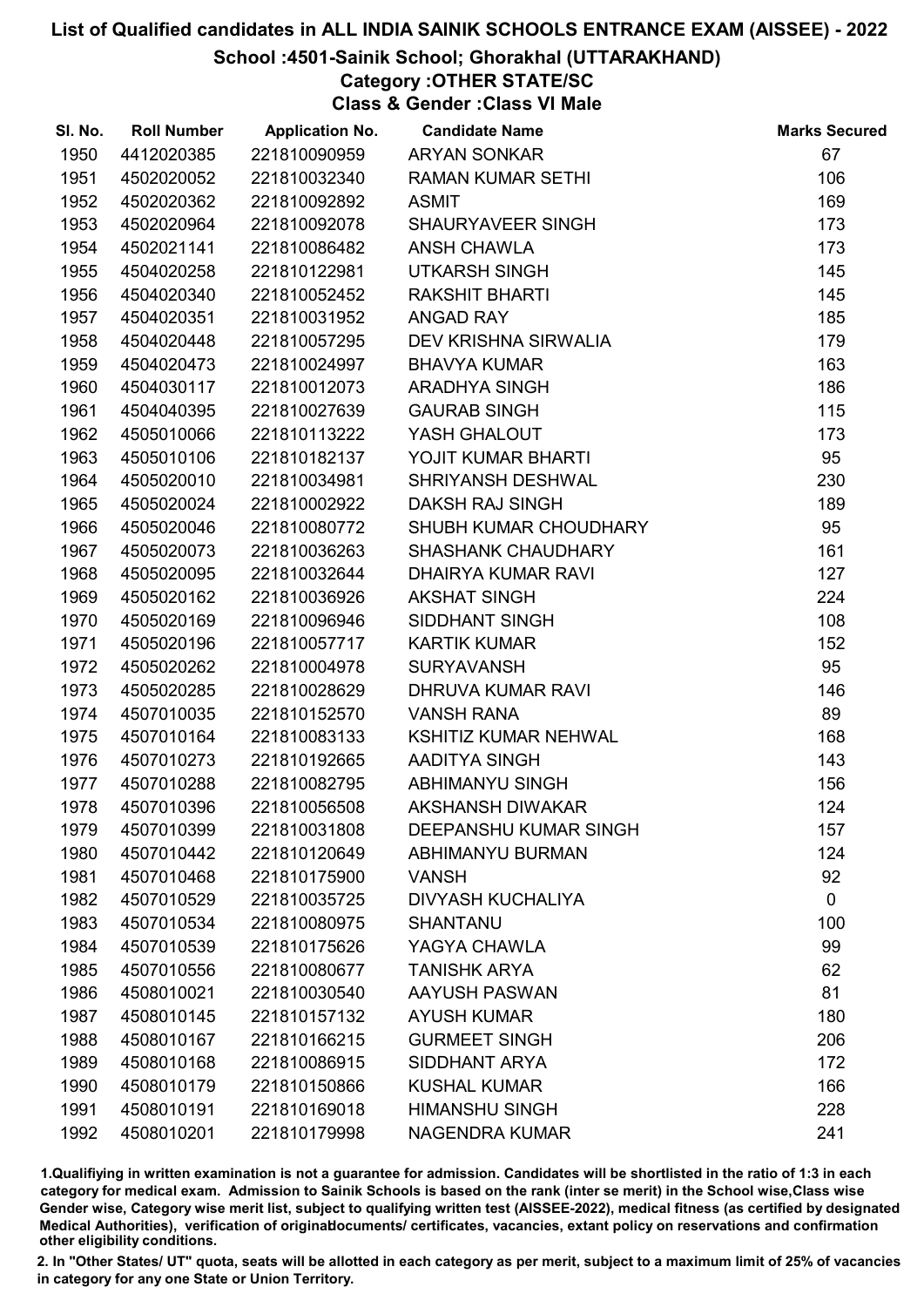# List of Qualified candidates in ALL INDIA SAINIK SCHOOLS ENTRANCE EXAM (AISSEE) - 2022 School :4501-Sainik School; Ghorakhal (UTTARAKHAND) Category :OTHER STATE/SC Class & Gender :Class VI Male

| SI. No. | <b>Roll Number</b> | <b>Application No.</b> | <b>Candidate Name</b> | <b>Marks Secured</b> |
|---------|--------------------|------------------------|-----------------------|----------------------|
| 1993    | 4508010202         | 221810018619           | PRATEEK ARYA          | 245                  |
| 1994    | 4508020034         | 221810073243           | RANENDER KUMAR        | 196                  |
| 1995    | 4508020085         | 221810033874           | <b>MOULIK SINGH</b>   | 139                  |
| 1996    | 4508020129         | 221810000295           | <b>GAURAV KUMAR</b>   | 185                  |
| 1997    | 4508020230         | 221810104487           | <b>MIRGENDER</b>      | 108                  |

<sup>1.</sup>Qualifiying in written examination is not a guarantee for admission. Candidates will be shortlisted in the ratio of 1:3 in each category for medical exam. Admission to Sainik Schools is based on the rank (inter se merit) in the School wise,Class wise Gender wise, Category wise merit list, subject to qualifying written test (AISSEE-2022), medical fitness (as certified by designated Medical Authorities), verification of originablocuments/ certificates, vacancies, extant policy on reservations and confirmation other eligibility conditions.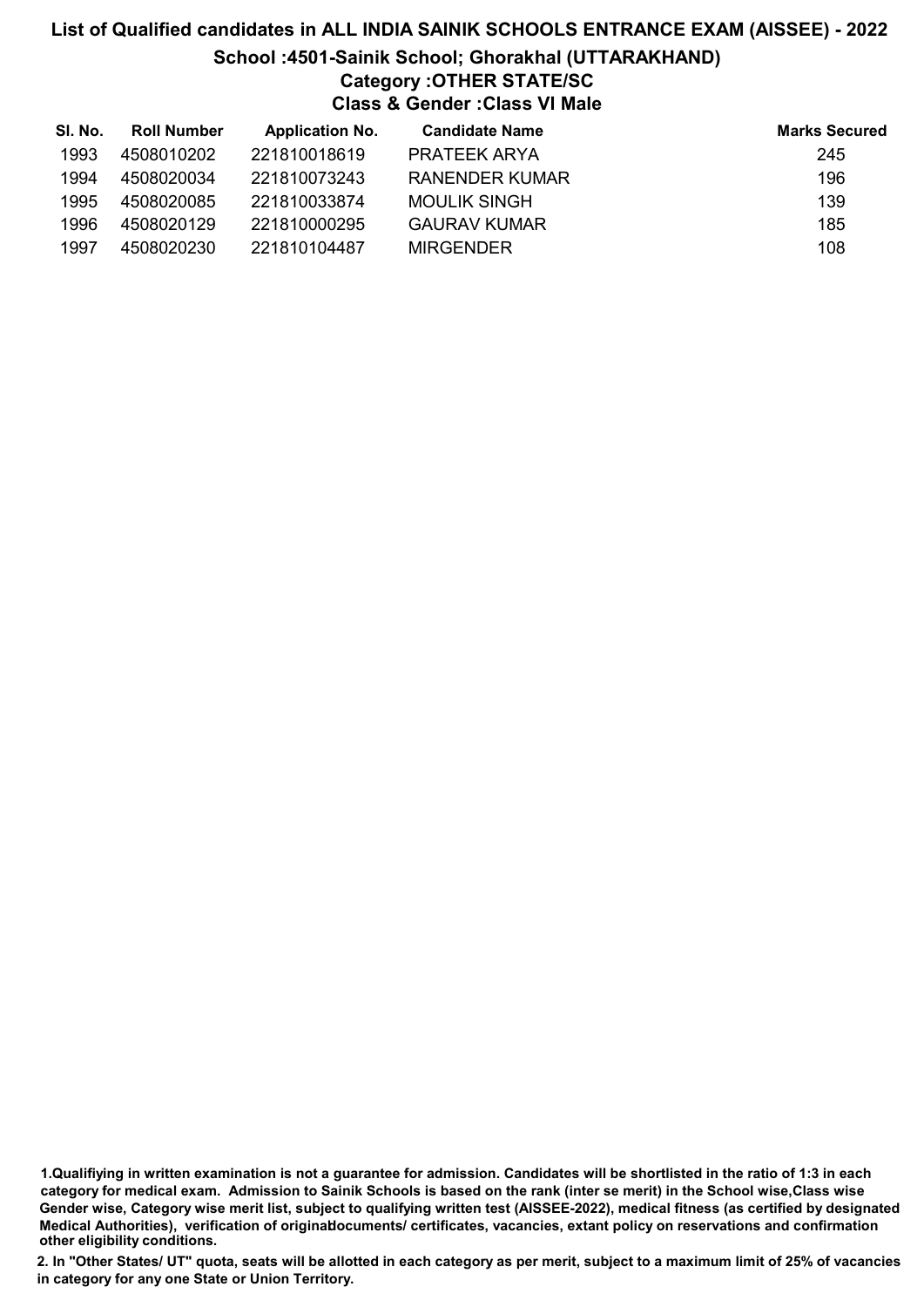# List of Qualified candidates in ALL INDIA SAINIK SCHOOLS ENTRANCE EXAM (AISSEE) - 2022 School :4501-Sainik School; Ghorakhal (UTTARAKHAND) Category :OTHER STATE/ST Class & Gender :Class VI Male

| SI. No. | <b>Roll Number</b> | <b>Application No.</b> | <b>Candidate Name</b>  | <b>Marks Secured</b> |
|---------|--------------------|------------------------|------------------------|----------------------|
| 1998    | 1301010345         | 221810075937           | NIWA LAMNIO            | 158                  |
| 1999    | 1403010354         | 221810059029           | <b>OMIKIT KEMPRAI</b>  | 129                  |
| 2000    | 1508010332         | 221810015921           | RAVI KISAN             | 180                  |
| 2001    | 1511070228         | 221810010779           | SIDDHARTH VISHWAKARMA  | 164                  |
| 2002    | 2001060139         | 221810109107           | ARNAV MEENA            | 109                  |
| 2003    | 3003030195         | 221810066586           | <b>ABHIJEET SAIYAM</b> | 80                   |
| 2004    | 4410030352         | 221810096778           | <b>ISHAAN GOND</b>     | 190                  |
| 2005    | 4412020344         | 221810086188           | RAHUL RAJ GOND         | 117                  |
| 2006    | 4701010102         | 221810196377           | <b>STANZIN CHENBA</b>  | 84                   |

1.Qualifiying in written examination is not a guarantee for admission. Candidates will be shortlisted in the ratio of 1:3 in each category for medical exam. Admission to Sainik Schools is based on the rank (inter se merit) in the School wise,Class wise Gender wise, Category wise merit list, subject to qualifying written test (AISSEE-2022), medical fitness (as certified by designated Medical Authorities), verification of originablocuments/ certificates, vacancies, extant policy on reservations and confirmation other eligibility conditions.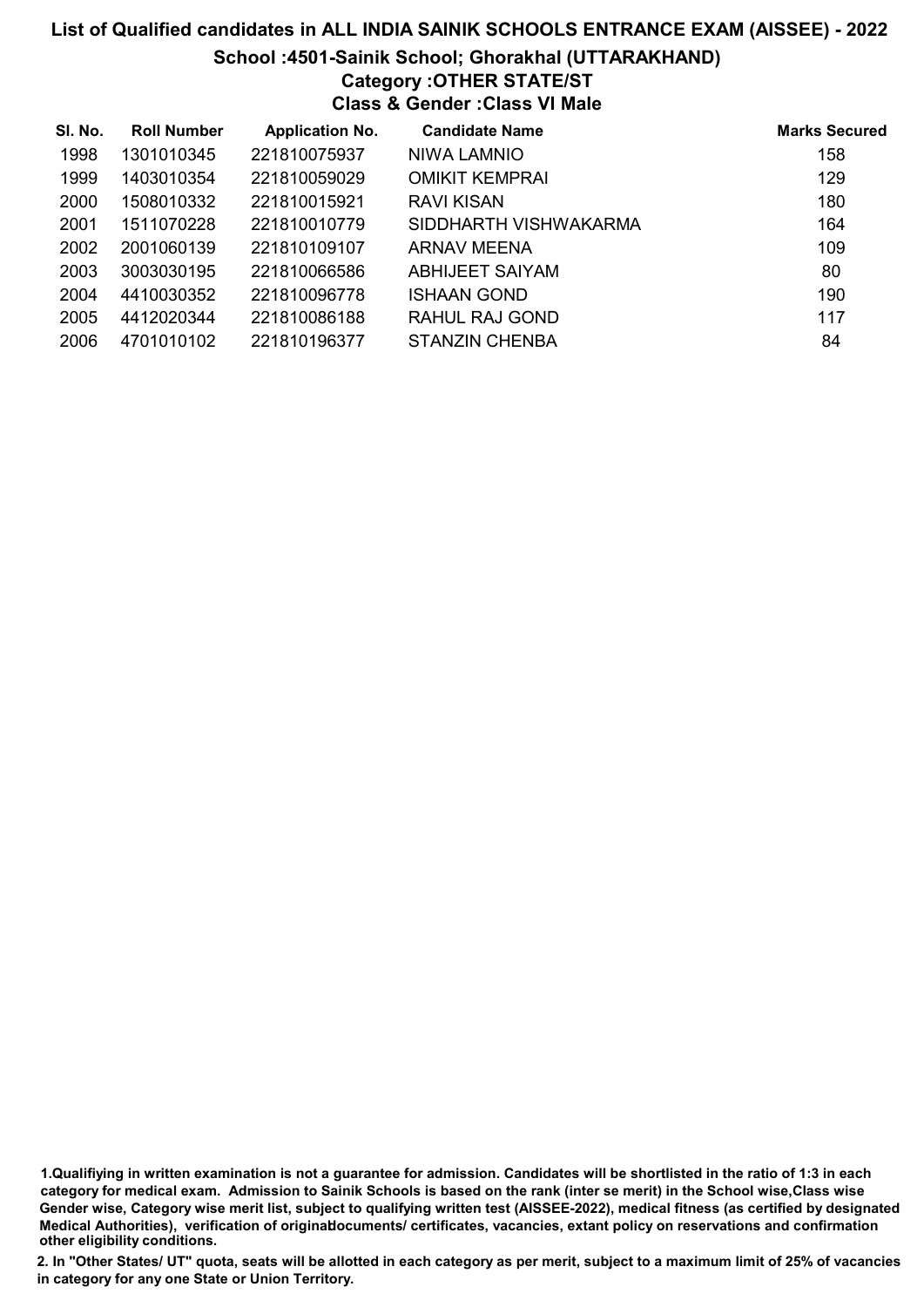# School :4501-Sainik School; Ghorakhal (UTTARAKHAND)

# Category :OTHER STATE/OBC

Class & Gender :Class VI Male

| SI. No. | <b>Roll Number</b> | <b>Application No.</b> | <b>Candidate Name</b>        |    | <b>Marks Secured</b> |
|---------|--------------------|------------------------|------------------------------|----|----------------------|
| 2007    | 1501010274         | 221810168030           | MD. INZEMAMUL HAQ            |    | 203                  |
| 2008    | 1503010137         | 221810094263           | <b>GHANSHYAM KUMAR GUPTA</b> |    | 211                  |
| 2009    | 1505010146         | 221810166303           | <b>ISHAN GUPTA</b>           |    | 232                  |
| 2010    | 1506010173         | 221810123973           | ADARSH KUMAR YADAV           |    | 242                  |
| 2011    | 1506010303         | 221810187326           | <b>AMAN KUMAR</b>            |    | 249                  |
| 2012    | 1506020236         | 221810092057           | <b>AKSHAT UTKARSH</b>        |    | 191                  |
| 2013    | 1506020306         | 221810150509           | <b>RAUNAK KUMAR</b>          |    | 168                  |
| 2014    | 1508010161         | 221810065806           | ABHIGYAN RAKSHIT             |    | 135                  |
| 2015    | 1508010280         | 221810096120           | <b>SHIVAM KUMAR</b>          |    | 202                  |
| 2016    | 1510010162         | 221810161603           | <b>SHIVAM KUMAR</b>          |    | 245                  |
| 2017    | 1511020420         | 221810117663           | <b>DEW SAGAR</b>             |    | 188                  |
| 2018    | 1511030116         | 221810102565           | <b>JYOTI PRAKASH</b>         |    | 243                  |
| 2019    | 1511050091         | 221810075872           | <b>ALOK KUMAR</b>            |    | 186                  |
| 2020    | 1511060193         | 221810066466           | <b>ABHINAV GUPTA</b>         |    | 229                  |
| 2021    | 1511060276         | 221810145617           | <b>VAIBHAV KUMAR</b>         |    | 133                  |
| 2022    | 1511060303         | 221810159827           | <b>NIKHIL RAJ</b>            |    | 166                  |
| 2023    | 1512020099         | 221810051505           | PRINCE RAJ                   | CG | 122                  |
| 2024    | 1513020252         | 221810042378           | <b>SUDHIR KUMAR</b>          |    | 264                  |
| 2025    | 1514010294         | 221810105087           | PRABHAT KUMAR                |    | 245                  |
| 2026    | 1702020131         | 221810099263           | <b>ANANT GANGWAR</b>         |    | 157                  |
| 2027    | 2001020083         | 221810030642           | <b>AKSHIT</b>                |    | 137                  |
| 2028    | 2001030007         | 221810195100           | UTKARSH YADAV                |    | 198                  |
| 2029    | 2001030392         | 221810011331           | <b>DAKSH PRAJAPATI</b>       |    | 187                  |
| 2030    | 2001030396         | 221810097431           | <b>VEDANT SAGAR</b>          |    | 170                  |
| 2031    | 2001030470         | 221810078261           | <b>ANSH MAAN</b>             |    | 237                  |
| 2032    | 2001030481         | 221810166661           | <b>VIJAYANT SINGH</b>        |    | 141                  |
| 2033    | 2001030538         | 221810110974           | <b>AYANSH BHUSHAN</b>        |    | 200                  |
| 2034    | 2001040202         | 221810130332           | <b>VEERADITYA CHAUDHARY</b>  |    | 150                  |
| 2035    | 2001040210         | 221810007632           | <b>SHAURYA PRATAP SINGH</b>  |    | 235                  |
| 2036    | 2001040479         | 221810017323           | YASH YADAV                   |    | 123                  |
| 2037    | 2001050250         | 221810007004           | <b>VANSH BHADANA</b>         |    | 202                  |
| 2038    | 2001050284         | 221810184114           | <b>DEVANSH YADAV</b>         |    | 184                  |
| 2039    | 2001050313         | 221810160324           | <b>AYUSH MOTLA</b>           |    | 154                  |
| 2040    | 2001050348         | 221810045234           | <b>VAIBHAV SINGHANIA</b>     |    | 195                  |
| 2041    | 2001050352         | 221810172334           | PRADHAN ARYAN SINGH          |    | 181                  |
| 2042    | 2001050446         | 221810026464           | <b>VAIBHAV SINGH</b>         |    | 142                  |
| 2043    | 2001050603         | 221810116715           | <b>ATHARV GUPTA</b>          |    | 142                  |
| 2044    | 2001050861         | 221810121806           | <b>SHAURYA RAJORA</b>        |    | 154                  |
| 2045    | 2001050964         | 221810045346           | <b>SHOURYA SINGHANIA</b>     |    | 163                  |
| 2046    | 2001060078         | 221810000286           | <b>PARTH SAINI</b>           |    | 253                  |
| 2047    | 2001060148         | 221810116407           | <b>RAMAN YADAV</b>           |    | 184                  |
| 2048    | 2001060389         | 221810000887           | <b>DEEPANSHU</b>             |    | 224                  |
| 2049    | 2001060571         | 221810074258           | KAVYANSH KUMAR VERMA         |    | 126                  |

1.Qualifiying in written examination is not a guarantee for admission. Candidates will be shortlisted in the ratio of 1:3 in each category for medical exam. Admission to Sainik Schools is based on the rank (inter se merit) in the School wise,Class wise Gender wise, Category wise merit list, subject to qualifying written test (AISSEE-2022), medical fitness (as certified by designated Medical Authorities), verification of originablocuments/ certificates, vacancies, extant policy on reservations and confirmation other eligibility conditions.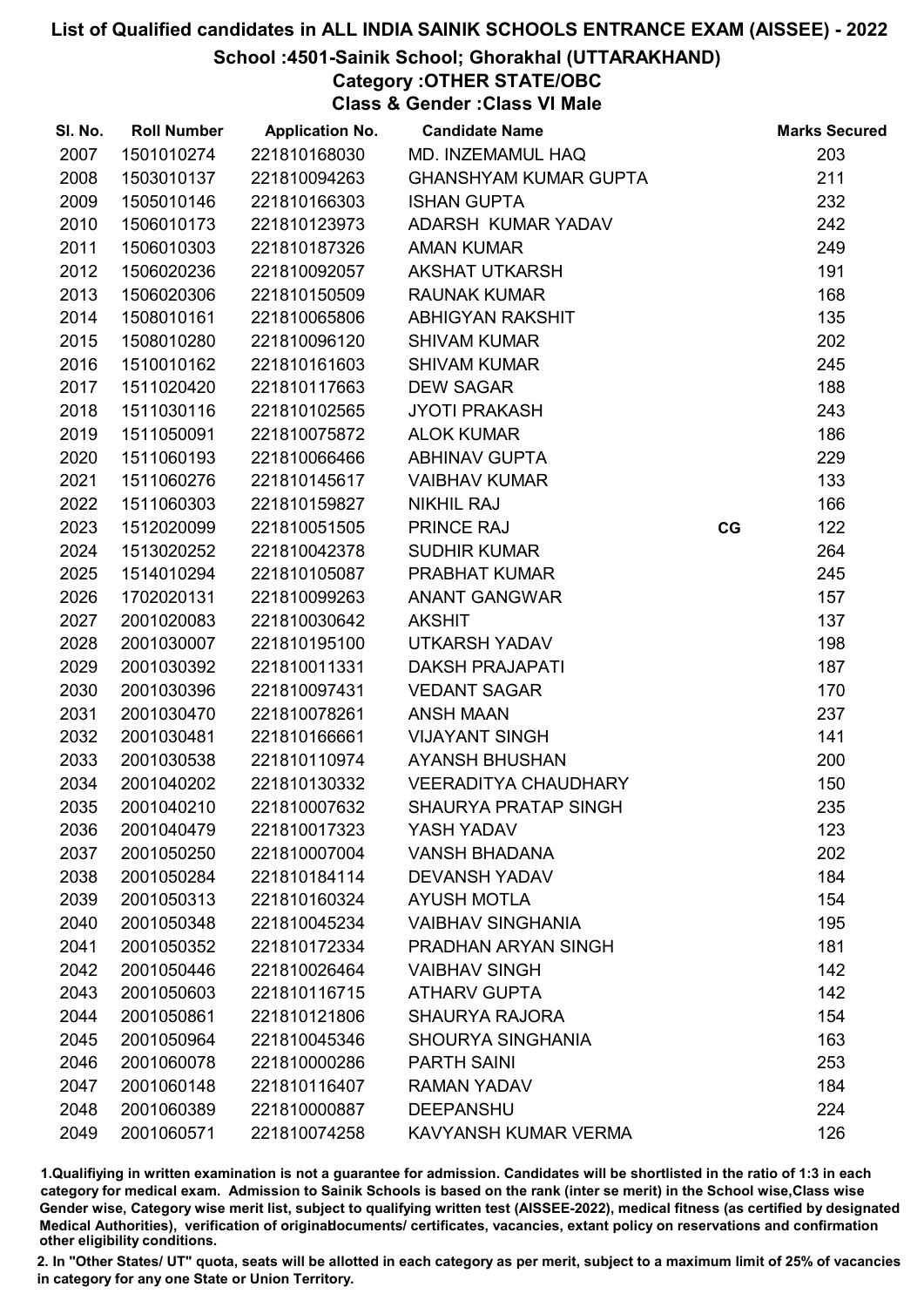# School :4501-Sainik School; Ghorakhal (UTTARAKHAND)

# Category :OTHER STATE/OBC

Class & Gender :Class VI Male

| SI. No. | <b>Roll Number</b> | <b>Application No.</b> | <b>Candidate Name</b>      | <b>Marks Secured</b> |
|---------|--------------------|------------------------|----------------------------|----------------------|
| 2050    | 2001060583         | 221810111558           | <b>KRISHIV DHIRAJ</b>      | 239                  |
| 2051    | 2001060686         | 221810101788           | <b>ALISH MALIK</b>         | 192                  |
| 2052    | 2001060889         | 221810111559           | <b>RYAN MEHTA</b>          | 261                  |
| 2053    | 2201020299         | 221810020196           | PRAHLAD UDAYBHAI CHAVDA    | 189                  |
| 2054    | 2301010184         | 221810149500           | <b>DIVYANSH KUMAR PAL</b>  | 242                  |
| 2055    | 2302030036         | 221810085713           | <b>AKSHAT BHATI</b>        | 147                  |
| 2056    | 2303060425         | 221810022064           | <b>AYUSH SINGH</b>         | 141                  |
| 2057    | 3001040101         | 221810183596           | <b>GAURANG PAWAR</b>       | 132                  |
| 2058    | 3002010041         | 221810046530           | <b>ARNAV YADAV</b>         | 245                  |
| 2059    | 3002010203         | 221810055871           | <b>SORAV DHAKAD</b>        | 238                  |
| 2060    | 3002020178         | 221810016734           | <b>KAPIL CHAUDHARY</b>     | 235                  |
| 2061    | 3002020410         | 221810044446           | <b>RAMAN DHAKAD</b>        | 198                  |
| 2062    | 3002020624         | 221810118328           | <b>NARAYAN SINGH</b>       | 183                  |
| 2063    | 3002030001         | 221810012100           | <b>VIVEK RAJPUT</b>        | 194                  |
| 2064    | 3002030638         | 221810119429           | NIRMAL DHAKAD              | 205                  |
| 2065    | 3002030643         | 221810045139           | KARTIK KUSHWAH             | 271                  |
| 2066    | 3114020008         | 221810001500           | SWARAJ ABHIJEET KADAM      | 169                  |
| 2067    | 3801020095         | 221810150776           | <b>SAHJEB ALI</b>          | 140                  |
| 2068    | 3901020319         | 221810151038           | <b>ANKIT KUMAR</b>         | 153                  |
| 2069    | 3904020124         | 221810174561           | <b>RAVI YADAV</b>          | 130                  |
| 2070    | 3907010226         | 221810115475           | <b>ARYAN</b>               | 255                  |
| 2071    | 4401020236         | 221810010824           | <b>AYUSH YADAV</b>         | 206                  |
| 2072    | 4401020245         | 221810154144           | <b>KARAN YADAV</b>         | 244                  |
| 2073    | 4401020319         | 221810019125           | <b>MANISH</b>              | 220                  |
| 2074    | 4401030265         | 221810140592           | <b>AYUSH KUMAR</b>         | 240                  |
| 2075    | 4401030365         | 221810076793           | <b>ARUSH KUMAR</b>         | 161                  |
| 2076    | 4401030367         | 221810171993           | <b>KABIR GOSWAMI</b>       | 141                  |
| 2077    | 4401040045         | 221810118345           | <b>HARSHIT KUMAR</b>       | 231                  |
| 2078    | 4401040120         | 221810008216           | <b>YUVRAJ SINGH</b>        | 139                  |
| 2079    | 4401040188         | 221810139396           | <b>VIMARSH YADAV</b>       | 124                  |
| 2080    | 4401040266         | 221810169387           | <b>ADAMYA RAJPUT</b>       | 201                  |
| 2081    | 4401040314         | 221810166838           | <b>KUSHAL YADAV</b>        | 140                  |
| 2082    | 4401040347         | 221810073468           | <b>VIRAT YADUVANSHI</b>    | 174                  |
| 2083    | 4401040360         | 221810032878           | <b>VICKY YADAV</b>         | 197                  |
| 2084    | 4402010321         | 221810060138           | <b>NISHANT SINGH</b>       | 219                  |
| 2085    | 4402010323         | 221810006138           | <b>ARJUR KATIYAR</b>       | 163                  |
| 2086    | 4402010512         | 221810117157           | <b>SUBHAM VERMA</b>        | 194                  |
| 2087    | 4404010027         | 221810144426           | <b>PRANJAL JAISWAL</b>     | 210                  |
| 2088    | 4405010049         | 221810081290           | <b>SURAJ MADDHESHIYA</b>   | 168                  |
| 2089    | 4405010229         | 221810149514           | <b>SACHIN KUMAR</b>        | 237                  |
| 2090    | 4405020090         | 221810033935           | AAYAN ASHFAQUE             | 179                  |
| 2091    | 4405020114         | 221810137086           | <b>ADARSH KUMAR SHARMA</b> | 124                  |
| 2092    | 4406010025         | 221810024840           | SOM                        | 184                  |

1.Qualifiying in written examination is not a guarantee for admission. Candidates will be shortlisted in the ratio of 1:3 in each category for medical exam. Admission to Sainik Schools is based on the rank (inter se merit) in the School wise,Class wise Gender wise, Category wise merit list, subject to qualifying written test (AISSEE-2022), medical fitness (as certified by designated Medical Authorities), verification of originablocuments/ certificates, vacancies, extant policy on reservations and confirmation other eligibility conditions.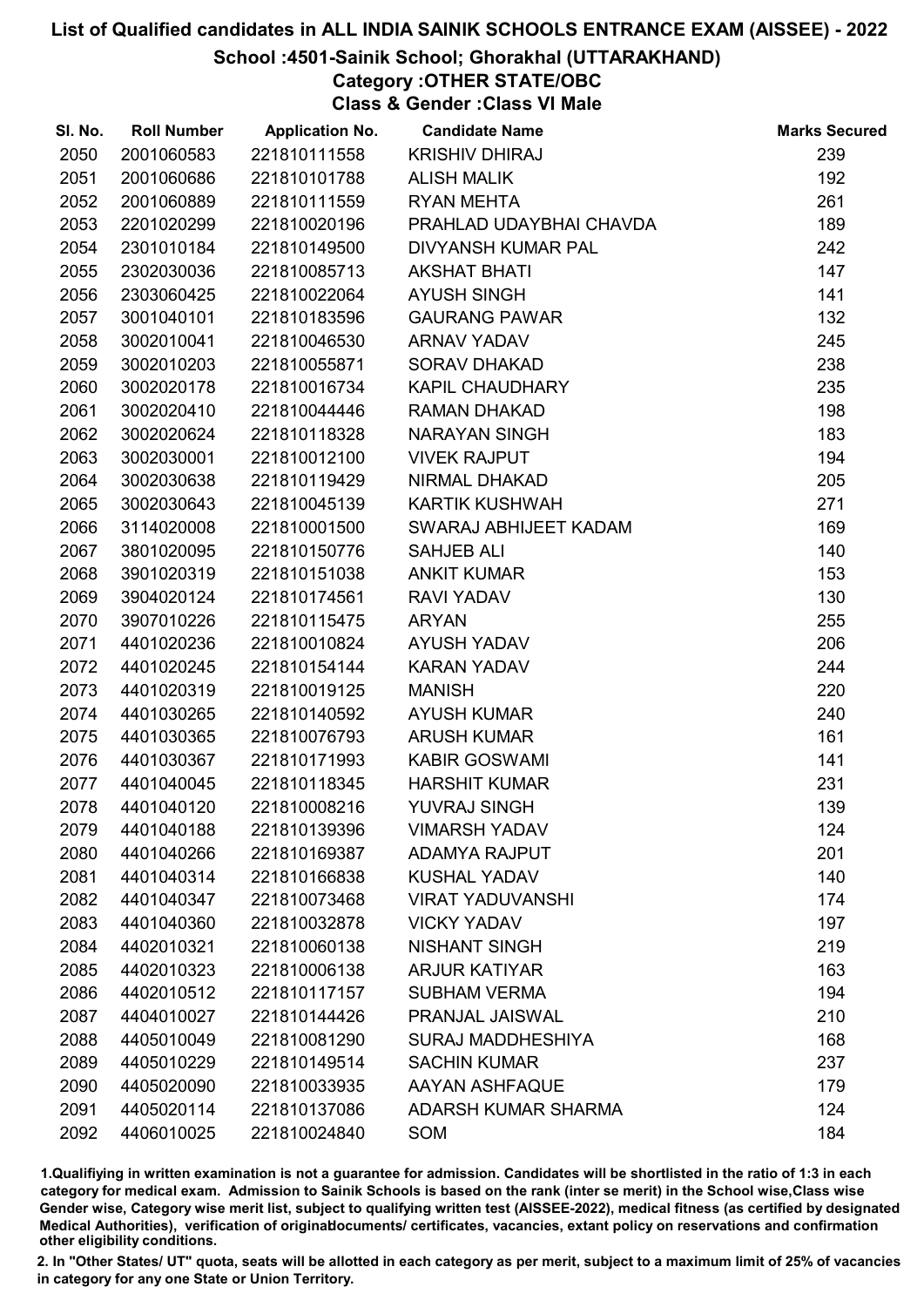# School :4501-Sainik School; Ghorakhal (UTTARAKHAND)

Category :OTHER STATE/OBC

Class & Gender :Class VI Male

| SI. No. | <b>Roll Number</b> | <b>Application No.</b> | <b>Candidate Name</b>      |    | <b>Marks Secured</b> |
|---------|--------------------|------------------------|----------------------------|----|----------------------|
| 2093    | 4406010026         | 221810049250           | <b>ADARSH KUMAR</b>        |    | 159                  |
| 2094    | 4406010063         | 221810000241           | PRALAV SINGH GANGWAR       |    | 181                  |
| 2095    | 4406010079         | 221810139951           | <b>DIVYANSH KUMAR</b>      |    | 151                  |
| 2096    | 4406010130         | 221810180492           | NIGAM KUMAR LODHI          |    | 159                  |
| 2097    | 4406010156         | 221810086653           | <b>DIVYANSH GANGWAR</b>    |    | 198                  |
| 2098    | 4406010202         | 221810071344           | <b>LAVYANSH KUMAR</b>      |    | 169                  |
| 2099    | 4406010224         | 221810056394           | <b>DIVYANSH PATEL</b>      |    | 163                  |
| 2100    | 4406010266         | 221810044795           | <b>ANSH GANGWAR</b>        |    | 240                  |
| 2101    | 4406020009         | 221810141900           | <b>DIVYANSH GANGWAR</b>    |    | 200                  |
| 2102    | 4406020013         | 221810191310           | <b>KARTIK YADAV</b>        |    | 123                  |
| 2103    | 4406020056         | 221810057260           | YASH GANGWAR               |    | 195                  |
| 2104    | 4406020153         | 221810025481           | <b>ANANT</b>               |    | 157                  |
| 2105    | 4406020290         | 221810154433           | <b>NIKHIL KUMAR</b>        |    | 188                  |
| 2106    | 4406020327         | 221810130676           | <b>SHIVAM KUMAR YADAV</b>  |    | 140                  |
| 2107    | 4406020356         | 221810179927           | AVNISH KUMAR LODHI         |    | 205                  |
| 2108    | 4406020410         | 221810196348           | <b>ANSH MAURYA</b>         |    | 132                  |
| 2109    | 4406020414         | 221810019058           | <b>SUBHANSH GANGWAR</b>    |    | 198                  |
| 2110    | 4406020472         | 221810117479           | <b>RISHABH DEV</b>         |    | 178                  |
| 2111    | 4406030001         | 221810102093           | PIYUSH GANGWAR             | CG | 175                  |
| 2112    | 4406030060         | 221810057474           | <b>RITIK GANGWAR</b>       |    | 158                  |
| 2113    | 4406030074         | 221810154594           | <b>VINAYAK SHRIVASTAVA</b> |    | 225                  |
| 2114    | 4406030083         | 221810107605           | <b>TNISH GANGWAR</b>       |    | 215                  |
| 2115    | 4406030120         | 221810022445           | <b>ROVIN</b>               |    | 206                  |
| 2116    | 4406030145         | 221810086965           | PARTH YADAV                |    | 152                  |
| 2117    | 4406030155         | 221810023285           | PRANJAL RATHORE            |    | 163                  |
| 2118    | 4406030177         | 221810058026           | <b>VANSH VERMA</b>         |    | 197                  |
| 2119    | 4406030202         | 221810026056           | SANNIDHYA KUMAR SINGH      |    | 220                  |
| 2120    | 4406030231         | 221810083586           | <b>HARSH GANGWAR</b>       |    | 128                  |
| 2121    | 4406030238         | 221810024196           | <b>AREEB ALAM</b>          |    | 157                  |
| 2122    | 4406030255         | 221810136317           | <b>NIKHIL</b>              |    | 136                  |
| 2123    | 4406030299         | 221810174867           | <b>PIYUSH GANGWAR</b>      |    | 201                  |
| 2124    | 4406030336         | 221810184428           | <b>SHANTANU</b>            |    | 122                  |
| 2125    | 4406030350         | 221810170858           | <b>AARAV YADAV</b>         |    | 189                  |
| 2126    | 4406030383         | 221810148498           | <b>ANSH YADAV</b>          |    | 211                  |
| 2127    | 4406030384         | 221810029498           | <b>SHOURYA BAGHEL</b>      |    | 210                  |
| 2128    | 4406030404         | 221810178619           | <b>SHOURYA</b>             |    | 252                  |
| 2129    | 4406030430         | 221810014049           | YUVRAJ SHAKYA              |    | 145                  |
| 2130    | 4406030453         | 221810004379           | <b>DEV PATEL</b>           |    | 154                  |
| 2131    | 4406030479         | 221810064499           | <b>ARPIT KUMAR</b>         |    | 240                  |
| 2132    | 4407010056         | 221810136121           | <b>DIVYANSHU KUSHWAHA</b>  |    | 140                  |
| 2133    | 4407010073         | 221810075751           | UJJWAL PRATAP SINGH        |    | 207                  |
| 2134    | 4407010206         | 221810090196           | <b>SANGAM YADAV</b>        |    | 164                  |
| 2135    | 4407020001         | 221810194300           | SHREYANSH KUMAR SINGH      |    | 221                  |

1.Qualifiying in written examination is not a guarantee for admission. Candidates will be shortlisted in the ratio of 1:3 in each category for medical exam. Admission to Sainik Schools is based on the rank (inter se merit) in the School wise,Class wise Gender wise, Category wise merit list, subject to qualifying written test (AISSEE-2022), medical fitness (as certified by designated Medical Authorities), verification of originablocuments/ certificates, vacancies, extant policy on reservations and confirmation other eligibility conditions.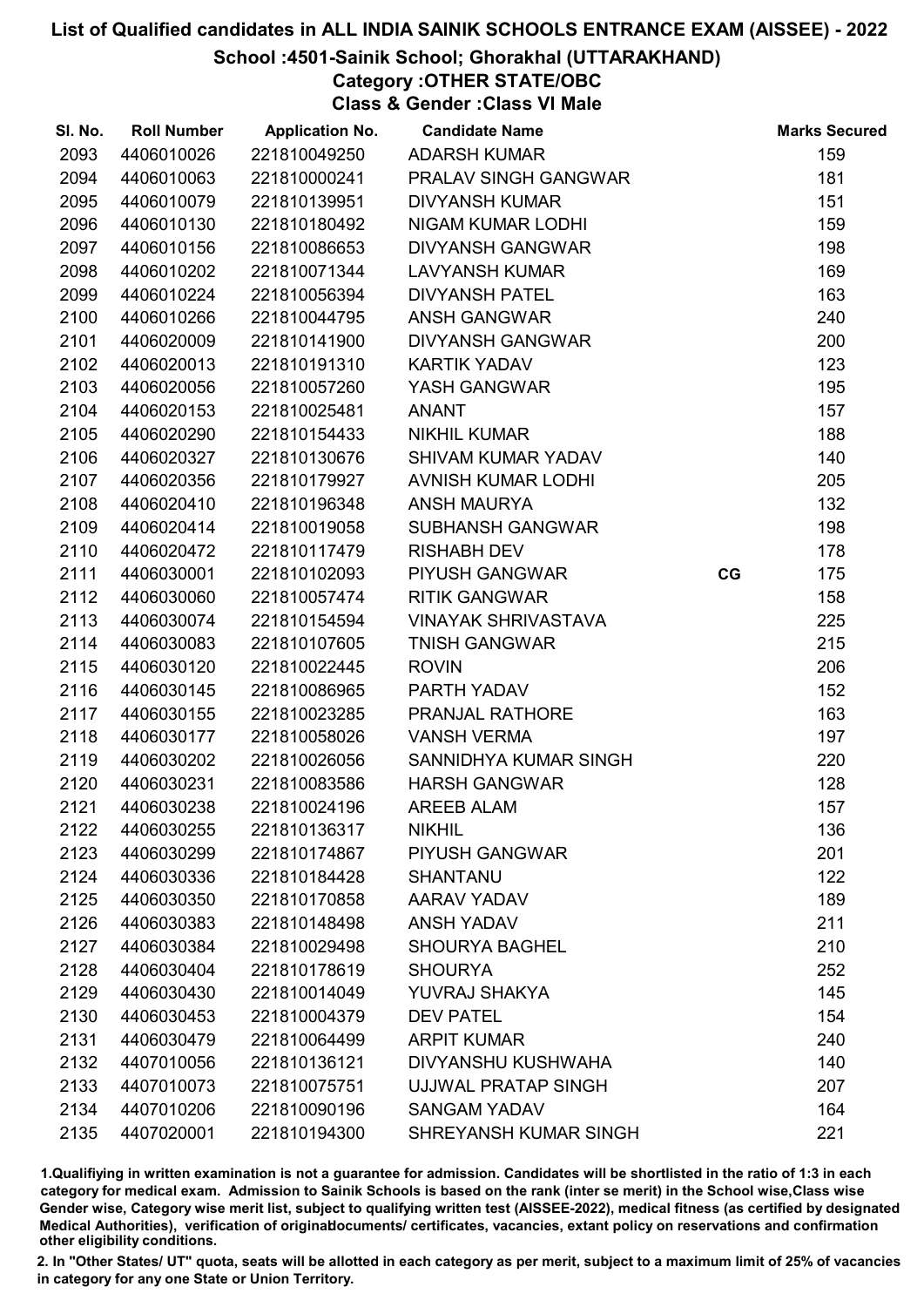### School :4501-Sainik School; Ghorakhal (UTTARAKHAND)

Category :OTHER STATE/OBC Class & Gender :Class VI Male

SI. No. Roll Number Application No. Candidate Name Marks Secured 4407020009 221810170720 ADITYA DEV SINGH 181 4407020060 221810098121 YASH PRATAP SINGH 138 2138 4407020122 221810134552 ANIMESH SONI 152 4407020144 221810170392 ADITYA PRATAP SINGH 133 4407020189 221810072593 SHREYANSH YADAV 152

| 2141 | 4407020323 | 221810031596 | <b>ADARSH GUPTA</b>     |           | 204 |
|------|------------|--------------|-------------------------|-----------|-----|
| 2142 | 4407020334 | 221810036707 | SHRESTH GUPTA           |           | 189 |
| 2143 | 4407020343 | 221810160827 | ARYASH NITYAM           |           | 185 |
| 2144 | 4407020359 | 221810019367 | ANSH PRATAP MALL        |           | 145 |
| 2145 | 4407020370 | 221810012397 | <b>RUDRA YADAV</b>      |           | 200 |
| 2146 | 4407020402 | 221810148878 | SHAURYA YADAV           |           | 166 |
| 2147 | 4408010013 | 221810026710 | AYUSHMAN SINGH          |           | 256 |
| 2148 | 4408020149 | 221810075993 | <b>KARTIKEY SONI</b>    |           | 264 |
| 2149 | 4409010003 | 221810083200 | <b>SHAURYA PRATAP</b>   |           | 156 |
| 2150 | 4409010178 | 221810129233 | AANJNEYA SHARMA         |           | 156 |
| 2151 | 4409010193 | 221810133763 | <b>SHAURYA YADAV</b>    |           | 220 |
| 2152 | 4409010240 | 221810017874 | NAVNEET SINGH           |           | 263 |
| 2153 | 4409010342 | 221810143017 | ASHUTOSH KATIYAR        |           | 195 |
| 2154 | 4409010440 | 221810041209 | ADITYA YADAV            |           | 131 |
| 2155 | 4409010570 | 221810052283 | <b>MOHAMMAD SHADAB</b>  |           | 240 |
| 2156 | 4409010596 | 221810163845 | AKHAND PRATAP ARYA      |           | 208 |
| 2157 | 4410010127 | 221810179034 | PURWANSHU SINGH         |           | 219 |
| 2158 | 4410020428 | 221810027124 | <b>VIDYANSHU MAURYA</b> |           | 205 |
| 2159 | 4410020517 | 221810097266 | <b>SHIVA</b>            |           | 217 |
| 2160 | 4410030130 | 221810012516 | ADITYA NATH YADAV       |           | 233 |
| 2161 | 4410030141 | 221810074526 | YASHWANT GUPTA          |           | 176 |
| 2162 | 4410030154 | 221810139136 | ABHAY YADAV             |           | 135 |
| 2163 | 4410030241 | 221810143147 | <b>AVI PRAKASH</b>      |           | 221 |
| 2164 | 4410030271 | 221810165877 | <b>SHAURYA CHAUHAN</b>  |           | 174 |
| 2165 | 4410030304 | 221810147518 | <b>AKHAND</b>           |           | 217 |
| 2166 | 4410030340 | 221810038858 | UTKARSH PAL             |           | 213 |
| 2167 | 4410030392 | 221810133219 | PARITOSH VERMA          |           | 156 |
| 2168 | 4411020001 | 221810013000 | OM UTPAL YADAV          |           | 183 |
| 2169 | 4411020201 | 221810030324 | <b>RAGHAV KUMAR</b>     |           | 232 |
| 2170 | 4411030085 | 221810067757 | <b>VIRAT VAIBHAV</b>    |           | 225 |
| 2171 | 4411030096 | 221810031187 | <b>ABHINAV YADAV</b>    |           | 135 |
| 2172 | 4411030144 | 221810065978 | <b>GAGAN</b>            |           | 157 |
| 2173 | 4412010009 | 221810169310 | <b>SHAURYA YADAV</b>    | <b>AR</b> | 216 |
| 2174 | 4412010080 | 221810112171 | <b>PRAKARSH</b>         |           | 203 |
| 2175 | 4412010145 | 221810038792 | PRIYANSHU MAURYA        |           | 194 |
| 2176 | 4412010153 | 221810181013 | <b>ANUPAM YADAV</b>     |           | 206 |
| 2177 | 4412010247 | 221810126784 | <b>MUKUND YADAV</b>     |           | 127 |
| 2178 | 4412010277 | 221810141945 | AARUSH VISHWAKARMA      |           | 131 |
|      |            |              |                         |           |     |

1.Qualifiying in written examination is not a guarantee for admission. Candidates will be shortlisted in the ratio of 1:3 in each category for medical exam. Admission to Sainik Schools is based on the rank (inter se merit) in the School wise,Class wise Gender wise, Category wise merit list, subject to qualifying written test (AISSEE-2022), medical fitness (as certified by designated Medical Authorities), verification of originablocuments/ certificates, vacancies, extant policy on reservations and confirmation other eligibility conditions.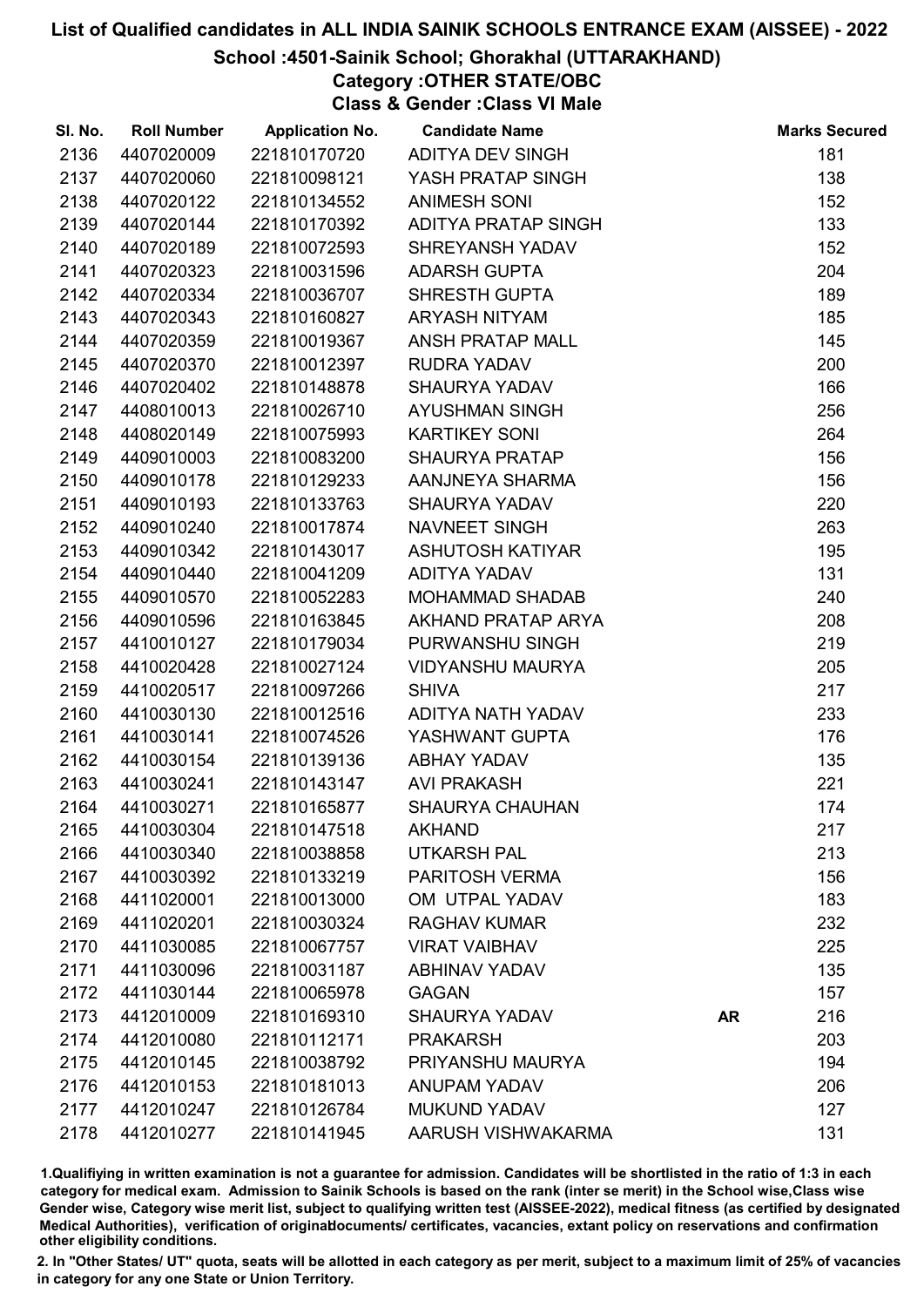# School :4501-Sainik School; Ghorakhal (UTTARAKHAND)

# Category :OTHER STATE/OBC

Class & Gender :Class VI Male

| SI. No. | <b>Roll Number</b> | <b>Application No.</b> | <b>Candidate Name</b>    | <b>Marks Secured</b> |
|---------|--------------------|------------------------|--------------------------|----------------------|
| 2179    | 4412020148         | 221810061814           | YATHARTH KUMAR SINGH     | 157                  |
| 2180    | 4412020168         | 221810168864           | <b>CHAITANYA GOSWAMI</b> | 157                  |
| 2181    | 4412020242         | 221810043036           | PRITHVI SINGH            | 137                  |
| 2182    | 4412020288         | 221810180927           | KAIVALYA VISHWAKARMA     | 179                  |
| 2183    | 4502020631         | 221810117445           | <b>ARYAN DEV</b>         | 212                  |
| 2184    | 4502020750         | 221810099166           | YUVRAJ SINGH RANA        | 188                  |
| 2185    | 4502020838         | 221810143557           | <b>SAHITYA SAINI</b>     | 183                  |
| 2186    | 4502020961         | 221810006868           | ABHINAV CHOUDHARY        | 168                  |
| 2187    | 4504020413         | 221810011432           | <b>KANISHK GANGWAR</b>   | 146                  |
| 2188    | 4504020427         | 221810114973           | <b>RIHAN ASGAR</b>       | 143                  |
| 2189    | 4505010087         | 221810086984           | <b>MOHD ARSH</b>         | 172                  |
| 2190    | 4505020093         | 221810149144           | PRAVEEN KUMAR            | 215                  |
| 2191    | 4505020119         | 221810090405           | <b>BHAVYA KUMAR</b>      | 130                  |
| 2192    | 4505020145         | 221810101465           | AARAV MASHERWAL          | 143                  |
| 2193    | 4507010131         | 221810035952           | <b>NAMAN TOMAR</b>       | 229                  |
| 2194    | 4507010165         | 221810037133           | <b>AARAV RAI</b>         | 160                  |
| 2195    | 4507010314         | 221810090236           | <b>ANIRUDH</b>           | 155                  |
| 2196    | 4507010354         | 221810039427           | <b>ABHINAV VERMA</b>     | 184                  |
| 2197    | 4507010367         | 221810131157           | <b>SHOURYA MALIK</b>     | 139                  |
| 2198    | 4507010409         | 221810081368           | <b>SHIV</b>              | 131                  |
| 2199    | 4507010451         | 221810036769           | <b>ARYAN KUMAR</b>       | 200                  |
| 2200    | 4507010465         | 221810074799           | <b>MRIDUL KUMAR</b>      | 121                  |
| 2201    | 4507010478         | 221810112650           | SANIDHYA GUPTA           | 158                  |
| 2202    | 4507010508         | 221810067333           | <b>MAYANK</b>            | 184                  |
| 2203    | 4507010521         | 221810103844           | <b>ADARSH KUMAR</b>      | 202                  |
| 2204    | 4507010544         | 221810182256           | LAKSHAY AWANA            | 147                  |
| 2205    | 4507010559         | 221810028008           | <b>VANSH KHINDWAL</b>    | 126                  |
| 2206    | 4508010019         | 221810139040           | <b>MAYANK PAL</b>        | 143                  |
| 2207    | 4508010130         | 221810091430           | <b>PANKAJ</b>            | 122                  |
| 2208    | 4508010146         | 221810167742           | <b>PAWAN KUMAR</b>       | 182                  |
| 2209    | 4508010157         | 221810156093           | <b>MOHD ADNAN</b>        | 183                  |
| 2210    | 4508010205         | 221810193329           | <b>ABHISHEK KUMAR</b>    | 148                  |
| 2211    | 4508020050         | 221810036393           | <b>ARUSH YADAV</b>       | 201                  |
| 2212    | 4508020075         | 221810026764           | <b>AMAN PAL</b>          | 126                  |
| 2213    | 4508020265         | 221810011588           | <b>PARVPREET SINGH</b>   | 167                  |
| 2214    | 4508020314         | 221810065859           | <b>ANANT RAJ</b>         | 254                  |
| 2215    | 4604010053         | 221810130580           | <b>UMANG KANAUJIA</b>    | 179                  |

1.Qualifiying in written examination is not a guarantee for admission. Candidates will be shortlisted in the ratio of 1:3 in each category for medical exam. Admission to Sainik Schools is based on the rank (inter se merit) in the School wise,Class wise Gender wise, Category wise merit list, subject to qualifying written test (AISSEE-2022), medical fitness (as certified by designated Medical Authorities), verification of originablocuments/ certificates, vacancies, extant policy on reservations and confirmation other eligibility conditions.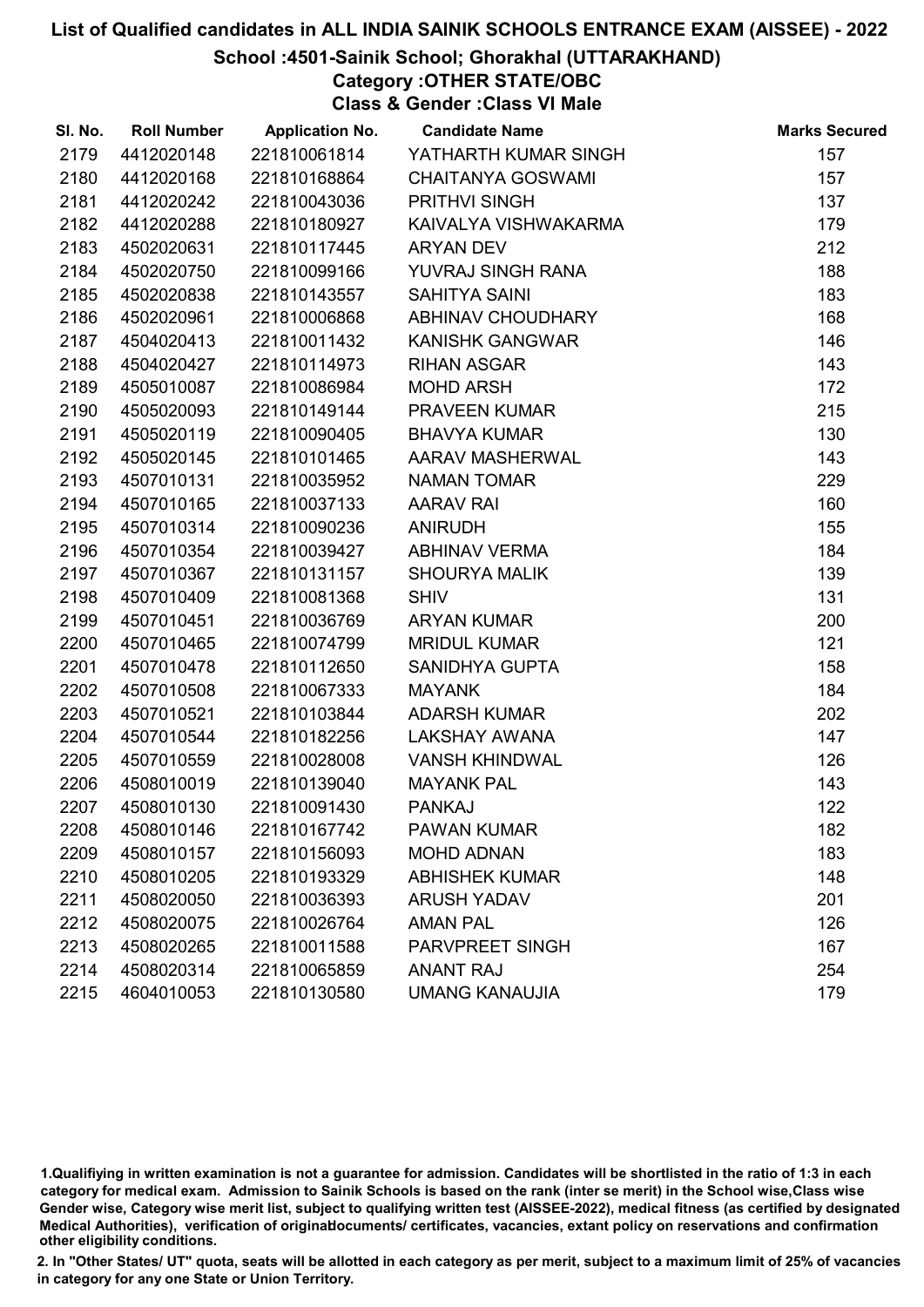# School :4501-Sainik School; Ghorakhal (UTTARAKHAND)

# Category :OTHER STATE/DEF

Class & Gender :Class VI Male

| SI. No. | <b>Roll Number</b> | <b>Application No.</b> | <b>Candidate Name</b>        | <b>Marks Secured</b> |
|---------|--------------------|------------------------|------------------------------|----------------------|
| 2216    | 1404010112         | 221810024937           | MEDHANSH CHETRY              | 141                  |
| 2217    | 1404010147         | 221810069210           | <b>NITIN KUMAR</b>           | 171                  |
| 2218    | 1501010118         | 221810197844           | <b>ANSH KUMAR</b>            | 262                  |
| 2219    | 1507010011         | 221810052730           | <b>SHUBHAM YADAV</b>         | 217                  |
| 2220    | 1509030036         | 221810095352           | CHINMAY BHARDWAJ             | 233                  |
| 2221    | 1511050131         | 221810114103           | PIYUSH KUMAR SINGH           | 229                  |
| 2222    | 1511050191         | 221810053633           | <b>ANKUSH KUMAR</b>          | 248                  |
| 2223    | 1511050199         | 221810085843           | <b>ABHINAV KUMAR</b>         | 235                  |
| 2224    | 1511050218         | 221810031463           | AADARSH SHREYANSH            | 233                  |
| 2225    | 2001030171         | 221810112160           | <b>ARUSH PRATAP SINGH</b>    | 220                  |
| 2226    | 2001030249         | 221810144280           | ANSH KUMAR RANA              | 143                  |
| 2227    | 2001030371         | 221810000721           | <b>ARYAN RAJ</b>             | 138                  |
| 2228    | 2001040131         | 221810031902           | <b>SAKSHAM PUNIYA</b>        | 229                  |
| 2229    | 2001040384         | 221810079292           | <b>HARIT CHAUDHARY</b>       | 174                  |
| 2230    | 2001040418         | 221810065303           | <b>REYANSH PANDEY</b>        | 222                  |
| 2231    | 2001050050         | 221810040143           | <b>NAKUL SINGH</b>           | 135                  |
| 2232    | 2001050062         | 221810032343           | <b>ARYAN</b>                 | 137                  |
| 2233    | 2001050273         | 221810010704           | <b>NITIN</b>                 | 234                  |
| 2234    | 2001050457         | 221810103864           | <b>BALJEET SINGH</b>         | 182                  |
| 2235    | 2001050590         | 221810160215           | SHREYASH SHRESHTHA SAHANI    | 259                  |
| 2236    | 2001050776         | 221810122485           | <b>VANSH YADAV</b>           | 124                  |
| 2237    | 2001050925         | 221810050036           | <b>HARSH</b>                 | 212                  |
| 2238    | 2001060107         | 221810126296           | <b>VEDANSH TALIYAN</b>       | 168                  |
| 2239    | 2001060286         | 221810053857           | <b>ARPIT SINGH</b>           | 129                  |
| 2240    | 2001060552         | 221810084448           | <b>ADITYA SINGH</b>          | 175                  |
| 2241    | 2001060619         | 221810026668           | <b>TAVISH TYAGI</b>          | 190                  |
| 2242    | 2301020130         | 221810131892           | RIDDHIMAN PRADHAN            | 233                  |
| 2243    | 2301020341         | 221810031735           | <b>VIRAT CHAUDHARY</b>       | 141                  |
| 2244    | 2301020394         | 221810084106           | SIDHARTH KUMAR YADAV         | 224                  |
| 2245    | 2301020444         | 221810044746           | <b>DIVYANSH KUMAR</b>        | 160                  |
| 2246    | 2303060443         | 221810117564           | <b>DEEPAK YADAV</b>          | 205                  |
| 2247    | 2304050338         | 221810011818           | ADITYA KUMAR YADAV           | 180                  |
| 2248    | 2501030198         | 221810049914           | <b>ANANT DUBEY</b>           | 191                  |
| 2249    | 2501030242         | 221810152644           | <b>SHASANK SHEKHAR SINGH</b> | 166                  |
| 2250    | 2501050205         | 221810045429           | YATHARTH PANDEY              | 201                  |
| 2251    | 2610010172         | 221810005378           | <b>AVINASH YADAV</b>         | 198                  |
| 2252    | 2612010016         | 221810055940           | <b>AGNI</b>                  | 155                  |
| 2253    | 2701040099         | 221810002319           | AHEM CHAUDHARY               | 141                  |
| 2254    | 3001020597         | 221810006498           | <b>OM GAUTAM</b>             | 184                  |
| 2255    | 3803010376         | 221810000069           | <b>DAKSH AHLAWAT</b>         | 142                  |
| 2256    | 3804010055         | 221810149252           | <b>TANMAY SHEKHAR</b>        | 183                  |
| 2257    | 3805010209         | 221810000197           | <b>ARPIT SINGH</b>           | 252                  |
| 2258    | 3904041163         | 221810076089           | <b>BHARGAV SAH</b>           | 171                  |

1.Qualifiying in written examination is not a guarantee for admission. Candidates will be shortlisted in the ratio of 1:3 in each category for medical exam. Admission to Sainik Schools is based on the rank (inter se merit) in the School wise,Class wise Gender wise, Category wise merit list, subject to qualifying written test (AISSEE-2022), medical fitness (as certified by designated Medical Authorities), verification of originablocuments/ certificates, vacancies, extant policy on reservations and confirmation other eligibility conditions.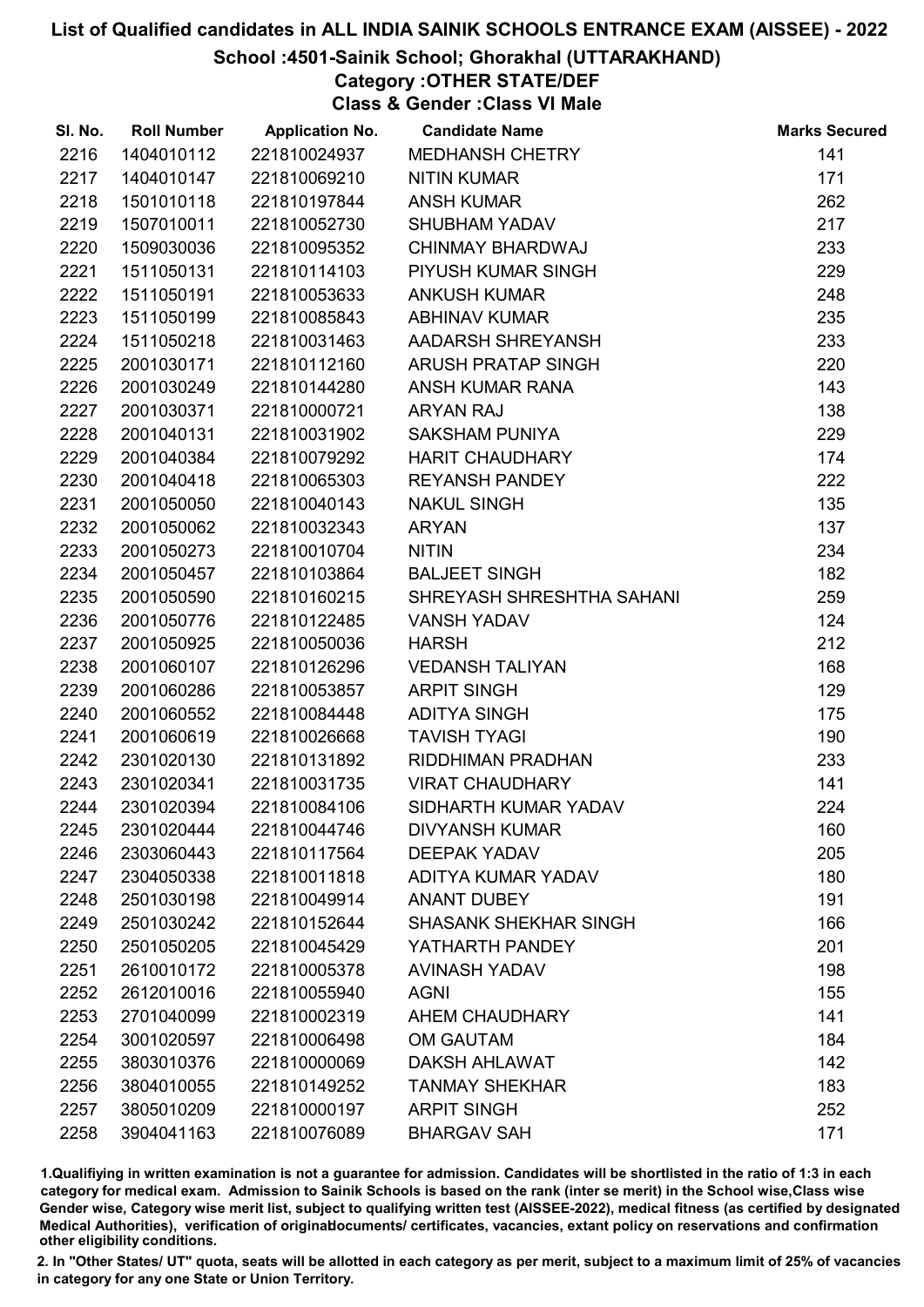# School :4501-Sainik School; Ghorakhal (UTTARAKHAND)

# Category :OTHER STATE/DEF

Class & Gender :Class VI Male

| SI. No. | <b>Roll Number</b> | <b>Application No.</b> | <b>Candidate Name</b>       | <b>Marks Secured</b> |
|---------|--------------------|------------------------|-----------------------------|----------------------|
| 2259    | 3905010263         | 221810067791           | <b>DUSHYANT SINGH</b>       | 180                  |
| 2260    | 3905050244         | 221810137596           | <b>DIPANSHU SINGH</b>       | 138                  |
| 2261    | 3906010469         | 221810000039           | <b>SNEHIL</b>               | 200                  |
| 2262    | 3908010032         | 221810099971           | <b>DEV CHAUDHARY</b>        | 242                  |
| 2263    | 3908010108         | 221810101685           | <b>ASHWIN KUMAR</b>         | 149                  |
| 2264    | 4401010138         | 221810019141           | PRASHANT KUMAR CHAUDHARY    | 199                  |
| 2265    | 4401020638         | 221810090478           | <b>PUSHPENDRA</b>           | 166                  |
| 2266    | 4401030176         | 221810099502           | <b>UTKARSH SINGH</b>        | 203                  |
| 2267    | 4401030268         | 221810007203           | <b>SPARSH SINGH</b>         | 150                  |
| 2268    | 4401030408         | 221810052444           | KRISHNA CHAUDHARY           | 248                  |
| 2269    | 4401030426         | 221810001464           | <b>ABHIGYAN PATHAK</b>      | 224                  |
| 2270    | 4401030469         | 221810024984           | <b>LAKSHIT</b>              | 240                  |
| 2271    | 4401040040         | 221810070935           | YASH CHAUDHARY              | 193                  |
| 2272    | 4401040272         | 221810086787           | <b>HARDIK CHAUDHARY</b>     | 229                  |
| 2273    | 4401040358         | 221810014578           | <b>SHIWANS PATHAK</b>       | 124                  |
| 2274    | 4402010098         | 221810115172           | SHREYANSH KUSHWAHA          | 212                  |
| 2275    | 4405020008         | 221810051230           | <b>SHIVAM YADAV</b>         | 137                  |
| 2276    | 4405020138         | 221810177187           | <b>SHREYAS SAHANI</b>       | 222                  |
| 2277    | 4405020165         | 221810103749           | ADHYAYAN UPADHYAY           | 224                  |
| 2278    | 4406010209         | 221810093174           | <b>HARSH TRIPATHI</b>       | 135                  |
| 2279    | 4406020017         | 221810009510           | PULKIT RAJ                  | 201                  |
| 2280    | 4406020148         | 221810149771           | <b>AGRIM SHARMA</b>         | 151                  |
| 2281    | 4406020254         | 221810155592           | DIPANSHU YADAV              | 210                  |
| 2282    | 4406020267         | 221810015113           | <b>DAKSH GANGWAR</b>        | 224                  |
| 2283    | 4406020409         | 221810058248           | <b>ARSH</b>                 | 188                  |
| 2284    | 4406030013         | 221810188004           | <b>ARYAN</b>                | 218                  |
| 2285    | 4406030017         | 221810040704           | <b>VANSH CHOUDHARY</b>      | 138                  |
| 2286    | 4406030113         | 221810082635           | <b>MAYANK SIROHI</b>        | 166                  |
| 2287    | 4406030127         | 221810120255           | <b>RISHABH BHANDARI</b>     | 146                  |
| 2288    | 4406030204         | 221810043656           | <b>RUDRA CHAUHAN</b>        | 173                  |
| 2289    | 4406030235         | 221810036986           | <b>ADITYA GANGWAR</b>       | 247                  |
| 2290    | 4406030330         | 221810042018           | <b>SRAJAL GANGWAR</b>       | 198                  |
| 2291    | 4406030353         | 221810051268           | SANDEEP RAJ                 | 154                  |
| 2292    | 4406030363         | 221810182678           | <b>PRINCE</b>               | 148                  |
| 2293    | 4406030472         | 221810164889           | <b>ARNAV SINGH</b>          | 166                  |
| 2294    | 4407020003         | 221810040110           | SHRESHTH PRATAP RAO         | 173                  |
| 2295    | 4407020043         | 221810165970           | <b>AJITESH MISHRA</b>       | 133                  |
| 2296    | 4407020055         | 221810122311           | <b>ASHUTOSH SINGH</b>       | 132                  |
| 2297    | 4407020078         | 221810122461           | <b>AYUSH SINGH BAGHEL</b>   | 138                  |
| 2298    | 4407020093         | 221810054781           | <b>GEETANSH KUMAR SINGH</b> | 144                  |
| 2299    | 4407020131         | 221810088662           | <b>TANMAY DUBEY</b>         | 150                  |
| 2300    | 4407020143         | 221810123292           | <b>ADITYA KUMAR</b>         | 141                  |
| 2301    | 4407020197         | 221810155514           | <b>RAUNAK RANJAN</b>        | 135                  |

1.Qualifiying in written examination is not a guarantee for admission. Candidates will be shortlisted in the ratio of 1:3 in each category for medical exam. Admission to Sainik Schools is based on the rank (inter se merit) in the School wise,Class wise Gender wise, Category wise merit list, subject to qualifying written test (AISSEE-2022), medical fitness (as certified by designated Medical Authorities), verification of originablocuments/ certificates, vacancies, extant policy on reservations and confirmation other eligibility conditions.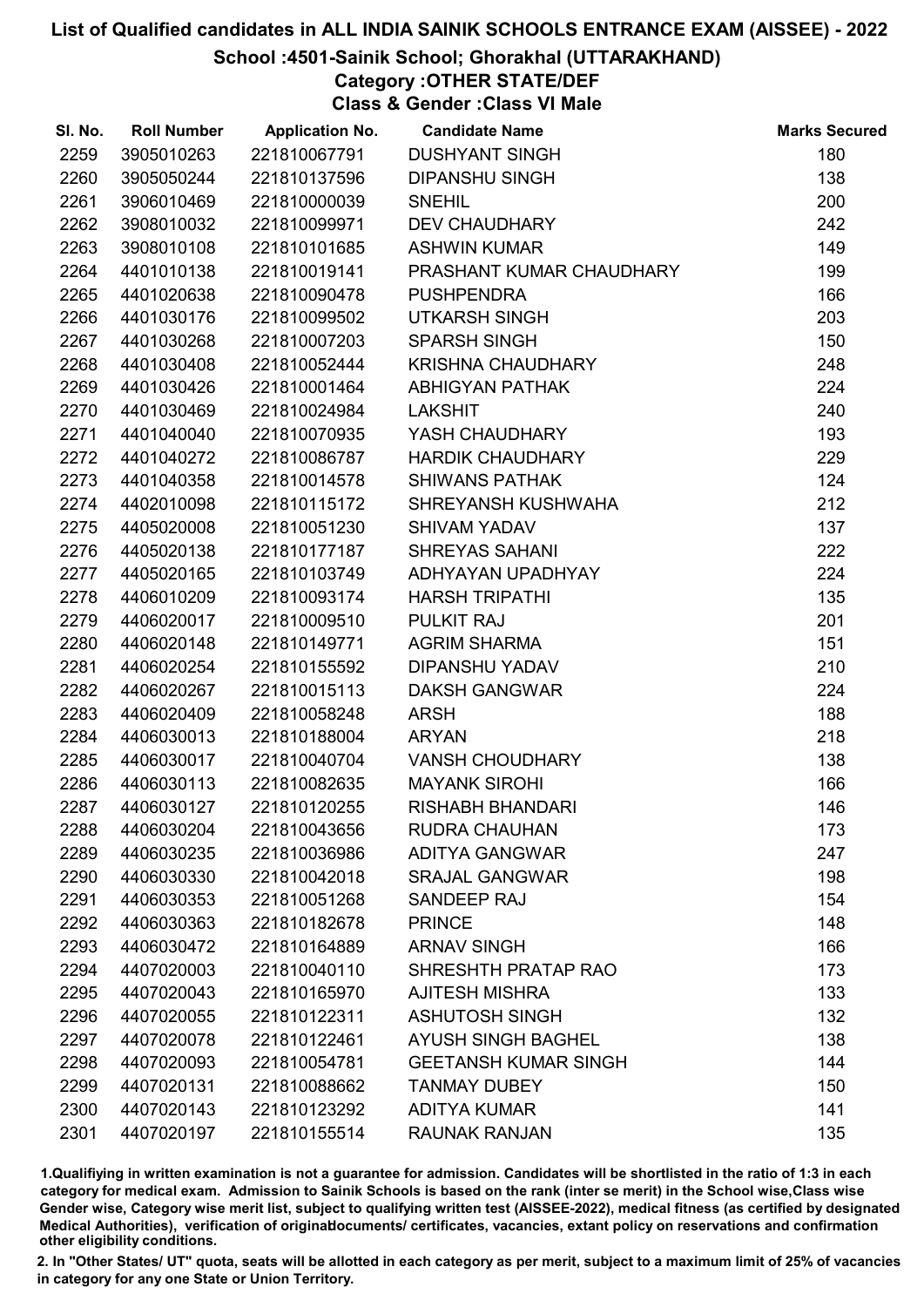# School :4501-Sainik School; Ghorakhal (UTTARAKHAND)

# Category :OTHER STATE/DEF

Class & Gender :Class VI Male

| SI. No. | <b>Roll Number</b> | <b>Application No.</b> | <b>Candidate Name</b>      | <b>Marks Secured</b> |
|---------|--------------------|------------------------|----------------------------|----------------------|
| 2302    | 4407020259         | 221810002075           | ANIKET KUMAR DIKSHIT       | 200                  |
| 2303    | 4407020274         | 221810125006           | <b>TANAY KUMAR</b>         | 137                  |
| 2304    | 4407020327         | 221810061896           | <b>ANSH SHAHI</b>          | 135                  |
| 2305    | 4407020437         | 221810064449           | <b>SHIVAM GUPTA</b>        | 161                  |
| 2306    | 4407020454         | 221810028079           | <b>ATUL KUMAR</b>          | 173                  |
| 2307    | 4408020423         | 221810158938           | PUNIT SINGH BHADAURIYA     | 223                  |
| 2308    | 4409010110         | 221810162302           | PIYUSH SINGH JADAUN        | 160                  |
| 2309    | 4409010127         | 221810048142           | <b>AMRITANSHU</b>          | 197                  |
| 2310    | 4409010412         | 221810049048           | <b>UTKARSH</b>             | 165                  |
| 2311    | 4410030147         | 221810121826           | <b>ARINDAM RAI</b>         | 142                  |
| 2312    | 4410030216         | 221810050907           | <b>AGRIM MISHRA</b>        | 181                  |
| 2313    | 4410030293         | 221810115208           | <b>DAKSH CHAUDHARY</b>     | 210                  |
| 2314    | 4410030444         | 221810002269           | <b>AADHAN VIG</b>          | 140                  |
| 2315    | 4410030456         | 221810097279           | <b>KUNAL KUMAR</b>         | 140                  |
| 2316    | 4410030464         | 221810071089           | MANVENDRA PRATAP SINGH     | 231                  |
| 2317    | 4412020158         | 221810025044           | <b>RITESH SINGH</b>        | 136                  |
| 2318    | 4412020199         | 221810083135           | YASHVIR SINGH              | 244                  |
| 2319    | 4412020405         | 221810024999           | <b>HARSH SRIVASTAVA</b>    | 167                  |
| 2320    | 4501020041         | 221810072513           | SIDDHARTH SINGH            | 199                  |
| 2321    | 4502020316         | 221810017152           | <b>ADITYA CHAUHAN</b>      | 164                  |
| 2322    | 4502020539         | 221810058864           | <b>ANSH RANA</b>           | 125                  |
| 2323    | 4502020721         | 221810005236           | ABHAY PRATAP CHAUHAN       | 126                  |
| 2324    | 4502021010         | 221810047309           | <b>ADITYA KUMAR</b>        | 148                  |
| 2325    | 4502021033         | 221810056129           | <b>AKSHAT SHAH</b>         | 177                  |
| 2326    | 4502021130         | 221810001699           | <b>SHAURYA CHAUHAN</b>     | 161                  |
| 2327    | 4505020153         | 221810045685           | <b>BRAHVEEM RAWAT</b>      | 132                  |
| 2328    | 4507010249         | 221810029515           | <b>ALOK KUMAR BAITHA</b>   | 150                  |
| 2329    | 4507010333         | 221810004776           | <b>ADITYA KAUSHIK</b>      | 128                  |
| 2330    | 4507010369         | 221810030657           | <b>ARYAN RANA</b>          | 204                  |
| 2331    | 4507010391         | 221810127987           | <b>AKASH SINGHA</b>        | 242                  |
| 2332    | 4602010188         | 221810110982           | BIKRAMJEET CHAKRABORTY     | 127                  |
| 2333    | 4604010205         | 221810002226           | <b>VIKRAMADITYA SHARMA</b> | 163                  |
|         |                    |                        |                            |                      |

<sup>1.</sup>Qualifiying in written examination is not a guarantee for admission. Candidates will be shortlisted in the ratio of 1:3 in each category for medical exam. Admission to Sainik Schools is based on the rank (inter se merit) in the School wise,Class wise Gender wise, Category wise merit list, subject to qualifying written test (AISSEE-2022), medical fitness (as certified by designated Medical Authorities), verification of originablocuments/ certificates, vacancies, extant policy on reservations and confirmation other eligibility conditions.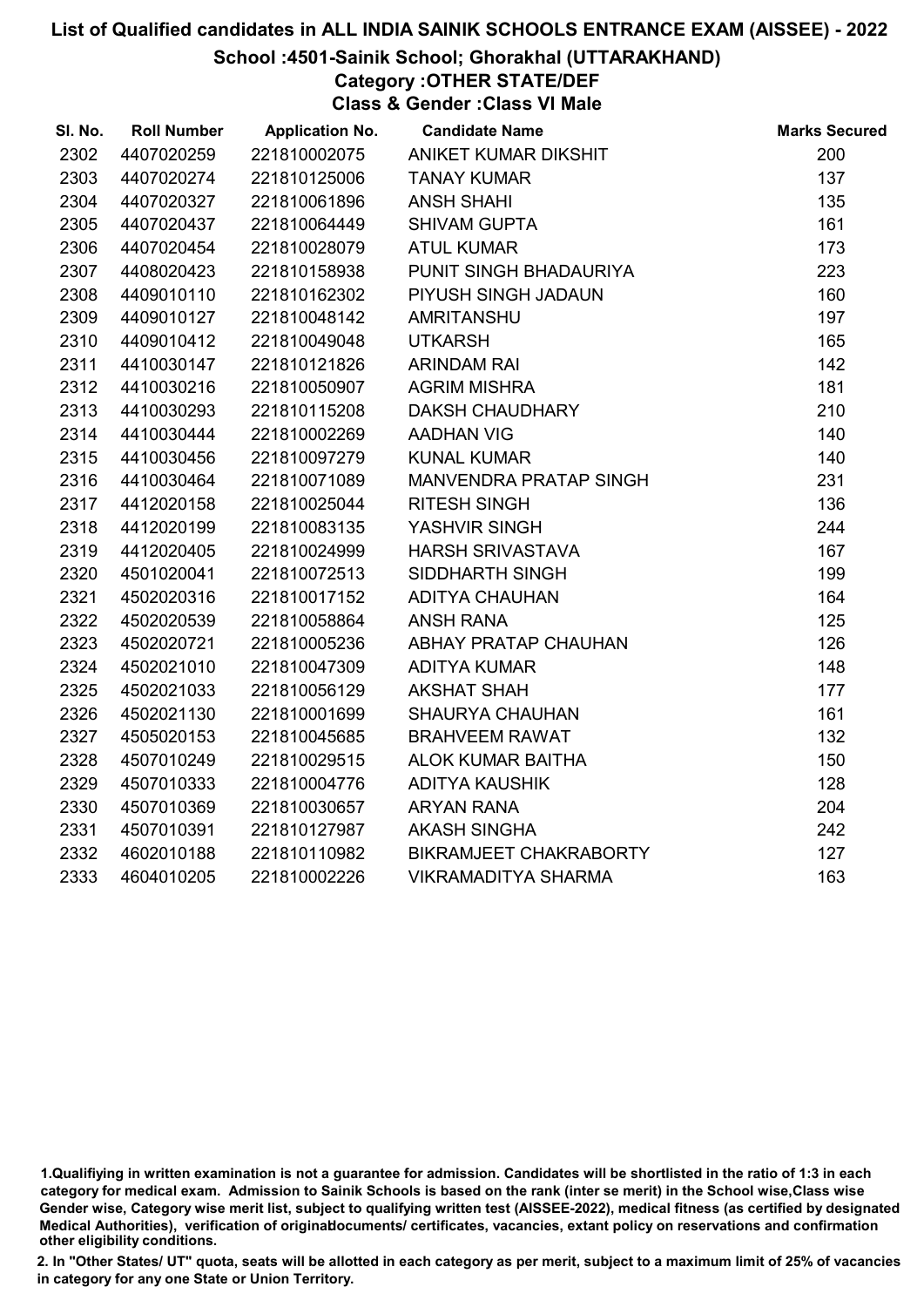# School :4501-Sainik School; Ghorakhal (UTTARAKHAND)

# Category :OTHER STATE/GEN

Class & Gender :Class VI Male

| SI. No. | <b>Roll Number</b> | <b>Application No.</b> | <b>Candidate Name</b>       | <b>Marks Secured</b> |
|---------|--------------------|------------------------|-----------------------------|----------------------|
| 2334    | 1403010283         | 221810028527           | <b>NEEV BHORALI</b>         | 211                  |
| 2335    | 1501010267         | 221810152310           | ARYAN KASHYAP               | 134                  |
| 2336    | 1501010441         | 221810180754           | <b>NAITIK RAJ</b>           | 158                  |
| 2337    | 1503010123         | 221810131513           | KISHAN KASHYAP              | 242                  |
| 2338    | 1505010604         | 221810131912           | <b>GYAN PRAKASH</b>         | 129                  |
| 2339    | 1506010025         | 221810187350           | <b>AVNISH RAI</b>           | 268                  |
| 2340    | 1506010246         | 221810165415           | <b>ARIF ALI</b>             | 216                  |
| 2341    | 1506020123         | 221810162935           | <b>SHUBHAM KUMAR</b>        | 217                  |
| 2342    | 1507010222         | 221810102338           | <b>UMANG KUMAR</b>          | 163                  |
| 2343    | 1507010244         | 221810126039           | <b>SIDDHANT</b>             | 226                  |
| 2344    | 1508010212         | 221810004297           | <b>TEJAS PRATAP</b>         | 218                  |
| 2345    | 1508010335         | 221810182631           | <b>PRATIK KUMAR</b>         | 225                  |
| 2346    | 1508010398         | 221810142462           | <b>VISHAL KUMAR SINGH</b>   | 225                  |
| 2347    | 1508010420         | 221810069113           | <b>DEVANG KUMAR</b>         | 201                  |
| 2348    | 1509020434         | 221810107558           | SHREYANSH SHANDILYA         | 168                  |
| 2349    | 1509030096         | 221810159882           | <b>ARNAV SINGH</b>          | 253                  |
| 2350    | 1509040064         | 221810160466           | <b>BIBHU RAJ</b>            | 133                  |
| 2351    | 1509040211         | 221810111097           | <b>SAHIL KASHYAP</b>        | 209                  |
| 2352    | 1509040234         | 221810028608           | <b>ADITYA RAJ</b>           | 189                  |
| 2353    | 1511040045         | 221810134320           | <b>KESHAV KUMAR</b>         | 243                  |
| 2354    | 1511050273         | 221810083793           | <b>KISHLAY KISHAN</b>       | 255                  |
| 2355    | 1511050392         | 221810030074           | <b>AASHISH KUMAR</b>        | 164                  |
| 2356    | 1511050395         | 221810046174           | <b>ARYAN SHARMA</b>         | 197                  |
| 2357    | 1511050428         | 221810009294           | ABHINAV PRAKASH RAI         | 216                  |
| 2358    | 1511060049         | 221810158555           | <b>VIR SINGH</b>            | 206                  |
| 2359    | 1511060133         | 221810031626           | PRATYAY AMRIT               | 223                  |
| 2360    | 1511060419         | 221810033097           | <b>SAKSHAM RAJ</b>          | 138                  |
| 2361    | 1511060472         | 221810145028           | <b>ADVIT KUMAR</b>          | 216                  |
| 2362    | 1512020112         | 221810166245           | PRANSHU SINGH               | 169                  |
| 2363    | 1514010145         | 221810098718           | <b>SHASHANK KUMAR SINGH</b> | 205                  |
| 2364    | 1705010088         | 221810041951           | <b>SWANIK AERON</b>         | 271                  |
| 2365    | 1705020075         | 221810162173           | <b>SHASHWAT SINGH BAIS</b>  | 205                  |
| 2366    | 2001030009         | 221810011200           | <b>DIVYANSH GOSWAMI</b>     | 147                  |
| 2367    | 2001030041         | 221810009210           | <b>KARTIK PANDEY</b>        | 195                  |
| 2368    | 2001030104         | 221810066830           | <b>VARDAAN RAGHAV</b>       | 177                  |
| 2369    | 2001030117         | 221810091240           | HARSHVARDHAN BHARDWAJ       | 221                  |
| 2370    | 2001030157         | 221810161750           | ADITYA CHAURASIYA           | 234                  |
| 2371    | 2001030207         | 221810127170           | AKHAND PRATAP SINGH         | 156                  |
| 2372    | 2001030224         | 221810034670           | DIVYAMIT CHAUDHARY          | 184                  |
| 2373    | 2001030247         | 221810019180           | <b>HARSH CHAUDHARY</b>      | 193                  |
| 2374    | 2001030288         | 221810121890           | TATHAGAT PRASAD HIMANSHU    | 156                  |
| 2375    | 2001030290         | 221810123890           | <b>AYONIJ SOLANKI</b>       | 149                  |
| 2376    | 2001030358         | 221810100321           | <b>SHOURYA SHARMA</b>       | 166                  |

1.Qualifiying in written examination is not a guarantee for admission. Candidates will be shortlisted in the ratio of 1:3 in each category for medical exam. Admission to Sainik Schools is based on the rank (inter se merit) in the School wise,Class wise Gender wise, Category wise merit list, subject to qualifying written test (AISSEE-2022), medical fitness (as certified by designated Medical Authorities), verification of originablocuments/ certificates, vacancies, extant policy on reservations and confirmation other eligibility conditions.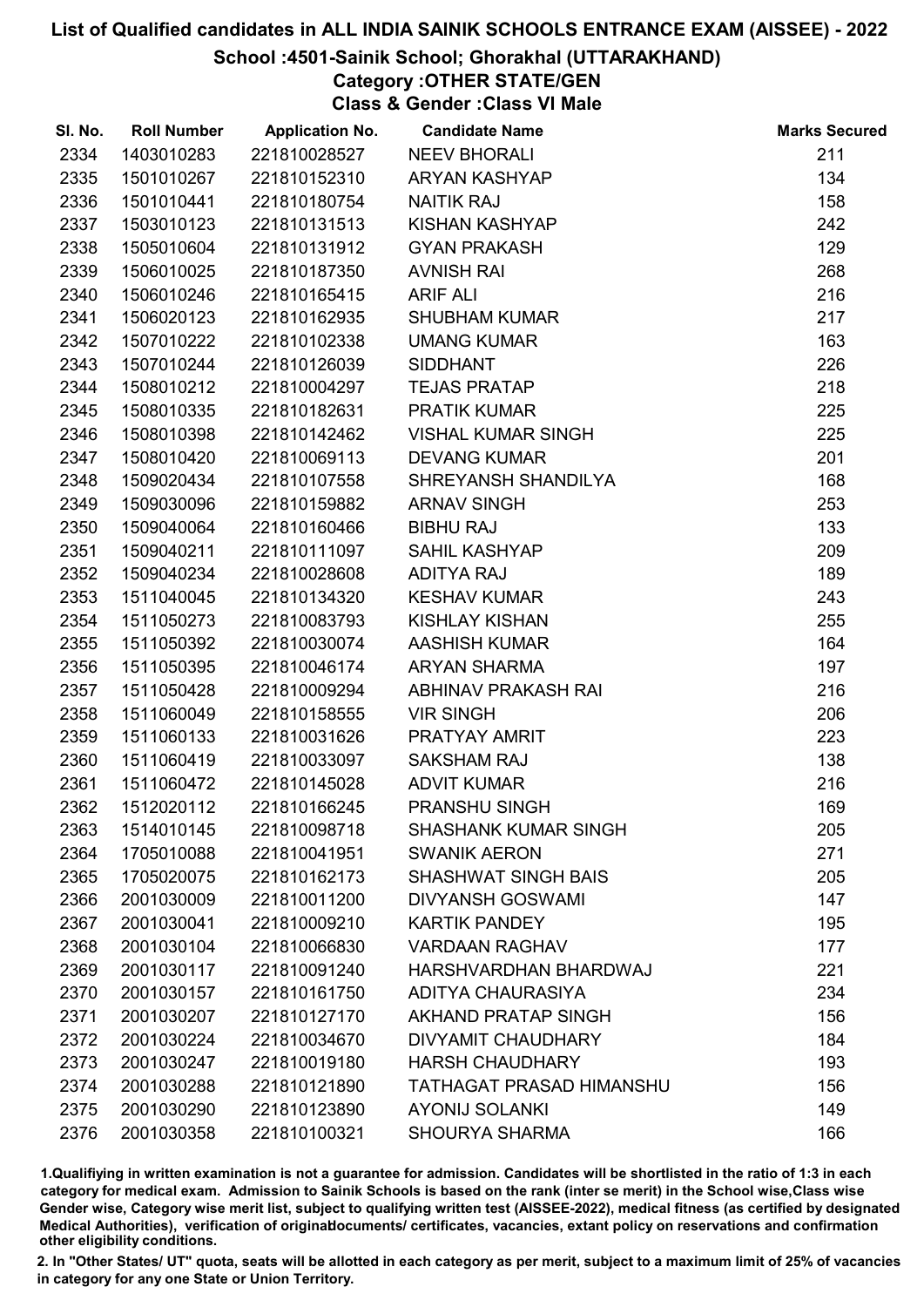# School :4501-Sainik School; Ghorakhal (UTTARAKHAND)

# Category :OTHER STATE/GEN

Class & Gender :Class VI Male

| SI. No. | <b>Roll Number</b> | <b>Application No.</b> | <b>Candidate Name</b>   | <b>Marks Secured</b> |
|---------|--------------------|------------------------|-------------------------|----------------------|
| 2377    | 2001030359         | 221810160321           | <b>RIJUL TRIPATHI</b>   | 199                  |
| 2378    | 2001030496         | 221810105843           | <b>ANAS</b>             | 193                  |
| 2379    | 2001030528         | 221810034034           | <b>LAKSH TOMAR</b>      | 152                  |
| 2380    | 2001030561         | 221810113445           | PRATEEK SHISHODIA       | 168                  |
| 2381    | 2001030667         | 221810120628           | <b>DAKSH NIRWAL</b>     | 145                  |
| 2382    | 2001030707         | 221810002739           | PRIYANSHU SHARMA        | 170                  |
| 2383    | 2001040052         | 221810059381           | <b>HARSH KASHYAP</b>    | 165                  |
| 2384    | 2001040072         | 221810023781           | <b>SATVIK MAINDOLA</b>  | 227                  |
| 2385    | 2001040118         | 221810081602           | <b>ABHINAV RANA</b>     | 172                  |
| 2386    | 2001040132         | 221810033902           | <b>NEIL MALIK</b>       | 171                  |
| 2387    | 2001040146         | 221810053712           | PRATYUSH CHILWAL        | 174                  |
| 2388    | 2001040152         | 221810035812           | <b>ABHISHEK YADAV</b>   | 160                  |
| 2389    | 2001040206         | 221810084432           | <b>OJAS KHARIYAN</b>    | 167                  |
| 2390    | 2001040247         | 221810026742           | <b>ARYAN GUPTA</b>      | 163                  |
| 2391    | 2001040260         | 221810156352           | <b>NAITIK TYAGI</b>     | 145                  |
| 2392    | 2001040267         | 221810076552           | PRATYAKSH PANTHARI      | 173                  |
| 2393    | 2001040277         | 221810124852           | <b>KHUSHAL PANDEY</b>   | 199                  |
| 2394    | 2001040280         | 221810049852           | <b>AKSH SIROHI</b>      | 166                  |
| 2395    | 2001040293         | 221810121362           | <b>RONAK SINGH NEGI</b> | 168                  |
| 2396    | 2001040339         | 221810076872           | <b>DHRUV SINGH</b>      | 193                  |
| 2397    | 2001040380         | 221810006192           | <b>DIVYANSH</b>         | 199                  |
| 2398    | 2001040397         | 221810166692           | <b>SAMARTH SINHA</b>    | 234                  |
| 2399    | 2001040399         | 221810046792           | ARJUN VIKRAM SINGH      | 149                  |
| 2400    | 2001040426         | 221810078703           | <b>ABHIRAJ</b>          | 249                  |
| 2401    | 2001050031         | 221810056433           | <b>ARYAN TOMAR</b>      | 140                  |
| 2402    | 2001050077         | 221810049053           | <b>NEIL NEGI</b>        | 183                  |
| 2403    | 2001050097         | 221810118553           | <b>ASTIK PATHAK</b>     | 160                  |
| 2404    | 2001050105         | 221810060953           | <b>MANAS YADAV</b>      | 140                  |
| 2405    | 2001050124         | 221810099363           | <b>BHAVISHYA KUMAR</b>  | 155                  |
| 2406    | 2001050171         | 221810085673           | <b>RAKSHIT RAO</b>      | 151                  |
| 2407    | 2001050187         | 221810025183           | <b>ISHAAN SWAMI</b>     | 230                  |
| 2408    | 2001050283         | 221810130114           | RANVEER ANGAD VERMA     | 149                  |
| 2409    | 2001050288         | 221810130414           | <b>GARV GUPTA</b>       | 131                  |
| 2410    | 2001050302         | 221810012024           | PRIYANSHU TOMAR         | 195                  |
| 2411    | 2001050304         | 221810099024           | <b>ADITYA SINGH</b>     | 140                  |
| 2412    | 2001050310         | 221810118224           | <b>HARSHIT RANA</b>     | 158                  |
| 2413    | 2001050374         | 221810098044           | <b>MADHAV SHARMA</b>    | 173                  |
| 2414    | 2001050381         | 221810161344           | YASHVARDHAN SINGH NEGI  | 131                  |
| 2415    | 2001050393         | 221810009744           | <b>ANSH JAIN</b>        | 161                  |
| 2416    | 2001050486         | 221810153774           | SHAURYA BRIJENDRA SINGH | 139                  |
| 2417    | 2001050601         | 221810184715           | SHIVENDRA PRATAP SINGH  | 177                  |
| 2418    | 2001050685         | 221810121155           | <b>VISHNU VERMA</b>     | 231                  |
| 2419    | 2001050747         | 221810177375           | SARTHAK TALIYAN         | 187                  |

1.Qualifiying in written examination is not a guarantee for admission. Candidates will be shortlisted in the ratio of 1:3 in each category for medical exam. Admission to Sainik Schools is based on the rank (inter se merit) in the School wise,Class wise Gender wise, Category wise merit list, subject to qualifying written test (AISSEE-2022), medical fitness (as certified by designated Medical Authorities), verification of originablocuments/ certificates, vacancies, extant policy on reservations and confirmation other eligibility conditions.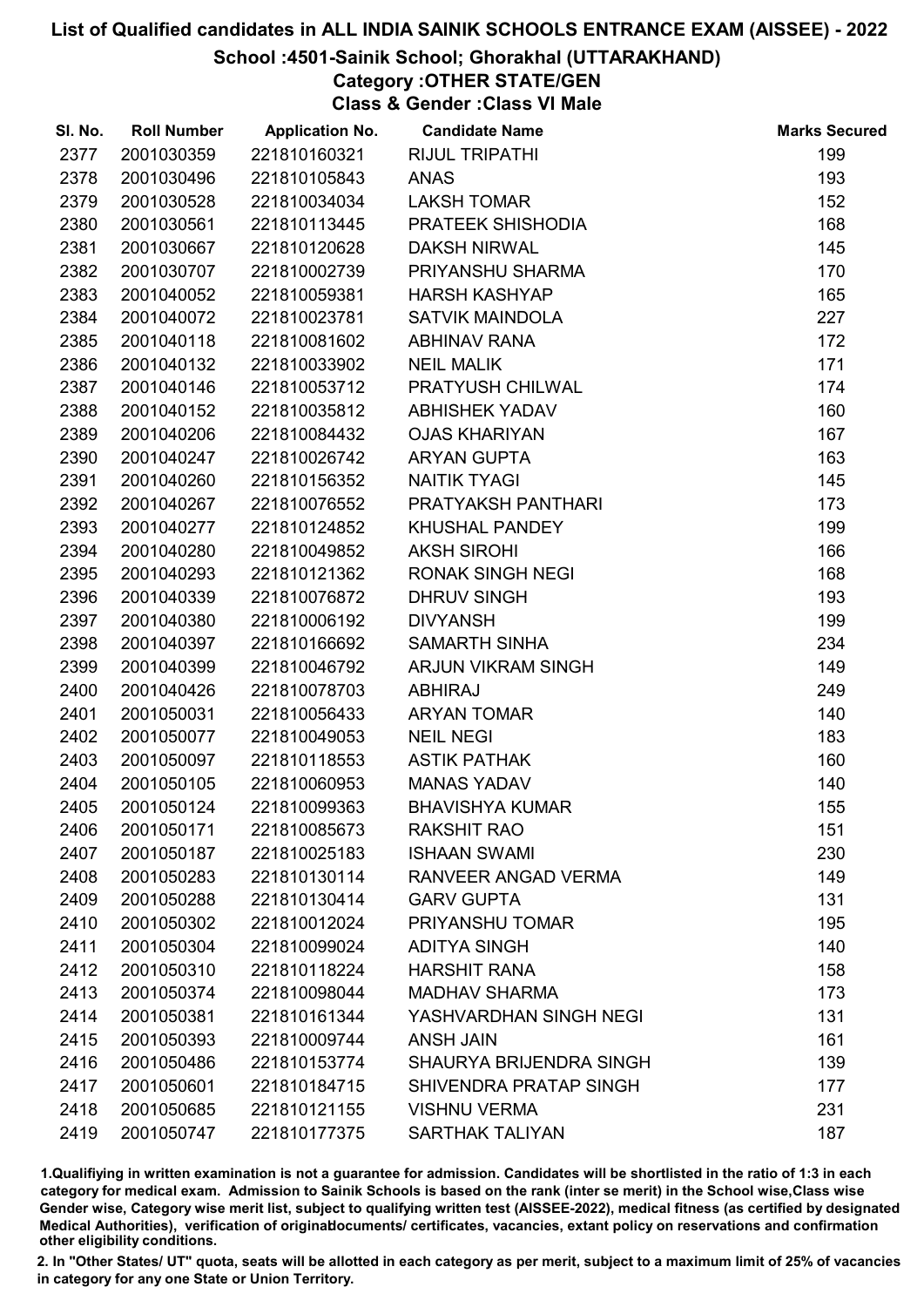# School :4501-Sainik School; Ghorakhal (UTTARAKHAND)

# Category :OTHER STATE/GEN

Class & Gender :Class VI Male

| SI. No. | <b>Roll Number</b> | <b>Application No.</b> | <b>Candidate Name</b>       |           | <b>Marks Secured</b> |
|---------|--------------------|------------------------|-----------------------------|-----------|----------------------|
| 2420    | 2001050782         | 221810111585           | <b>VIRAJ SHARMA</b>         |           | 217                  |
| 2421    | 2001050794         | 221810086885           | <b>AVNEESH MALIK</b>        |           | 146                  |
| 2422    | 2001050820         | 221810074595           | <b>ROUNAK MISHRA</b>        |           | 127                  |
| 2423    | 2001050823         | 221810139695           | <b>RUDRA RAWAT</b>          |           | 138                  |
| 2424    | 2001050826         | 221810003795           | <b>ARSH CHAUDHARY</b>       |           | 170                  |
| 2425    | 2001050852         | 221810097406           | <b>MANOMAY SHARMA</b>       |           | 182                  |
| 2426    | 2001050865         | 221810025906           | <b>RISHABH VIKRAM SINGH</b> |           | 159                  |
| 2427    | 2001050866         | 221810075906           | <b>PRATHAM SINGH</b>        |           | 160                  |
| 2428    | 2001050868         | 221810041016           | <b>RISHI RAJ</b>            |           | 255                  |
| 2429    | 2001050896         | 221810030026           | <b>ABHINAV MALIK</b>        |           | 168                  |
| 2430    | 2001050969         | 221810041646           | <b>RUDRA DEV SINGH</b>      |           | 192                  |
| 2431    | 2001050992         | 221810083256           | AADITYA DAWAR               |           | 211                  |
| 2432    | 2001051002         | 221810003556           | <b>ALMAN HUSAIN</b>         |           | 229                  |
| 2433    | 2001060012         | 221810010366           | YATHARTH SANKET KULKARNI    |           | 239                  |
| 2434    | 2001060018         | 221810159466           | <b>ARYAN NEGI</b>           |           | 126                  |
| 2435    | 2001060035         | 221810174076           | <b>VANSH CHADHA</b>         |           | 182                  |
| 2436    | 2001060036         | 221810147076           | ARNAV KAILASH KUSHWAHA      |           | 272                  |
| 2437    | 2001060106         | 221810097196           | ANUKALP SRIVASTAVA          |           | 139                  |
| 2438    | 2001060123         | 221810136796           | AJITESH DIXIT               |           | 214                  |
| 2439    | 2001060126         | 221810062896           | <b>KARTIK DESHWAL</b>       |           | 173                  |
| 2440    | 2001060143         | 221810064307           | <b>AYUSH KUMAR</b>          |           | 182                  |
| 2441    | 2001060145         | 221810066307           | <b>ARNAV CHAUDHARY</b>      |           | 230                  |
| 2442    | 2001060186         | 221810004717           | <b>ANSHUMAN BISHT</b>       |           | 144                  |
| 2443    | 2001060218         | 221810121037           | SIDDHARTH ARYA              |           | 228                  |
| 2444    | 2001060266         | 221810052257           | <b>EKANSH LAMBA</b>         |           | 135                  |
| 2445    | 2001060274         | 221810111557           | RACHIT JHUMAK               |           | 160                  |
| 2446    | 2001060320         | 221810052767           | AARAV CHHIKARA              |           | 221                  |
| 2447    | 2001060347         | 221810042477           | <b>KARTIK SHARMA</b>        |           | 176                  |
| 2448    | 2001060355         | 221810052777           | <b>SHUBHAM</b>              |           | 128                  |
| 2449    | 2001060365         | 221810005087           | <b>SHASHANK RAJ</b>         |           | 246                  |
| 2450    | 2001060435         | 221810132608           | <b>AISHWARY RAJAVAT</b>     |           | 249                  |
| 2451    | 2001060459         | 221810140318           | <b>ANMOL SINGH</b>          |           | 156                  |
| 2452    | 2001060510         | 221810024038           | AAGAM JAIN                  |           | 198                  |
| 2453    | 2001060563         | 221810002948           | <b>SATYAM</b>               |           | 189                  |
| 2454    | 2001060612         | 221810041468           | <b>URJIT</b>                |           | 124                  |
| 2455    | 2001060685         | 221810000788           | <b>TRIJAL SRIVASTAV</b>     |           | 138                  |
| 2456    | 2001060729         | 221810042509           | <b>RUDRAKSH NEGI</b>        |           | 135                  |
| 2457    | 2001060777         | 221810074919           | <b>NAMAN SINGH</b>          |           | 145                  |
| 2458    | 2001060809         | 221810132929           | <b>KARTIKEY</b>             |           | 147                  |
| 2459    | 2001060818         | 221810107139           | PRAGYAN SINGH               |           | 136                  |
| 2460    | 2001060819         | 221810042239           | <b>VANSH TEOTIA</b>         |           | 200                  |
| 2461    | 2001060860         | 221810033649           | <b>HARDIK BISHT</b>         |           | 176                  |
| 2462    | 2001060913         | 221810080469           | <b>DEVESH RAWAT</b>         | <b>AR</b> | 167                  |

1.Qualifiying in written examination is not a guarantee for admission. Candidates will be shortlisted in the ratio of 1:3 in each category for medical exam. Admission to Sainik Schools is based on the rank (inter se merit) in the School wise,Class wise Gender wise, Category wise merit list, subject to qualifying written test (AISSEE-2022), medical fitness (as certified by designated Medical Authorities), verification of originablocuments/ certificates, vacancies, extant policy on reservations and confirmation other eligibility conditions.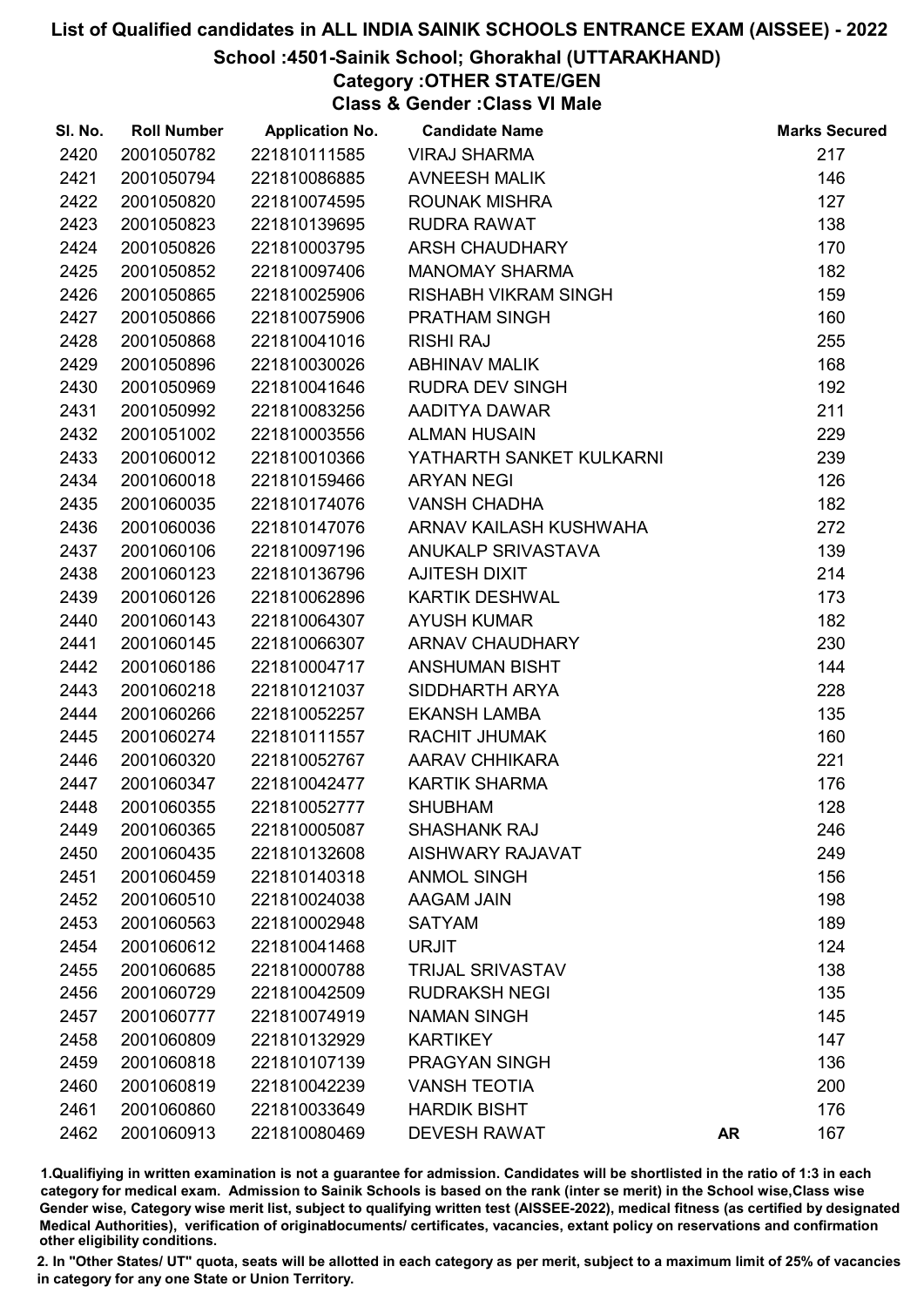# School :4501-Sainik School; Ghorakhal (UTTARAKHAND)

Category :OTHER STATE/GEN

Class & Gender :Class VI Male

| SI. No. | <b>Roll Number</b> | <b>Application No.</b> | <b>Candidate Name</b>       |    | <b>Marks Secured</b> |
|---------|--------------------|------------------------|-----------------------------|----|----------------------|
| 2463    | 2001060917         | 221810043769           | MUHAMMAD YASIR REHMAN       |    | 172                  |
| 2464    | 2001060961         | 221810138879           | <b>KARAN SHARMA</b>         |    | 135                  |
| 2465    | 2001060967         | 221810104089           | DHRUV JOSHI                 |    | 216                  |
| 2466    | 2201020350         | 221810164808           | <b>HARSHWARDHAN</b>         | CG | 130                  |
| 2467    | 2203010307         | 221810000418           | PRANAV SINGH ANAND          |    | 138                  |
| 2468    | 2301010049         | 221810106640           | <b>MANAS CHAUDHARY</b>      |    | 223                  |
| 2469    | 2301010081         | 221810084370           | <b>AYUSH SHUKLA</b>         |    | 217                  |
| 2470    | 2301010119         | 221810130990           | PRAJWAL KUMAR               |    | 137                  |
| 2471    | 2301020763         | 221810146869           | <b>HARSH VERMA</b>          |    | 201                  |
| 2472    | 2302020237         | 221810138922           | YASHWANT SINGH              |    | 164                  |
| 2473    | 2302040315         | 221810067179           | <b>ABHINAV TOMAR</b>        |    | 142                  |
| 2474    | 2303020173         | 221810069341           | <b>PRINCE</b>               |    | 125                  |
| 2475    | 2303040120         | 221810089140           | <b>MUDIT YADAV</b>          |    | 193                  |
| 2476    | 2303090130         | 221810150228           | <b>LAKSHIT BHARDWAJ</b>     |    | 197                  |
| 2477    | 2303100168         | 221810025479           | ABHAY SINGH GAHLOT          |    | 189                  |
| 2478    | 2304050168         | 221810072217           | <b>RHYTHM</b>               |    | 146                  |
| 2479    | 2501020380         | 221810081952           | <b>HARSHIT</b>              |    | 122                  |
| 2480    | 2612010059         | 221810119271           | PRAKHAR PRAKASH             |    | 219                  |
| 2481    | 2612010316         | 221810141588           | ARYAN RAI KAPOOR            |    | 231                  |
| 2482    | 2701010061         | 221810043050           | <b>AYUSH TYAGI</b>          |    | 188                  |
| 2483    | 3001020008         | 221810021600           | <b>VINAYAK SHUKLA</b>       |    | 187                  |
| 2484    | 3001030379         | 221810110324           | YASH GUPTA                  |    | 176                  |
| 2485    | 3001030597         | 221810084606           | <b>VAIBHAV MISHRA</b>       |    | 276                  |
| 2486    | 3002020052         | 221810029513           | <b>ROHIT</b>                |    | 266                  |
| 2487    | 3002020171         | 221810103134           | <b>HIMANSHU DHAKAD</b>      |    | 147                  |
| 2488    | 3002020477         | 221810124307           | <b>JAY SHARMA</b>           |    | 247                  |
| 2489    | 3002020596         | 221810060608           | ABHAY PRATAP SINGH TOMAR    |    | 122                  |
| 2490    | 3002030469         | 221810141947           | <b>RIYANS SINGH</b>         |    | 235                  |
| 2491    | 3002030551         | 221810076568           | <b>AGASTYA SHARMA</b>       |    | 154                  |
| 2492    | 3002030570         | 221810007509           | <b>SHAURYA PRATAP SINGH</b> |    | 260                  |
| 2493    | 3101010130         | 221810051128           | <b>ATHARV SAH</b>           |    | 166                  |
| 2494    | 3110010162         | 221810006902           | <b>AYAN RANJAN</b>          |    | 235                  |
| 2495    | 3110020208         | 221810036226           | RUDRA PRAKASH UPADHYAY      |    | 160                  |
| 2496    | 3110020391         | 221810033848           | PARTH SHRAVAN GAUD          |    | 165                  |
| 2497    | 3114020168         | 221810097861           | YATHARTH CHOUDHARY          |    | 279                  |
| 2498    | 3114020307         | 221810161813           | AVNEESH SAMEER DESHMUKH     |    | 193                  |
| 2499    | 3901010012         | 221810025710           | <b>CHITRARTH SINGH</b>      |    | 193                  |
| 2500    | 3904040892         | 221810003587           | <b>ADVAITAANSH PANDEY</b>   |    | 194                  |
| 2501    | 3904041129         | 221810089459           | DEV WARDHAN SINGH CHOUHAN   |    | 232                  |
| 2502    | 3905020397         | 221810020005           | <b>KUNAL YADAV</b>          |    | 228                  |
| 2503    | 3905020439         | 221810173235           | KHUSHWANT CHOUDHARY         |    | 164                  |
| 2504    | 4401010152         | 221810130451           | ROHIT UPADHYAY              |    | 160                  |
| 2505    | 4401020393         | 221810127706           | <b>DIVYANSH TIWARI</b>      |    | 122                  |

1.Qualifiying in written examination is not a guarantee for admission. Candidates will be shortlisted in the ratio of 1:3 in each category for medical exam. Admission to Sainik Schools is based on the rank (inter se merit) in the School wise,Class wise Gender wise, Category wise merit list, subject to qualifying written test (AISSEE-2022), medical fitness (as certified by designated Medical Authorities), verification of originablocuments/ certificates, vacancies, extant policy on reservations and confirmation other eligibility conditions.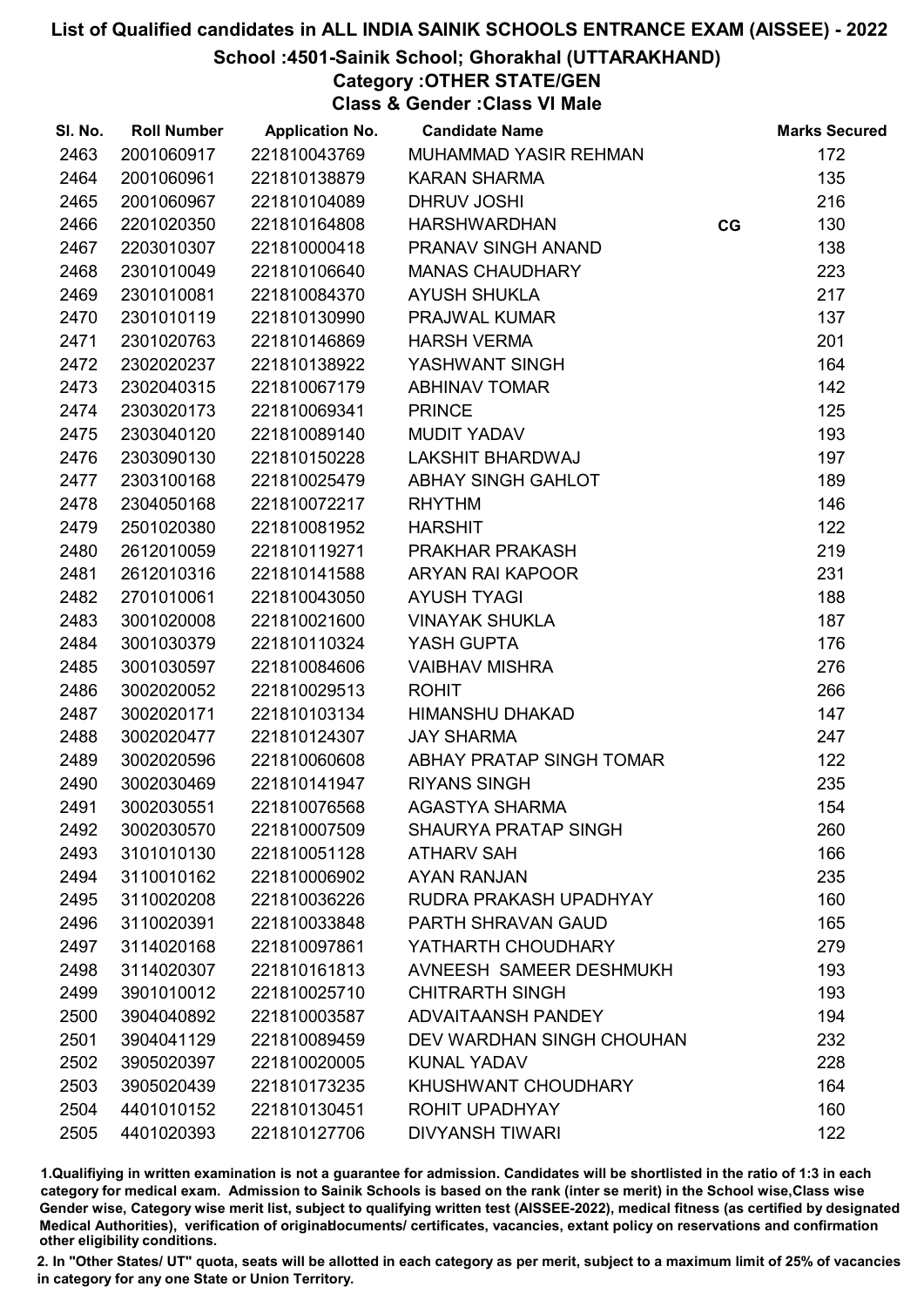# School :4501-Sainik School; Ghorakhal (UTTARAKHAND)

Category :OTHER STATE/GEN Class & Gender :Class VI Male

| SI. No. | <b>Roll Number</b> | <b>Application No.</b> | <b>Candidate Name</b>      | <b>Marks Secured</b> |
|---------|--------------------|------------------------|----------------------------|----------------------|
| 2506    | 4401020440         | 221810018456           | <b>RITIK CHAUDHARY</b>     | 171                  |
| 2507    | 4401030044         | 221810102250           | YASHASHVI THENUA           | 217                  |
| 2508    | 4401030064         | 221810033370           | <b>HARSH PONIA</b>         | 174                  |
| 2509    | 4401030130         | 221810001141           | <b>ARNAV CHATURVEDI</b>    | 162                  |
| 2510    | 4401030145         | 221810145061           | <b>SHRESHTH SHARMA</b>     | 184                  |
| 2511    | 4401030165         | 221810080081           | ARYAN CHAUDHARY            | 235                  |
| 2512    | 4401030182         | 221810045902           | <b>VAIBHAV SHARMA</b>      | 186                  |
| 2513    | 4401030186         | 221810103212           | <b>ARYAN GARG</b>          | 138                  |
| 2514    | 4401030206         | 221810074332           | <b>BHAVISHYA JADAUN</b>    | 160                  |
| 2515    | 4401030208         | 221810164632           | <b>KAVYANSH GARG</b>       | 174                  |
| 2516    | 4401030240         | 221810102062           | <b>JAGRAT SHARMA</b>       | 213                  |
| 2517    | 4401030251         | 221810032072           | SHAURYA UPADHYAY           | 264                  |
| 2518    | 4401030274         | 221810040013           | <b>TEJASVI DUBEY</b>       | 204                  |
| 2519    | 4401030281         | 221810002613           | <b>BHARAT KAUSHIK</b>      | 213                  |
| 2520    | 4401030383         | 221810054614           | <b>ANSH PARIHAR</b>        | 188                  |
| 2521    | 4401030389         | 221810040524           | <b>LUCKY SOLANKI</b>       | 164                  |
| 2522    | 4401030473         | 221810035194           | <b>ANSH GUPTA</b>          | 126                  |
| 2523    | 4401040010         | 221810006905           | <b>ANIKET CHOUBEY</b>      | 165                  |
| 2524    | 4401040036         | 221810103435           | <b>JAY SHARMA</b>          | 135                  |
| 2525    | 4401040042         | 221810081245           | ADAVYA SAXENA              | 223                  |
| 2526    | 4401040058         | 221810138945           | <b>RITIK</b>               | 198                  |
| 2527    | 4401040069         | 221810148955           | LEKHRAJ CHAUDHARY          | 194                  |
| 2528    | 4401040075         | 221810034565           | AMAN PRATAP CHAUDHARY      | 244                  |
| 2529    | 4401040097         | 221810141985           | <b>HARSH BAGHEL</b>        | 144                  |
| 2530    | 4401040100         | 221810003395           | <b>APURV BAIJAL</b>        | 205                  |
| 2531    | 4401040118         | 221810099116           | <b>PRINCE</b>              | 243                  |
| 2532    | 4401040172         | 221810126276           | <b>MANAS MISHRA</b>        | 149                  |
| 2533    | 4401040179         | 221810028086           | DHRUV CHAUDHARY            | 174                  |
| 2534    | 4401040257         | 221810127177           | <b>ABHAY PRATAP SINGH</b>  | 132                  |
| 2535    | 4401040356         | 221810162478           | RAJAT KRISHNA AGNIHOTRI    | 122                  |
| 2536    | 4401040417         | 221810006049           | <b>AKSHAT PRATAP SINGH</b> | 220                  |
| 2537    | 4401040464         | 221810043989           | <b>ANIRUDH GUPTA</b>       | 213                  |
| 2538    | 4402010006         | 221810035420           | <b>ATHARV VIKRAM SINGH</b> | 207                  |
| 2539    | 4402010015         | 221810023250           | <b>HARSHIT TRIPATHI</b>    | 170                  |
| 2540    | 4402010068         | 221810148481           | <b>ISHAYU SINGH</b>        | 177                  |
| 2541    | 4402010109         | 221810106013           | <b>TEJAS SHUKLA</b>        | 264                  |
| 2542    | 4402010149         | 221810161704           | <b>VANIJ RAJ DUBEY</b>     | 143                  |
| 2543    | 4402010153         | 221810075314           | <b>SAHITYA PANDEY</b>      | 170                  |
| 2544    | 4402010221         | 221810026955           | <b>AVIJIT VIKRAM SINGH</b> | 203                  |
| 2545    | 4402010227         | 221810000965           | <b>KUSHAGRA SHASTRI</b>    | 133                  |
| 2546    | 4402010241         | 221810083316           | <b>HAMDAN RAZA KHAN</b>    | 151                  |
| 2547    | 4402010247         | 221810002726           | SOHAM DHARMENDRA TIWARI    | 235                  |
| 2548    | 4402010284         | 221810168427           | <b>MANTRA MISHRA</b>       | 181                  |
|         |                    |                        |                            |                      |

1.Qualifiying in written examination is not a guarantee for admission. Candidates will be shortlisted in the ratio of 1:3 in each category for medical exam. Admission to Sainik Schools is based on the rank (inter se merit) in the School wise,Class wise Gender wise, Category wise merit list, subject to qualifying written test (AISSEE-2022), medical fitness (as certified by designated Medical Authorities), verification of originablocuments/ certificates, vacancies, extant policy on reservations and confirmation other eligibility conditions.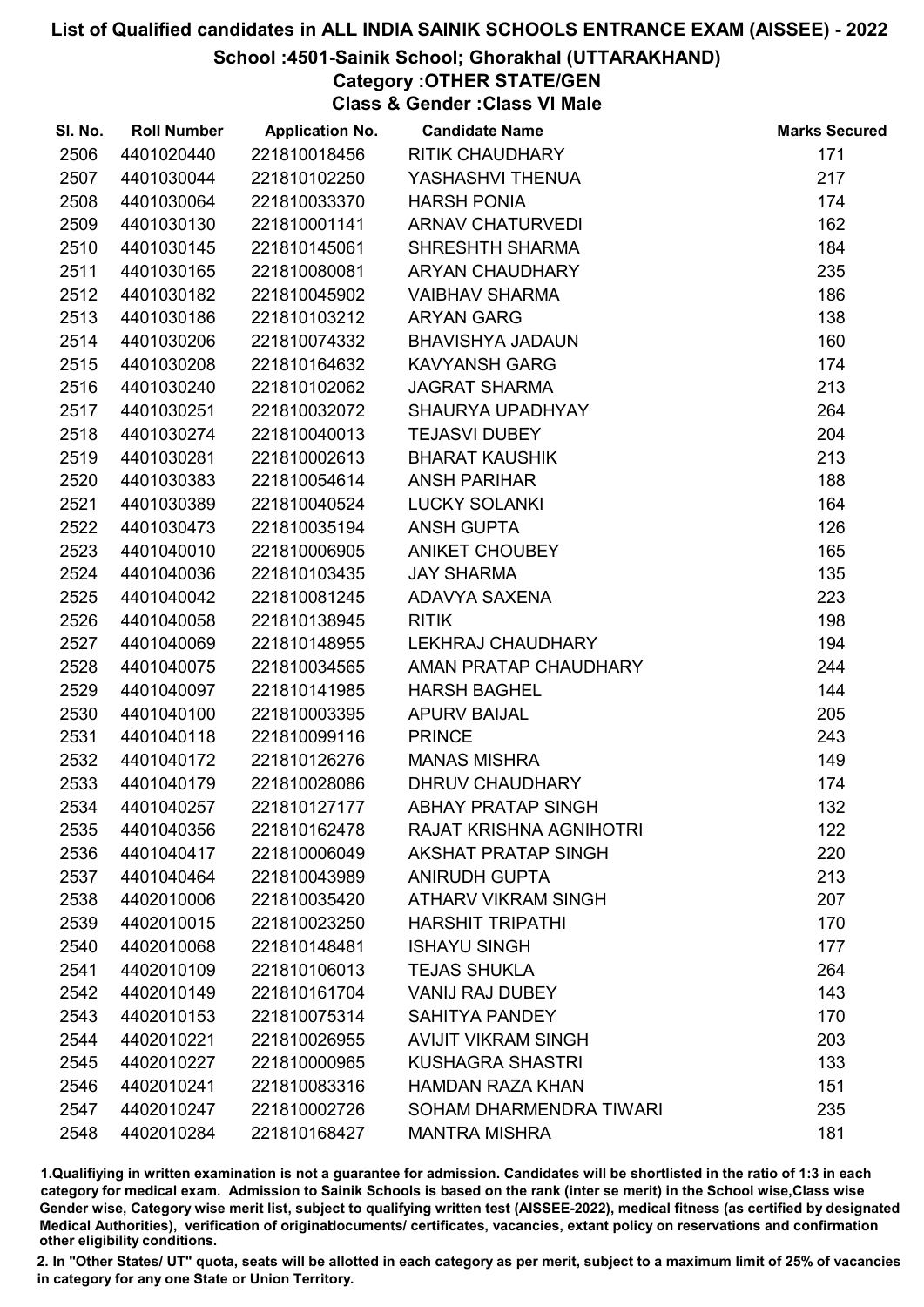# School :4501-Sainik School; Ghorakhal (UTTARAKHAND)

# Category :OTHER STATE/GEN

Class & Gender :Class VI Male

| SI. No. | <b>Roll Number</b> | <b>Application No.</b> | <b>Candidate Name</b>       |            | <b>Marks Secured</b> |
|---------|--------------------|------------------------|-----------------------------|------------|----------------------|
| 2549    | 4402010286         | 221810157827           | KARTIKAY PATHAK             |            | 166                  |
| 2550    | 4402010295         | 221810100747           | ASHOTOSH KUMAR SINGH        |            | 167                  |
| 2551    | 4402010334         | 221810110578           | <b>VEER SINGH</b>           |            | 133                  |
| 2552    | 4402010345         | 221810164209           | SHIVENDRA PRATAP SINGH      |            | 197                  |
| 2553    | 4402010357         | 221810008919           | <b>AKSHAT SINHA</b>         |            | 181                  |
| 2554    | 4402010439         | 221810054833           | PRAVEEN MISHRA              |            | 152                  |
| 2555    | 4403020142         | 221810026396           | <b>HARSH VARDHAN SINGH</b>  | <b>WOS</b> | 193                  |
| 2556    | 4403020192         | 221810041158           | <b>ABHINAV TRIPATHI</b>     |            | 250                  |
| 2557    | 4404010026         | 221810110706           | <b>DEVANSH MISHRA</b>       |            | 153                  |
| 2558    | 4404010037         | 221810037669           | AAYUSH SINGH SENGAR         |            | 236                  |
| 2559    | 4404010039         | 221810196100           | SHIVENDRA PRTAP SINGH       |            | 155                  |
| 2560    | 4405010261         | 221810175384           | <b>KRISHAN MOHAN</b>        |            | 147                  |
| 2561    | 4405010292         | 221810072735           | ABHINAV PRATAP SINGH        |            | 232                  |
| 2562    | 4405020003         | 221810120710           | <b>NISHESH SINGH</b>        |            | 219                  |
| 2563    | 4405020018         | 221810149370           | <b>PRIYAM SINGH</b>         |            | 169                  |
| 2564    | 4405020025         | 221810119641           | NAVANSH MISHRA              |            | 131                  |
| 2565    | 4405020044         | 221810094222           | <b>ATHARAV SINGH</b>        |            | 154                  |
| 2566    | 4405020061         | 221810045533           | ANURAG YASHASHWI            |            | 213                  |
| 2567    | 4405020068         | 221810147553           | <b>SANSKAR SINGH</b>        |            | 248                  |
| 2568    | 4405020118         | 221810116296           | AYUSH KUMAR SINGH           |            | 163                  |
| 2569    | 4405020150         | 221810024638           | <b>ANSH RAI</b>             |            | 176                  |
| 2570    | 4405020155         | 221810026888           | <b>SHAURYA PANDEY</b>       |            | 228                  |
| 2571    | 4405020159         | 221810126129           | YASHVEER SINGH              |            | 181                  |
| 2572    | 4406010019         | 221810099630           | <b>SATVIK SINGH</b>         |            | 247                  |
| 2573    | 4406010152         | 221810002843           | <b>KRISHNA MISHRA</b>       |            | 128                  |
| 2574    | 4406010157         | 221810138263           | LOKJEET SINGH               |            | 137                  |
| 2575    | 4406010199         | 221810151044           | <b>SAKIM</b>                |            | 142                  |
| 2576    | 4406020003         | 221810115200           | AARUSH AGARWAL              |            | 233                  |
| 2577    | 4406020019         | 221810020910           | <b>SHREYANSH GANGWAR</b>    |            | 242                  |
| 2578    | 4406020025         | 221810116720           | AARAV UPADHYAY              |            | 131                  |
| 2579    | 4406020034         | 221810196030           | YAKSH KUMAR                 |            | 133                  |
| 2580    | 4406020042         | 221810167540           | <b>SURYANSH</b>             |            | 138                  |
| 2581    | 4406020057         | 221810189560           | <b>ATHARV GUPTA</b>         |            | 128                  |
| 2582    | 4406020062         | 221810085270           | <b>SHOURYA CHAUHAN</b>      |            | 135                  |
| 2583    | 4406020079         | 221810161101           | <b>SAMARTH MALIK</b>        |            | 141                  |
| 2584    | 4406020086         | 221810053311           | <b>RAM SHARMA</b>           |            | 129                  |
| 2585    | 4406020092         | 221810031021           | <b>VISHESH CHAUDHARY</b>    |            | 168                  |
| 2586    | 4406020097         | 221810040221           | <b>SHREYASH SAURABH</b>     |            | 138                  |
| 2587    | 4406020132         | 221810146661           | <b>GARVIT MITTAL</b>        |            | 226                  |
| 2588    | 4406020133         | 221810086661           | KUSHAGRA SAXENA             |            | 139                  |
| 2589    | 4406020146         | 221810014671           | <b>MRINAL SINGH PANGHAL</b> |            | 224                  |
| 2590    | 4406020161         | 221810180291           | <b>ATHARV VASHISTH</b>      |            | 187                  |
| 2591    | 4406020163         | 221810026591           | <b>NISHCHAL RATHORE</b>     |            | 207                  |

1.Qualifiying in written examination is not a guarantee for admission. Candidates will be shortlisted in the ratio of 1:3 in each category for medical exam. Admission to Sainik Schools is based on the rank (inter se merit) in the School wise,Class wise Gender wise, Category wise merit list, subject to qualifying written test (AISSEE-2022), medical fitness (as certified by designated Medical Authorities), verification of originablocuments/ certificates, vacancies, extant policy on reservations and confirmation other eligibility conditions.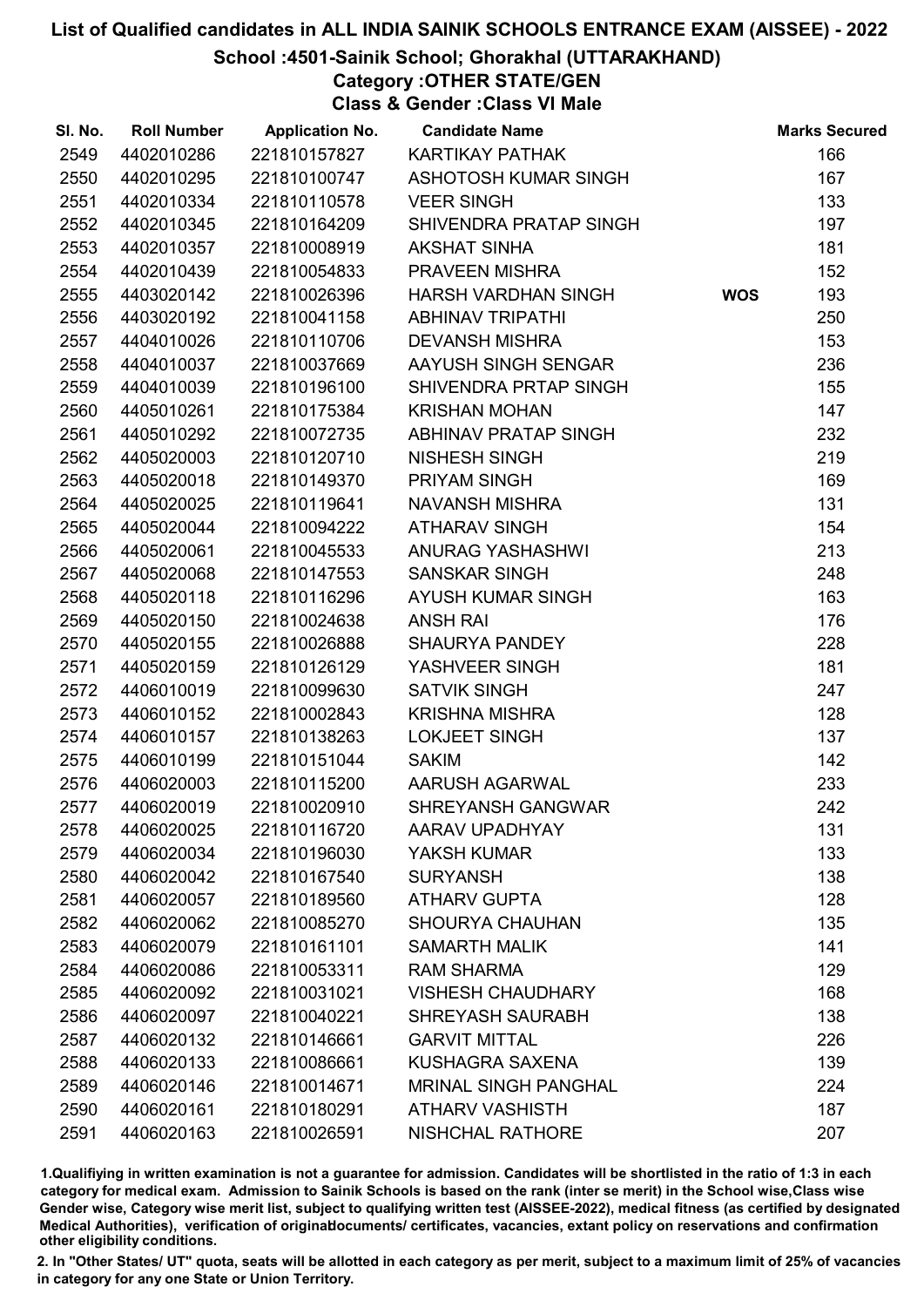# School :4501-Sainik School; Ghorakhal (UTTARAKHAND)

Category :OTHER STATE/GEN Class & Gender :Class VI Male

| SI. No. | <b>Roll Number</b> | <b>Application No.</b> | <b>Candidate Name</b>           | <b>Marks Secured</b> |
|---------|--------------------|------------------------|---------------------------------|----------------------|
| 2592    | 4406020198         | 221810119222           | <b>DEVYANSH YADAV</b>           | 138                  |
| 2593    | 4406020227         | 221810170862           | <b>ADITYA SINGH</b>             | 250                  |
| 2594    | 4406020236         | 221810144372           | RAUNAK AGARWAL                  | 147                  |
| 2595    | 4406020238         | 221810139472           | SIDDHARTH PANDEY                | 153                  |
| 2596    | 4406020241         | 221810162772           | AKSHAY PRATAP SINGH             | 248                  |
| 2597    | 4406020249         | 221810000092           | <b>VEDATMAN SINGH CHAUHAN</b>   | 258                  |
| 2598    | 4406020257         | 221810144792           | RUDRA CHAUDHARY                 | 136                  |
| 2599    | 4406020258         | 221810102892           | <b>ANIMESH GOEL</b>             | 145                  |
| 2600    | 4406020264         | 221810102903           | <b>HIMANK CHAUDHARY</b>         | 203                  |
| 2601    | 4406020277         | 221810044323           | YUVRAJ SINGH                    | 193                  |
| 2602    | 4406020287         | 221810109133           | <b>VIHAAN DALABH</b>            | 218                  |
| 2603    | 4406020294         | 221810091043           | <b>ARNAV THAKUR</b>             | 145                  |
| 2604    | 4406020318         | 221810039573           | <b>GAURANG UPADHYAY</b>         | 277                  |
| 2605    | 4406030008         | 221810116693           | KUNWAR INDRA PRATAP SINGH       | 218                  |
| 2606    | 4406030023         | 221810037214           | <b>HRIDYANSH SINGH</b>          | 158                  |
| 2607    | 4406030024         | 221810051514           | <b>RUDRA SAXENA</b>             | 137                  |
| 2608    | 4406030051         | 221810147554           | <b>MANIT MITTAL</b>             | 190                  |
| 2609    | 4406030053         | 221810158264           | <b>JAI KAUSHIK</b>              | 130                  |
| 2610    | 4406030088         | 221810119115           | <b>MOHD HASAN ALI KHAN</b>      | 176                  |
| 2611    | 4406030100         | 221810087525           | <b>NAITIK SINGH</b>             | 124                  |
| 2612    | 4406030122         | 221810120845           | <b>SHIRSH DWIVEDI</b>           | 256                  |
| 2613    | 4406030157         | 221810148585           | <b>AKSHANSH PANDEY</b>          | 140                  |
| 2614    | 4406030171         | 221810095016           | <b>VAIDIK CHAUDHARY</b>         | 220                  |
| 2615    | 4406030174         | 221810047516           | <b>KSHITIJ MAHAJAN</b>          | 180                  |
| 2616    | 4406030180         | 221810024526           | <b>VANSH SAXENA</b>             | 239                  |
| 2617    | 4406030193         | 221810029546           | <b>NAITIK SINGH</b>             | 207                  |
| 2618    | 4406030218         | 221810014476           | <b>MUKUND AGARWAL</b>           | 167                  |
| 2619    | 4406030224         | 221810074876           | <b>KRISHNA GAUR</b>             | 159                  |
| 2620    | 4406030227         | 221810085186           | <b>DIVYANSH SARASWAT</b>        | 121                  |
| 2621    | 4406030239         | 221810061296           | <b>MANU SINGH RATHI</b>         | 189                  |
| 2622    | 4406030249         | 221810075407           | <b>SHRESHTH DWIVEDI</b>         | 245                  |
| 2623    | 4406030289         | 221810173257           | <b>HARDIK CHAUHAN</b>           | 228                  |
| 2624    | 4406030297         | 221810002467           | <b>MADHAV SAXENA</b>            | 143                  |
| 2625    | 4406030309         | 221810038687           | YASH GUPTA                      | 122                  |
| 2626    | 4406030327         | 221810113808           | <b>AARAV SINGHAL</b>            | 148                  |
| 2627    | 4406030345         | 221810092648           | <b>RUDRA SHARMA</b>             | 154                  |
| 2628    | 4406030352         | 221810173168           | <b>CHIRAG AGNIHOTRI</b>         | 127                  |
| 2629    | 4406030354         | 221810139268           | <b>ARPIT TEOTIA</b>             | 149                  |
| 2630    | 4406030373         | 221810064888           | <b>KRITAGYA KUMAR PARASHARI</b> | 207                  |
| 2631    | 4406030399         | 221810086019           | PRAKARSHAN ARYA                 | 158                  |
| 2632    | 4406030413         | 221810116429           | <b>SAMARTH SHARMA</b>           | 222                  |
| 2633    | 4406030418         | 221810195529           | <b>MOHD BASHAR RAHI</b>         | 140                  |
| 2634    | 4406030449         | 221810149669           | KUSHAGRA SAXENA                 | 138                  |

1.Qualifiying in written examination is not a guarantee for admission. Candidates will be shortlisted in the ratio of 1:3 in each category for medical exam. Admission to Sainik Schools is based on the rank (inter se merit) in the School wise,Class wise Gender wise, Category wise merit list, subject to qualifying written test (AISSEE-2022), medical fitness (as certified by designated Medical Authorities), verification of originablocuments/ certificates, vacancies, extant policy on reservations and confirmation other eligibility conditions.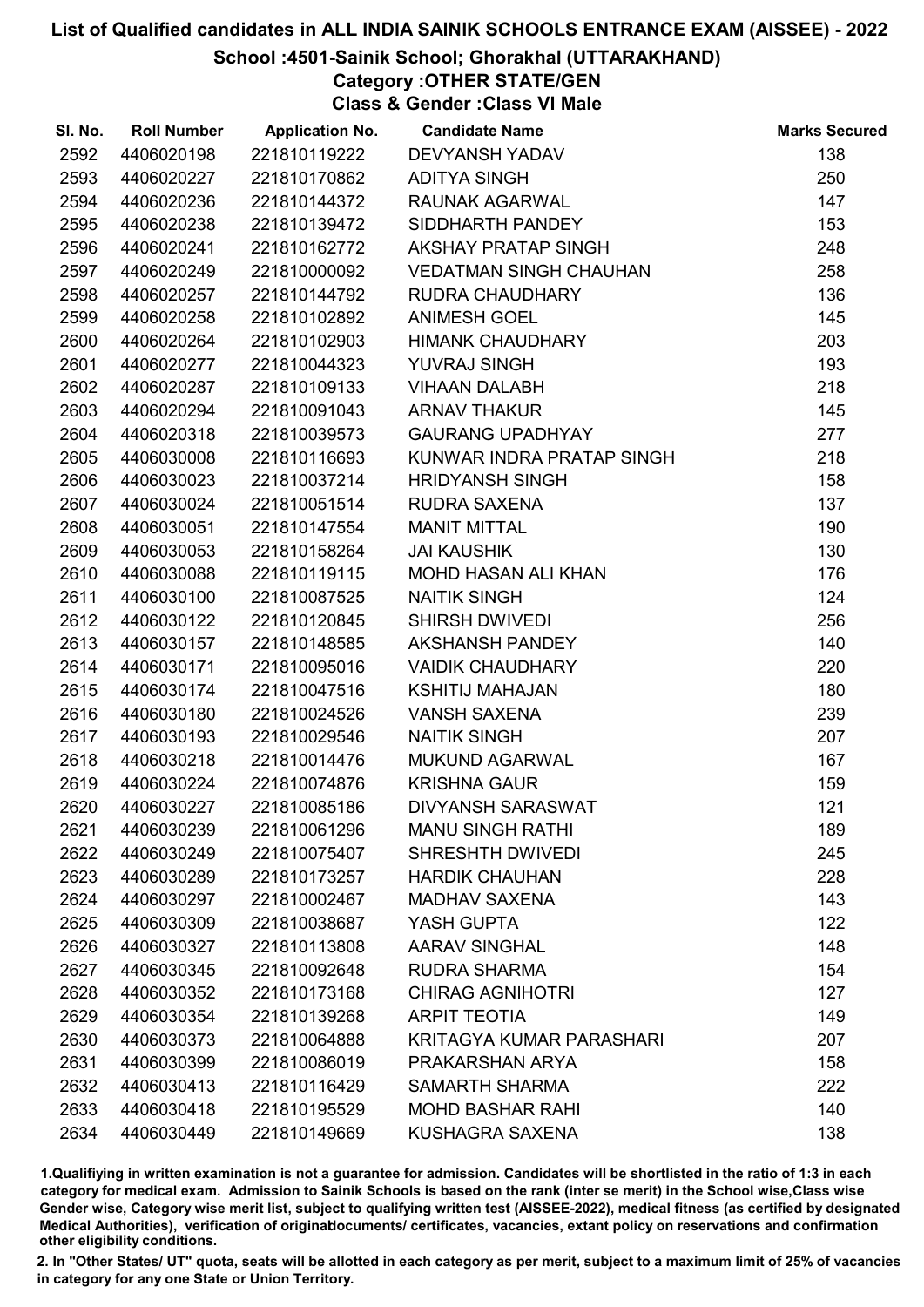# School :4501-Sainik School; Ghorakhal (UTTARAKHAND)

Category :OTHER STATE/GEN Class & Gender :Class VI Male

| SI. No. | <b>Roll Number</b> | <b>Application No.</b> | <b>Candidate Name</b>      |            | <b>Marks Secured</b> |
|---------|--------------------|------------------------|----------------------------|------------|----------------------|
| 2635    | 4407010122         | 221810091833           | <b>SHIV SHANKAR SINGH</b>  |            | 193                  |
| 2636    | 4407010223         | 221810084827           | <b>SHIV KUMAR MISHRA</b>   |            | 272                  |
| 2637    | 4407020053         | 221810002011           | <b>ANUJ SINGH</b>          |            | 179                  |
| 2638    | 4407020061         | 221810114221           | <b>ANUSHK SRIVASTAVA</b>   |            | 167                  |
| 2639    | 4407020082         | 221810053271           | <b>SHLOK AGRAWAL</b>       |            | 214                  |
| 2640    | 4407020113         | 221810091732           | ROHAN BHARDWAJ             |            | 161                  |
| 2641    | 4407020114         | 221810102442           | <b>AKARSH SWAROOP</b>      |            | 216                  |
| 2642    | 4407020125         | 221810062952           | <b>SATYAM TIWARI</b>       |            | 135                  |
| 2643    | 4407020130         | 221810082662           | <b>ABHYUDAY OJHA</b>       |            | 249                  |
| 2644    | 4407020199         | 221810167024           | <b>ABHINAV SINGH</b>       |            | 127                  |
| 2645    | 4407020254         | 221810096555           | RAJSHEKHAR PANDEY          |            | 213                  |
| 2646    | 4407020270         | 221810080595           | <b>MANAS PANDEY</b>        |            | 208                  |
| 2647    | 4407020282         | 221810118516           | SATYARTH PRAKASH           |            | 131                  |
| 2648    | 4407020316         | 221810187086           | <b>REHAN RAJA</b>          |            | 191                  |
| 2649    | 4407020330         | 221810067307           | AADITYA VARDHAN JAISWAL    |            | 248                  |
| 2650    | 4407020332         | 221810033707           | <b>ABHAY JAISWAL</b>       |            | 179                  |
| 2651    | 4407020336         | 221810085117           | <b>MANAS RAI</b>           |            | 188                  |
| 2652    | 4407020361         | 221810084667           | <b>DINU PRATAP SINGH</b>   |            | 134                  |
| 2653    | 4407020407         | 221810136788           | AYANK PRATAP SINGH         |            | 170                  |
| 2654    | 4407020413         | 221810023998           | SIDDHANT RAI               |            | 227                  |
| 2655    | 4407020423         | 221810037819           | <b>VIRAT SINGH VISHEN</b>  |            | 134                  |
| 2656    | 4407020429         | 221810110929           | <b>ARSH PARASHAR</b>       |            | 238                  |
| 2657    | 4407020464         | 221810127989           | <b>RISHIT CHATURVEDI</b>   |            | 154                  |
| 2658    | 4408020026         | 221810173281           | <b>SHOURYA MISHRA</b>      |            | 251                  |
| 2659    | 4408020079         | 221810026582           | <b>ASHRAY SHUKLA</b>       | <b>WOS</b> | 128                  |
| 2660    | 4408020167         | 221810174534           | <b>DHAIRYA MISHRA</b>      |            | 239                  |
| 2661    | 4409010020         | 221810170930           | YASH RAJ                   |            | 164                  |
| 2662    | 4409010032         | 221810037060           | <b>SWARIT SHUKLA</b>       |            | 136                  |
| 2663    | 4409010083         | 221810142351           | ABHIMANYU VIKRAM SINGH     |            | 193                  |
| 2664    | 4409010113         | 221810003402           | <b>ASHUTOSH SINGH</b>      |            | 210                  |
| 2665    | 4409010150         | 221810058482           | DHRUVRAJ TIWARI            |            | 186                  |
| 2666    | 4409010158         | 221810052103           | <b>ABHAY MISHRA</b>        |            | 151                  |
| 2667    | 4409010170         | 221810033723           | <b>SOM NAYAK</b>           |            | 187                  |
| 2668    | 4409010174         | 221810086033           | <b>YUG ANAND GAWANDE</b>   |            | 166                  |
| 2669    | 4409010196         | 221810088773           | <b>VARENYAM</b>            |            | 233                  |
| 2670    | 4409010203         | 221810150093           | ARINDAM SHANKAR JAISWAL    |            | 179                  |
| 2671    | 4409010225         | 221810015744           | <b>ANAND AWASTHI</b>       |            | 136                  |
| 2672    | 4409010252         | 221810072794           | <b>HARSHVARDHAN SINGH</b>  |            | 197                  |
| 2673    | 4409010293         | 221810169395           | <b>MUNEESH AWASTHI</b>     |            | 200                  |
| 2674    | 4409010323         | 221810000466           | SHREYANSH JHA              |            | 139                  |
| 2675    | 4409010329         | 221810097386           | PRANET KANTH               |            | 232                  |
| 2676    | 4409010336         | 221810031886           | SIDDHARTH SINGH            |            | 120                  |
| 2677    | 4409010353         | 221810187627           | <b>AKSHAT PRATAP SINGH</b> |            | 137                  |

1.Qualifiying in written examination is not a guarantee for admission. Candidates will be shortlisted in the ratio of 1:3 in each category for medical exam. Admission to Sainik Schools is based on the rank (inter se merit) in the School wise,Class wise Gender wise, Category wise merit list, subject to qualifying written test (AISSEE-2022), medical fitness (as certified by designated Medical Authorities), verification of originablocuments/ certificates, vacancies, extant policy on reservations and confirmation other eligibility conditions.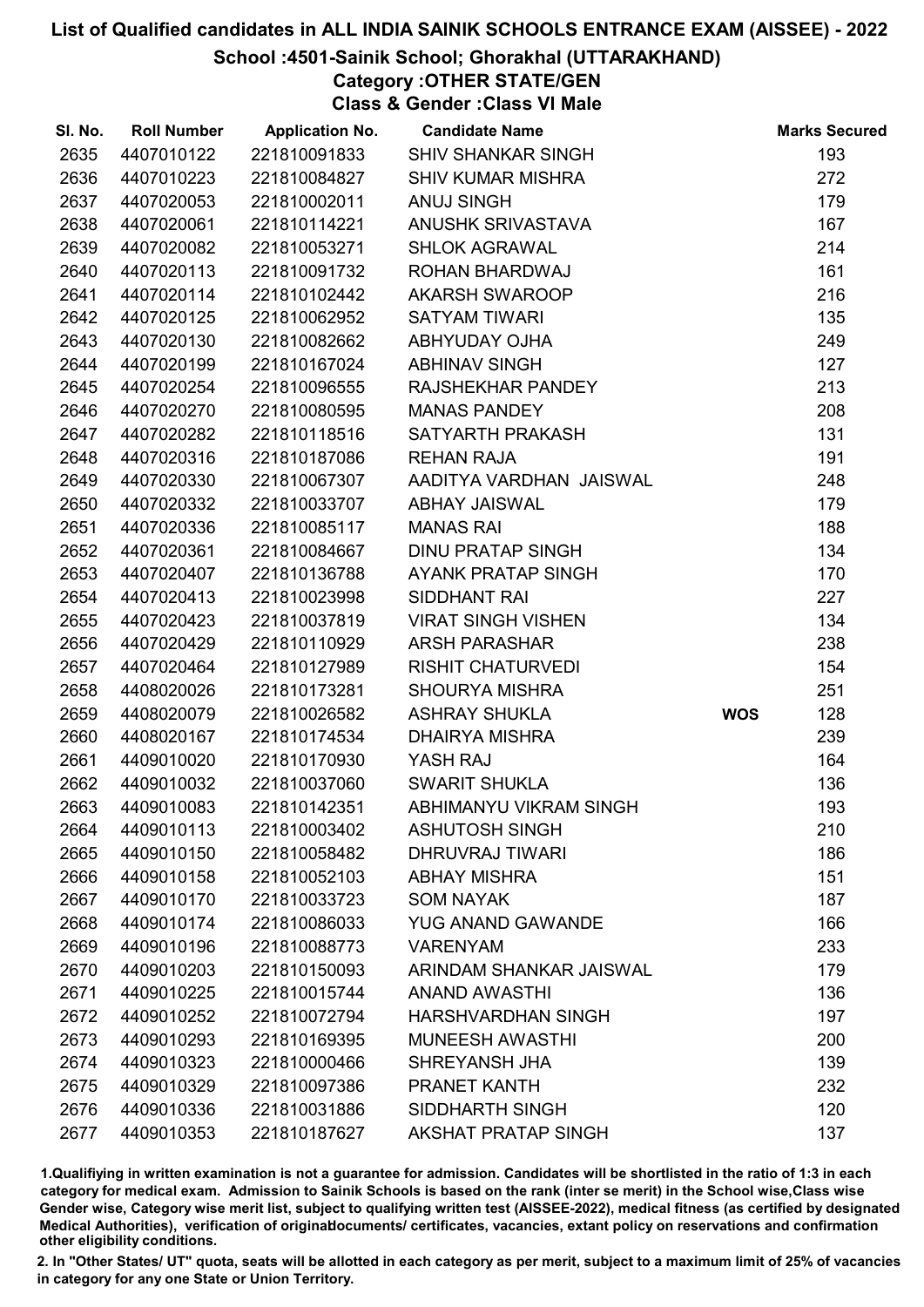# School :4501-Sainik School; Ghorakhal (UTTARAKHAND)

# Category :OTHER STATE/GEN

Class & Gender :Class VI Male

| SI. No. | <b>Roll Number</b> | <b>Application No.</b> | <b>Candidate Name</b>          | <b>Marks Secured</b> |
|---------|--------------------|------------------------|--------------------------------|----------------------|
| 2678    | 4409010375         | 221810121177           | <b>MAANAS TRIPATHI</b>         | 186                  |
| 2679    | 4409010401         | 221810156228           | <b>MANAS BAJPAI</b>            | 158                  |
| 2680    | 4409010409         | 221810015438           | PRASTUT DAS                    | 143                  |
| 2681    | 4409010470         | 221810062159           | <b>MANAS PATHAK</b>            | 147                  |
| 2682    | 4409010482         | 221810068479           | DIVYA PRATAP SINGH RATHAUR     | 151                  |
| 2683    | 4410010042         | 221810195731           | <b>JAYANT DUBEY</b>            | 236                  |
| 2684    | 4410010048         | 221810071551           | <b>VINAY KUMAR CHAUHAN</b>     | 157                  |
| 2685    | 4410020001         | 221810002000           | SAYUJJAYA KUSHWAHA             | 213                  |
| 2686    | 4410020003         | 221810136000           | <b>ARADHYA MIHSRA</b>          | 163                  |
| 2687    | 4410020008         | 221810119500           | ARYA VARDHAN SINGH             | 195                  |
| 2688    | 4410020019         | 221810007510           | <b>SHASHWAT AKSH TIWARI</b>    | 141                  |
| 2689    | 4410020035         | 221810120520           | <b>ABHAY PRATAP SINGH</b>      | 212                  |
| 2690    | 4410020095         | 221810115390           | YUVRAJ CHAUDHARY               | 163                  |
| 2691    | 4410020101         | 221810074990           | AARUSH SRIVASTAVA              | 244                  |
| 2692    | 4410020113         | 221810051111           | <b>NIMISH BAJPAI</b>           | 194                  |
| 2693    | 4410020126         | 221810119811           | <b>VIPUL MEHRA</b>             | 177                  |
| 2694    | 4410020130         | 221810111121           | KARTIKEY SINGH SENGAR          | 190                  |
| 2695    | 4410020146         | 221810148931           | <b>VIRAT SHUKLA</b>            | 191                  |
| 2696    | 4410020182         | 221810173681           | AAHIL LOHIYA                   | 227                  |
| 2697    | 4410020184         | 221810000881           | SOMANSH AGARWAL                | 220                  |
| 2698    | 4410020186         | 221810164091           | <b>SIDDHART TOMAR</b>          | 156                  |
| 2699    | 4410020188         | 221810179491           | <b>ARPIT</b>                   | 227                  |
| 2700    | 4410020197         | 221810078002           | <b>ANUBHAV TIWARI</b>          | 175                  |
| 2701    | 4410020249         | 221810179452           | <b>ARJUN SINGH</b>             | 228                  |
| 2702    | 4410020275         | 221810099772           | PRAGUN VASHISHTHA              | 141                  |
| 2703    | 4410020300         | 221810003703           | <b>DIWIT SINGH</b>             | 145                  |
| 2704    | 4410020309         | 221810064613           | <b>RUDRANSH DIXIT</b>          | 242                  |
| 2705    | 4410020317         | 221810024023           | <b>ABHIRAJ SINGH</b>           | 121                  |
| 2706    | 4410020325         | 221810018623           | <b>AYUSH TIWARI</b>            | 120                  |
| 2707    | 4410020331         | 221810024033           | <b>ADHIRAJ SINGH</b>           | 137                  |
| 2708    | 4410020405         | 221810147204           | AYUSHMAN VARDHAN SINGH         | 155                  |
| 2709    | 4410020453         | 221810180944           | <b>KARAN SINGH</b>             | 239                  |
| 2710    | 4410020472         | 221810053174           | PARTH DWIVEDI                  | 142                  |
| 2711    | 4410020587         | 221810065649           | <b>VAIBHAV SHUKLA</b>          | 122                  |
| 2712    | 4410030008         | 221810001894           | AARUSH PRATAP SINGH            | 163                  |
| 2713    | 4410030012         | 221810109005           | <b>KARTIKEYA VERMA</b>         | 167                  |
| 2714    | 4410030033         | 221810003815           | <b>MOULIK SAXENA</b>           | 183                  |
| 2715    | 4410030036         | 221810046125           | <b>CHITRANSH JOSHI</b>         | 154                  |
| 2716    | 4410030038         | 221810159225           | <b>SAMBHAV SHARMA</b>          | 171                  |
| 2717    | 4410030059         | 221810000345           | <b>VIBHAVENDRA NATH MISHRA</b> | 219                  |
| 2718    | 4410030094         | 221810035875           | <b>KARTIKEYA PANDEY</b>        | 124                  |
| 2719    | 4410030109         | 221810179985           | <b>LAKSHYA KUMAR BALIYAN</b>   | 123                  |
| 2720    | 4410030123         | 221810130806           | <b>HARDIK GUPTA</b>            | 133                  |

1.Qualifiying in written examination is not a guarantee for admission. Candidates will be shortlisted in the ratio of 1:3 in each category for medical exam. Admission to Sainik Schools is based on the rank (inter se merit) in the School wise,Class wise Gender wise, Category wise merit list, subject to qualifying written test (AISSEE-2022), medical fitness (as certified by designated Medical Authorities), verification of originablocuments/ certificates, vacancies, extant policy on reservations and confirmation other eligibility conditions.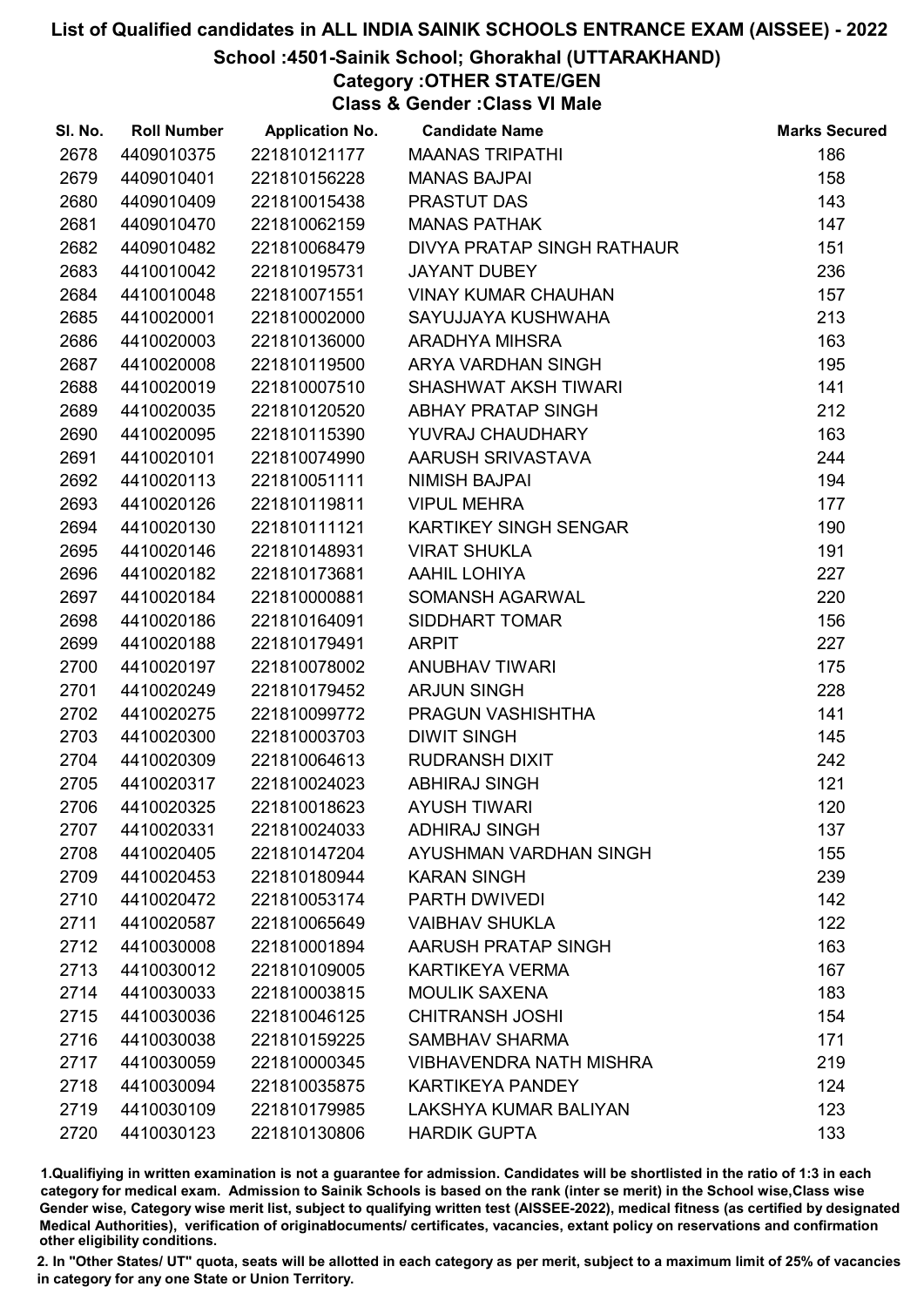# School :4501-Sainik School; Ghorakhal (UTTARAKHAND)

Category :OTHER STATE/GEN Class & Gender :Class VI Male

| SI. No. | <b>Roll Number</b> | <b>Application No.</b> | <b>Candidate Name</b>          | <b>Marks Secured</b> |
|---------|--------------------|------------------------|--------------------------------|----------------------|
| 2721    | 4410030129         | 221810050416           | ABHYUDH SHUKLA                 | 207                  |
| 2722    | 4410030148         | 221810020926           | SHIVANSH PARTH SINGH           | 260                  |
| 2723    | 4410030200         | 221810024776           | <b>SAMAR VEER SINGH</b>        | 191                  |
| 2724    | 4410030222         | 221810055717           | <b>OJASWA DUBEY</b>            | 174                  |
| 2725    | 4410030233         | 221810049137           | <b>AYUSHMAN</b>                | 170                  |
| 2726    | 4410030234         | 221810095237           | AASTIK R RAGHUVANSHI           | 144                  |
| 2727    | 4410030246         | 221810063747           | PRABHAV YADAV                  | 175                  |
| 2728    | 4410030275         | 221810150187           | VRIENDRA RAJ VARDHAN           | 198                  |
| 2729    | 4410030276         | 221810039387           | <b>VIRAT SRIVASTAVA</b>        | 257                  |
| 2730    | 4410030331         | 221810141748           | <b>ABHINAV SHUKLA</b>          | 160                  |
| 2731    | 4410030353         | 221810097878           | QAZI ZEESHAN TANVEER           | 174                  |
| 2732    | 4410030376         | 221810017009           | <b>DIVYANSH TIWARI</b>         | 224                  |
| 2733    | 4410030377         | 221810040109           | <b>VEER PRATAP SINGH</b>       | 155                  |
| 2734    | 4410030378         | 221810061109           | <b>SAATVIK</b>                 | 140                  |
| 2735    | 4410030388         | 221810109709           | <b>KABEER AGNIHOTRI</b>        | 145                  |
| 2736    | 4410030421         | 221810034139           | <b>DEVANSH MEHROTRA</b>        | 154                  |
| 2737    | 4410030448         | 221810153569           | HARSH VARDHAN SINGH            | 140                  |
| 2738    | 4411020051         | 221810116101           | <b>DEVANSH GUPTA</b>           | 159                  |
| 2739    | 4411020204         | 221810083524           | <b>DEVANSH DIXIT</b>           | 196                  |
| 2740    | 4411020253         | 221810142055           | PRADYUMNA SINGH                | 255                  |
| 2741    | 4411020263         | 221810129818           | <b>ALANKRAT YADAV</b>          | 177                  |
| 2742    | 4411030002         | 221810134765           | <b>VAIBHAV SINGH BHADOURIA</b> | 179                  |
| 2743    | 4411030213         | 221810146399           | <b>KRISHNA YADAV</b>           | 209                  |
| 2744    | 4412020014         | 221810010240           | <b>MANAV</b>                   | 142                  |
| 2745    | 4412020019         | 221810160850           | <b>SHIVANSH MISHRA</b>         | 176                  |
| 2746    | 4412020023         | 221810016360           | AASHUTOSH GARG                 | 133                  |
| 2747    | 4412020115         | 221810001613           | <b>RAJ JAIKISHUN SINGH</b>     | 217                  |
| 2748    | 4412020127         | 221810064843           | <b>BHAVESH SINGH</b>           | 163                  |
| 2749    | 4412020225         | 221810010965           | <b>JAYANT SINGH</b>            | 244                  |
| 2750    | 4412020251         | 221810170546           | <b>GAGANPREET SINGH</b>        | 227                  |
| 2751    | 4412020282         | 221810043117           | ADHYATMA RAM MISHRA            | 173                  |
| 2752    | 4412020303         | 221810124467           | <b>VEDANT KUMAR</b>            | 140                  |
| 2753    | 4412020341         | 221810031568           | <b>ASHUTOSH SINGH</b>          | 225                  |
| 2754    | 4501020189         | 221810116787           | <b>AYAAN KHAN</b>              | 156                  |
| 2755    | 4502010006         | 221810084850           | <b>DAKSH SIWACH</b>            | 149                  |
| 2756    | 4502020010         | 221810007500           | <b>SHAURYA PANDEY</b>          | 182                  |
| 2757    | 4502020127         | 221810069101           | <b>AARAV CHAUHAN</b>           | 227                  |
| 2758    | 4502020296         | 221810164932           | <b>HAMMAD SABIR</b>            | 151                  |
| 2759    | 4502020334         | 221810012172           | <b>ROHAN GUPTA</b>             | 152                  |
| 2760    | 4502020427         | 221810032373           | <b>AARAV TOMAR</b>             | 148                  |
| 2761    | 4502020485         | 221810187624           | <b>LAVYANSH</b>                | 170                  |
| 2762    | 4502020586         | 221810143805           | <b>VANSH RAJ CHAUHAN</b>       | 155                  |
| 2763    | 4502020879         | 221810013097           | <b>SAKSHAM RAJPUT</b>          | 250                  |

1.Qualifiying in written examination is not a guarantee for admission. Candidates will be shortlisted in the ratio of 1:3 in each category for medical exam. Admission to Sainik Schools is based on the rank (inter se merit) in the School wise,Class wise Gender wise, Category wise merit list, subject to qualifying written test (AISSEE-2022), medical fitness (as certified by designated Medical Authorities), verification of originablocuments/ certificates, vacancies, extant policy on reservations and confirmation other eligibility conditions.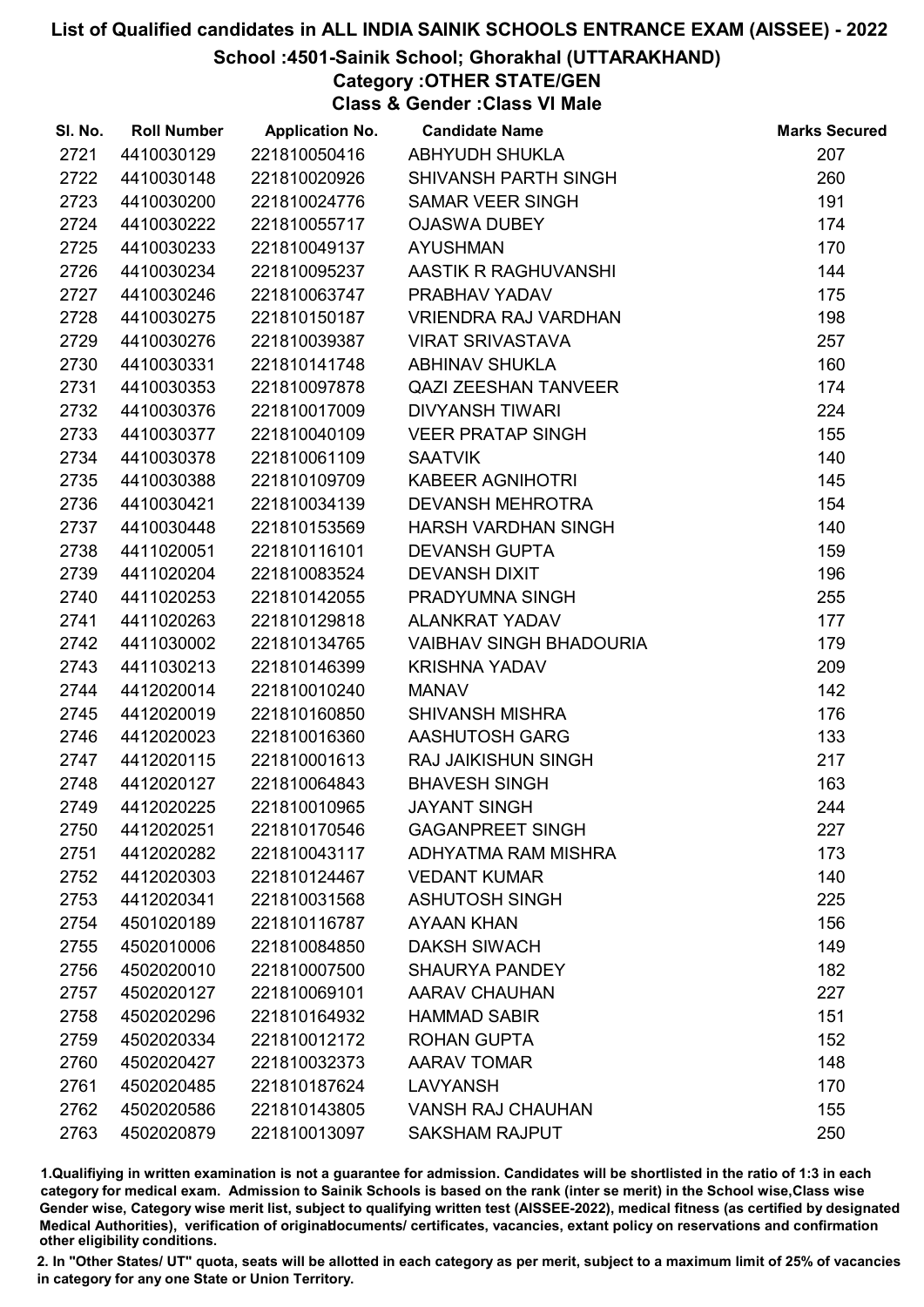# School :4501-Sainik School; Ghorakhal (UTTARAKHAND)

# Category :OTHER STATE/GEN

Class & Gender :Class VI Male

| SI. No. | <b>Roll Number</b> | <b>Application No.</b> | <b>Candidate Name</b>              | <b>Marks Secured</b> |
|---------|--------------------|------------------------|------------------------------------|----------------------|
| 2764    | 4502020918         | 221810102928           | <b>NITYA RAJPUT</b>                | 125                  |
| 2765    | 4502021031         | 221810010819           | <b>ANIRUDH CHAUHAN</b>             | 123                  |
| 2766    | 4502021035         | 221810003329           | NIKUNJ RAWAT                       | 240                  |
| 2767    | 4502021115         | 221810101889           | <b>AARUSH SINHA</b>                | 133                  |
| 2768    | 4502021192         | 221810097688           | <b>RUDRANSH KAUSHIK</b>            | 165                  |
| 2769    | 4504020056         | 221810045730           | <b>AARAV KUNWAR</b>                | 138                  |
| 2770    | 4504020152         | 221810019601           | <b>SARTHAK AULAKH</b>              | 260                  |
| 2771    | 4504020214         | 221810137851           | <b>ANANT SHUKLA</b>                | 123                  |
| 2772    | 4504020242         | 221810013671           | <b>SAMRAT SINGH PARMAR</b>         | 248                  |
| 2773    | 4504020352         | 221810041952           | <b>ARNAV JOHARI</b>                | 128                  |
| 2774    | 4504020384         | 221810123082           | KAPISH SRIVASTAVA                  | 190                  |
| 2775    | 4504020437         | 221810058824           | <b>VAIBHAV SINGH</b>               | 212                  |
| 2776    | 4504020442         | 221810097405           | <b>VANSHDEEP</b>                   | 175                  |
| 2777    | 4504030052         | 221810025223           | <b>NIKHIL SINGH</b>                | 138                  |
| 2778    | 4504030084         | 221810106743           | <b>KUMAR VAIBHAV</b>               | 214                  |
| 2779    | 4504030170         | 221810079004           | <b>KARTIK KUNDRAL</b>              | 138                  |
| 2780    | 4504030197         | 221810096024           | YATHARTH SHUKLA                    | 120                  |
| 2781    | 4504030260         | 221810010284           | <b>HRIDYANSH SARASWAT</b>          | 134                  |
| 2782    | 4504030267         | 221810101694           | <b>TEJAS SINGH DANGI</b>           | 158                  |
| 2783    | 4504030271         | 221810033994           | PRASASTHA KANT SINHA               | 139                  |
| 2784    | 4504030299         | 221810015515           | PRARABDH PARASHAR                  | 266                  |
| 2785    | 4504030321         | 221810064235           | <b>DEV KUMAR</b>                   | 147                  |
| 2786    | 4504030323         | 221810101335           | <b>AARAV SINGH</b>                 | 202                  |
| 2787    | 4504030330         | 221810013835           | HARSHVARDHAN SINGH                 | 221                  |
| 2788    | 4504030397         | 221810094785           | <b>ANANT VARSHNEY</b>              | 166                  |
| 2789    | 4504040006         | 221810029056           | <b>RITIK PANDEY</b>                | 136                  |
| 2790    | 4504040050         | 221810071286           | <b>REET TATHAGAT</b>               | 131                  |
| 2791    | 4504040124         | 221810029537           | <b>MOHAMMAD ARSH</b>               | 154                  |
| 2792    | 4504040162         | 221810085067           | <b>SHRESHTH YADAV</b>              | 262                  |
| 2793    | 4504040172         | 221810056177           | <b>ADVAIT PRATAP SINGH SOLANKI</b> | 152                  |
| 2794    | 4504040174         | 221810011777           | ABEER DAYAL SAXENA                 | 239                  |
| 2795    | 4504040206         | 221810030108           | <b>NIMIT SINGH RAJPOOT</b>         | 183                  |
| 2796    | 4504040218         | 221810009318           | ANWAR MUHAMMAD KHAN                | 191                  |
| 2797    | 4504040224         | 221810163718           | <b>BHARTENDU JAISWAL</b>           | 150                  |
| 2798    | 4504040374         | 221810079229           | <b>MRINAL SHARMA</b>               | 224                  |
| 2799    | 4505010002         | 221810180400           | <b>JAY VATS</b>                    | 239                  |
| 2800    | 4505010014         | 221810035830           | <b>VARDAAN VASTHISTHA</b>          | 128                  |
| 2801    | 4505010016         | 221810174740           | <b>AKSHIT KUMAR</b>                | 174                  |
| 2802    | 4505010048         | 221810007931           | PRATYAKSH RAJPUT                   | 179                  |
| 2803    | 4505010102         | 221810048626           | <b>SAKSHAM CHAUHAN</b>             | 126                  |
| 2804    | 4505020007         | 221810143381           | <b>SPARSH CHAUDHARY</b>            | 123                  |
| 2805    | 4505020009         | 221810185681           | <b>KUSHAGRA CHAUHAN</b>            | 164                  |
| 2806    | 4505020025         | 221810044922           | <b>ABHINAV KUSHWAHA</b>            | 238                  |

1.Qualifiying in written examination is not a guarantee for admission. Candidates will be shortlisted in the ratio of 1:3 in each category for medical exam. Admission to Sainik Schools is based on the rank (inter se merit) in the School wise,Class wise Gender wise, Category wise merit list, subject to qualifying written test (AISSEE-2022), medical fitness (as certified by designated Medical Authorities), verification of originablocuments/ certificates, vacancies, extant policy on reservations and confirmation other eligibility conditions.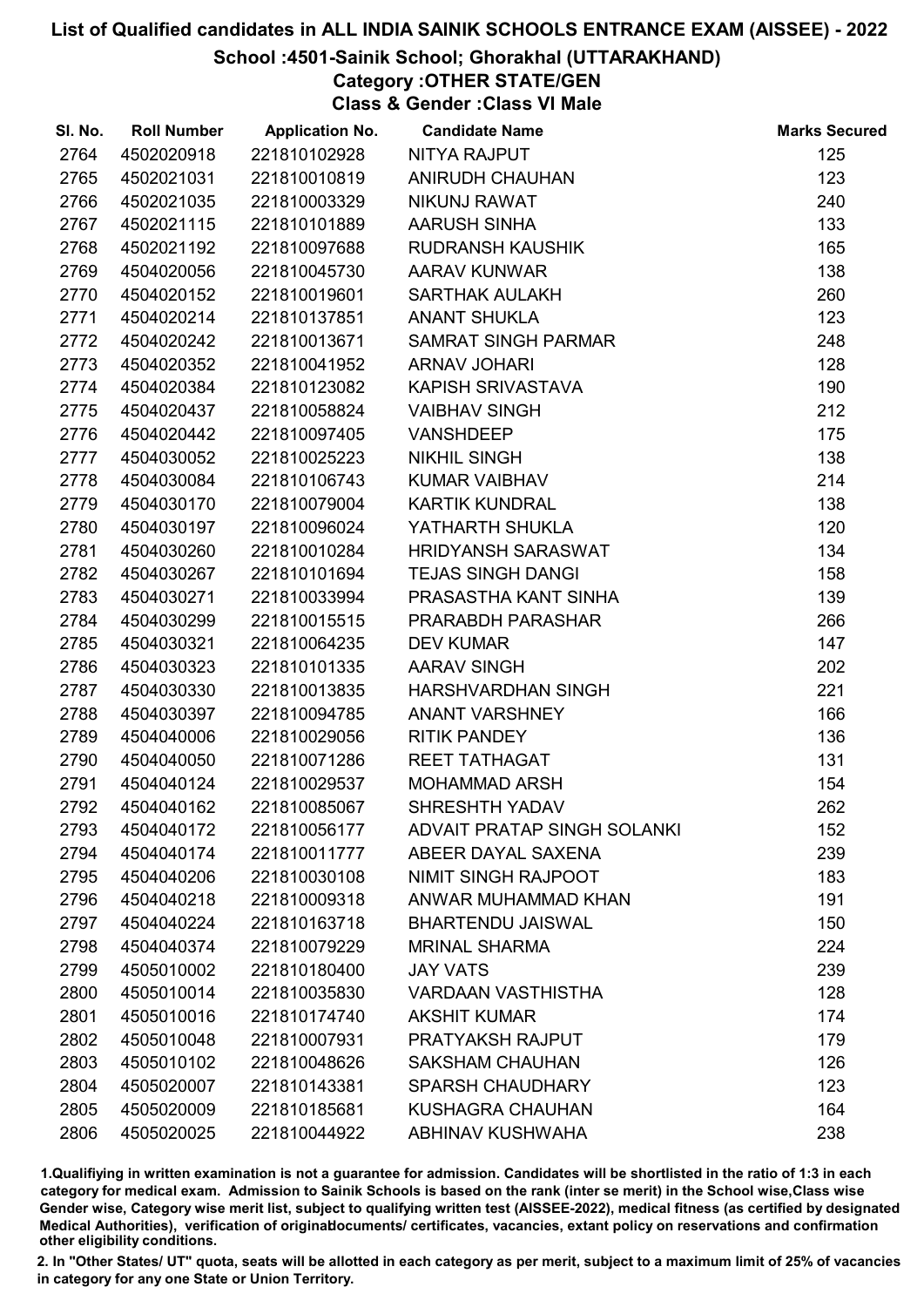# School :4501-Sainik School; Ghorakhal (UTTARAKHAND)

Category :OTHER STATE/GEN Class & Gender :Class VI Male

| SI. No. | <b>Roll Number</b> | <b>Application No.</b> | <b>Candidate Name</b>       | <b>Marks Secured</b> |
|---------|--------------------|------------------------|-----------------------------|----------------------|
| 2807    | 4505020041         | 221810057462           | ATHARVA GANDHARVA           | 251                  |
| 2808    | 4505020063         | 221810022433           | <b>LAKSHIT RAGHUVANSHI</b>  | 177                  |
| 2809    | 4505020072         | 221810149653           | <b>AKSHAT AGRAWAL</b>       | 189                  |
| 2810    | 4505020076         | 221810110173           | SARTHAK BHATIYA             | 137                  |
| 2811    | 4505020079         | 221810148973           | <b>VAIBHAV</b>              | 167                  |
| 2812    | 4505020117         | 221810179105           | <b>HARSHIT SHARMA</b>       | 174                  |
| 2813    | 4505020123         | 221810041515           | VISHNU KRISHNA SINGH YADAVA | 195                  |
| 2814    | 4505020146         | 221810087665           | <b>RANVEER MALIK</b>        | 141                  |
| 2815    | 4505020238         | 221810114438           | <b>VASUDEV GUPTA</b>        | 184                  |
| 2816    | 4505020243         | 221810018938           | AAYUSHMAAN SINGH            | 165                  |
| 2817    | 4505020290         | 221810061159           | SWAPNIL AGRAWAL             | 272                  |
| 2818    | 4506010205         | 221810174308           | LAVANYA SINGH BORA          | 121                  |
| 2819    | 4507010013         | 221810153220           | PARTH PANT                  | 129                  |
| 2820    | 4507010020         | 221810051130           | <b>SOUMYA GUPTA</b>         | 163                  |
| 2821    | 4507010031         | 221810179060           | ABHIGYAN SHARMA             | 194                  |
| 2822    | 4507010038         | 221810023870           | <b>TEJAS TOMAR</b>          | 251                  |
| 2823    | 4507010056         | 221810001611           | OM DESHWAL                  | 122                  |
| 2824    | 4507010065         | 221810083331           | <b>AVI</b>                  | 148                  |
| 2825    | 4507010099         | 221810117191           | <b>CHANDRA MAULI SHARMA</b> | 141                  |
| 2826    | 4507010130         | 221810036652           | AMAN CHOUDHARY              | 217                  |
| 2827    | 4507010135         | 221810182662           | <b>MANIT SINGHAL</b>        | 196                  |
| 2828    | 4507010138         | 221810140372           | <b>ARNAV PANWAR</b>         | 130                  |
| 2829    | 4507010140         | 221810036672           | <b>MUBASSHIR AHMED</b>      | 169                  |
| 2830    | 4507010197         | 221810084404           | <b>SHIVANSH KAUSHIK</b>     | 127                  |
| 2831    | 4507010207         | 221810024924           | <b>ATHARV GUPTA</b>         | 166                  |
| 2832    | 4507010208         | 221810043234           | <b>AMAN</b>                 | 205                  |
| 2833    | 4507010241         | 221810131005           | <b>YUG ASHISH SHARMA</b>    | 154                  |
| 2834    | 4507010242         | 221810074105           | <b>TAKSHIL SOM</b>          | 167                  |
| 2835    | 4507010248         | 221810048415           | HUNNY SINGH SOAM            | 232                  |
| 2836    | 4507010283         | 221810048195           | <b>ANMOL GOYAL</b>          | 241                  |
| 2837    | 4507010345         | 221810130407           | YUVRAJ SINGH                | 141                  |
| 2838    | 4507010358         | 221810011337           | <b>TANISHQ TYAGI</b>        | 123                  |
| 2839    | 4507010393         | 221810125697           | PRASHAST BHARDWAJ           | 145                  |
| 2840    | 4507010406         | 221810001158           | <b>DRASH KHOKHAR</b>        | 152                  |
| 2841    | 4507010423         | 221810008809           | <b>ADITYA RANA</b>          | 214                  |
| 2842    | 4507010435         | 221810036729           | <b>DIGEMBER TYAGI</b>       | 148                  |
| 2843    | 4507010459         | 221810034989           | PRATYAKSH BALIYAN           | 206                  |
| 2844    | 4507010481         | 221810072280           | <b>KRISHNA TYAGI</b>        | 138                  |
| 2845    | 4507010487         | 221810182911           | <b>DHRUV BALIYAN</b>        | 124                  |
| 2846    | 4507010511         | 221810100843           | <b>ABHINAV PRATAP SINGH</b> | 178                  |
| 2847    | 4507010517         | 221810077314           | YASHANT CHOUDHARY           | 121                  |
| 2848    | 4507010524         | 221810059364           | <b>PRAKASHVEER</b>          | 226                  |
| 2849    | 4507010568         | 221810066588           | <b>SAMAR</b>                | 153                  |

1.Qualifiying in written examination is not a guarantee for admission. Candidates will be shortlisted in the ratio of 1:3 in each category for medical exam. Admission to Sainik Schools is based on the rank (inter se merit) in the School wise,Class wise Gender wise, Category wise merit list, subject to qualifying written test (AISSEE-2022), medical fitness (as certified by designated Medical Authorities), verification of originablocuments/ certificates, vacancies, extant policy on reservations and confirmation other eligibility conditions.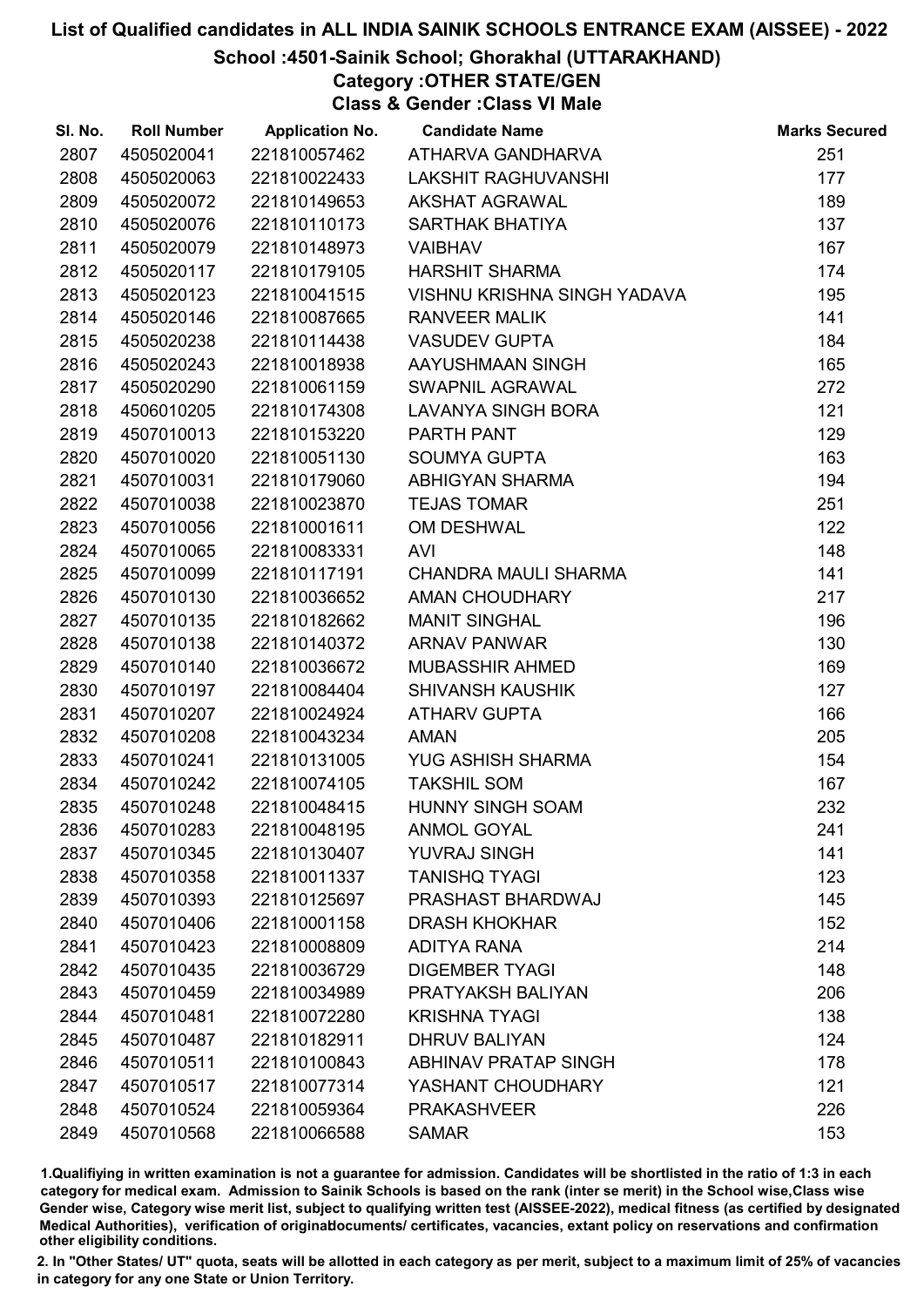# School :4501-Sainik School; Ghorakhal (UTTARAKHAND)

Category :OTHER STATE/GEN

Class & Gender :Class VI Male

| SI. No. | <b>Roll Number</b> | <b>Application No.</b> | <b>Candidate Name</b>      | <b>Marks Secured</b> |
|---------|--------------------|------------------------|----------------------------|----------------------|
| 2850    | 4507010573         | 221810035719           | ANSH CHOUDHARY             | 183                  |
| 2851    | 4508010017         | 221810041830           | SHRIYANSH PRAKASH KUSHWAHA | 202                  |
| 2852    | 4508010064         | 221810034331           | <b>SAMEEKSH KUMAR</b>      | 126                  |
| 2853    | 4508010092         | 221810152691           | <b>DEVANSH BAGGRI</b>      | 167                  |
| 2854    | 4508010095         | 221810145891           | <b>KANISHK PRUTHI</b>      | 210                  |
| 2855    | 4508010101         | 221810131502           | NIMISH CHAUDHARY           | 140                  |
| 2856    | 4508010108         | 221810062712           | YASH VARDHAN SINGH         | 231                  |
| 2857    | 4508020022         | 221810159803           | <b>SHIVANSH CHAUHAN</b>    | 147                  |
| 2858    | 4508020073         | 221810025164           | <b>ANIKET SINGH</b>        | 191                  |
| 2859    | 4508020117         | 221810118655           | <b>VED PAL</b>             | 215                  |
| 2860    | 4508020225         | 221810030577           | <b>TANISH SAHARAWAT</b>    | 183                  |
| 2861    | 4508020236         | 221810145397           | <b>SWAYAM PRUTHI</b>       | 140                  |
| 2862    | 4508020254         | 221810020638           | AAYUSH VIKRAM              | 199                  |
| 2863    | 4508020255         | 221810036838           | <b>UDIT GAHLAUT</b>        | 138                  |
| 2864    | 4508020257         | 221810018748           | <b>ATHARV SALWAN</b>       | 120                  |
| 2865    | 4508020263         | 221810071378           | KUSHAGRA VIKRAM            | 258                  |
| 2866    | 4508020311         | 221810055759           | <b>UTKARSH SINGH</b>       | 247                  |
| 2867    | 4508020325         | 221810063579           | <b>SHOURYA PRATAP</b>      | 219                  |
| 2868    | 4601010044         | 221810059661           | PURUSHAM JALAN             | 217                  |
| 2869    | 4602010149         | 221810001202           | PRITHVIRAJ DE              | 262                  |
| 2870    | 4602010476         | 221810045109           | <b>ARYANSH NAYAK</b>       | 195                  |
| 2871    | 4602010502         | 221810192849           | <b>ARNAV JHA</b>           | 234                  |
|         |                    |                        |                            |                      |

<sup>1.</sup>Qualifiying in written examination is not a guarantee for admission. Candidates will be shortlisted in the ratio of 1:3 in each category for medical exam. Admission to Sainik Schools is based on the rank (inter se merit) in the School wise,Class wise Gender wise, Category wise merit list, subject to qualifying written test (AISSEE-2022), medical fitness (as certified by designated Medical Authorities), verification of originablocuments/ certificates, vacancies, extant policy on reservations and confirmation other eligibility conditions.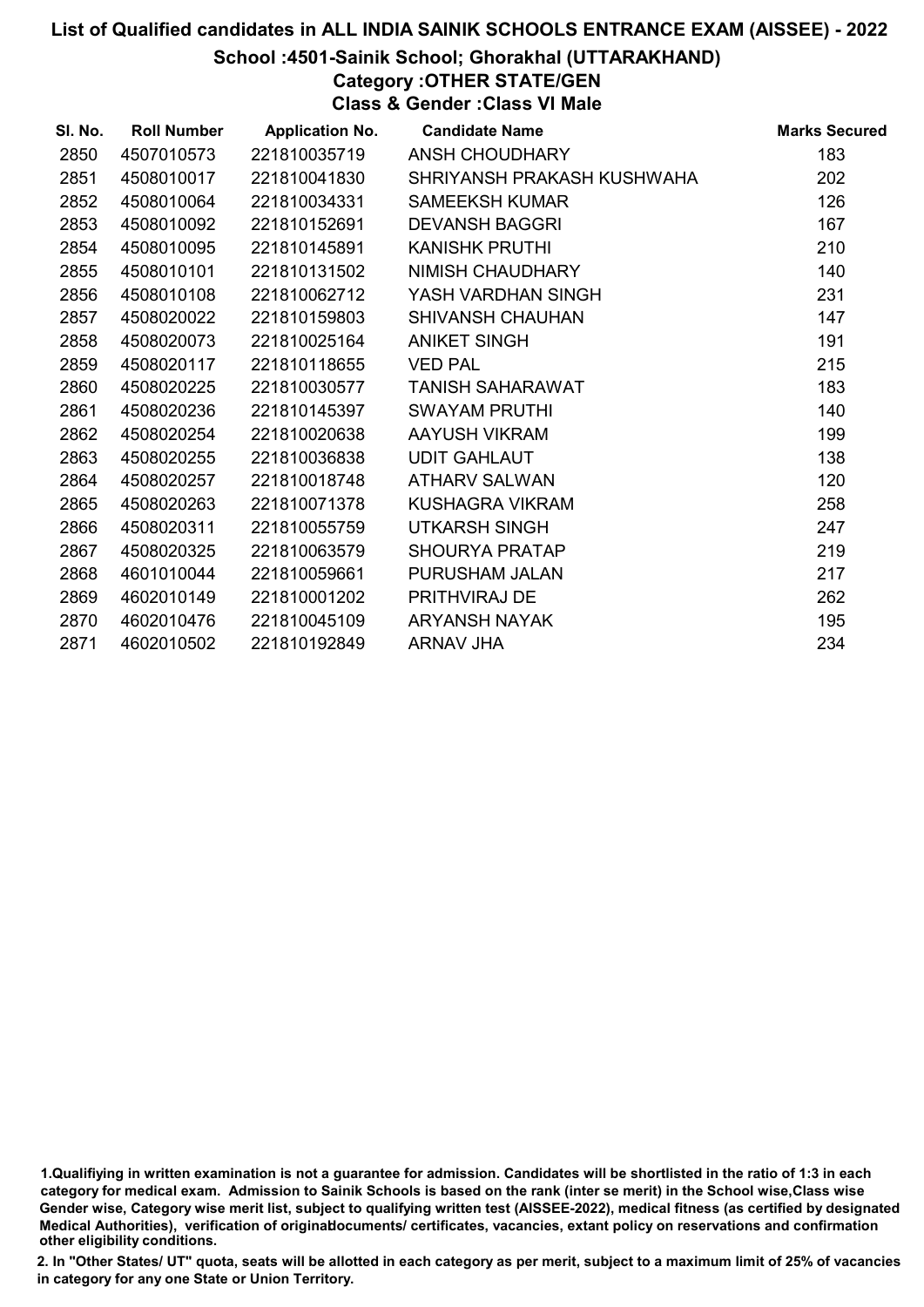#### School :4501-Sainik School; Ghorakhal (UTTARAKHAND)

## Category :HOME STATE/SC

Class & Gender :Class VI Female

| SI. No. | <b>Roll Number</b> | <b>Application No.</b> | <b>Candidate Name</b>     |           | <b>Marks Secured</b> |
|---------|--------------------|------------------------|---------------------------|-----------|----------------------|
| 2872    | 2001050901         | 221810156126           | <b>AMBIKA</b>             |           | 90                   |
| 2873    | 3110020104         | 221810143944           | <b>NEELAM</b>             |           | 97                   |
| 2874    | 3803010356         | 221810160409           | <b>CHETNA</b>             |           | 165                  |
| 2875    | 4501010004         | 221810013810           | <b>VINITA ARYA</b>        |           | 194                  |
| 2876    | 4501010009         | 221810014730           | <b>KUMARI MANISHA</b>     |           | 107                  |
| 2877    | 4501010058         | 221810157812           | <b>JANVI ARYA</b>         |           | 80                   |
| 2878    | 4501010086         | 221810014354           | <b>DISHA PRASHAD ARYA</b> |           | 114                  |
| 2879    | 4501020026         | 221810100622           | <b>TANISHA</b>            |           | 98                   |
| 2880    | 4501020075         | 221810091144           | <b>MONU</b>               |           | 71                   |
| 2881    | 4501020152         | 221810089176           | <b>UNNATI KILKOTI</b>     |           | 158                  |
| 2882    | 4501020175         | 221810106247           | <b>ISHIKA TAMTA</b>       |           | 158                  |
| 2883    | 4501020187         | 221810103087           | <b>LAKSHIKA TAMTA</b>     |           | 98                   |
| 2884    | 4501020218         | 221810070109           | NIHARIKA ARYA             |           | 78                   |
| 2885    | 4502020128         | 221810041201           | KANISHKA VERMA            |           | 130                  |
| 2886    | 4502020164         | 221810161131           | <b>AVANTIKA</b>           |           | 108                  |
| 2887    | 4502020177         | 221810087341           | <b>SHIVANI BHAIRWAN</b>   |           | 88                   |
| 2888    | 4502020370         | 221810034703           | <b>TANEESA</b>            | <b>AR</b> | 69                   |
| 2889    | 4502020510         | 221810128844           | <b>ANUSHIKA</b>           |           | 141                  |
| 2890    | 4502020573         | 221810008994           | <b>KM CHAHAK ARYA</b>     |           | 85                   |
| 2891    | 4502020588         | 221810063905           | <b>HARSHITA HEMANT</b>    | <b>AR</b> | 62                   |
| 2892    | 4502020642         | 221810011255           | <b>VANSHIKA</b>           |           | 112                  |
| 2893    | 4502020774         | 221810148396           | <b>TANANYA SINGH</b>      |           | 92                   |
| 2894    | 4502020922         | 221810028338           | <b>SHRISHTI</b>           |           | 125                  |
| 2895    | 4502021019         | 221810088809           | AADHYA CHANDRA            |           | 81                   |
| 2896    | 4502021053         | 221810021439           | SONAKSHI VIHANI           |           | 131                  |
| 2897    | 4502021174         | 221810106056           | <b>KAMINI</b>             |           | 104                  |
| 2898    | 4504020080         | 221810162750           | NAKSHATRA PARASHAR        |           | 198                  |
| 2899    | 4504020127         | 221810182580           | <b>KANISHKA ARYA</b>      |           | 69                   |
| 2900    | 4504020144         | 221810108201           | <b>ANUSHKA</b>            |           | 154                  |
| 2901    | 4504020169         | 221810152021           | <b>SAKSHI PRASAD</b>      |           | 111                  |
| 2902    | 4504020238         | 221810038471           | <b>GUNJAN</b>             |           | 80                   |
| 2903    | 4504020275         | 221810065302           | <b>SAKSHI ARYA</b>        |           | 154                  |
| 2904    | 4504020299         | 221810004912           | <b>RINKI RATAN</b>        |           | 62                   |
| 2905    | 4504020391         | 221810032640           | <b>KU POOJA</b>           |           | 116                  |
| 2906    | 4504020434         | 221810120324           | <b>TEENA ARYA</b>         |           | 133                  |
| 2907    | 4504020472         | 221810008497           | PRACHI ARYA               |           | 123                  |
| 2908    | 4504020487         | 221810075549           | <b>ANJALI</b>             |           | 87                   |
| 2909    | 4504030070         | 221810167333           | <b>HAVISHA ARYA</b>       |           | 65                   |
| 2910    | 4504030192         | 221810021814           | <b>SOUMYA PRASAD</b>      |           | 105                  |
| 2911    | 4504030245         | 221810018864           | <b>AKSHITA RANI</b>       |           | 77                   |
| 2912    | 4504030336         | 221810146345           | <b>SWARNIMA KOHLI</b>     |           | 73                   |
| 2913    | 4504030360         | 221810087065           | <b>PRAGATI</b>            |           | 40                   |
| 2914    | 4504030411         | 221810042495           | <b>UNNATI RATTAN</b>      |           | 145                  |

1.Qualifiying in written examination is not a guarantee for admission. Candidates will be shortlisted in the ratio of 1:3 in each category for medical exam. Admission to Sainik Schools is based on the rank (inter se merit) in the School wise,Class wise Gender wise, Category wise merit list, subject to qualifying written test (AISSEE-2022), medical fitness (as certified by designated Medical Authorities), verification of originablocuments/ certificates, vacancies, extant policy on reservations and confirmation other eligibility conditions.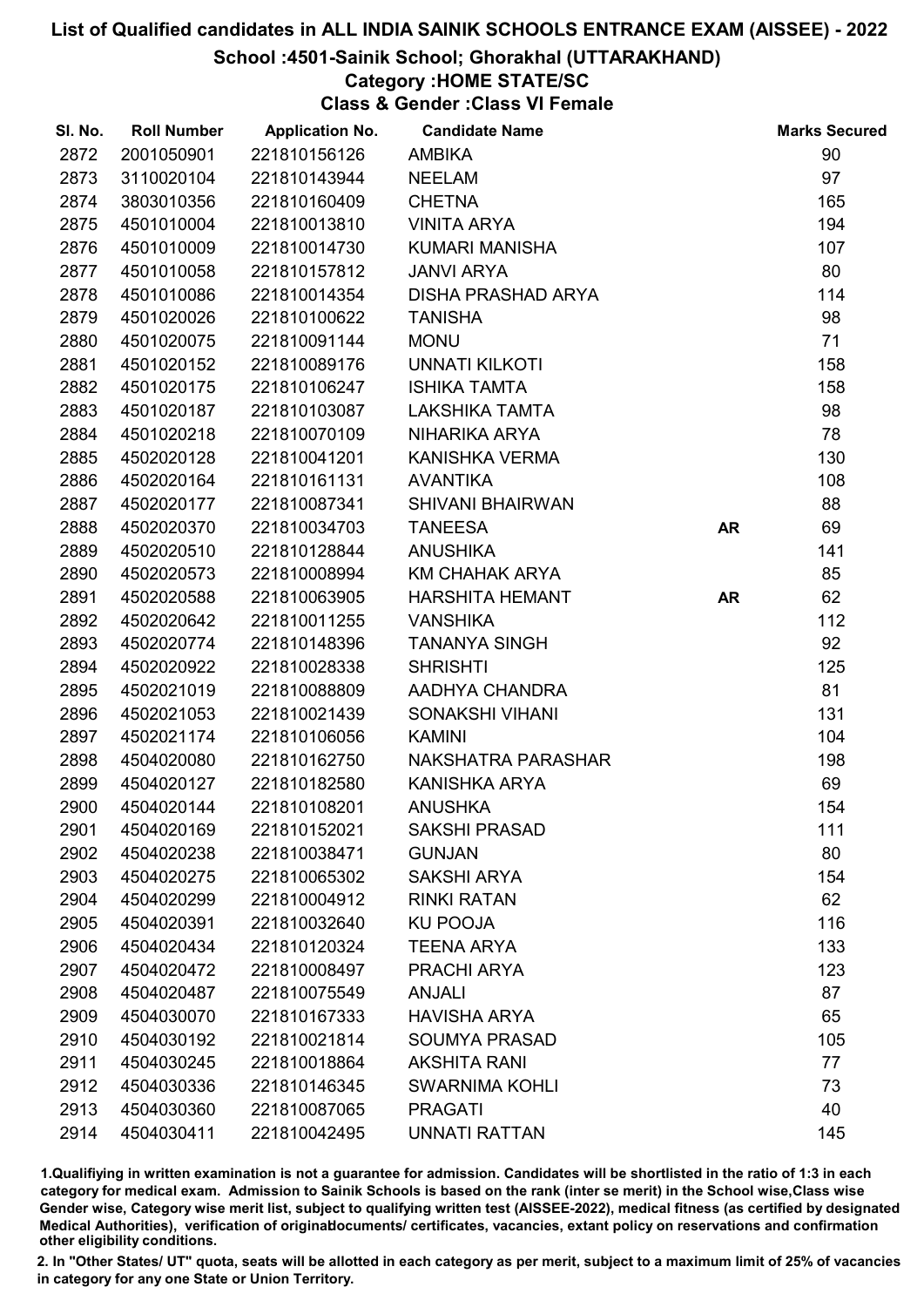#### School :4501-Sainik School; Ghorakhal (UTTARAKHAND)

### Category :HOME STATE/SC

Class & Gender :Class VI Female

| SI. No. | <b>Roll Number</b> | <b>Application No.</b> | <b>Candidate Name</b>  |           | <b>Marks Secured</b> |
|---------|--------------------|------------------------|------------------------|-----------|----------------------|
| 2915    | 4504030469         | 221810010046           | <b>BHUMIKA ARYA</b>    |           | 133                  |
| 2916    | 4504040033         | 221810011076           | <b>KAJAL ARYA</b>      |           | 137                  |
| 2917    | 4504040043         | 221810137576           | <b>SIDDHI</b>          |           | 167                  |
| 2918    | 4504040094         | 221810136617           | NISHTHA BASANT         |           | 68                   |
| 2919    | 4504040153         | 221810182557           | KANIKA ARYA            |           | 93                   |
| 2920    | 4504040193         | 221810090497           | <b>VARSHA KHERIYAL</b> |           | 111                  |
| 2921    | 4504040293         | 221810029078           | <b>DISHIKA DEV</b>     |           | 99                   |
| 2922    | 4504040357         | 221810159219           | <b>MAHAK ARYA</b>      |           | 92                   |
| 2923    | 4504040457         | 221810052689           | PRACHI CHAUDHARY       |           | 84                   |
| 2924    | 4505010069         | 221810071003           | <b>VANSHIKA</b>        |           | 76                   |
| 2925    | 4505020028         | 221810027832           | <b>AMIRTA RANI</b>     |           | 120                  |
| 2926    | 4505020132         | 221810103035           | ADITI DEEP CHANDRA     |           | 105                  |
| 2927    | 4506010091         | 221810137253           | SONAKSHI ARORA         |           | 85                   |
| 2928    | 4506010164         | 221810096046           | <b>NEELAKSHI</b>       | <b>AR</b> | 78                   |
| 2929    | 4506010219         | 221810098988           | ANUSHRIYA VAIDIK       |           | 117                  |
| 2930    | 4506010251         | 221810140542           | <b>SMRITI SINGH</b>    |           | 159                  |
| 2931    | 4506010256         | 221810156013           | KUMARI HARSHITA        |           | 100                  |
| 2932    | 4507010080         | 221810093751           | <b>VEDIKA SINGHWAL</b> |           | 100                  |
| 2933    | 4507010139         | 221810014672           | <b>AVNI INSHA</b>      |           | 193                  |
| 2934    | 4507010205         | 221810116524           | <b>TANI</b>            |           | 106                  |
| 2935    | 4507010483         | 221810038890           | <b>AANYA</b>           |           | 116                  |
| 2936    | 4507010501         | 221810099972           | AARYA KARNWAL          |           | 89                   |
| 2937    | 4507010542         | 221810137546           | <b>CHETNA RANI</b>     |           | 140                  |
| 2938    | 4507010571         | 221810156509           | <b>GARIMA NAUTIYAL</b> |           | 80                   |
| 2939    | 4508010110         | 221810113422           | <b>JYOTI ARYA</b>      |           | 110                  |
| 2940    | 4508010173         | 221810086285           | <b>EKAGRATA</b>        |           | 130                  |
| 2941    | 4508010198         | 221810044588           | <b>MANSI</b>           |           | 72                   |
| 2942    | 4508020001         | 221810037552           | <b>HARSHIKA SONKAR</b> |           | 73                   |
| 2943    | 4508020033         | 221810001243           | <b>JAHNVI</b>          |           | 107                  |
| 2944    | 4508020042         | 221810014953           | <b>PEEHU</b>           |           | 114                  |
| 2945    | 4508020043         | 221810073973           | <b>DIVYANSHI SINGH</b> |           | 160                  |
| 2946    | 4508020222         | 221810169077           | <b>ANIKA</b>           |           | 147                  |
| 2947    | 4508020330         | 221810044879           | <b>KITTU SINGH</b>     |           | 114                  |
| 2948    | 4509010034         | 221810192902           | <b>DIYA</b>            |           | 142                  |
| 2949    | 4509010051         | 221810017403           | <b>ANISHKA</b>         |           | 91                   |
| 2950    | 4509010168         | 221810091905           | <b>KUMARI AYUSHI</b>   |           | 94                   |
| 2951    | 4509010170         | 221810175335           | <b>KANISHKA</b>        |           | 131                  |

1.Qualifiying in written examination is not a guarantee for admission. Candidates will be shortlisted in the ratio of 1:3 in each category for medical exam. Admission to Sainik Schools is based on the rank (inter se merit) in the School wise,Class wise Gender wise, Category wise merit list, subject to qualifying written test (AISSEE-2022), medical fitness (as certified by designated Medical Authorities), verification of originablocuments/ certificates, vacancies, extant policy on reservations and confirmation other eligibility conditions.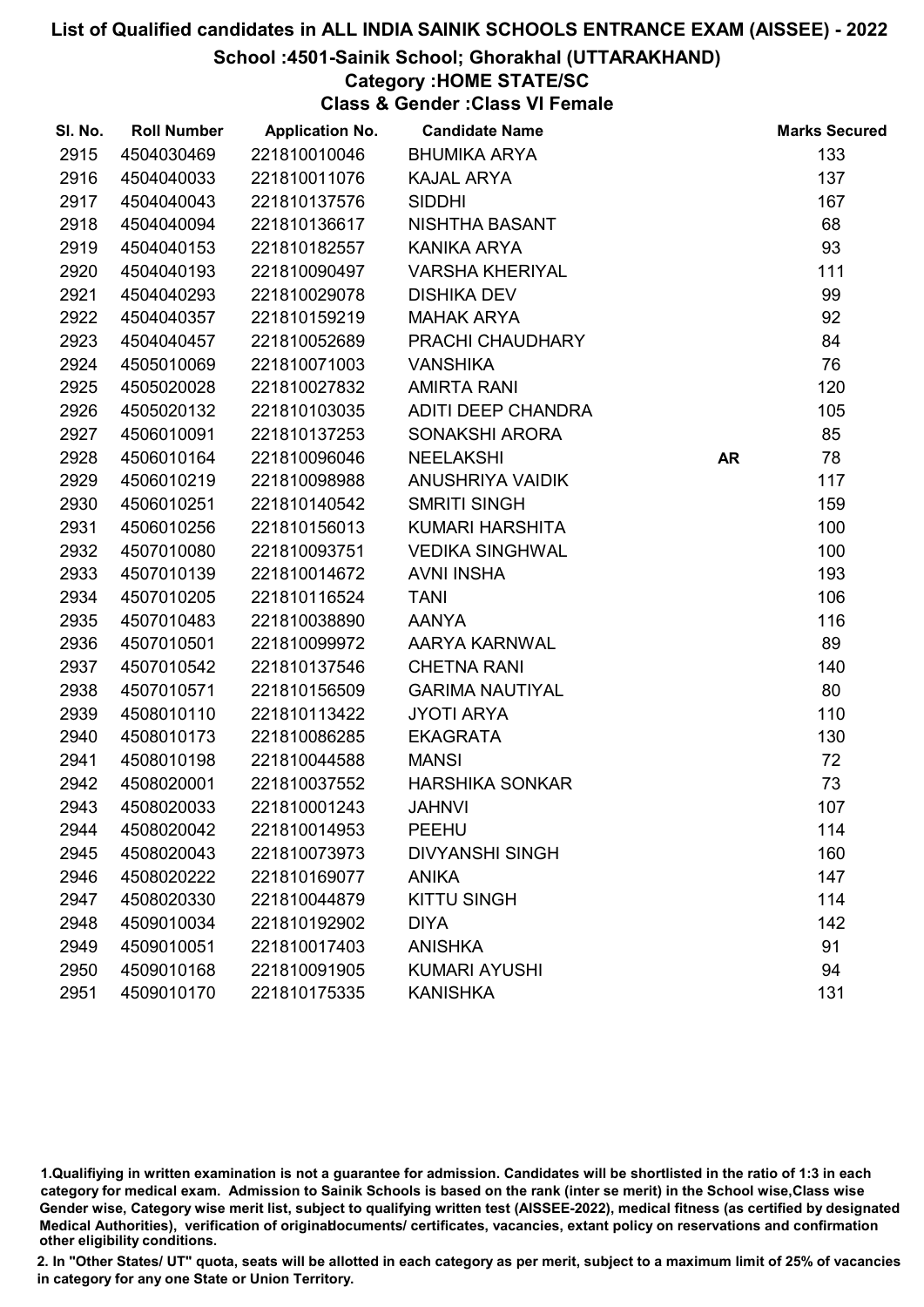#### School :4501-Sainik School; Ghorakhal (UTTARAKHAND)

# Category :HOME STATE/ST

Class & Gender :Class VI Female

| SI. No. | <b>Roll Number</b> | <b>Application No.</b> | <b>Candidate Name</b>    | <b>Marks Secured</b> |
|---------|--------------------|------------------------|--------------------------|----------------------|
| 2952    | 2001060064         | 221810097876           | <b>VAISHNAVI KHATI</b>   | 200                  |
| 2953    | 4501020087         | 221810101574           | <b>MANISHA HARKOTIYA</b> | 112                  |
| 2954    | 4501020128         | 221810137575           | PALAK RAWAT              | 131                  |
| 2955    | 4501020186         | 221810061277           | <b>SHAILY MARTOLIA</b>   | 183                  |
| 2956    | 4502010011         | 221810129451           | <b>VEDIKA CHAUHAN</b>    | 99                   |
| 2957    | 4502020035         | 221810061030           | <b>PARIDHI TOMAR</b>     | 122                  |
| 2958    | 4502020328         | 221810129662           | <b>SANVI RANA</b>        | 211                  |
| 2959    | 4502020487         | 221810018724           | <b>NAINA BHOTIA</b>      | 133                  |
| 2960    | 4502020501         | 221810118734           | <b>VAISHNAVI RANA</b>    | 166                  |
| 2961    | 4502020571         | 221810124894           | <b>SOMYA NEGI</b>        | 122                  |
| 2962    | 4502020664         | 221810006175           | <b>HIMANSHI RANA</b>     | 136                  |
| 2963    | 4502020751         | 221810100366           | <b>SUPRIYA CHAUHAN</b>   | 236                  |
| 2964    | 4502020824         | 221810014147           | <b>MAULI SAYANA</b>      | 130                  |
| 2965    | 4504020082         | 221810008950           | SHRANKHLA BANGYAL        | 153                  |
| 2966    | 4504020115         | 221810101970           | DIVYANSHI BRIJWAL        | 178                  |
| 2967    | 4504020431         | 221810152093           | <b>ANSHIKA RANA</b>      | 169                  |
| 2968    | 4504030460         | 221810019336           | <b>KASHITI PANGTEY</b>   | 223                  |
| 2969    | 4504030463         | 221810156436           | LAKSHITA SAYANA          | 91                   |
| 2970    | 4504040356         | 221810188219           | <b>RIYA RANA</b>         | 77                   |
| 2971    | 4506010031         | 221810173711           | <b>DIVYANSHI BONAL</b>   | 121                  |
| 2972    | 4508010010         | 221810021410           | <b>NIKUNJ RANA</b>       | 81                   |
| 2973    | 4508010059         | 221810015031           | <b>MANSI RANA</b>        | 147                  |
| 2974    | 4508010105         | 221810032212           | <b>SHARESTY RANA</b>     | 74                   |
| 2975    | 4508020012         | 221810042782           | <b>RISHIKA RANA</b>      | 67                   |
| 2976    | 4508020051         | 221810139693           | <b>MANVI RANA</b>        | 90                   |
| 2977    | 4508020111         | 221810107845           | <b>BHARTI</b>            | 73                   |
| 2978    | 4508020166         | 221810022156           | <b>PALAK RANA</b>        | 82                   |
| 2979    | 4508020249         | 221810106728           | <b>KHUSHI RANA</b>       | 38                   |
| 2980    | 4509010057         | 221810115033           | <b>NAINA</b>             | 150                  |

<sup>1.</sup>Qualifiying in written examination is not a guarantee for admission. Candidates will be shortlisted in the ratio of 1:3 in each category for medical exam. Admission to Sainik Schools is based on the rank (inter se merit) in the School wise,Class wise Gender wise, Category wise merit list, subject to qualifying written test (AISSEE-2022), medical fitness (as certified by designated Medical Authorities), verification of originablocuments/ certificates, vacancies, extant policy on reservations and confirmation other eligibility conditions.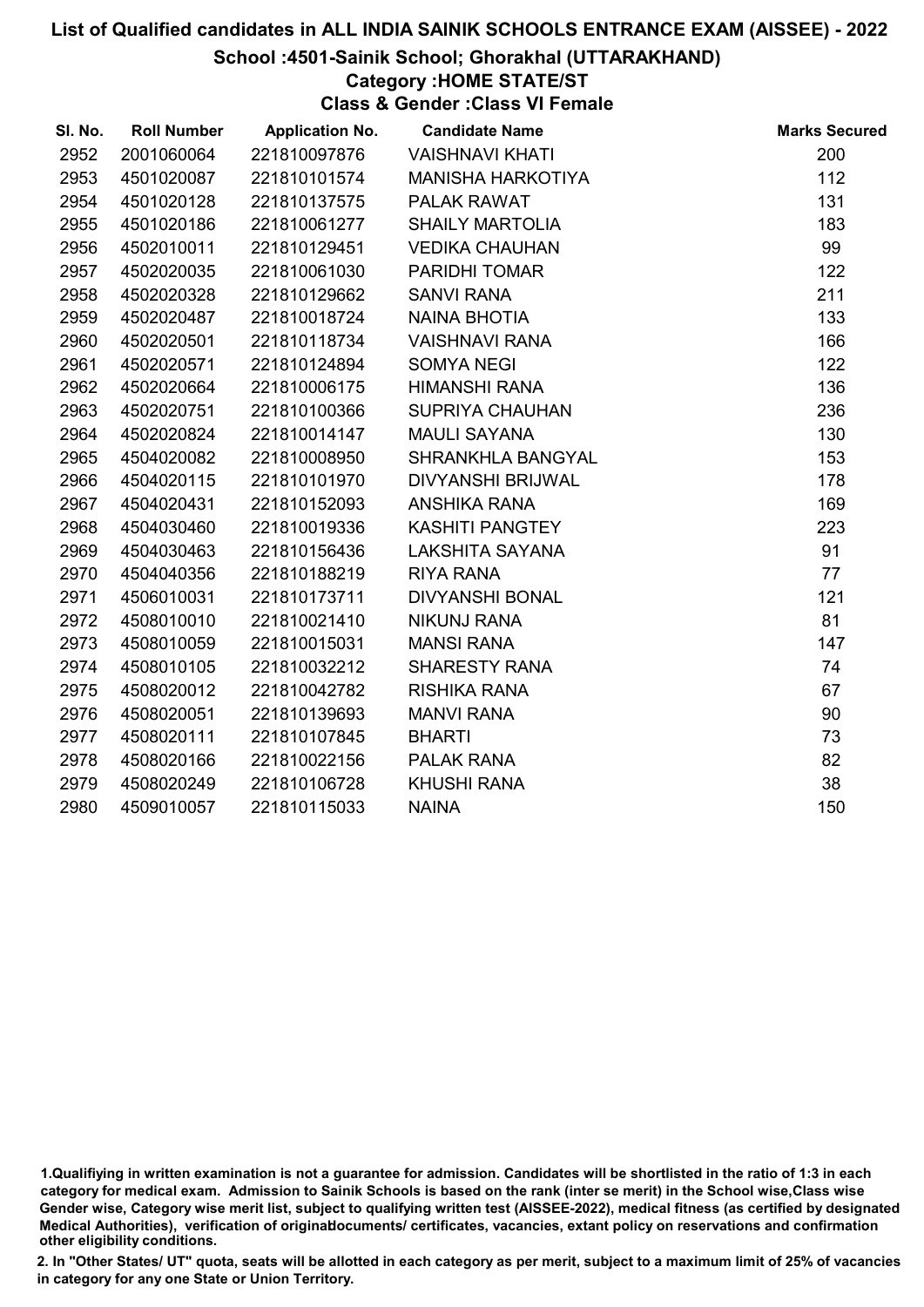#### School :4501-Sainik School; Ghorakhal (UTTARAKHAND)

# Category :HOME STATE/OBC

Class & Gender :Class VI Female

| SI. No. | <b>Roll Number</b> | <b>Application No.</b> | <b>Candidate Name</b>   | <b>Marks Secured</b> |
|---------|--------------------|------------------------|-------------------------|----------------------|
| 2981    | 4501010049         | 221810185901           | <b>HIMANI GOSWAMI</b>   | 148                  |
| 2982    | 4501020144         | 221810117656           | PRAGYA GOSWAMI          | 124                  |
| 2983    | 4502020001         | 221810103000           | <b>SAKSHI RATURI</b>    | 187                  |
| 2984    | 4502020113         | 221810026490           | <b>SHIVANSHI</b>        | 162                  |
| 2985    | 4502020507         | 221810188544           | AADITA RANA             | 177                  |
| 2986    | 4502020518         | 221810137454           | <b>TEJASHVI RANA</b>    | 173                  |
| 2987    | 4502020605         | 221810107225           | <b>AVNI</b>             | 190                  |
| 2988    | 4502020629         | 221810012445           | <b>ANSHIKA RAWAT</b>    | 202                  |
| 2989    | 4502020832         | 221810033847           | <b>RADHIKA SEMWAL</b>   | 171                  |
| 2990    | 4502020941         | 221810049258           | AVANI DHOUNDIYAL        | 134                  |
| 2991    | 4504020008         | 221810152300           | <b>VAISHNAVI VERMA</b>  | 136                  |
| 2992    | 4504020092         | 221810170760           | DIVAYNSHI GOSASAIEN     | 149                  |
| 2993    | 4504020392         | 221810027960           | <b>GAURI GOSAI</b>      | 132                  |
| 2994    | 4504020436         | 221810025824           | <b>ISHITA BHANDARI</b>  | 143                  |
| 2995    | 4504030122         | 221810029373           | <b>JHANAVI JAISWAL</b>  | 169                  |
| 2996    | 4504030154         | 221810007983           | <b>TANISHKA CHAND</b>   | 131                  |
| 2997    | 4504030184         | 221810047114           | <b>KRITIKA GOSWAMI</b>  | 160                  |
| 2998    | 4504030227         | 221810174744           | AREEBA NOOR             | 133                  |
| 2999    | 4504030307         | 221810064125           | <b>SHREYA YADAV</b>     | 160                  |
| 3000    | 4504030384         | 221810013385           | <b>NIDHI VERMA</b>      | 234                  |
| 3001    | 4504030435         | 221810129416           | ARADHYA GOSWAMI         | 149                  |
| 3002    | 4504040296         | 221810014278           | <b>REHA AZEEM</b>       | 138                  |
| 3003    | 4504040477         | 221810046799           | <b>GAYATRI GOSWAMI</b>  | 155                  |
| 3004    | 4506010064         | 221810115462           | NISHCHALA VERMA         | 147                  |
| 3005    | 4506010240         | 221810154479           | <b>NEHA BISHT</b>       | 120                  |
| 3006    | 4507010064         | 221810190131           | <b>KRITIKA TIWARI</b>   | 218                  |
| 3007    | 4507010356         | 221810026827           | <b>PARI BALIYAN</b>     | 158                  |
| 3008    | 4507010495         | 221810024871           | <b>DUINDVI SAINI</b>    | 223                  |
| 3009    | 4508010085         | 221810101381           | <b>HARSHITA RATHAUR</b> | 169                  |
| 3010    | 4508010119         | 221810021842           | <b>SHRISTY GANGWAR</b>  | 216                  |
| 3011    | 4508010193         | 221810113218           | <b>MANVI</b>            | 207                  |
| 3012    | 4508020147         | 221810045316           | <b>MAMTA GOSWAMI</b>    | 126                  |
| 3013    | 4508020153         | 221810047426           | <b>RIYANSHI GOSWAMI</b> | 126                  |
| 3014    | 4509010054         | 221810105323           | <b>PRIYANJUL GIRI</b>   | 157                  |

<sup>1.</sup>Qualifiying in written examination is not a guarantee for admission. Candidates will be shortlisted in the ratio of 1:3 in each category for medical exam. Admission to Sainik Schools is based on the rank (inter se merit) in the School wise,Class wise Gender wise, Category wise merit list, subject to qualifying written test (AISSEE-2022), medical fitness (as certified by designated Medical Authorities), verification of originablocuments/ certificates, vacancies, extant policy on reservations and confirmation other eligibility conditions.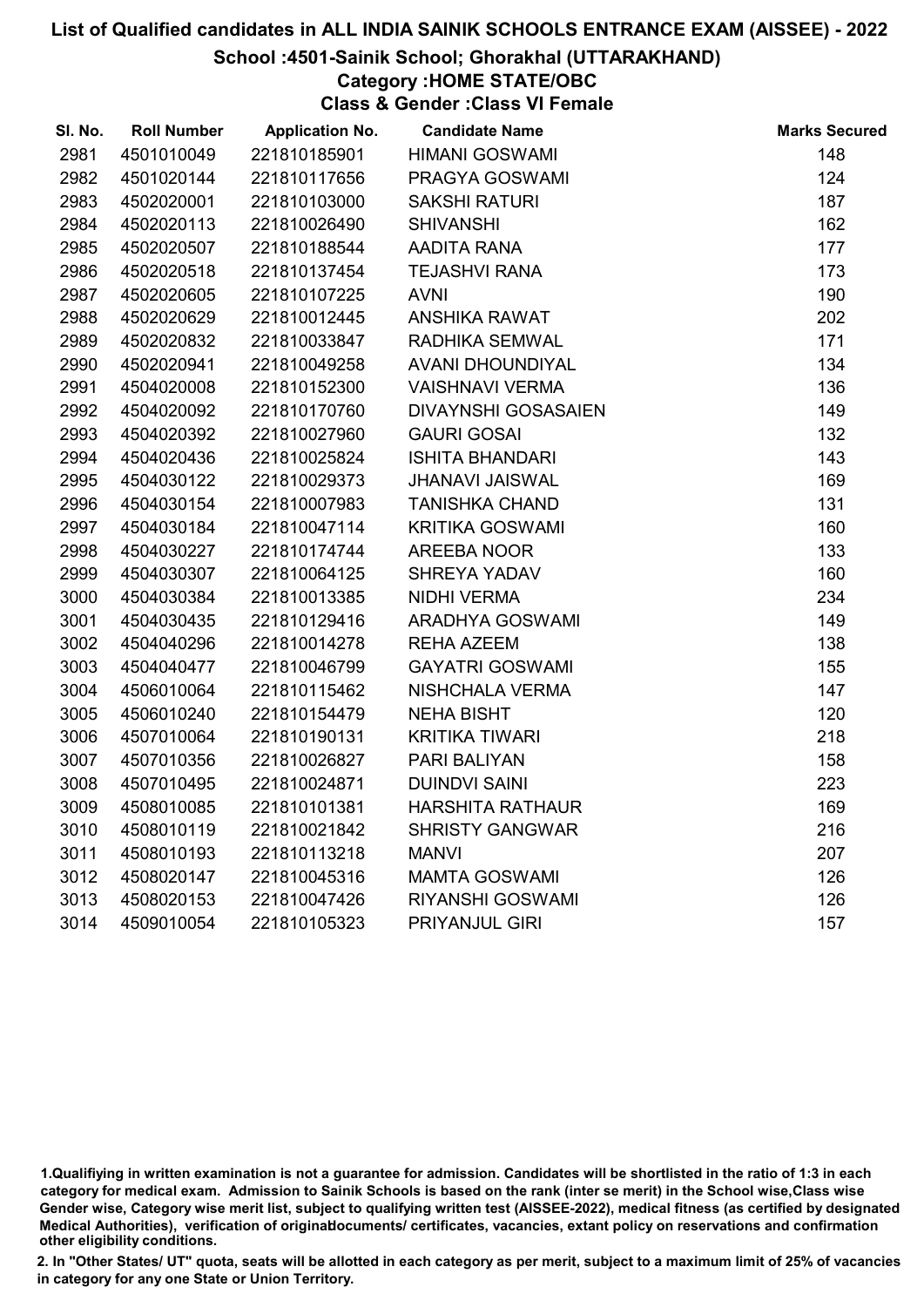#### School :4501-Sainik School; Ghorakhal (UTTARAKHAND)

# Category :HOME STATE/DEF

Class & Gender :Class VI Female

| SI. No. | <b>Roll Number</b> | <b>Application No.</b> | <b>Candidate Name</b>   | <b>Marks Secured</b> |
|---------|--------------------|------------------------|-------------------------|----------------------|
| 3015    | 1404010084         | 221810039305           | AKSHARA RAWAT           | 150                  |
| 3016    | 2001030027         | 221810171600           | <b>ADITI BHATT</b>      | 123                  |
| 3017    | 2001030186         | 221810140560           | YASHASVI DESHWAL        | 173                  |
| 3018    | 2001040285         | 221810148062           | <b>AAPTI RAUTHAN</b>    | 163                  |
| 3019    | 2001040441         | 221810102213           | <b>MAHAK RAWAT</b>      | 240                  |
| 3020    | 2402010035         | 221810061303           | SONAKSHI KANYAL         | 134                  |
| 3021    | 2701010046         | 221810008040           | KHUSHI MAITHANI         | 156                  |
| 3022    | 2701010161         | 221810190621           | <b>ADITY JAGWAN</b>     | 137                  |
| 3023    | 3003030258         | 221810045657           | NIMISHA RAWAT           | 211                  |
| 3024    | 3114030083         | 221810080135           | <b>VAISHNAVI JOSHI</b>  | 171                  |
| 3025    | 3805010112         | 221810021693           | <b>ARPITA</b>           | 147                  |
| 3026    | 3904040614         | 221810110775           | <b>SONAM</b>            | 225                  |
| 3027    | 3904041062         | 221810147909           | <b>SONAM</b>            | 127                  |
| 3028    | 4102020128         | 221810173762           | <b>GAURVI KARKI</b>     | 182                  |
| 3029    | 4406020023         | 221810154520           | <b>ANGEL BAFILA</b>     | 139                  |
| 3030    | 4406030317         | 221810161697           | <b>MANASVI UPRETI</b>   | 139                  |
| 3031    | 4408020458         | 221810072898           | <b>JIYA JOSHI</b>       | 128                  |
| 3032    | 4501010007         | 221810117420           | <b>DISHA SATI</b>       | 125                  |
| 3033    | 4501010024         | 221810023290           | SONAKSHI PANDEY         | 243                  |
| 3034    | 4501020004         | 221810022511           | <b>SHIVANI BISHT</b>    | 133                  |
| 3035    | 4501020054         | 221810118473           | <b>KHUSHBU</b>          | 224                  |
| 3036    | 4501020093         | 221810168094           | <b>ANUSHKA NEGI</b>     | 261                  |
| 3037    | 4501020095         | 221810137294           | <b>ANUSHKA JOSHI</b>    | 135                  |
| 3038    | 4501020214         | 221810027288           | <b>JAAHNVI MEHTA</b>    | 248                  |
| 3039    | 4502020057         | 221810171640           | <b>SHIYA KANDARI</b>    | 206                  |
| 3040    | 4502020140         | 221810187801           | <b>ARUSHI BISHT</b>     | 145                  |
| 3041    | 4502020161         | 221810063821           | <b>SUSMITA BHATT</b>    | 256                  |
| 3042    | 4502020259         | 221810015802           | <b>ASTHA</b>            | 245                  |
| 3043    | 4502020302         | 221810076542           | <b>PRIYASHA</b>         | 146                  |
| 3044    | 4502020308         | 221810053842           | <b>BHAVYA JOSHI</b>     | 143                  |
| 3045    | 4502020309         | 221810025842           | <b>OJASWINI KANDWAL</b> | 190                  |
| 3046    | 4502020363         | 221810054892           | <b>SHIKSHA</b>          | 173                  |
| 3047    | 4502020387         | 221810023423           | <b>SNEHA RANA</b>       | 133                  |
| 3048    | 4502020442         | 221810029183           | APEKSHA BHARDWAJ        | 214                  |
| 3049    | 4502020443         | 221810183283           | <b>SRISHTI BALUNI</b>   | 136                  |
| 3050    | 4502020457         | 221810134993           | <b>ADITI NEGI</b>       | 179                  |
| 3051    | 4502020459         | 221810137104           | <b>DIVYA BHANDARI</b>   | 189                  |
| 3052    | 4502020464         | 221810114404           | <b>NIYATI GAUR</b>      | 176                  |
| 3053    | 4502020481         | 221810147124           | <b>SHERLYN BISHT</b>    | 230                  |
| 3054    | 4502020540         | 221810030964           | <b>AYESHA RAWAT</b>     | 174                  |
| 3055    | 4502020601         | 221810112915           | <b>WAIDANSHI</b>        | 134                  |
| 3056    | 4502020901         | 221810005518           | <b>ARUSHI</b>           | 140                  |
| 3057    | 4502020920         | 221810061138           | <b>NIRALI</b>           | 145                  |

1.Qualifiying in written examination is not a guarantee for admission. Candidates will be shortlisted in the ratio of 1:3 in each category for medical exam. Admission to Sainik Schools is based on the rank (inter se merit) in the School wise,Class wise Gender wise, Category wise merit list, subject to qualifying written test (AISSEE-2022), medical fitness (as certified by designated Medical Authorities), verification of originablocuments/ certificates, vacancies, extant policy on reservations and confirmation other eligibility conditions.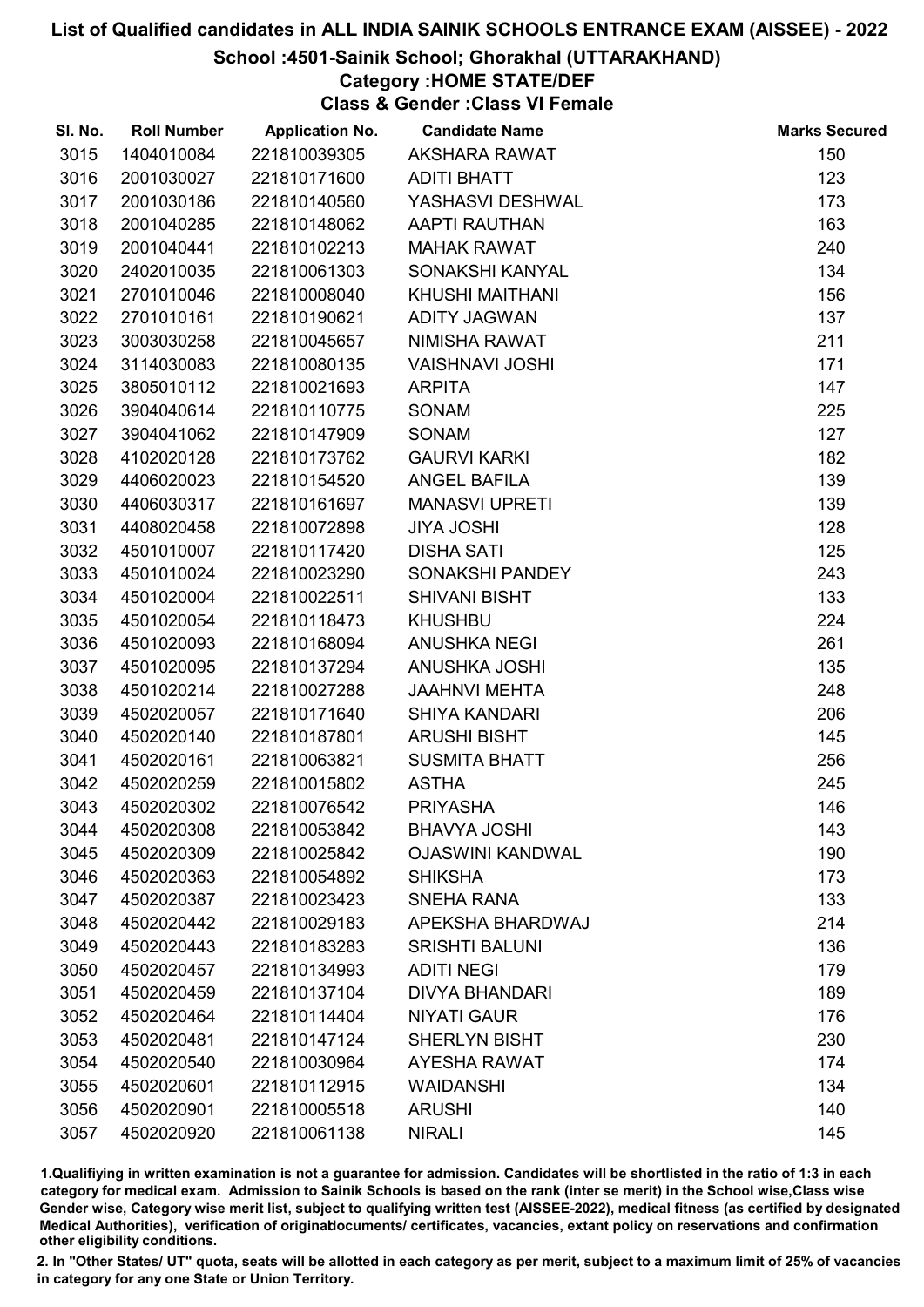#### School :4501-Sainik School; Ghorakhal (UTTARAKHAND)

# Category :HOME STATE/DEF

Class & Gender :Class VI Female

| SI. No. | <b>Roll Number</b> | <b>Application No.</b> | <b>Candidate Name</b>  | <b>Marks Secured</b> |
|---------|--------------------|------------------------|------------------------|----------------------|
| 3058    | 4502020925         | 221810108938           | <b>SAANVI RAWAT</b>    | 143                  |
| 3059    | 4502020970         | 221810008278           | <b>TANISHA RAWAT</b>   | 132                  |
| 3060    | 4502021016         | 221810062709           | RADHIKA RAWAT          | 158                  |
| 3061    | 4502021045         | 221810042629           | <b>URMILA</b>          | 138                  |
| 3062    | 4502021083         | 221810063959           | <b>ARUSHI</b>          | 194                  |
| 3063    | 4502021196         | 221810126709           | <b>VANSHIKA MEHTA</b>  | 146                  |
| 3064    | 4504020022         | 221810093410           | ANUSHREE SINGH SEN     | 172                  |
| 3065    | 4504020093         | 221810143760           | <b>BHUMIKA BHATT</b>   | 183                  |
| 3066    | 4504020117         | 221810123080           | <b>SOUMYA BHATT</b>    | 183                  |
| 3067    | 4504020128         | 221810023680           | <b>ANGEL NEGI</b>      | 220                  |
| 3068    | 4504020176         | 221810040721           | <b>DIYA BHATT</b>      | 173                  |
| 3069    | 4504020198         | 221810104741           | <b>CHANIDA NEGI</b>    | 158                  |
| 3070    | 4504020227         | 221810011961           | ANSHIKA PADIYAR        | 210                  |
| 3071    | 4504020278         | 221810072602           | <b>KALPANA KHATI</b>   | 184                  |
| 3072    | 4504020279         | 221810114602           | <b>BHAWNA KORANGA</b>  | 128                  |
| 3073    | 4504020410         | 221810040302           | <b>AKSHRA</b>          | 141                  |
| 3074    | 4504030022         | 221810044892           | <b>SIYA UPADHYAY</b>   | 159                  |
| 3075    | 4504030053         | 221810116223           | <b>DIVYANSHI</b>       | 143                  |
| 3076    | 4504030161         | 221810046493           | <b>DIVYANSHI</b>       | 127                  |
| 3077    | 4504030179         | 221810138704           | <b>ARPITA THAPA</b>    | 209                  |
| 3078    | 4504030186         | 221810167414           | <b>TEJASWINI SAH</b>   | 244                  |
| 3079    | 4504030209         | 221810107924           | <b>VANSHI MALARA</b>   | 150                  |
| 3080    | 4504030226         | 221810083744           | <b>ESHIKA</b>          | 143                  |
| 3081    | 4504030244         | 221810159664           | <b>VANSHIKA CHAND</b>  | 135                  |
| 3082    | 4504030339         | 221810027445           | <b>LAKSHITA JOSHI</b>  | 180                  |
| 3083    | 4504030348         | 221810078055           | PALAK JOSHI            | 175                  |
| 3084    | 4504030386         | 221810106385           | <b>GARIMA BISHT</b>    | 201                  |
| 3085    | 4504030433         | 221810070316           | NIVEDITA KHARKWAL      | 138                  |
| 3086    | 4504030438         | 221810030716           | <b>KASHISH JEENA</b>   | 189                  |
| 3087    | 4504040041         | 221810135576           | <b>MANANYA SAMANT</b>  | 162                  |
| 3088    | 4504040068         | 221810071696           | <b>RIYA JETHI</b>      | 132                  |
| 3089    | 4504040125         | 221810143637           | <b>MANSI JOSHI</b>     | 135                  |
| 3090    | 4504040142         | 221810163647           | <b>SONAL GAIRA</b>     | 137                  |
| 3091    | 4504040183         | 221810000587           | <b>TANIYA NEGI</b>     | 211                  |
| 3092    | 4504040195         | 221810042597           | <b>RASHI NORKI</b>     | 186                  |
| 3093    | 4504040211         | 221810038308           | <b>VAISHNAVI KARKI</b> | 165                  |
| 3094    | 4504040215         | 221810131118           | <b>VARSHA JOSHI</b>    | 140                  |
| 3095    | 4504040415         | 221810005559           | KHUSHBOO ADHIKARI      | 197                  |
| 3096    | 4504040443         | 221810019479           | NIVEDITA BORA          | 213                  |
| 3097    | 4505010006         | 221810058810           | <b>VAISHNAVI</b>       | 214                  |
| 3098    | 4505010076         | 221810108773           | <b>AKANSHA NEGI</b>    | 124                  |
| 3099    | 4505020003         | 221810182761           | <b>SANCHI RAUTELA</b>  | 166                  |
| 3100    | 4505020051         | 221810132092           | <b>AVNI CHAUHAN</b>    | 207                  |

1.Qualifiying in written examination is not a guarantee for admission. Candidates will be shortlisted in the ratio of 1:3 in each category for medical exam. Admission to Sainik Schools is based on the rank (inter se merit) in the School wise,Class wise Gender wise, Category wise merit list, subject to qualifying written test (AISSEE-2022), medical fitness (as certified by designated Medical Authorities), verification of originablocuments/ certificates, vacancies, extant policy on reservations and confirmation other eligibility conditions.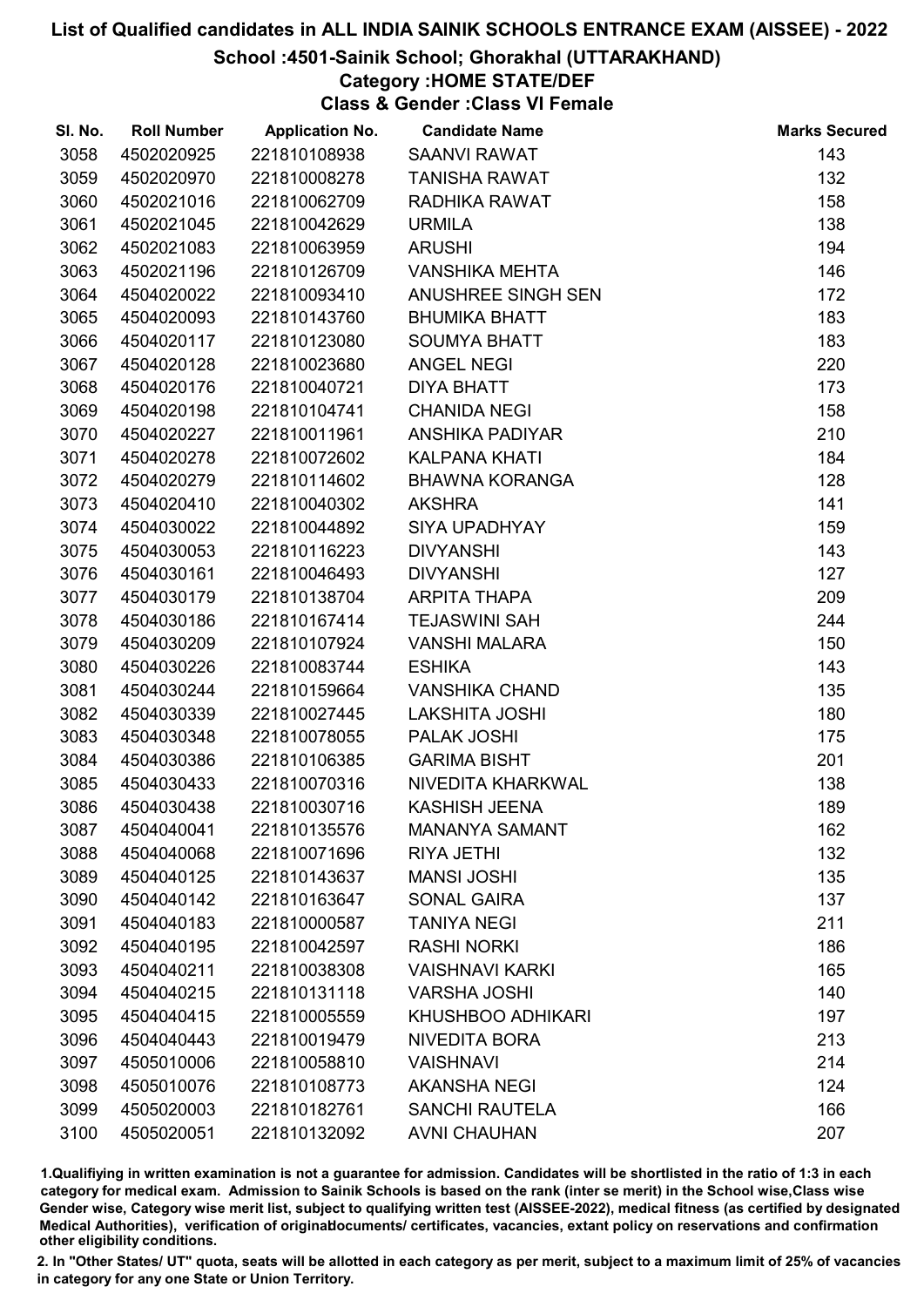#### School :4501-Sainik School; Ghorakhal (UTTARAKHAND)

# Category :HOME STATE/DEF

Class & Gender :Class VI Female

| SI. No. | <b>Roll Number</b> | <b>Application No.</b> | <b>Candidate Name</b>   | <b>Marks Secured</b> |
|---------|--------------------|------------------------|-------------------------|----------------------|
| 3101    | 4505020071         | 221810055653           | <b>SHREYA KALA</b>      | 159                  |
| 3102    | 4505020106         | 221810003074           | <b>VAISHNAVI</b>        | 164                  |
| 3103    | 4505020109         | 221810136274           | KHUSHI BISHT            | 164                  |
| 3104    | 4505020135         | 221810157135           | AMRITA RAWAT            | 163                  |
| 3105    | 4505020165         | 221810101736           | AKSHRA JAKHMOLA         | 170                  |
| 3106    | 4505020203         | 221810143247           | <b>ARUSHI</b>           | 131                  |
| 3107    | 4505020241         | 221810006938           | <b>NIHARIKA NEGI</b>    | 122                  |
| 3108    | 4505020277         | 221810189809           | ADRIKA BHANDARI         | 249                  |
| 3109    | 4505020288         | 221810012149           | AAROHI RAWAT            | 144                  |
| 3110    | 4506010023         | 221810123870           | <b>ISHITA KATHAYAT</b>  | 220                  |
| 3111    | 4506010127         | 221810035384           | ANUSHKA DHAMI           | 124                  |
| 3112    | 4506010187         | 221810037347           | <b>SHREYA DHAMI</b>     | 121                  |
| 3113    | 4507010203         | 221810126214           | <b>SANA SHAHI</b>       | 200                  |
| 3114    | 4507010260         | 221810137745           | <b>PRAGYA</b>           | 121                  |
| 3115    | 4507010350         | 221810001417           | <b>SACHI NAUTIYAL</b>   | 177                  |
| 3116    | 4507010438         | 221810115339           | <b>DIKSHA</b>           | 160                  |
| 3117    | 4508020062         | 221810011334           | <b>JYOTSANA</b>         | 123                  |
| 3118    | 4508020128         | 221810027985           | <b>BHUMIKA MUNOLA</b>   | 153                  |
| 3119    | 4508020218         | 221810056167           | <b>KUMARI ANI SINGH</b> | 196                  |
| 3120    | 4509010101         | 221810050856           | <b>TUSHTI BHATT</b>     | 216                  |

1.Qualifiying in written examination is not a guarantee for admission. Candidates will be shortlisted in the ratio of 1:3 in each category for medical exam. Admission to Sainik Schools is based on the rank (inter se merit) in the School wise,Class wise Gender wise, Category wise merit list, subject to qualifying written test (AISSEE-2022), medical fitness (as certified by designated Medical Authorities), verification of originablocuments/ certificates, vacancies, extant policy on reservations and confirmation other eligibility conditions.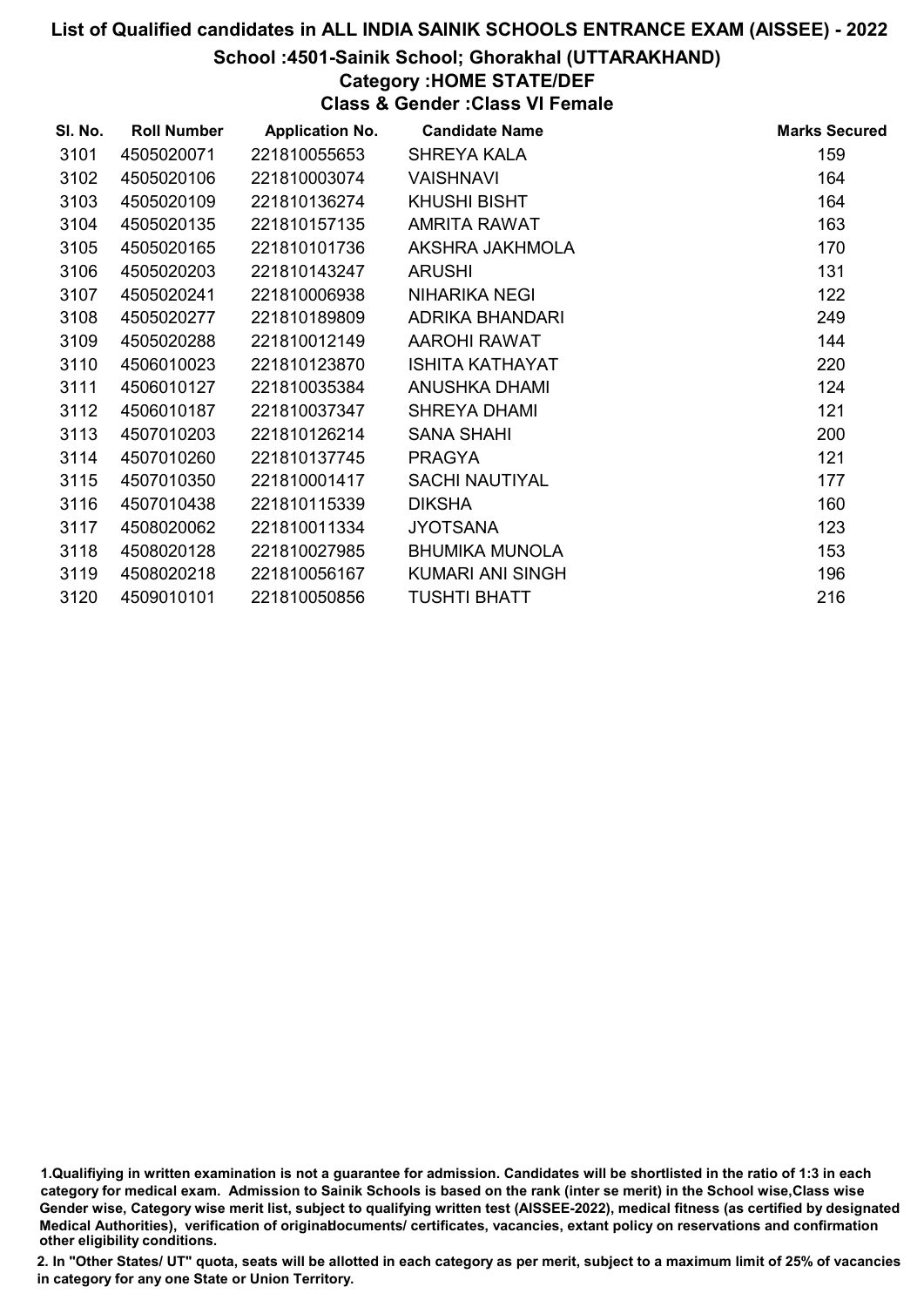### School :4501-Sainik School; Ghorakhal (UTTARAKHAND)

### Category :HOME STATE/GEN

Class & Gender :Class VI Female

| SI. No. | <b>Roll Number</b> | <b>Application No.</b> | <b>Candidate Name</b>       |           | <b>Marks Secured</b> |
|---------|--------------------|------------------------|-----------------------------|-----------|----------------------|
| 3121    | 2001030270         | 221810083090           | SHRINIKA BAHUKHANDI         |           | 182                  |
| 3122    | 2001030472         | 221810015361           | KUMARI VANSHIKA DHYANI      | <b>AR</b> | 189                  |
| 3123    | 2001040235         | 221810054342           | <b>BHAWNA</b>               |           | 124                  |
| 3124    | 2001040445         | 221810079213           | <b>LAVANYA KUKRETI</b>      |           | 136                  |
| 3125    | 2001050096         | 221810155553           | <b>DIVIJA</b>               |           | 183                  |
| 3126    | 2001050182         | 221810152083           | ANANYAA RAWAT               |           | 170                  |
| 3127    | 2001050278         | 221810108904           | <b>TANVI BISHT</b>          |           | 123                  |
| 3128    | 2001050647         | 221810067335           | <b>VAISHNAVI GUSAIN</b>     |           | 256                  |
| 3129    | 2001050669         | 221810049645           | <b>ADITI</b>                |           | 178                  |
| 3130    | 2001060163         | 221810009907           | <b>VAISHNAVI JOSHI</b>      |           | 143                  |
| 3131    | 2001060422         | 221810019008           | <b>TANISHI GOSAIN</b>       |           | 135                  |
| 3132    | 2001060451         | 221810129018           | <b>ADITI RAWAT</b>          |           | 163                  |
| 3133    | 2001060611         | 221810075368           | <b>CHITRA LOHANI</b>        |           | 195                  |
| 3134    | 2001060630         | 221810117078           | LAKSHITA ADHIKARI           |           | 210                  |
| 3135    | 2001060718         | 221810050009           | <b>KANISHKA NEGI</b>        |           | 161                  |
| 3136    | 2701030079         | 221810103675           | RUDRAKSHI RAUTELA           |           | 200                  |
| 3137    | 3501010041         | 221810131791           | <b>SOMIYA BISHT</b>         | <b>AR</b> | 203                  |
| 3138    | 3801010054         | 221810016531           | KRITIKA JAKHMOLA            |           | 175                  |
| 3139    | 3901010001         | 221810013400           | <b>AKSHITA JAIRA</b>        |           | 271                  |
| 3140    | 3904030009         | 221810119400           | PRATISHTHA BHANDARI         |           | 238                  |
| 3141    | 3906010117         | 221810101722           | <b>SRISHTI CHAND</b>        |           | 133                  |
| 3142    | 4406020024         | 221810121720           | LAXMI                       |           | 129                  |
| 3143    | 4406020054         | 221810063160           | SIDDHI JOSHI                |           | 134                  |
| 3144    | 4406030086         | 221810113115           | <b>KANISHKA BHATT</b>       |           | 160                  |
| 3145    | 4410020312         | 221810115713           | <b>KRITI PANDEY</b>         |           | 163                  |
| 3146    | 4410030156         | 221810190336           | <b>MANISHA BISHT</b>        |           | 152                  |
| 3147    | 4501010037         | 221810114840           | PRIYANSHI PANDEY            |           | 150                  |
| 3148    | 4501010038         | 221810113150           | <b>KHASTI</b>               |           | 151                  |
| 3149    | 4501010053         | 221810112761           | POOJA GARIYA                |           | 223                  |
| 3150    | 4501010054         | 221810137071           | POOJA PHARTYAL              |           | 160                  |
| 3151    | 4501010061         | 221810025552           | SIDDHI BISHT                |           | 189                  |
| 3152    | 4501010065         | 221810119603           | <b>HARSHITA DEVRARI</b>     |           | 124                  |
| 3153    | 4501010073         | 221810113483           | <b>NEHA</b>                 |           | 169                  |
| 3154    | 4501010080         | 221810013624           | <b>SOUMYA KAPKOTI</b>       |           | 247                  |
| 3155    | 4501010082         | 221810043734           | <b>DISHA PHARTYAL</b>       |           | 135                  |
| 3156    | 4501010083         | 221810121344           | <b>NIKITA NEGI</b>          |           | 125                  |
| 3157    | 4501010109         | 221810184996           | <b>SACHIN SINGH KORANGA</b> |           | 165                  |
| 3158    | 4501010114         | 221810107537           | <b>KANIKA BISHT</b>         |           | 151                  |
| 3159    | 4501010131         | 221810011259           | <b>CHITRALEKHA PARIHAR</b>  |           | 216                  |
| 3160    | 4501020007         | 221810070221           | <b>HARSHITA UPADHAYY</b>    |           | 130                  |
| 3161    | 4501020016         | 221810184361           | NAVYA UPADHYAY              |           | 149                  |
| 3162    | 4501020030         | 221810093142           | <b>ANANYA MEHTA</b>         |           | 135                  |
| 3163    | 4501020043         | 221810021913           | <b>HARSHITA KANWAL</b>      |           | 126                  |

1.Qualifiying in written examination is not a guarantee for admission. Candidates will be shortlisted in the ratio of 1:3 in each category for medical exam. Admission to Sainik Schools is based on the rank (inter se merit) in the School wise,Class wise Gender wise, Category wise merit list, subject to qualifying written test (AISSEE-2022), medical fitness (as certified by designated Medical Authorities), verification of originablocuments/ certificates, vacancies, extant policy on reservations and confirmation other eligibility conditions.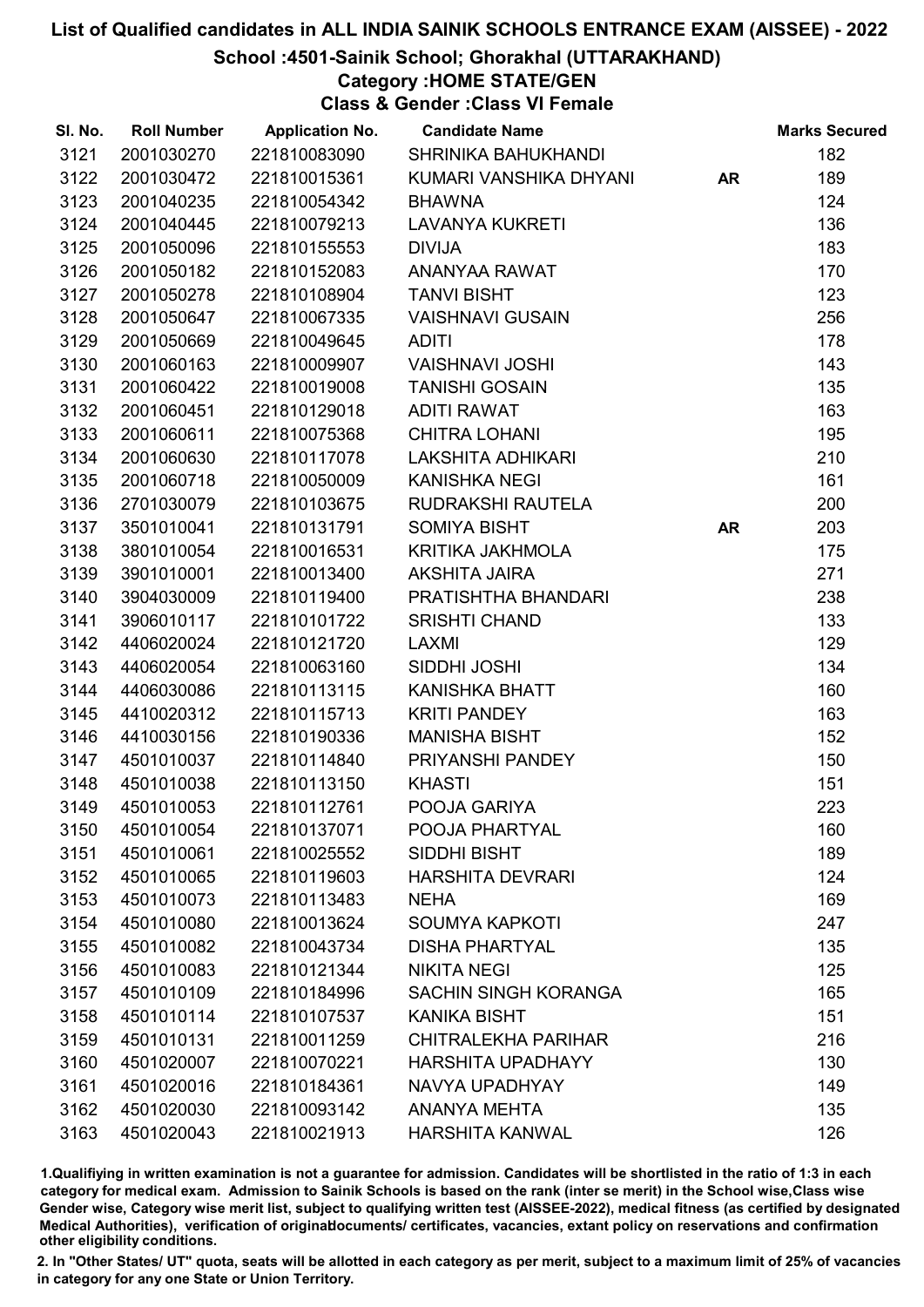#### School :4501-Sainik School; Ghorakhal (UTTARAKHAND)

## Category :HOME STATE/GEN

Class & Gender :Class VI Female

| SI. No. | <b>Roll Number</b> | <b>Application No.</b> | <b>Candidate Name</b>    |           | <b>Marks Secured</b> |
|---------|--------------------|------------------------|--------------------------|-----------|----------------------|
| 3164    | 4501020044         | 221810043133           | <b>DRISHTI SORARI</b>    |           | 155                  |
| 3165    | 4501020089         | 221810011384           | <b>KAVYA</b>             |           | 202                  |
| 3166    | 4501020097         | 221810086994           | <b>SUHANA MANOLA</b>     |           | 218                  |
| 3167    | 4501020101         | 221810022805           | <b>SHREYASHI JOSHI</b>   |           | 149                  |
| 3168    | 4501020110         | 221810107725           | ANUSHKA PANDEY           |           | 128                  |
| 3169    | 4501020115         | 221810031555           | <b>ANNIE</b>             |           | 133                  |
| 3170    | 4501020118         | 221810149855           | <b>VAIBHAVI KARNATAK</b> |           | 135                  |
| 3171    | 4501020125         | 221810166965           | NIDHIMANI RAUTELA        |           | 125                  |
| 3172    | 4501020150         | 221810040176           | <b>SHIVANSHI JOSHI</b>   |           | 236                  |
| 3173    | 4501020161         | 221810084807           | <b>JIGYASA KANDPAL</b>   |           | 134                  |
| 3174    | 4501020173         | 221810001047           | <b>ANUSHKA JOSHI</b>     |           | 223                  |
| 3175    | 4501020180         | 221810131847           | <b>AKSHITA NEGI</b>      |           | 126                  |
| 3176    | 4501020197         | 221810085518           | <b>VANSHIKA ADHIKARI</b> |           | 152                  |
| 3177    | 4501020208         | 221810024858           | <b>DEVANGNA BISHT</b>    |           | 169                  |
| 3178    | 4501020227         | 221810169249           | SAMRIDHI SAH             |           | 146                  |
| 3179    | 4501020228         | 221810057549           | <b>ANKITA</b>            |           | 153                  |
| 3180    | 4501020235         | 221810089669           | <b>KRITIKA BISHT</b>     |           | 186                  |
| 3181    | 4502020019         | 221810150310           | <b>TANISHTHA SAXENA</b>  |           | 128                  |
| 3182    | 4502020024         | 221810137710           | <b>KHUSBU NEGI</b>       |           | 158                  |
| 3183    | 4502020028         | 221810170020           | <b>KANISHKA</b>          |           | 135                  |
| 3184    | 4502020055         | 221810085540           | <b>AVANTIKA RAWAT</b>    |           | 155                  |
| 3185    | 4502020070         | 221810050850           | <b>AARNA ANTHWAL</b>     |           | 199                  |
| 3186    | 4502020075         | 221810039260           | <b>DEVIKA BISHT</b>      |           | 126                  |
| 3187    | 4502020091         | 221810091270           | <b>ARYAHI ADHIKARI</b>   |           | 131                  |
| 3188    | 4502020112         | 221810000490           | <b>VAISHNAVI RAWAT</b>   |           | 160                  |
| 3189    | 4502020142         | 221810147901           | <b>ADITRI KAKKAR</b>     |           | 157                  |
| 3190    | 4502020170         | 221810037531           | YASHASVI GARG            |           | 126                  |
| 3191    | 4502020203         | 221810002461           | <b>DEVYANSHI GUSAIN</b>  |           | 174                  |
| 3192    | 4502020233         | 221810137981           | <b>VANSHIKA KHATI</b>    |           | 124                  |
| 3193    | 4502020264         | 221810056112           | <b>TANISHKA NAUTIYAL</b> |           | 147                  |
| 3194    | 4502020281         | 221810100722           | <b>SAMRIDHI</b>          |           | 127                  |
| 3195    | 4502020283         | 221810000922           | <b>MANYA RATHI</b>       |           | 146                  |
| 3196    | 4502020299         | 221810111442           | <b>AVANI BHATT</b>       |           | 164                  |
| 3197    | 4502020320         | 221810167552           | <b>KUMARI KAJAL</b>      | <b>AR</b> | 132                  |
| 3198    | 4502020335         | 221810103272           | <b>VERNIKA PANWAR</b>    |           | 189                  |
| 3199    | 4502020352         | 221810166682           | <b>SHIKSHA UNIYAL</b>    |           | 157                  |
| 3200    | 4502020353         | 221810132782           | <b>ANJEL BISHT</b>       | <b>AR</b> | 155                  |
| 3201    | 4502020359         | 221810035592           | <b>PRIYA NEGI</b>        |           | 141                  |
| 3202    | 4502020396         | 221810139633           | <b>RIDDHI LUNTHI</b>     |           | 245                  |
| 3203    | 4502020418         | 221810006763           | <b>ADITI PUROHIT</b>     |           | 171                  |
| 3204    | 4502020420         | 221810008763           | <b>HARSHITA</b>          |           | 126                  |
| 3205    | 4502020428         | 221810088373           | <b>ROHINI RANA</b>       |           | 160                  |
| 3206    | 4502020429         | 221810130473           | <b>VANSHIKA NEGI</b>     |           | 154                  |

1.Qualifiying in written examination is not a guarantee for admission. Candidates will be shortlisted in the ratio of 1:3 in each category for medical exam. Admission to Sainik Schools is based on the rank (inter se merit) in the School wise,Class wise Gender wise, Category wise merit list, subject to qualifying written test (AISSEE-2022), medical fitness (as certified by designated Medical Authorities), verification of originablocuments/ certificates, vacancies, extant policy on reservations and confirmation other eligibility conditions.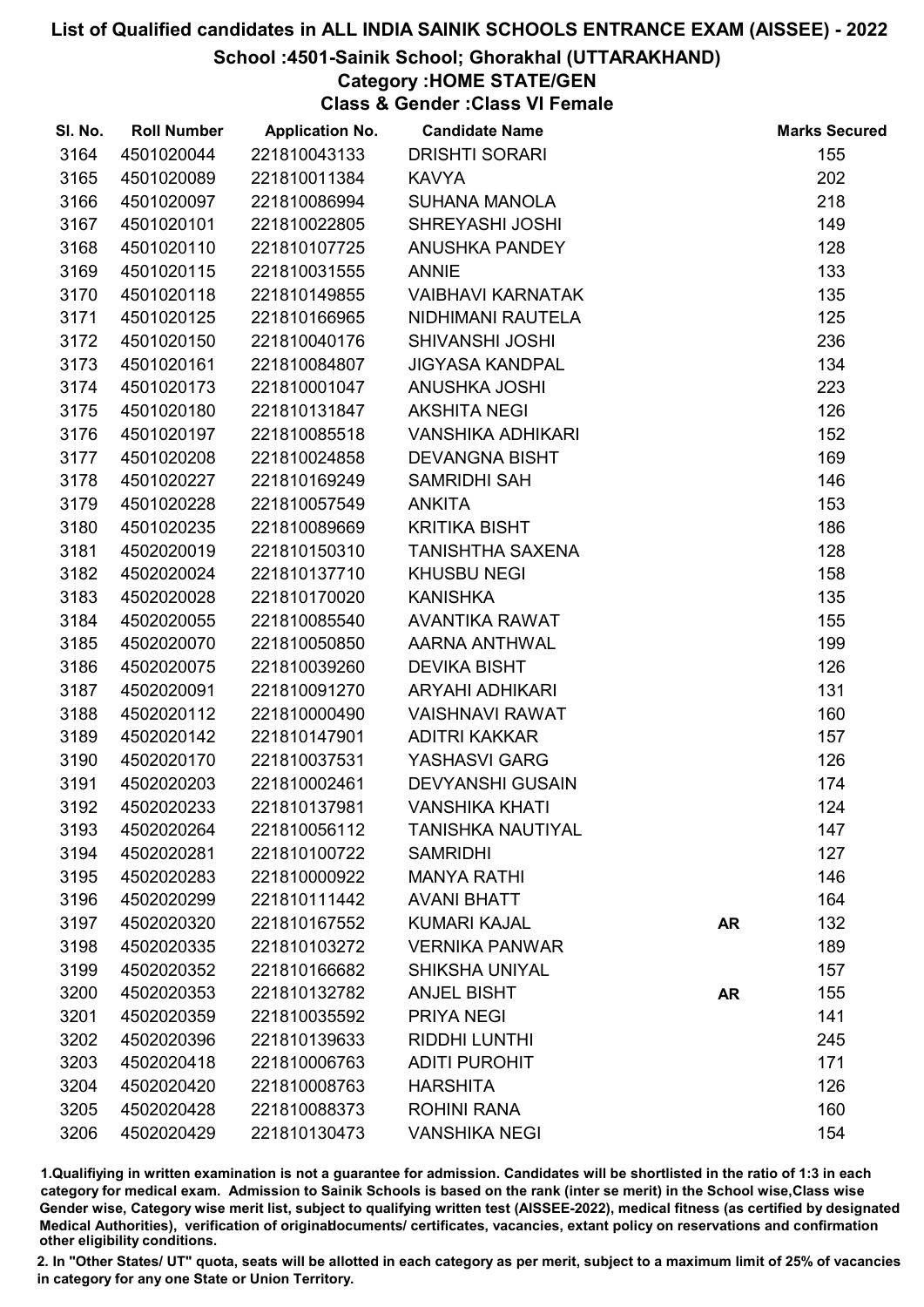#### School :4501-Sainik School; Ghorakhal (UTTARAKHAND)

# Category :HOME STATE/GEN

Class & Gender :Class VI Female

| SI. No. | <b>Roll Number</b> | <b>Application No.</b> | <b>Candidate Name</b>      | <b>Marks Secured</b> |
|---------|--------------------|------------------------|----------------------------|----------------------|
| 3207    | 4502020433         | 221810081873           | <b>VAIBHAVI BISHT</b>      | 163                  |
| 3208    | 4502020447         | 221810010883           | <b>AASHI KUMARI</b>        | 183                  |
| 3209    | 4502020483         | 221810061524           | <b>ARUSHI CHHETRI</b>      | 123                  |
| 3210    | 4502020492         | 221810122034           | <b>RITKRITI NEGI</b>       | 178                  |
| 3211    | 4502020499         | 221810008534           | <b>SHIRANI RAWAT</b>       | 180                  |
| 3212    | 4502020512         | 221810079154           | <b>TEJASHVI PANWAR</b>     | 126                  |
| 3213    | 4502020521         | 221810094064           | RITKRITI NAITHANI          | 162                  |
| 3214    | 4502020525         | 221810132264           | <b>SONAKSHI NEGI</b>       | 133                  |
| 3215    | 4502020535         | 221810044764           | SMRIDHI CHAUDHARY          | 176                  |
| 3216    | 4502020547         | 221810028474           | <b>AKSHARA CHAND</b>       | 157                  |
| 3217    | 4502020559         | 221810049384           | <b>VAISHNAVEE BARTHWAL</b> | 129                  |
| 3218    | 4502020575         | 221810147105           | <b>SHIVANSHI MATURA</b>    | 158                  |
| 3219    | 4502020600         | 221810035615           | <b>AVIKA PAL</b>           | 190                  |
| 3220    | 4502020603         | 221810142125           | <b>MITALI SHAH</b>         | 152                  |
| 3221    | 4502020625         | 221810113045           | RITAZYA SHARMA             | 153                  |
| 3222    | 4502020660         | 221810140765           | <b>HARSHITA JUYAL</b>      | 150                  |
| 3223    | 4502020662         | 221810110175           | RIDDHIMA RAWAT             | 178                  |
| 3224    | 4502020744         | 221810156756           | AAROHI CHANDOLA            | 123                  |
| 3225    | 4502020748         | 221810010066           | <b>VANSHIKA MAMGAIN</b>    | 158                  |
| 3226    | 4502020756         | 221810025566           | <b>AKSHRA RAWAT</b>        | 135                  |
| 3227    | 4502020757         | 221810176566           | NIMISHA MAMGAIN            | 157                  |
| 3228    | 4502020760         | 221810094666           | <b>VERLIN SAINI</b>        | 189                  |
| 3229    | 4502020782         | 221810023007           | <b>HANSIKA BHAURYAL</b>    | 197                  |
| 3230    | 4502020790         | 221810026707           | <b>SHREYA BAHUGUNA</b>     | 199                  |
| 3231    | 4502020804         | 221810014327           | <b>TRISHIKA SHARMA</b>     | 225                  |
| 3232    | 4502020843         | 221810017957           | <b>AKANSHA TOMAR</b>       | 178                  |
| 3233    | 4502020858         | 221810163577           | YUVIKA GULERIA             | 122                  |
| 3234    | 4502020859         | 221810067577           | <b>NISHTHA KAPRI</b>       | 227                  |
| 3235    | 4502020861         | 221810105677           | <b>GUNJAN SHARMA</b>       | 169                  |
| 3236    | 4502020864         | 221810061087           | <b>TANISHI GUPTA</b>       | 163                  |
| 3237    | 4502020865         | 221810023087           | <b>SANCHI NEGI</b>         | 149                  |
| 3238    | 4502020870         | 221810016287           | <b>AKSHARA NEGI</b>        | 179                  |
| 3239    | 4502020871         | 221810048287           | <b>SHANAYA NEGI</b>        | 149                  |
| 3240    | 4502020876         | 221810033887           | <b>RISHITA</b>             | 196                  |
| 3241    | 4502020878         | 221810082987           | <b>SAMIKSHA MIYAN</b>      | 157                  |
| 3242    | 4502020888         | 221810003997           | <b>SNEHA JAYARA</b>        | 158                  |
| 3243    | 4502020894         | 221810142808           | <b>JANHVI NEGI</b>         | 152                  |
| 3244    | 4502020905         | 221810068718           | <b>SHRISTI SINGH</b>       | 137                  |
| 3245    | 4502020907         | 221810031918           | <b>SHAANVI RANA</b>        | 203                  |
| 3246    | 4502020940         | 221810075158           | <b>HARSHITA DEOPA</b>      | 167                  |
| 3247    | 4502020958         | 221810022568           | <b>ANSHIKA MEWAR</b>       | 127                  |
| 3248    | 4502020999         | 221810041398           | <b>AAYUSHI</b>             | 121                  |
| 3249    | 4502021017         | 221810163709           | <b>KM SNEHA</b>            | 136                  |

1.Qualifiying in written examination is not a guarantee for admission. Candidates will be shortlisted in the ratio of 1:3 in each category for medical exam. Admission to Sainik Schools is based on the rank (inter se merit) in the School wise,Class wise Gender wise, Category wise merit list, subject to qualifying written test (AISSEE-2022), medical fitness (as certified by designated Medical Authorities), verification of originablocuments/ certificates, vacancies, extant policy on reservations and confirmation other eligibility conditions.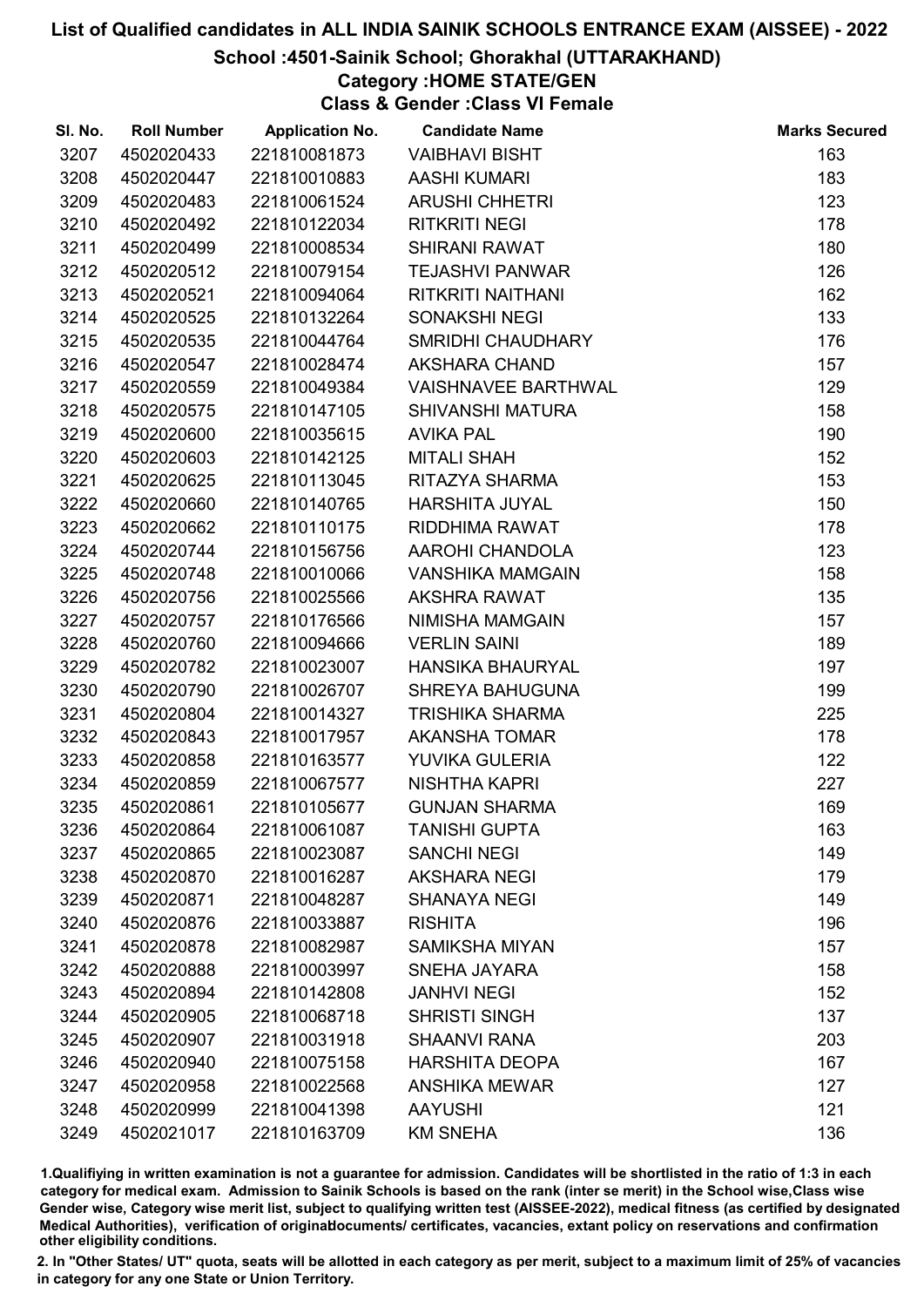### School :4501-Sainik School; Ghorakhal (UTTARAKHAND)

# Category :HOME STATE/GEN

Class & Gender :Class VI Female

| SI. No. | <b>Roll Number</b> | <b>Application No.</b> | <b>Candidate Name</b>     |            | <b>Marks Secured</b> |
|---------|--------------------|------------------------|---------------------------|------------|----------------------|
| 3250    | 4502021043         | 221810038529           | <b>AVNI DANGWAL</b>       |            | 183                  |
| 3251    | 4502021044         | 221810019529           | <b>DAKSHINA MEHRA</b>     |            | 130                  |
| 3252    | 4502021071         | 221810076649           | <b>ESHITA RAWAT</b>       |            | 126                  |
| 3253    | 4502021077         | 221810132059           | <b>REYANSHI BIJALWAN</b>  |            | 184                  |
| 3254    | 4502021088         | 221810092469           | ANANYA DHANAI             |            | 134                  |
| 3255    | 4502021099         | 221810014479           | <b>ABHIDHA</b>            |            | 155                  |
| 3256    | 4502021103         | 221810004779           | <b>VISHISHTI</b>          |            | 135                  |
| 3257    | 4502021108         | 221810042589           | <b>DHARA KULASHRI</b>     |            | 182                  |
| 3258    | 4502021113         | 221810136689           | SRIYANSHI NAUTIYAL        |            | 170                  |
| 3259    | 4502021128         | 221810136599           | <b>OJASWINI GHILDIYAL</b> |            | 185                  |
| 3260    | 4502021129         | 221810078599           | NAVYA NAUTIYAL            |            | 136                  |
| 3261    | 4502021138         | 221810183072           | <b>LAVANYA RATURI</b>     |            | 157                  |
| 3262    | 4504020031         | 221810044120           | <b>DIVYANKA NEGI</b>      |            | 222                  |
| 3263    | 4504020036         | 221810083520           | <b>LAVANYA SAH</b>        |            | 154                  |
| 3264    | 4504020044         | 221810035920           | <b>PRAGYA</b>             |            | 235                  |
| 3265    | 4504020046         | 221810122130           | <b>MITALI GHINGA</b>      |            | 222                  |
| 3266    | 4504020051         | 221810038330           | <b>GITANSHI KANDPAL</b>   |            | 219                  |
| 3267    | 4504020053         | 221810001430           | YUTIKA PANDEY             |            | 168                  |
| 3268    | 4504020054         | 221810113630           | ARADHYA PAURIYAL          |            | 144                  |
| 3269    | 4504020060         | 221810082140           | <b>RITU PANERU</b>        |            | 122                  |
| 3270    | 4504020069         | 221810079050           | ANSHIKA JAYAL             |            | 215                  |
| 3271    | 4504020070         | 221810163150           | <b>CHITRANSHI PANT</b>    |            | 133                  |
| 3272    | 4504020071         | 221810110250           | <b>RHYTHM BAURAI</b>      |            | 214                  |
| 3273    | 4504020081         | 221810093750           | NAVYA KANDPAL             |            | 132                  |
| 3274    | 4504020089         | 221810128360           | PRISHA JALAL              |            | 152                  |
| 3275    | 4504020091         | 221810168660           | SIMRAN ARORA              |            | 136                  |
| 3276    | 4504020095         | 221810030860           | PALAK BALUTIYA            |            | 132                  |
| 3277    | 4504020096         | 221810060860           | <b>ASMITA PAPNOYEE</b>    |            | 129                  |
| 3278    | 4504020100         | 221810097070           | <b>ANVI BHATT</b>         |            | 241                  |
| 3279    | 4504020105         | 221810126270           | <b>DRISHTI DUMKA</b>      |            | 151                  |
| 3280    | 4504020112         | 221810183770           | <b>ARADHYA RAWAT</b>      |            | 160                  |
| 3281    | 4504020119         | 221810021180           | <b>LAVANYA PANT</b>       |            | 230                  |
| 3282    | 4504020122         | 221810071280           | <b>RIDDHI TIWARI</b>      |            | 168                  |
| 3283    | 4504020133         | 221810083390           | <b>RUDRAKSHI JAGGI</b>    |            | 253                  |
| 3284    | 4504020138         | 221810040690           | <b>MAITRIYA JOSHI</b>     |            | 182                  |
| 3285    | 4504020141         | 221810126001           | PLAKSHA MATIYANI          |            | 124                  |
| 3286    | 4504020168         | 221810012711           | <b>BHAVYA TIWARI</b>      |            | 145                  |
| 3287    | 4504020174         | 221810082521           | <b>DISHIKA BRIJWASI</b>   |            | 181                  |
| 3288    | 4504020180         | 221810137821           | <b>RILEY SINGH</b>        |            | 122                  |
| 3289    | 4504020185         | 221810108031           | <b>RAINA AGARWAL</b>      |            | 140                  |
| 3290    | 4504020193         | 221810008141           | <b>PRINCI</b>             |            | 225                  |
| 3291    | 4504020208         | 221810039651           | <b>RITIKA BHATT</b>       | <b>WOS</b> | 186                  |
| 3292    | 4504020216         | 221810078061           | <b>DIVITA GOSWAMI</b>     |            | 189                  |

1.Qualifiying in written examination is not a guarantee for admission. Candidates will be shortlisted in the ratio of 1:3 in each category for medical exam. Admission to Sainik Schools is based on the rank (inter se merit) in the School wise,Class wise Gender wise, Category wise merit list, subject to qualifying written test (AISSEE-2022), medical fitness (as certified by designated Medical Authorities), verification of originablocuments/ certificates, vacancies, extant policy on reservations and confirmation other eligibility conditions.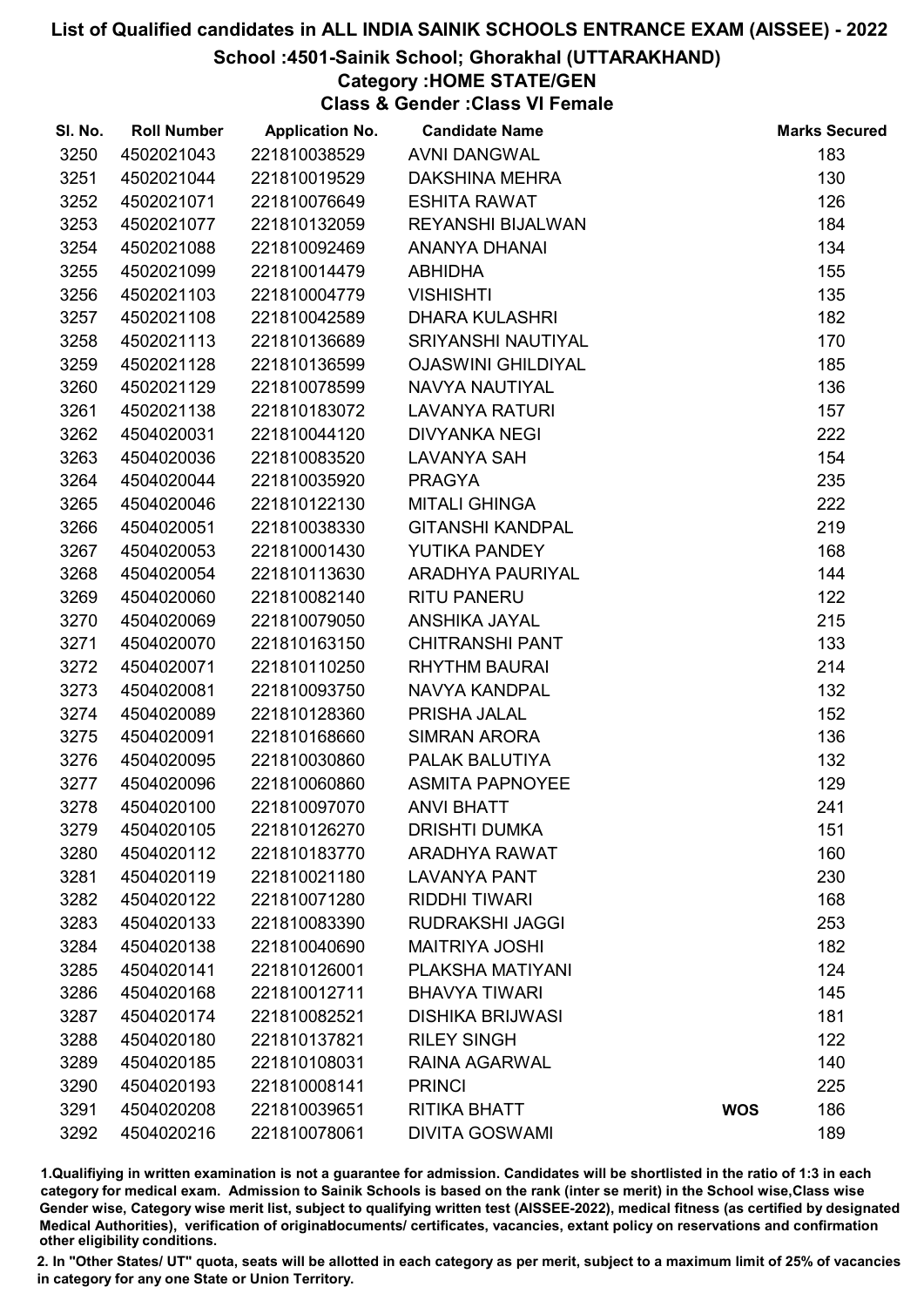#### School :4501-Sainik School; Ghorakhal (UTTARAKHAND)

### Category :HOME STATE/GEN

Class & Gender :Class VI Female

| SI. No. | <b>Roll Number</b> | <b>Application No.</b> | <b>Candidate Name</b>     | <b>Marks Secured</b> |
|---------|--------------------|------------------------|---------------------------|----------------------|
| 3293    | 4504020217         | 221810173161           | <b>ARCHISHA JOSHI</b>     | 151                  |
| 3294    | 4504020225         | 221810105861           | <b>NANDINEE NAYAL</b>     | 167                  |
| 3295    | 4504020245         | 221810069971           | <b>ANSHIKA MAHRA</b>      | 215                  |
| 3296    | 4504020248         | 221810084281           | <b>LAKSHIKA BORA</b>      | 130                  |
| 3297    | 4504020268         | 221810016791           | <b>PRASHI KUNWAR</b>      | 123                  |
| 3298    | 4504020271         | 221810045991           | <b>AVNI BAJETHA</b>       | 204                  |
| 3299    | 4504020272         | 221810020202           | <b>SANCHI BISHT</b>       | 135                  |
| 3300    | 4504020280         | 221810067602           | <b>SMRITI JOSHI</b>       | 224                  |
| 3301    | 4504020290         | 221810101312           | <b>BHUMIKA BISHT</b>      | 154                  |
| 3302    | 4504020303         | 221810028022           | <b>AKSHITA SUYAL</b>      | 228                  |
| 3303    | 4504020306         | 221810050422           | PRERNA MEHRA              | 145                  |
| 3304    | 4504020308         | 221810089422           | <b>MRIDUL MEHRA</b>       | 142                  |
| 3305    | 4504020311         | 221810021822           | <b>AAKRITI</b>            | 124                  |
| 3306    | 4504020322         | 221810177932           | <b>ARCHITA BHOJ</b>       | 147                  |
| 3307    | 4504020325         | 221810017542           | RAKSHITA PALARIYA         | 231                  |
| 3308    | 4504020330         | 221810147742           | AADYA BAJAJ               | 165                  |
| 3309    | 4504020338         | 221810000352           | <b>NANDINI DHONI</b>      | 225                  |
| 3310    | 4504020381         | 221810103672           | <b>VISHAKHA PALARIYA</b>  | 172                  |
| 3311    | 4504020385         | 221810180182           | <b>SWATI RAUTELA</b>      | 139                  |
| 3312    | 4504020394         | 221810151780           | <b>ISHA</b>               | 185                  |
| 3313    | 4504020416         | 221810042852           | <b>KHUSHI PAPOLA</b>      | 167                  |
| 3314    | 4504020422         | 221810171033           | <b>TANUJA NEGI</b>        | 124                  |
| 3315    | 4504020441         | 221810052384           | NISHEEGANDHA MELKANI      | 171                  |
| 3316    | 4504020449         | 221810141106           | <b>KAMAKSHI JOSHI</b>     | 162                  |
| 3317    | 4504020451         | 221810191026           | <b>DIVYANSHI PARGAI</b>   | 123                  |
| 3318    | 4504020456         | 221810006066           | <b>SEEMA POKHRIYAL</b>    | 137                  |
| 3319    | 4504020476         | 221810140948           | <b>DAKSHITA CHAND</b>     | 211                  |
| 3320    | 4504020481         | 221810140129           | <b>NIHARIKA</b>           | 182                  |
| 3321    | 4504020488         | 221810050369           | <b>TAMANNA PANERU</b>     | 149                  |
| 3322    | 4504030014         | 221810087192           | <b>HIMANSHI CHAUDHARY</b> | 151                  |
| 3323    | 4504030021         | 221810048692           | <b>RIDDHI TRIPATHI</b>    | 173                  |
| 3324    | 4504030036         | 221810028803           | <b>KASISH CHAND</b>       | 205                  |
| 3325    | 4504030037         | 221810114903           | <b>KRISHNA DHANIK</b>     | 142                  |
| 3326    | 4504030041         | 221810161313           | <b>JAGRATI SHARMA</b>     | 178                  |
| 3327    | 4504030047         | 221810176713           | NAMRATA KANDPAL           | 161                  |
| 3328    | 4504030050         | 221810008123           | <b>HIMADRI BISHT</b>      | 172                  |
| 3329    | 4504030077         | 221810126733           | <b>MANIKARNIKA JOSHI</b>  | 189                  |
| 3330    | 4504030082         | 221810026343           | <b>MANASHVI UPRETI</b>    | 164                  |
| 3331    | 4504030090         | 221810081053           | <b>MEDHAVI JOSHI</b>      | 141                  |
| 3332    | 4504030108         | 221810053563           | <b>ANUMEHA CHANDOLA</b>   | 142                  |
| 3333    | 4504030118         | 221810176173           | <b>ARPITA TIWARI</b>      | 191                  |
| 3334    | 4504030129         | 221810070973           | <b>VANSHIKA DASILA</b>    | 154                  |
| 3335    | 4504030135         | 221810046083           | <b>TANISHKA KAPIL</b>     | 145                  |

1.Qualifiying in written examination is not a guarantee for admission. Candidates will be shortlisted in the ratio of 1:3 in each category for medical exam. Admission to Sainik Schools is based on the rank (inter se merit) in the School wise,Class wise Gender wise, Category wise merit list, subject to qualifying written test (AISSEE-2022), medical fitness (as certified by designated Medical Authorities), verification of originablocuments/ certificates, vacancies, extant policy on reservations and confirmation other eligibility conditions.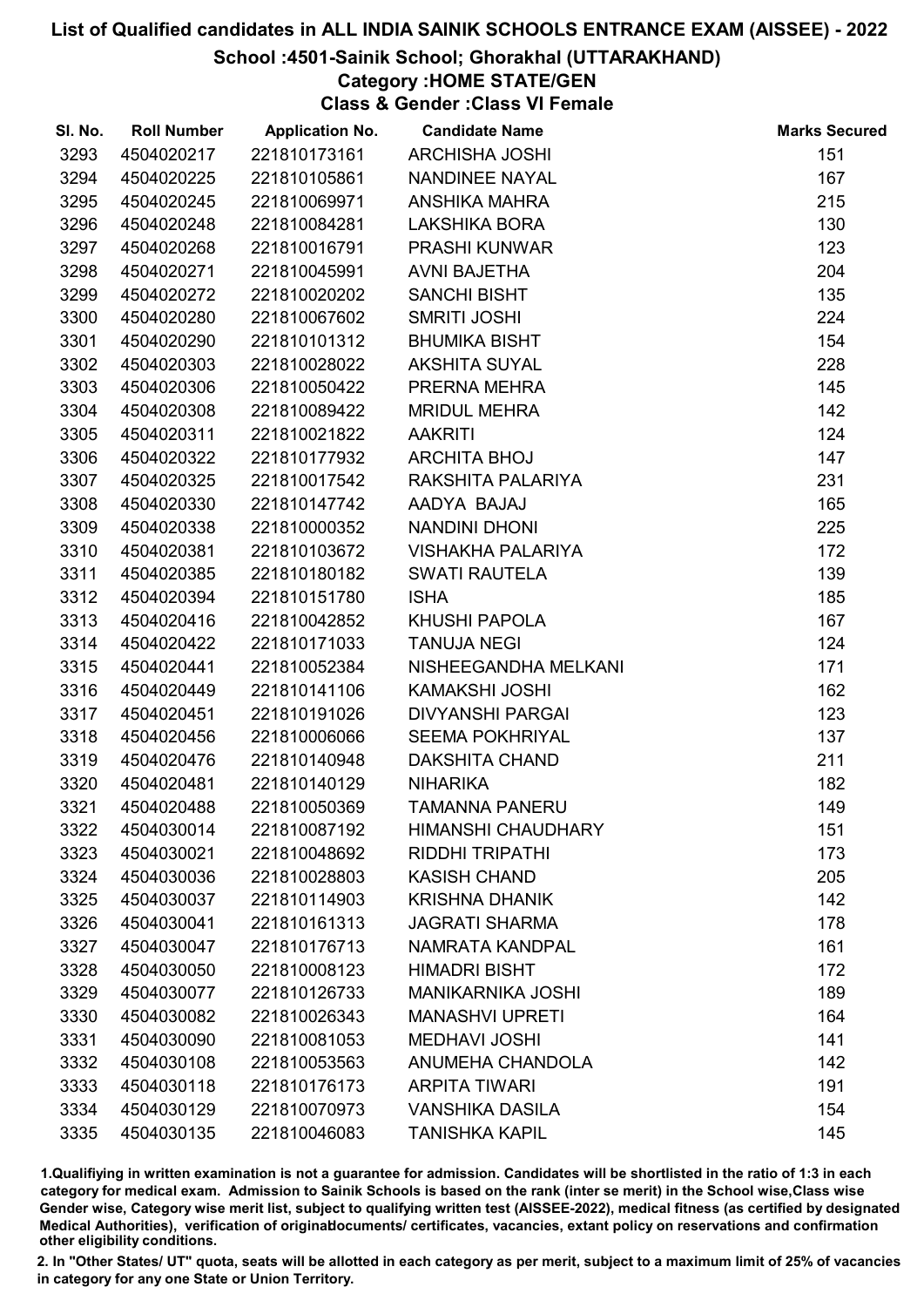#### School :4501-Sainik School; Ghorakhal (UTTARAKHAND)

# Category :HOME STATE/GEN

Class & Gender :Class VI Female

| SI. No. | <b>Roll Number</b> | <b>Application No.</b> | <b>Candidate Name</b>    |           | <b>Marks Secured</b> |
|---------|--------------------|------------------------|--------------------------|-----------|----------------------|
| 3336    | 4504030139         | 221810008183           | <b>VAISHALI BISHT</b>    |           | 191                  |
| 3337    | 4504030142         | 221810109283           | PRANANYA TIWARI          |           | 122                  |
| 3338    | 4504030155         | 221810018983           | <b>HIMAKSHI MISHRA</b>   |           | 143                  |
| 3339    | 4504030193         | 221810032814           | <b>ASHITA BISHT</b>      |           | 157                  |
| 3340    | 4504030195         | 221810125814           | <b>ADITI</b>             |           | 152                  |
| 3341    | 4504030199         | 221810004124           | <b>HITANSHI PANT</b>     |           | 145                  |
| 3342    | 4504030202         | 221810147224           | <b>DHRITI MATHPAL</b>    |           | 142                  |
| 3343    | 4504030219         | 221810013634           | <b>IDHIKA JOSHI</b>      |           | 148                  |
| 3344    | 4504030222         | 221810131934           | <b>SHELLY UPRETI</b>     |           | 155                  |
| 3345    | 4504030242         | 221810120364           | <b>KAVYA MER</b>         |           | 133                  |
| 3346    | 4504030243         | 221810152364           | <b>BHOOMI PALARIYA</b>   |           | 145                  |
| 3347    | 4504030246         | 221810021964           | <b>DIVYA PANT</b>        |           | 185                  |
| 3348    | 4504030253         | 221810010674           | PRIYA BAURAI             |           | 182                  |
| 3349    | 4504030254         | 221810034674           | RIDDHIMA SANWAL          |           | 164                  |
| 3350    | 4504030256         | 221810105974           | <b>AJUNI KALER</b>       |           | 135                  |
| 3351    | 4504030257         | 221810009974           | <b>ANSHI TIWARI</b>      |           | 155                  |
| 3352    | 4504030259         | 221810071184           | <b>SRISHTI MEHRA</b>     |           | 165                  |
| 3353    | 4504030273         | 221810089005           | <b>KANAK BHATT</b>       |           | 135                  |
| 3354    | 4504030276         | 221810005305           | PRAKRITI MAULEKHI        |           | 251                  |
| 3355    | 4504030278         | 221810003405           | <b>BARKHA SINGH</b>      |           | 131                  |
| 3356    | 4504030282         | 221810002705           | <b>BHAVISHA BHATT</b>    |           | 122                  |
| 3357    | 4504030284         | 221810172705           | <b>KANAK SUYAL</b>       |           | 123                  |
| 3358    | 4504030288         | 221810096015           | <b>GARIMA PANT</b>       | <b>AR</b> | 204                  |
| 3359    | 4504030290         | 221810041215           | <b>DIYA BHANDARI</b>     |           | 153                  |
| 3360    | 4504030292         | 221810164315           | <b>GAURIKA BHATT</b>     |           | 131                  |
| 3361    | 4504030300         | 221810115515           | <b>AARNA NEGI</b>        |           | 176                  |
| 3362    | 4504030306         | 221810147025           | AAHANA BAJAJ             |           | 143                  |
| 3363    | 4504030308         | 221810041325           | <b>ANGEL BHANDARI</b>    |           | 125                  |
| 3364    | 4504030310         | 221810023325           | <b>KARNIKA BHAGAT</b>    |           | 222                  |
| 3365    | 4504030312         | 221810037325           | <b>DIVYANSHI RATHAUR</b> |           | 120                  |
| 3366    | 4504030341         | 221810005545           | AARADHYA KARNATAK        |           | 123                  |
| 3367    | 4504030346         | 221810047945           | NIHITA PANDEY            |           | 205                  |
| 3368    | 4504030350         | 221810071155           | <b>MANVI PALARIYA</b>    |           | 167                  |
| 3369    | 4504030362         | 221810090165           | PRAGYA MEHTA             |           | 207                  |
| 3370    | 4504030376         | 221810027875           | YASHASVI TIWARI          |           | 213                  |
| 3371    | 4504030378         | 221810021975           | <b>PAWANI GARIYA</b>     |           | 193                  |
| 3372    | 4504030408         | 221810031295           | <b>TVISHA SUYAL</b>      |           | 140                  |
| 3373    | 4504030409         | 221810114295           | PAYASWINI DASILA         |           | 132                  |
| 3374    | 4504030410         | 221810034295           | <b>GARVIKA KORANGA</b>   |           | 120                  |
| 3375    | 4504030424         | 221810057706           | <b>RIDHIMA</b>           |           | 150                  |
| 3376    | 4504030428         | 221810025016           | PRIYANSHIKA JOSHI        |           | 200                  |
| 3377    | 4504030434         | 221810025316           | <b>KHUSHI JOSHI</b>      |           | 177                  |
| 3378    | 4504030446         | 221810124326           | <b>SOWMYA CHAUHAN</b>    |           | 220                  |

1.Qualifiying in written examination is not a guarantee for admission. Candidates will be shortlisted in the ratio of 1:3 in each category for medical exam. Admission to Sainik Schools is based on the rank (inter se merit) in the School wise,Class wise Gender wise, Category wise merit list, subject to qualifying written test (AISSEE-2022), medical fitness (as certified by designated Medical Authorities), verification of originablocuments/ certificates, vacancies, extant policy on reservations and confirmation other eligibility conditions.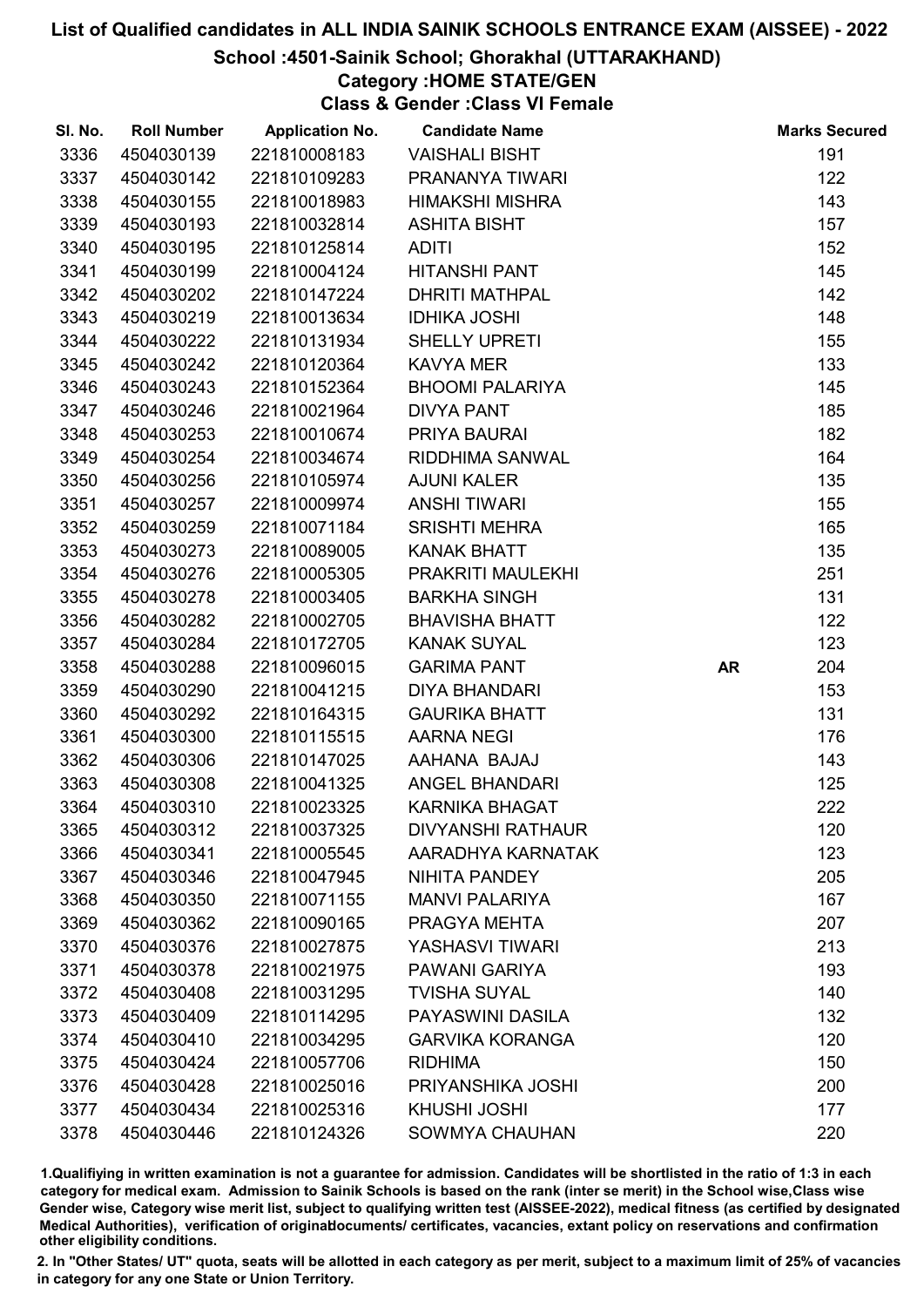#### School :4501-Sainik School; Ghorakhal (UTTARAKHAND)

# Category :HOME STATE/GEN

Class & Gender :Class VI Female

| SI. No. | <b>Roll Number</b> | <b>Application No.</b> | <b>Candidate Name</b>   | <b>Marks Secured</b> |
|---------|--------------------|------------------------|-------------------------|----------------------|
| 3379    | 4504030457         | 221810029236           | <b>SANVI BHATT</b>      | 187                  |
| 3380    | 4504030483         | 221810053646           | ANSHIKA BHANDARI        | 242                  |
| 3381    | 4504040005         | 221810009056           | <b>SHRISHTI PANT</b>    | 204                  |
| 3382    | 4504040036         | 221810101176           | <b>GAURANSHI JOSHI</b>  | 147                  |
| 3383    | 4504040047         | 221810105086           | <b>AVISHA</b>           | 184                  |
| 3384    | 4504040060         | 221810027786           | <b>DIVYANSHI LATWAL</b> | 179                  |
| 3385    | 4504040063         | 221810170196           | <b>DIVIJA UPADHYAY</b>  | 162                  |
| 3386    | 4504040082         | 221810071807           | PRERNA LATA             | 163                  |
| 3387    | 4504040087         | 221810101117           | <b>AVANTIKA GUSAIN</b>  | 129                  |
| 3388    | 4504040089         | 221810127317           | <b>MANVI TIWARI</b>     | 191                  |
| 3389    | 4504040092         | 221810012517           | YASHITA DUMKA           | 227                  |
| 3390    | 4504040111         | 221810133627           | <b>MUSKAN JOSHI</b>     | 216                  |
| 3391    | 4504040117         | 221810123037           | <b>NISTHA BALSUNI</b>   | 214                  |
| 3392    | 4504040140         | 221810061647           | YASHASAVI PANDEY        | 130                  |
| 3393    | 4504040143         | 221810032747           | <b>AVNI BISHT</b>       | 179                  |
| 3394    | 4504040154         | 221810026557           | <b>TRISHALA BORA</b>    | 133                  |
| 3395    | 4504040155         | 221810109557           | <b>ADINA FATIMA</b>     | 163                  |
| 3396    | 4504040158         | 221810004757           | <b>KRITIKA PANT</b>     | 147                  |
| 3397    | 4504040170         | 221810140967           | <b>DRISHTI PANDEY</b>   | 200                  |
| 3398    | 4504040173         | 221810014577           | <b>RIDDHI</b>           | 172                  |
| 3399    | 4504040175         | 221810189777           | <b>DIVYANSHI BISHT</b>  | 124                  |
| 3400    | 4504040179         | 221810002387           | <b>HARSHIKA PANDEY</b>  | 185                  |
| 3401    | 4504040190         | 221810156987           | <b>KRIPA NEGI</b>       | 239                  |
| 3402    | 4504040196         | 221810121697           | AASTHA FARTIYAL         | 139                  |
| 3403    | 4504040216         | 221810046218           | PRIYA GARIYA            | 158                  |
| 3404    | 4504040222         | 221810026518           | <b>SAKSHI BISHT</b>     | 232                  |
| 3405    | 4504040247         | 221810004238           | <b>AWANTIKA MEHRA</b>   | 177                  |
| 3406    | 4504040255         | 221810151548           | <b>NIVEDITA HALSI</b>   | 204                  |
| 3407    | 4504040256         | 221810018548           | ANANYA JOSHI            | 231                  |
| 3408    | 4504040264         | 221810159058           | <b>DIVIJA SAMANT</b>    | 197                  |
| 3409    | 4504040273         | 221810082458           | <b>SAUMYA JOSHI</b>     | 208                  |
| 3410    | 4504040281         | 221810081268           | <b>ARADHYA CHILWAL</b>  | 155                  |
| 3411    | 4504040286         | 221810078568           | <b>JAGRITI JOSHI</b>    | 150                  |
| 3412    | 4504040301         | 221810053778           | <b>DAKSHITA SHAHI</b>   | 128                  |
| 3413    | 4504040302         | 221810015778           | KANISHKA HARBOLA        | 179                  |
| 3414    | 4504040303         | 221810047778           | POOJA BISHT             | 184                  |
| 3415    | 4504040315         | 221810088788           | <b>BHAVIKA JOSHI</b>    | 187                  |
| 3416    | 4504040326         | 221810133398           | <b>KHUSHI NEGI</b>      | 124                  |
| 3417    | 4504040338         | 221810118009           | DARSHANA KARAYAT        | 127                  |
| 3418    | 4504040349         | 221810004809           | <b>TANIYA SAH</b>       | 187                  |
| 3419    | 4504040370         | 221810165129           | <b>KOMAL BAHUGUNA</b>   | 144                  |
| 3420    | 4504040375         | 221810121429           | <b>ANANYA BHATT</b>     | 252                  |
| 3421    | 4504040388         | 221810105139           | NAVYA BHATT             | 125                  |

1.Qualifiying in written examination is not a guarantee for admission. Candidates will be shortlisted in the ratio of 1:3 in each category for medical exam. Admission to Sainik Schools is based on the rank (inter se merit) in the School wise,Class wise Gender wise, Category wise merit list, subject to qualifying written test (AISSEE-2022), medical fitness (as certified by designated Medical Authorities), verification of originablocuments/ certificates, vacancies, extant policy on reservations and confirmation other eligibility conditions.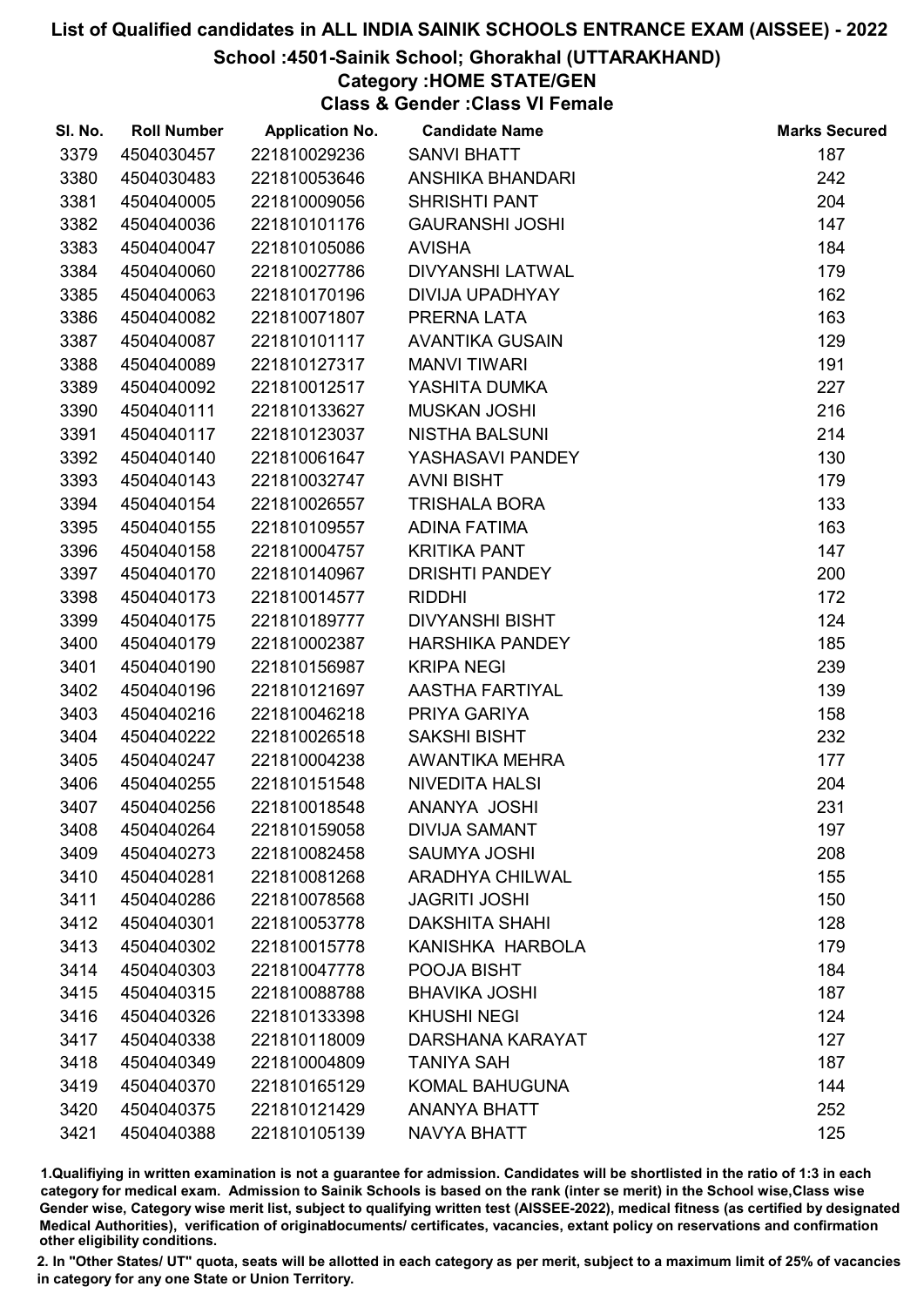#### School :4501-Sainik School; Ghorakhal (UTTARAKHAND)

# Category :HOME STATE/GEN

Class & Gender :Class VI Female

| SI. No. | <b>Roll Number</b> | <b>Application No.</b> | <b>Candidate Name</b>   |           | <b>Marks Secured</b> |
|---------|--------------------|------------------------|-------------------------|-----------|----------------------|
| 3422    | 4504040389         | 221810016139           | <b>SANVI NEGI</b>       |           | 125                  |
| 3423    | 4504040398         | 221810069739           | SHRADDHA JOSHI          |           | 145                  |
| 3424    | 4504040406         | 221810084449           | <b>KHUSHI RATHORE</b>   |           | 145                  |
| 3425    | 4504040426         | 221810111269           | <b>JIYA NEGI</b>        |           | 128                  |
| 3426    | 4504040432         | 221810005569           | <b>BHAWIKA MAMGAIN</b>  |           | 154                  |
| 3427    | 4504040436         | 221810082769           | <b>KHUSHI</b>           | <b>AR</b> | 138                  |
| 3428    | 4504040442         | 221810113379           | <b>DIVYANSHI DHAILA</b> |           | 245                  |
| 3429    | 4504040451         | 221810156289           | <b>DISHA TRIPATHI</b>   |           | 122                  |
| 3430    | 4504040456         | 221810004589           | <b>KANIKA PANDEY</b>    |           | 155                  |
| 3431    | 4504040459         | 221810079789           | <b>NIDHI BHATT</b>      |           | 129                  |
| 3432    | 4504040470         | 221810165399           | <b>SAUMYA MEHRA</b>     |           | 162                  |
| 3433    | 4504040473         | 221810042599           | <b>ISNEHA RANA</b>      |           | 145                  |
| 3434    | 4504040474         | 221810075699           | <b>KAMAKSHI JOSHI</b>   |           | 150                  |
| 3435    | 4505010007         | 221810107220           | AWANI CHAUDHARY         |           | 218                  |
| 3436    | 4505010009         | 221810163320           | <b>ANSHIKA SAILWAL</b>  |           | 142                  |
| 3437    | 4505010012         | 221810036720           | <b>VAISHNAVI</b>        |           | 165                  |
| 3438    | 4505010018         | 221810139740           | <b>KHUSHI</b>           |           | 120                  |
| 3439    | 4505010024         | 221810056160           | <b>VAISHNAVI</b>        |           | 131                  |
| 3440    | 4505010039         | 221810042711           | <b>ARZU NEGI</b>        |           | 124                  |
| 3441    | 4505010104         | 221810083766           | <b>DIVYANSHI</b>        |           | 139                  |
| 3442    | 4505010112         | 221810100097           | <b>AYUSHI RAWAT</b>     |           | 249                  |
| 3443    | 4505020001         | 221810027351           | <b>TANVI ASWAL</b>      |           | 138                  |
| 3444    | 4505020006         | 221810099081           | <b>ANGEL RAWAT</b>      |           | 165                  |
| 3445    | 4505020015         | 221810042691           | PRASHI GHANSELA         |           | 203                  |
| 3446    | 4505020032         | 221810054942           | <b>VAIBHAVI BISHT</b>   |           | 217                  |
| 3447    | 4505020044         | 221810013572           | <b>SURBHI SEMWAL</b>    |           | 197                  |
| 3448    | 4505020056         | 221810116003           | AASHITA BISHT           |           | 160                  |
| 3449    | 4505020108         | 221810130174           | <b>SHRIYANSHI NEGI</b>  |           | 196                  |
| 3450    | 4505020112         | 221810015184           | <b>ANUSHRI PANWAR</b>   |           | 128                  |
| 3451    | 4505020127         | 221810021525           | <b>ANJALI RAWAT</b>     |           | 169                  |
| 3452    | 4505020139         | 221810037445           | AANYA KHARBANDA         |           | 211                  |
| 3453    | 4505020157         | 221810128506           | <b>TANVI BISHT</b>      |           | 248                  |
| 3454    | 4505020176         | 221810153076           | <b>YUKTI GUSAIN</b>     |           | 144                  |
| 3455    | 4505020188         | 221810053107           | <b>PARIDHI GUSAIN</b>   |           | 260                  |
| 3456    | 4505020189         | 221810061407           | <b>SHAGUN CHAUHAN</b>   |           | 126                  |
| 3457    | 4505020193         | 221810050417           | <b>ANUSHKA RAWAT</b>    |           | 225                  |
| 3458    | 4505020201         | 221810012137           | <b>ARUSHI RAWAT</b>     | <b>AR</b> | 193                  |
| 3459    | 4505020208         | 221810052057           | <b>KARNIKA RAWAT</b>    |           | 204                  |
| 3460    | 4505020219         | 221810046387           | <b>DUA GUSAIN</b>       |           | 221                  |
| 3461    | 4505020220         | 221810188387           | <b>SAKSHI DUDPURI</b>   |           | 130                  |
| 3462    | 4505020225         | 221810047808           | <b>VAISHNAVI</b>        |           | 206                  |
| 3463    | 4505020228         | 221810188218           | <b>RUCHI</b>            |           | 143                  |
| 3464    | 4505020249         | 221810174158           | <b>TEJASVI NEGI</b>     |           | 135                  |

1.Qualifiying in written examination is not a guarantee for admission. Candidates will be shortlisted in the ratio of 1:3 in each category for medical exam. Admission to Sainik Schools is based on the rank (inter se merit) in the School wise,Class wise Gender wise, Category wise merit list, subject to qualifying written test (AISSEE-2022), medical fitness (as certified by designated Medical Authorities), verification of originablocuments/ certificates, vacancies, extant policy on reservations and confirmation other eligibility conditions.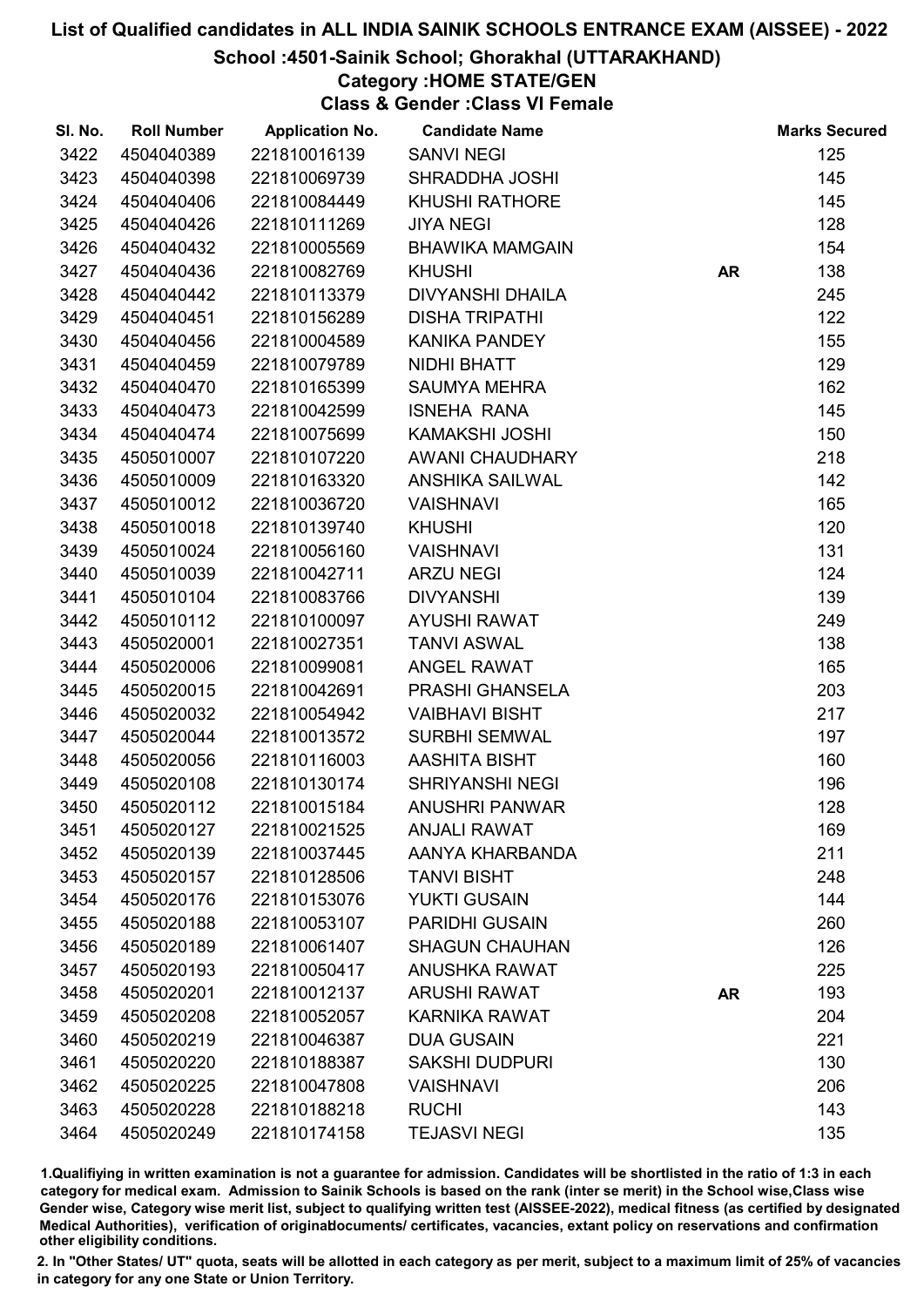#### School :4501-Sainik School; Ghorakhal (UTTARAKHAND)

# Category :HOME STATE/GEN

Class & Gender :Class VI Female

| SI. No. | <b>Roll Number</b> | <b>Application No.</b> | <b>Candidate Name</b>    |    | <b>Marks Secured</b> |
|---------|--------------------|------------------------|--------------------------|----|----------------------|
| 3465    | 4505020251         | 221810135368           | <b>BHAVYA PAL</b>        |    | 169                  |
| 3466    | 4505020263         | 221810134978           | <b>AKSHITA RAUTELA</b>   |    | 228                  |
| 3467    | 4505020264         | 221810064978           | <b>UNNATI RANA</b>       |    | 141                  |
| 3468    | 4505020266         | 221810157288           | PRATISHTHA NEGI          |    | 198                  |
| 3469    | 4505020276         | 221810038409           | AARYASHREE               |    | 193                  |
| 3470    | 4505020293         | 221810068569           | <b>JHANVI JOSHI</b>      |    | 194                  |
| 3471    | 4505020294         | 221810042579           | <b>GAURI RAWAT</b>       |    | 174                  |
| 3472    | 4506010028         | 221810009601           | <b>NYSA SAH</b>          |    | 230                  |
| 3473    | 4506010034         | 221810165631           | <b>GARVITA MEHTA</b>     |    | 174                  |
| 3474    | 4506010076         | 221810189803           | <b>KANAK JOSHI</b>       |    | 162                  |
| 3475    | 4506010077         | 221810146013           | <b>HETANSHI UPRETI</b>   |    | 129                  |
| 3476    | 4506010103         | 221810018683           | <b>HIMANI BISHT</b>      |    | 121                  |
| 3477    | 4506010105         | 221810156493           | YASHASWI UPADHYAY        |    | 216                  |
| 3478    | 4506010121         | 221810126564           | STAVYA WALDIA            |    | 189                  |
| 3479    | 4506010148         | 221810160655           | <b>ADITI RAWAT</b>       |    | 195                  |
| 3480    | 4506010151         | 221810047365           | AKANKSHA JOSHI           |    | 222                  |
| 3481    | 4506010155         | 221810101195           | PRIYANI MUNAULA          |    | 161                  |
| 3482    | 4506010180         | 221810193086           | KANISHKA KANWAL          |    | 178                  |
| 3483    | 4506010194         | 221810195767           | <b>BHUMIKA BHATT</b>     |    | 132                  |
| 3484    | 4506010213         | 221810184748           | <b>TANISHIKA BISHT</b>   |    | 128                  |
| 3485    | 4506010214         | 221810126158           | <b>KHUSHI BHAT</b>       |    | 124                  |
| 3486    | 4506010243         | 221810178689           | <b>SUHANI DHAMI</b>      |    | 148                  |
| 3487    | 4506010261         | 221810079385           | <b>VARTIKA BOHRA</b>     |    | 153                  |
| 3488    | 4507010026         | 221810106740           | <b>ISHIKA RAWAT</b>      |    | 155                  |
| 3489    | 4507010028         | 221810001050           | <b>GARIMA JOSHI</b>      |    | 132                  |
| 3490    | 4507010045         | 221810014880           | YASHASVI UPADHYAY        |    | 163                  |
| 3491    | 4507010093         | 221810001081           | ANAMYA UNIYAL            |    | 169                  |
| 3492    | 4507010098         | 221810074091           | <b>NAMAMI PALIWAL</b>    |    | 147                  |
| 3493    | 4507010110         | 221810061512           | <b>HIRAL</b>             |    | 154                  |
| 3494    | 4507010143         | 221810152982           | <b>AVNI JOSHI</b>        |    | 125                  |
| 3495    | 4507010155         | 221810030113           | <b>SARASA SAINI</b>      |    | 126                  |
| 3496    | 4507010168         | 221810110343           | <b>RHYTHM SAINI</b>      |    | 204                  |
| 3497    | 4507010189         | 221810059373           | <b>SAMIKSHA RAJVANSH</b> |    | 152                  |
| 3498    | 4507010226         | 221810052164           | <b>ISHIKA BHATT</b>      |    | 127                  |
| 3499    | 4507010244         | 221810086205           | <b>ANVESHA VERMA</b>     |    | 222                  |
| 3500    | 4507010252         | 221810034225           | <b>MIHIKA GAHLOT</b>     |    | 139                  |
| 3501    | 4507010263         | 221810115055           | <b>SOMYA GAUNIYAL</b>    |    | 136                  |
| 3502    | 4507010281         | 221810035885           | <b>SAMRIDHI NEGI</b>     |    | 123                  |
| 3503    | 4507010298         | 221810055606           | <b>ARADHYA</b>           | CG | 230                  |
| 3504    | 4507010346         | 221810076407           | <b>KAVYA RAJPOOT</b>     |    | 188                  |
| 3505    | 4507010381         | 221810122577           | <b>ANUSHKA</b>           |    | 178                  |
| 3506    | 4507010392         | 221810058597           | <b>DISHA KUMARI</b>      |    | 176                  |
| 3507    | 4507010407         | 221810180458           | <b>TEJASVI GUPTA</b>     |    | 179                  |

1.Qualifiying in written examination is not a guarantee for admission. Candidates will be shortlisted in the ratio of 1:3 in each category for medical exam. Admission to Sainik Schools is based on the rank (inter se merit) in the School wise,Class wise Gender wise, Category wise merit list, subject to qualifying written test (AISSEE-2022), medical fitness (as certified by designated Medical Authorities), verification of originablocuments/ certificates, vacancies, extant policy on reservations and confirmation other eligibility conditions.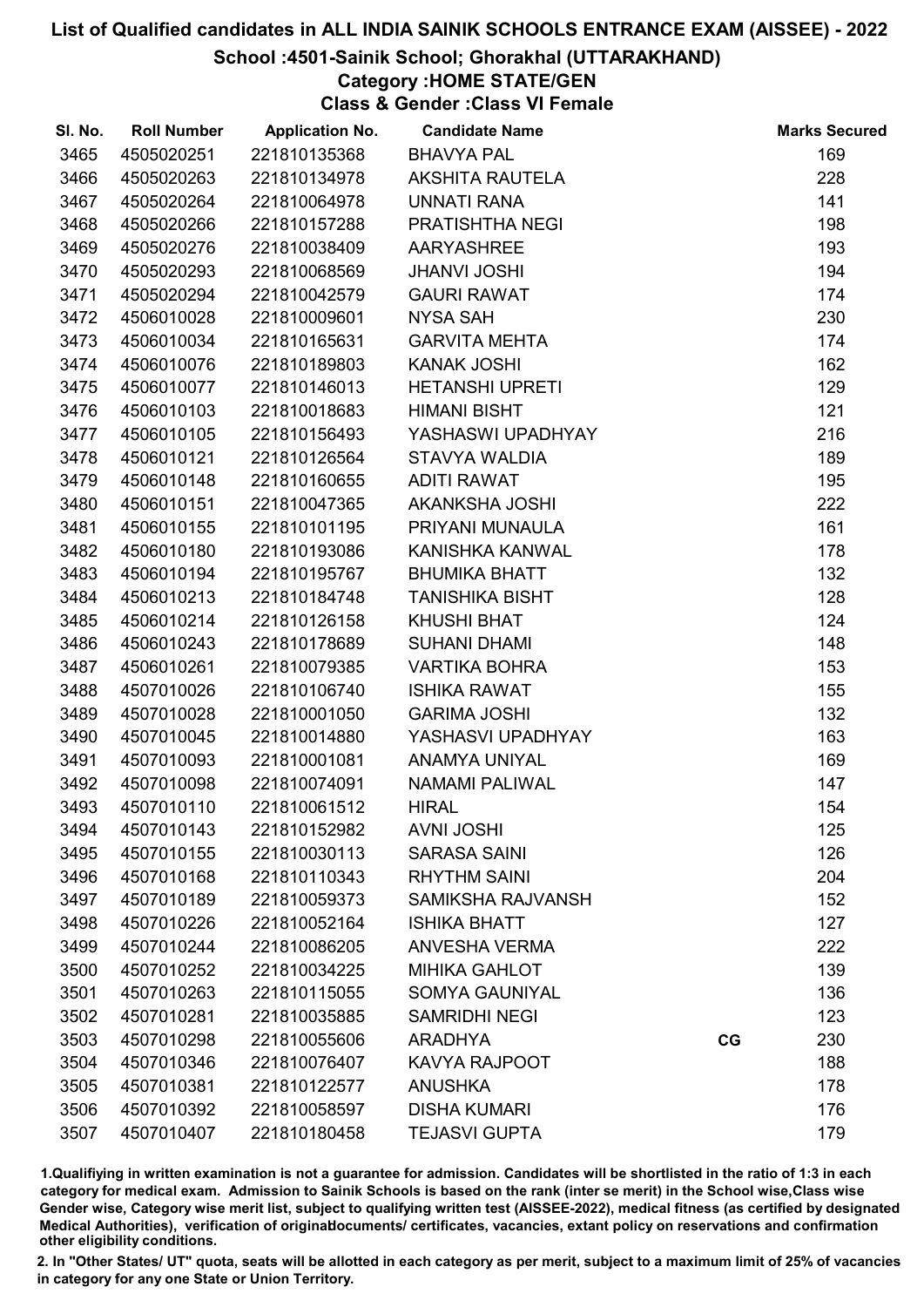#### School :4501-Sainik School; Ghorakhal (UTTARAKHAND)

## Category :HOME STATE/GEN

Class & Gender :Class VI Female

| SI. No. | <b>Roll Number</b> | <b>Application No.</b> | <b>Candidate Name</b>  | <b>Marks Secured</b> |
|---------|--------------------|------------------------|------------------------|----------------------|
| 3508    | 4507010419         | 221810087898           | LAVANYA KUNDALIYA      | 165                  |
| 3509    | 4507010434         | 221810184429           | <b>GARIMA</b>          | 235                  |
| 3510    | 4508010008         | 221810144900           | <b>MANNAT SATTI</b>    | 186                  |
| 3511    | 4508010013         | 221810008320           | NAMRATA SINGH          | 131                  |
| 3512    | 4508010020         | 221810018240           | <b>SONAL VERMA</b>     | 204                  |
| 3513    | 4508010029         | 221810175760           | PRATISHTHA UPADHYAY    | 173                  |
| 3514    | 4508010033         | 221810026670           | <b>DEVINA KANYAL</b>   | 231                  |
| 3515    | 4508010051         | 221810057111           | <b>JHANVI GOYAL</b>    | 169                  |
| 3516    | 4508010056         | 221810133911           | <b>BHAVYA NARANG</b>   | 183                  |
| 3517    | 4508010066         | 221810149531           | <b>KANIKA AGARWAL</b>  | 192                  |
| 3518    | 4508010071         | 221810059051           | PAWANI KAPRI           | 129                  |
| 3519    | 4508010074         | 221810091651           | PURVI MEHTA            | 127                  |
| 3520    | 4508010075         | 221810193161           | <b>RASHMIKA SINGH</b>  | 135                  |
| 3521    | 4508010091         | 221810032491           | <b>JAHANVI</b>         | 218                  |
| 3522    | 4508010093         | 221810137791           | <b>TANISHKA JOSHI</b>  | 163                  |
| 3523    | 4508010099         | 221810190402           | <b>KANIKA</b>          | 195                  |
| 3524    | 4508010100         | 221810057402           | <b>SURBHI KORANGA</b>  | 152                  |
| 3525    | 4508010113         | 221810057232           | <b>SAMRIDDHI</b>       | 147                  |
| 3526    | 4508010117         | 221810176832           | LOVEPREET WAHI         | 130                  |
| 3527    | 4508010123         | 221810139152           | <b>GEET ASHPUJANI</b>  | 125                  |
| 3528    | 4508010142         | 221810120202           | <b>TANISHA PARVEEN</b> | 178                  |
| 3529    | 4508010159         | 221810074614           | <b>POOJA</b>           | 215                  |
| 3530    | 4508010163         | 221810106264           | <b>CHITRANSHI</b>      | 185                  |
| 3531    | 4508010171         | 221810054345           | RIYA ADHIKARI          | 162                  |
| 3532    | 4508010174         | 221810036836           | <b>JIYA PANDEY</b>     | 162                  |
| 3533    | 4508010197         | 221810065768           | <b>PALAK JAIRA</b>     | 142                  |
| 3534    | 4508020007         | 221810004762           | <b>PARI</b>            | 134                  |
| 3535    | 4508020016         | 221810135792           | <b>ASTHA BHATIA</b>    | 174                  |
| 3536    | 4508020017         | 221810013003           | <b>BHUMIKA EGRAL</b>   | 227                  |
| 3537    | 4508020041         | 221810074853           | <b>ADITI PANDEY</b>    | 162                  |
| 3538    | 4508020046         | 221810003383           | <b>KASHISH</b>         | 162                  |
| 3539    | 4508020055         | 221810093104           | <b>HARSHITA JOSHI</b>  | 187                  |
| 3540    | 4508020056         | 221810110414           | <b>YSHA KHAN</b>       | 154                  |
| 3541    | 4508020067         | 221810041154           | <b>TEJASWINI</b>       | 218                  |
| 3542    | 4508020112         | 221810024055           | <b>GARIMA</b>          | 129                  |
| 3543    | 4508020120         | 221810002365           | <b>HARPREET KAMBOJ</b> | 151                  |
| 3544    | 4508020133         | 221810058595           | <b>SUHANI PANT</b>     | 139                  |
| 3545    | 4508020167         | 221810118156           | <b>ANUSHREE SHARMA</b> | 140                  |
| 3546    | 4508020192         | 221810032307           | NAVYA JOSHI            | 163                  |
| 3547    | 4508020214         | 221810007757           | <b>HEMALI AGARWAL</b>  | 147                  |
| 3548    | 4508020228         | 221810107977           | <b>LAKSHITA SATYAL</b> | 156                  |
| 3549    | 4508020262         | 221810013868           | <b>ANIVESHI</b>        | 158                  |
| 3550    | 4508020271         | 221810129788           | <b>KOMAL BHATT</b>     | 125                  |

1.Qualifiying in written examination is not a guarantee for admission. Candidates will be shortlisted in the ratio of 1:3 in each category for medical exam. Admission to Sainik Schools is based on the rank (inter se merit) in the School wise,Class wise Gender wise, Category wise merit list, subject to qualifying written test (AISSEE-2022), medical fitness (as certified by designated Medical Authorities), verification of originablocuments/ certificates, vacancies, extant policy on reservations and confirmation other eligibility conditions.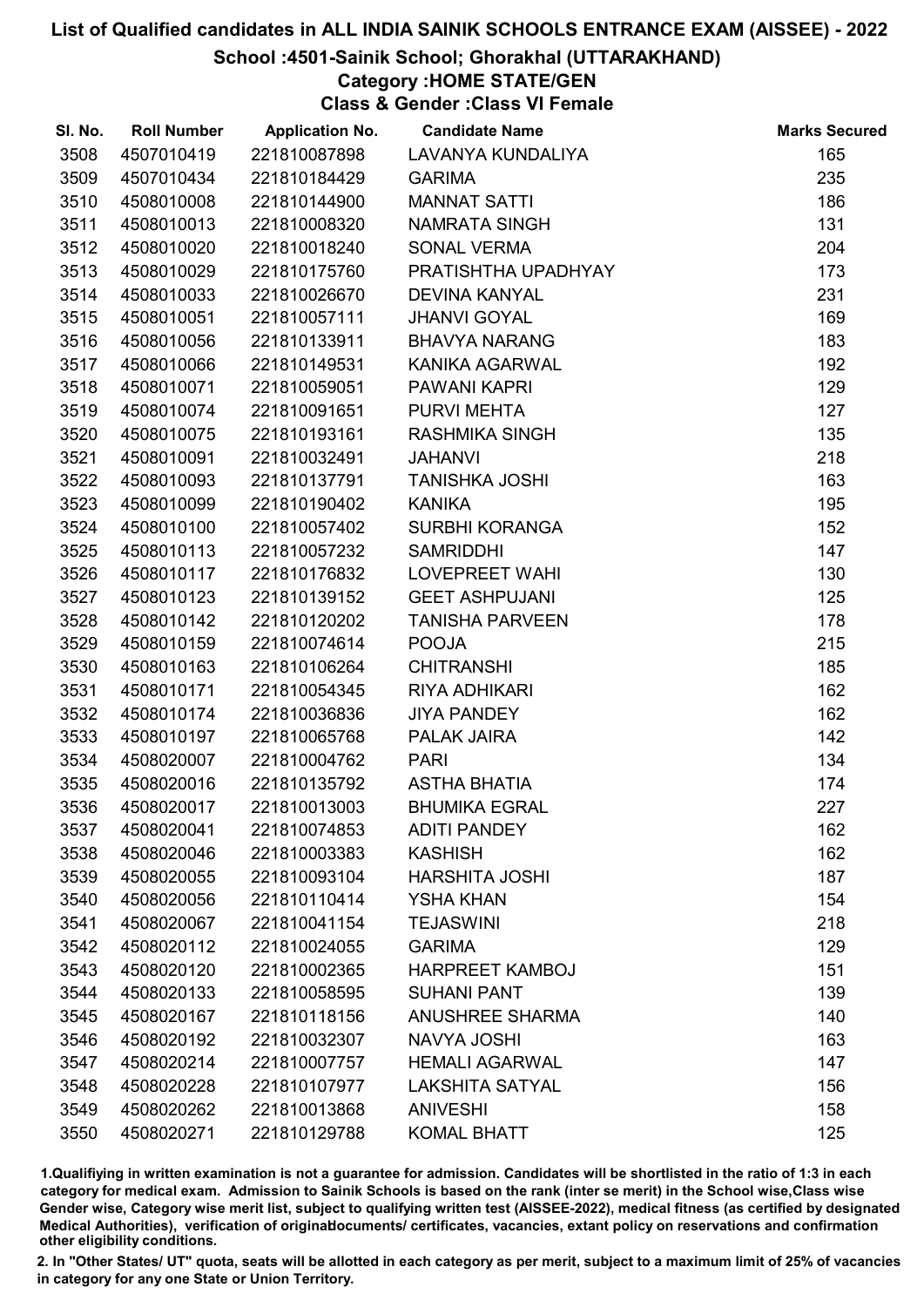#### School :4501-Sainik School; Ghorakhal (UTTARAKHAND)

# Category :HOME STATE/GEN

Class & Gender :Class VI Female

| SI. No. | <b>Roll Number</b> | <b>Application No.</b> | <b>Candidate Name</b>   |    | <b>Marks Secured</b> |
|---------|--------------------|------------------------|-------------------------|----|----------------------|
| 3551    | 4508020284         | 221810099509           | <b>DIYA BISHT</b>       |    | 184                  |
| 3552    | 4508020290         | 221810112619           | <b>ADITI PATHAK</b>     |    | 146                  |
| 3553    | 4508020326         | 221810079579           | <b>KHUSHI BISHT</b>     |    | 182                  |
| 3554    | 4509010002         | 221810036900           | <b>AGRIMA ASWAL</b>     |    | 134                  |
| 3555    | 4509010005         | 221810182350           | <b>VANSHIKA NEGI</b>    |    | 165                  |
| 3556    | 4509010011         | 221810132280           | <b>AYUSHI</b>           |    | 195                  |
| 3557    | 4509010015         | 221810176401           | ARADHYA PANWAR          |    | 202                  |
| 3558    | 4509010020         | 221810017411           | <b>ANANYA THAPLIYAL</b> |    | 193                  |
| 3559    | 4509010028         | 221810042571           | <b>ARADHYA GUSAIN</b>   |    | 140                  |
| 3560    | 4509010031         | 221810135181           | <b>NIRJHARNI</b>        |    | 137                  |
| 3561    | 4509010033         | 221810011391           | <b>DEEPIKA BHANDARI</b> |    | 133                  |
| 3562    | 4509010047         | 221810107472           | <b>RASHI BHANDARI</b>   |    | 128                  |
| 3563    | 4509010074         | 221810116144           | <b>APRNA</b>            |    | 186                  |
| 3564    | 4509010091         | 221810023306           | <b>ANVI RAWAT</b>       |    | 197                  |
| 3565    | 4509010096         | 221810108036           | ANAMIKA RAWAT           |    | 131                  |
| 3566    | 4509010136         | 221810180469           | NANDINI BHANDARI        |    | 127                  |
| 3567    | 4509010142         | 221810073000           | <b>ISHITA CHAUHAN</b>   |    | 189                  |
| 3568    | 4509010156         | 221810188023           | <b>KHUSHI</b>           |    | 128                  |
| 3569    | 4509010159         | 221810013773           | <b>ARADHYA SEMWAL</b>   |    | 159                  |
| 3570    | 4509010166         | 221810120784           | <b>AVANTIKA</b>         |    | 154                  |
| 3571    | 4509010172         | 221810076255           | <b>TANVI</b>            | AR | 131                  |
| 3572    | 4509010173         | 221810116185           | <b>GUNJAN</b>           |    | 121                  |
| 3573    | 4509010176         | 221810021116           | <b>SAKSHI</b>           |    | 215                  |

<sup>1.</sup>Qualifiying in written examination is not a guarantee for admission. Candidates will be shortlisted in the ratio of 1:3 in each category for medical exam. Admission to Sainik Schools is based on the rank (inter se merit) in the School wise,Class wise Gender wise, Category wise merit list, subject to qualifying written test (AISSEE-2022), medical fitness (as certified by designated Medical Authorities), verification of originablocuments/ certificates, vacancies, extant policy on reservations and confirmation other eligibility conditions.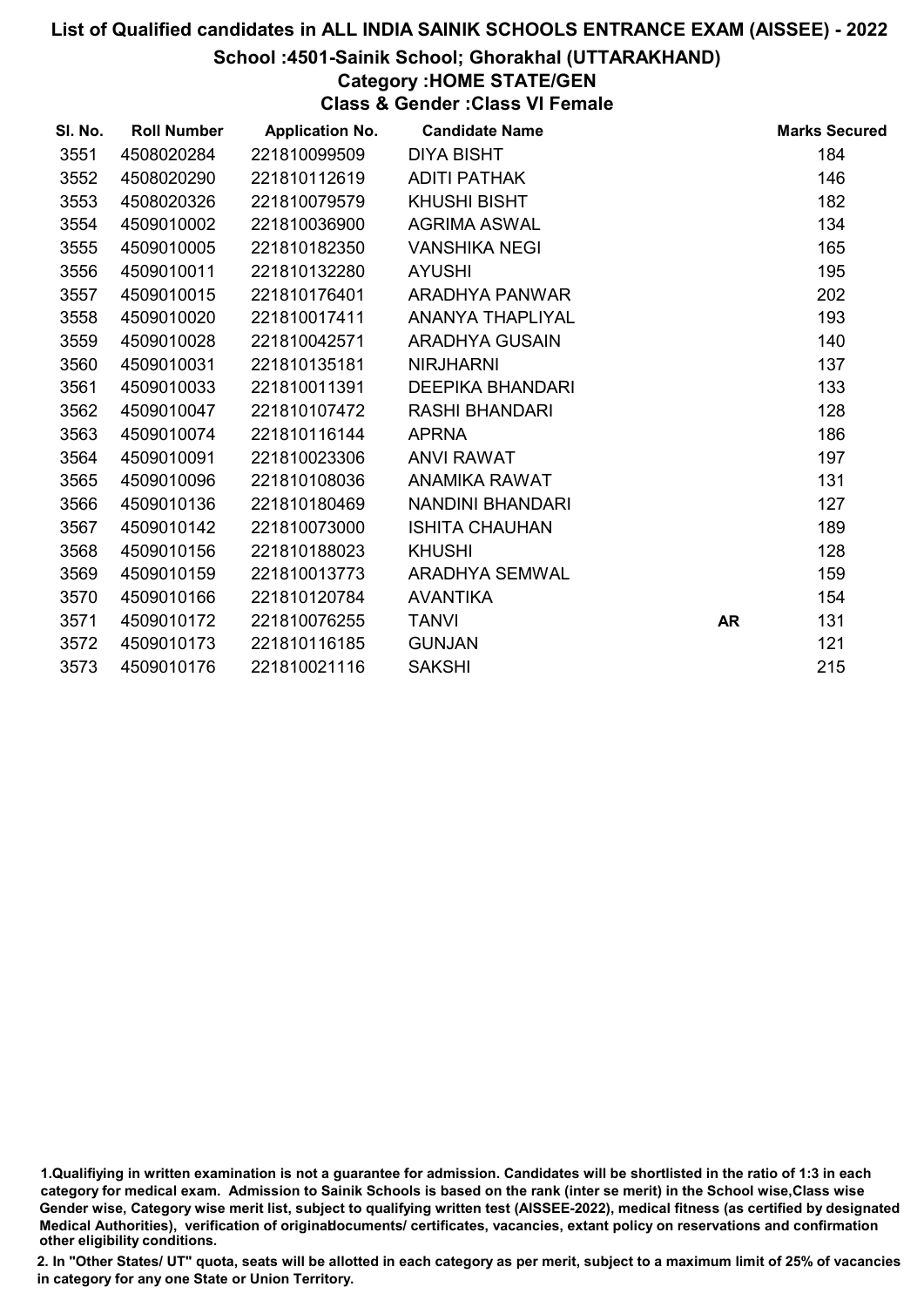### School :4501-Sainik School; Ghorakhal (UTTARAKHAND)

## Category :OTHER STATE/SC

Class & Gender :Class VI Female

| SI. No. | <b>Roll Number</b> | <b>Application No.</b> | <b>Candidate Name</b>      | <b>Marks Secured</b> |
|---------|--------------------|------------------------|----------------------------|----------------------|
| 3574    | 1506020256         | 221810144297           | <b>ANUSHKA KUMARI</b>      | 235                  |
| 3575    | 1513020086         | 221810116815           | <b>VIJAYA LAXMI SEHGAL</b> | 130                  |
| 3576    | 2001020030         | 221810117570           | <b>PURVA</b>               | 85                   |
| 3577    | 2001030056         | 221810195810           | <b>ANUSHKA</b>             | 123                  |
| 3578    | 2001030339         | 221810050711           | <b>MANSI SINGH</b>         | 109                  |
| 3579    | 2001040067         | 221810076681           | ANANYA KHADIYA             | 81                   |
| 3580    | 2001050151         | 221810122273           | <b>ABHINANDA SINGH</b>     | 154                  |
| 3581    | 2001050295         | 221810071714           | <b>KARISHMA SINGH</b>      | 82                   |
| 3582    | 2001050859         | 221810112706           | <b>AWANI SINGH</b>         | 227                  |
| 3583    | 2001060133         | 221810137007           | <b>ANSHIKA</b>             | 93                   |
| 3584    | 2303020277         | 221810138832           | <b>KOMAL</b>               | 118                  |
| 3585    | 2801010287         | 221810089636           | <b>SHITAL</b>              | 201                  |
| 3586    | 3901010208         | 221810118714           | <b>ANSHU</b>               | 147                  |
| 3587    | 4402010267         | 221810039586           | <b>SRIJA RAINA</b>         | 110                  |
| 3588    | 4406010037         | 221810065980           | <b>TANISHA SINGH</b>       | 181                  |
| 3589    | 4406020012         | 221810079900           | <b>AKSHITA</b>             | 151                  |
| 3590    | 4406020189         | 221810024912           | <b>TANIYA</b>              | 106                  |
| 3591    | 4406020305         | 221810026453           | <b>MANVI DUTT</b>          | 145                  |
| 3592    | 4406020447         | 221810065939           | SANGH PRIYA GAUTAM         | 115                  |
| 3593    | 4406030102         | 221810028625           | <b>ARUNYA KUMARI</b>       | 175                  |
| 3594    | 4406030236         | 221810057096           | NANCY GAUTAM               | 93                   |
| 3595    | 4406030307         | 221810115287           | HARSHIKA VEER SINGH        | 188                  |
| 3596    | 4407020368         | 221810187097           | <b>ANANYA PAL</b>          | 124                  |
| 3597    | 4409010101         | 221810149681           | <b>SHRISHTI SINGH</b>      | 111                  |
| 3598    | 4409010485         | 221810059679           | <b>VAISHNAVI KAMAL</b>     | 143                  |
| 3599    | 4411020093         | 221810040191           | <b>TASHIKA SINGH</b>       | 150                  |
| 3600    | 4411020229         | 221810043194           | <b>AYUSHI</b>              | 185                  |
| 3601    | 4502020486         | 221810064724           | <b>DRASHTI</b>             | 111                  |
| 3602    | 4505020253         | 221810184968           | PRATISHTHA SINGH           | 163                  |
| 3603    | 4507010059         | 221810153021           | <b>DEVYANSHI LOHARE</b>    | 93                   |
| 3604    | 4507010083         | 221810111561           | <b>DEEPALI</b>             | 190                  |
| 3605    | 4507010336         | 221810134086           | <b>BHAWNA MALWA</b>        | 174                  |
| 3606    | 4507010445         | 221810074659           | <b>ANSHIKA SINGH</b>       | 146                  |
| 3607    | 4508010210         | 221810196889           | <b>SHWETA</b>              | 63                   |
| 3608    | 4508020239         | 221810074208           | <b>SAKSHI</b>              | 152                  |

<sup>1.</sup>Qualifiying in written examination is not a guarantee for admission. Candidates will be shortlisted in the ratio of 1:3 in each category for medical exam. Admission to Sainik Schools is based on the rank (inter se merit) in the School wise,Class wise Gender wise, Category wise merit list, subject to qualifying written test (AISSEE-2022), medical fitness (as certified by designated Medical Authorities), verification of originablocuments/ certificates, vacancies, extant policy on reservations and confirmation other eligibility conditions.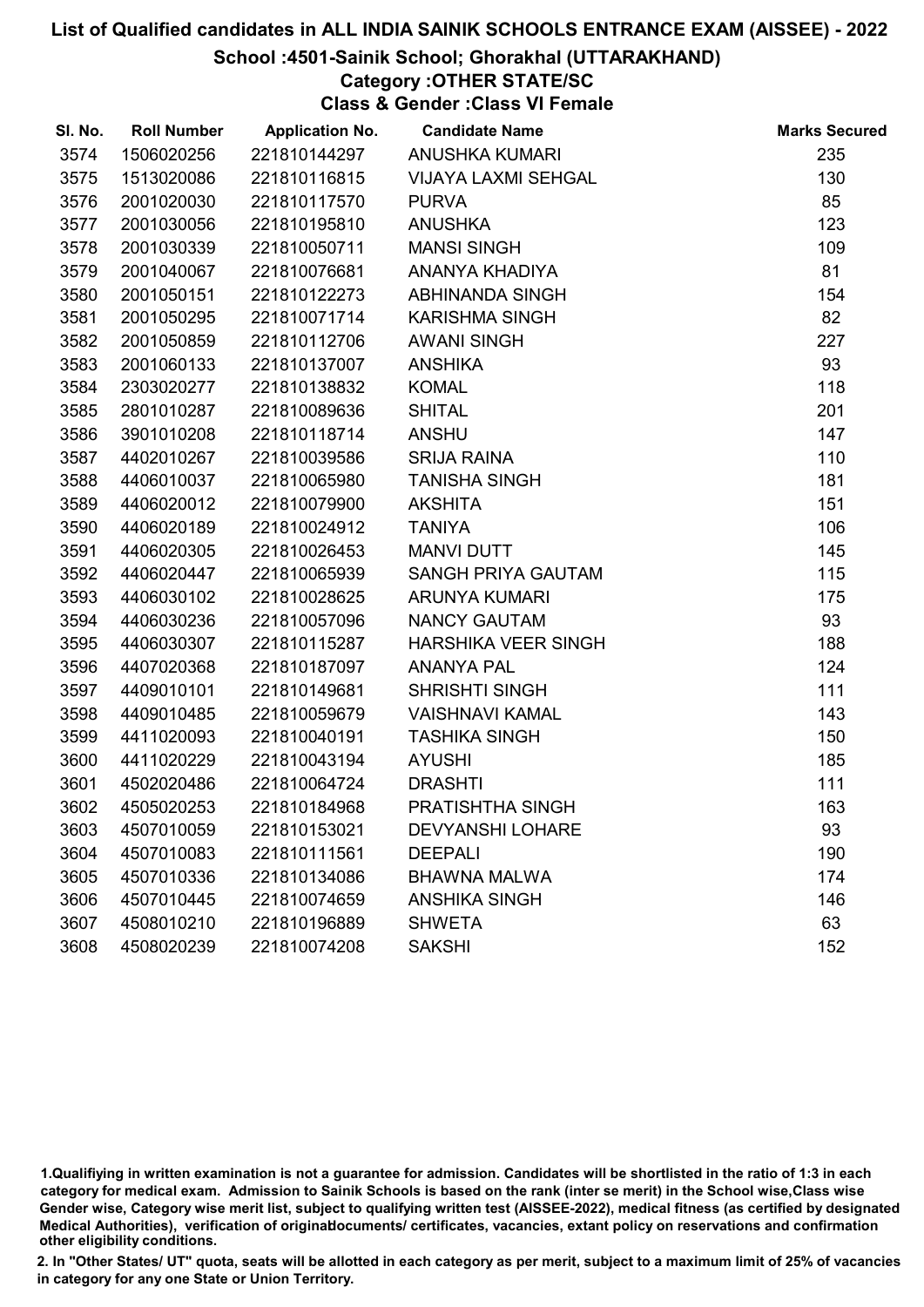## List of Qualified candidates in ALL INDIA SAINIK SCHOOLS ENTRANCE EXAM (AISSEE) - 2022 School :4501-Sainik School; Ghorakhal (UTTARAKHAND) Category :OTHER STATE/ST Class & Gender :Class VI Female

| SI. No. | <b>Roll Number</b> | <b>Application No.</b> | Candidate Name | <b>Marks Secured</b> |
|---------|--------------------|------------------------|----------------|----------------------|
| 3609    | 1502010272         | 221810193122           | KUMARI OMEE    | 80                   |
| 3610    | 3114030310         | 221810022097           | URVI MEENA     | 155                  |
| 3611    | 4701010112         | 221810088318           | YANGCHAN LHAMO | 159                  |

1.Qualifiying in written examination is not a guarantee for admission. Candidates will be shortlisted in the ratio of 1:3 in each category for medical exam. Admission to Sainik Schools is based on the rank (inter se merit) in the School wise,Class wise Gender wise, Category wise merit list, subject to qualifying written test (AISSEE-2022), medical fitness (as certified by designated Medical Authorities), verification of originablocuments/ certificates, vacancies, extant policy on reservations and confirmation other eligibility conditions.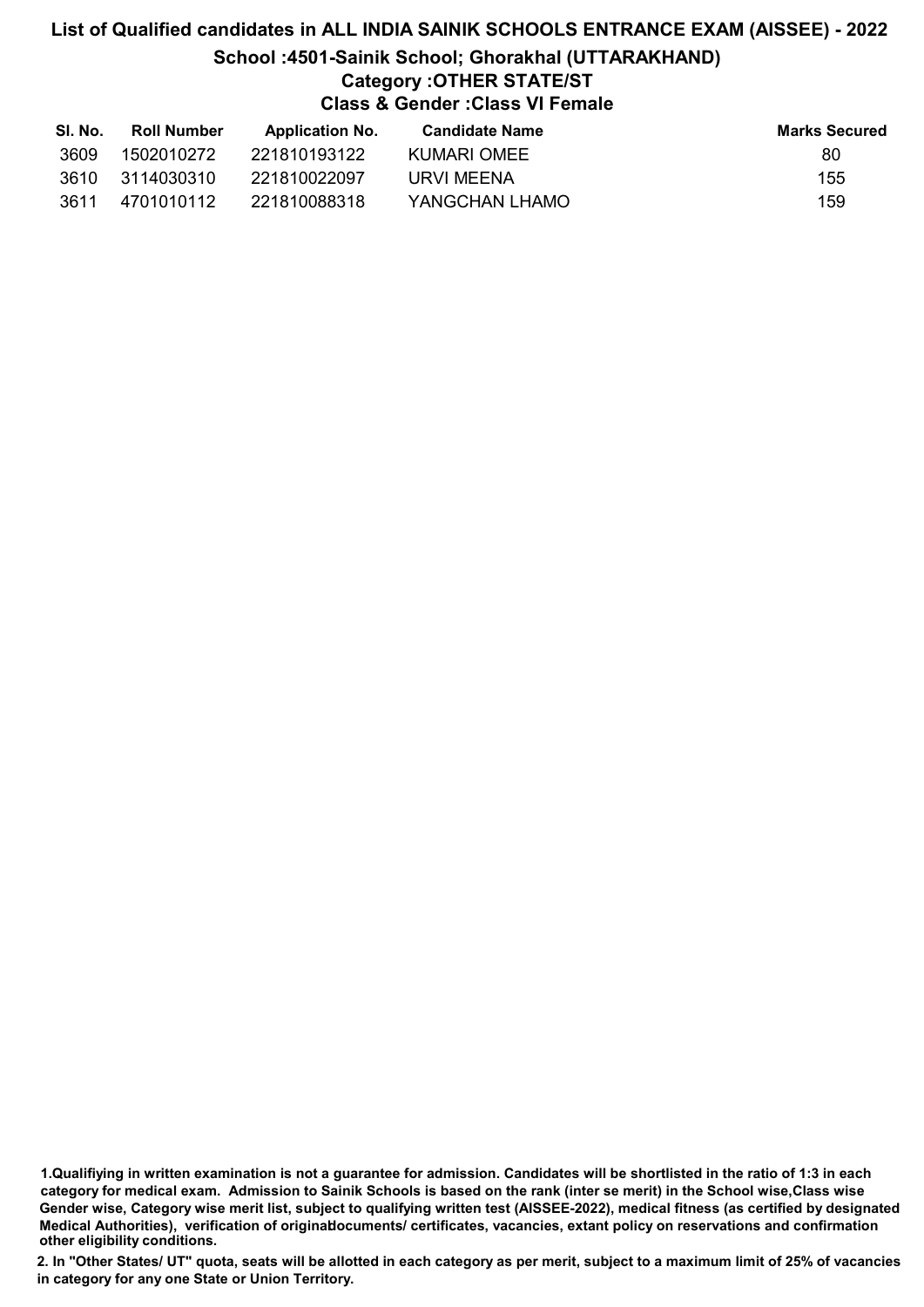### School :4501-Sainik School; Ghorakhal (UTTARAKHAND)

### Category :OTHER STATE/OBC

Class & Gender :Class VI Female

| SI. No. | <b>Roll Number</b> | <b>Application No.</b> | <b>Candidate Name</b>     | <b>Marks Secured</b> |
|---------|--------------------|------------------------|---------------------------|----------------------|
| 3612    | 1501010618         | 221810151829           | <b>KRISHNA BHARTI</b>     | 131                  |
| 3613    | 1505010227         | 221810038084           | <b>NISHU KUMARI</b>       | 233                  |
| 3614    | 1506010156         | 221810173853           | <b>RICHA KUMARI</b>       | 155                  |
| 3615    | 1506020122         | 221810100735           | <b>SHRISTI RAUNAK</b>     | 214                  |
| 3616    | 1507010124         | 221810091654           | <b>SRISHTY KUMARI</b>     | 226                  |
| 3617    | 1509040431         | 221810108179           | SHAMBHAVI CHOUDHARY       | 203                  |
| 3618    | 1512020108         | 221810151135           | <b>SWARNIM SHIKHA</b>     | 167                  |
| 3619    | 2001030329         | 221810065411           | PRANUSHA YADAV            | 139                  |
| 3620    | 2001030670         | 221810097338           | ANANYA PEELWAN            | 187                  |
| 3621    | 2001040239         | 221810138442           | <b>ADITI GOSWAMI</b>      | 151                  |
| 3622    | 2001040255         | 221810045152           | <b>SHAGUN SHARMA</b>      | 151                  |
| 3623    | 2001050870         | 221810148016           | <b>LARANYA DUHOON</b>     | 134                  |
| 3624    | 2001060628         | 221810145968           | <b>RUHANI RAJ</b>         | 196                  |
| 3625    | 3001030268         | 221810009313           | <b>KHUSHI PAL</b>         | 233                  |
| 3626    | 3002020425         | 221810046756           | NIYATI YADAV              | 239                  |
| 3627    | 3904030423         | 221810054098           | <b>CHELSI</b>             | 227                  |
| 3628    | 4401030400         | 221810153634           | <b>ANSHIKA PATEL</b>      | 163                  |
| 3629    | 4401030472         | 221810004194           | <b>NAMASHVI MAVI</b>      | 188                  |
| 3630    | 4401040249         | 221810082567           | <b>TARITA</b>             | 231                  |
| 3631    | 4401040267         | 221810167487           | <b>JYOTSANA YADAV</b>     | 195                  |
| 3632    | 4404010028         | 221810004896           | <b>AGRIMA SINGH PATEL</b> | 134                  |
| 3633    | 4406010182         | 221810174204           | <b>SANIYA</b>             | 181                  |
| 3634    | 4406010295         | 221810097056           | <b>NAINCY YADAV</b>       | 172                  |
| 3635    | 4406020095         | 221810116121           | ARADHYA VERMA             | 151                  |
| 3636    | 4406020137         | 221810057861           | SWASTI JAISWAL            | 148                  |
| 3637    | 4406020158         | 221810158881           | <b>ISHITA RATHORE</b>     | 139                  |
| 3638    | 4406020283         | 221810095923           | ARADHYA GANGWAR           | 158                  |
| 3639    | 4406020311         | 221810019263           | POORNIMA PATEL            | 129                  |
| 3640    | 4406030032         | 221810010424           | <b>SOUMYA GANGWAR</b>     | 164                  |
| 3641    | 4406030214         | 221810176666           | <b>AISHWARYA SINGH</b>    | 138                  |
| 3642    | 4406030234         | 221810042786           | <b>SANDHI GANGWAR</b>     | 152                  |
| 3643    | 4407020182         | 221810098083           | <b>ASHWINI SINGH</b>      | 129                  |
| 3644    | 4407020487         | 221810067918           | <b>ANSHITA YADAV</b>      | 257                  |
| 3645    | 4407020542         | 221810150099           | PRAKRITI MAURYA           | 130                  |
| 3646    | 4409010134         | 221810082352           | <b>ANVI KUSHWAHA</b>      | 150                  |
| 3647    | 4409010454         | 221810167329           | <b>NIDHI</b>              | 171                  |
| 3648    | 4410020136         | 221810132521           | YASHASVI SHARMA           | 132                  |
| 3649    | 4410020448         | 221810085934           | <b>AMEEMA YASEEN</b>      | 141                  |
| 3650    | 4410030393         | 221810125219           | <b>TARLI SHARMA</b>       | 137                  |
| 3651    | 4411020172         | 221810076643           | <b>SHRISHTI KUSHWAHA</b>  | 162                  |
| 3652    | 4412020509         | 221810183819           | PARIDHI MAURYA            | 164                  |
| 3653    | 4502010002         | 221810090420           | <b>ARSHI MALIK</b>        | 125                  |
| 3654    | 4502020067         | 221810120650           | <b>SHAMYA SINGH</b>       | 212                  |

1.Qualifiying in written examination is not a guarantee for admission. Candidates will be shortlisted in the ratio of 1:3 in each category for medical exam. Admission to Sainik Schools is based on the rank (inter se merit) in the School wise,Class wise Gender wise, Category wise merit list, subject to qualifying written test (AISSEE-2022), medical fitness (as certified by designated Medical Authorities), verification of originablocuments/ certificates, vacancies, extant policy on reservations and confirmation other eligibility conditions.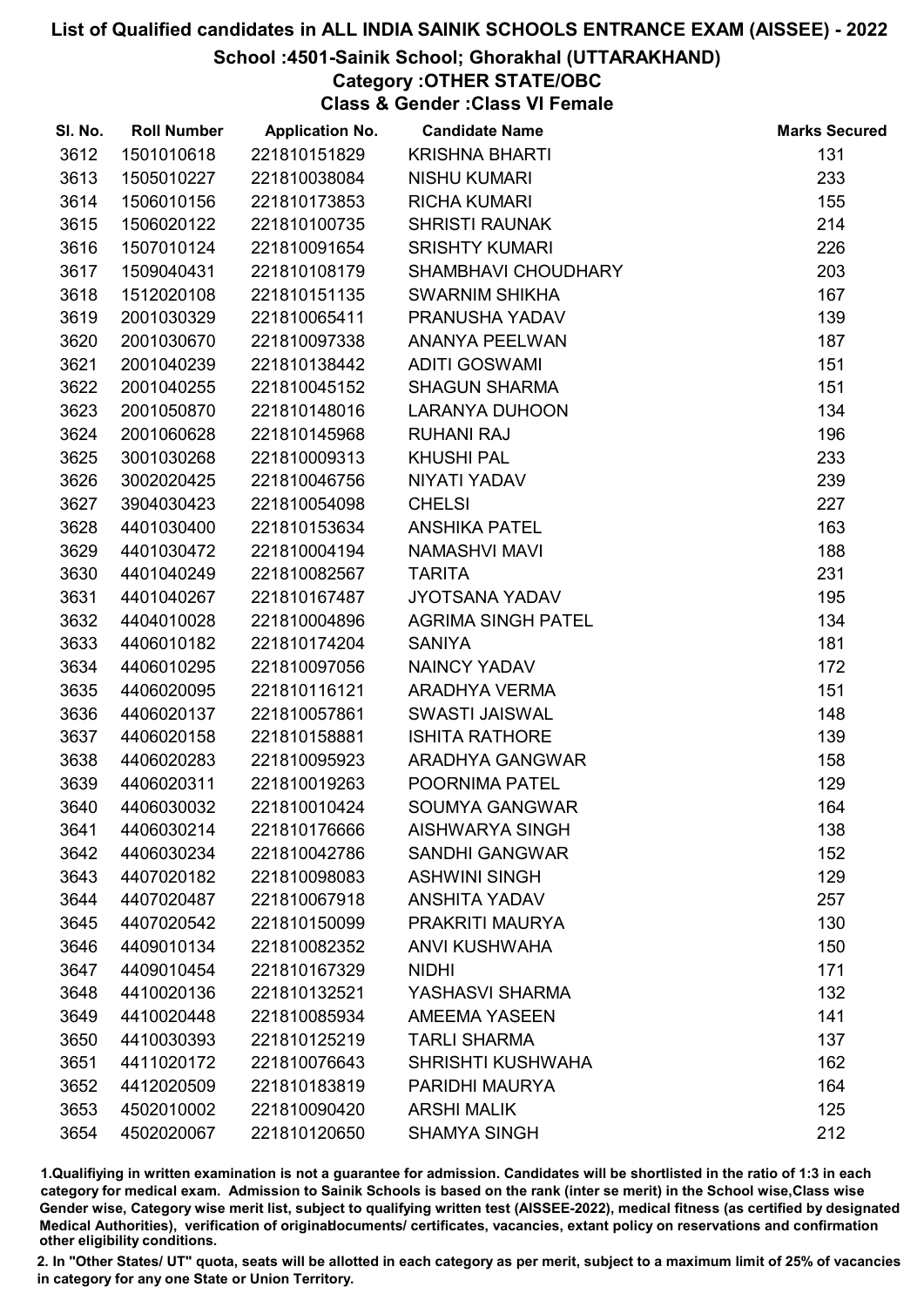## List of Qualified candidates in ALL INDIA SAINIK SCHOOLS ENTRANCE EXAM (AISSEE) - 2022 School :4501-Sainik School; Ghorakhal (UTTARAKHAND) Category :OTHER STATE/OBC Class & Gender :Class VI Female

| SI. No. | <b>Roll Number</b> | <b>Application No.</b> | <b>Candidate Name</b>   |    | <b>Marks Secured</b> |
|---------|--------------------|------------------------|-------------------------|----|----------------------|
| 3655    | 4502020511         | 221810195054           | YASHVI GUPTA            |    | 257                  |
| 3656    | 4504020084         | 221810172160           | TAMANNA MAHTO           |    | 134                  |
| 3657    | 4507010278         | 221810132285           | <b>MOHINI YADAV</b>     |    | 216                  |
| 3658    | 4508010087         | 221810122881           | MANU                    | AR | 163                  |
| 3659    | 4508020078         | 221810088274           | <b>JIGYASA YADAV</b>    |    | 140                  |
| 3660    | 4509010010         | 221810012770           | <b>SWAYAM SAMARPITA</b> |    | 122                  |

1.Qualifiying in written examination is not a guarantee for admission. Candidates will be shortlisted in the ratio of 1:3 in each category for medical exam. Admission to Sainik Schools is based on the rank (inter se merit) in the School wise,Class wise Gender wise, Category wise merit list, subject to qualifying written test (AISSEE-2022), medical fitness (as certified by designated Medical Authorities), verification of originablocuments/ certificates, vacancies, extant policy on reservations and confirmation other eligibility conditions.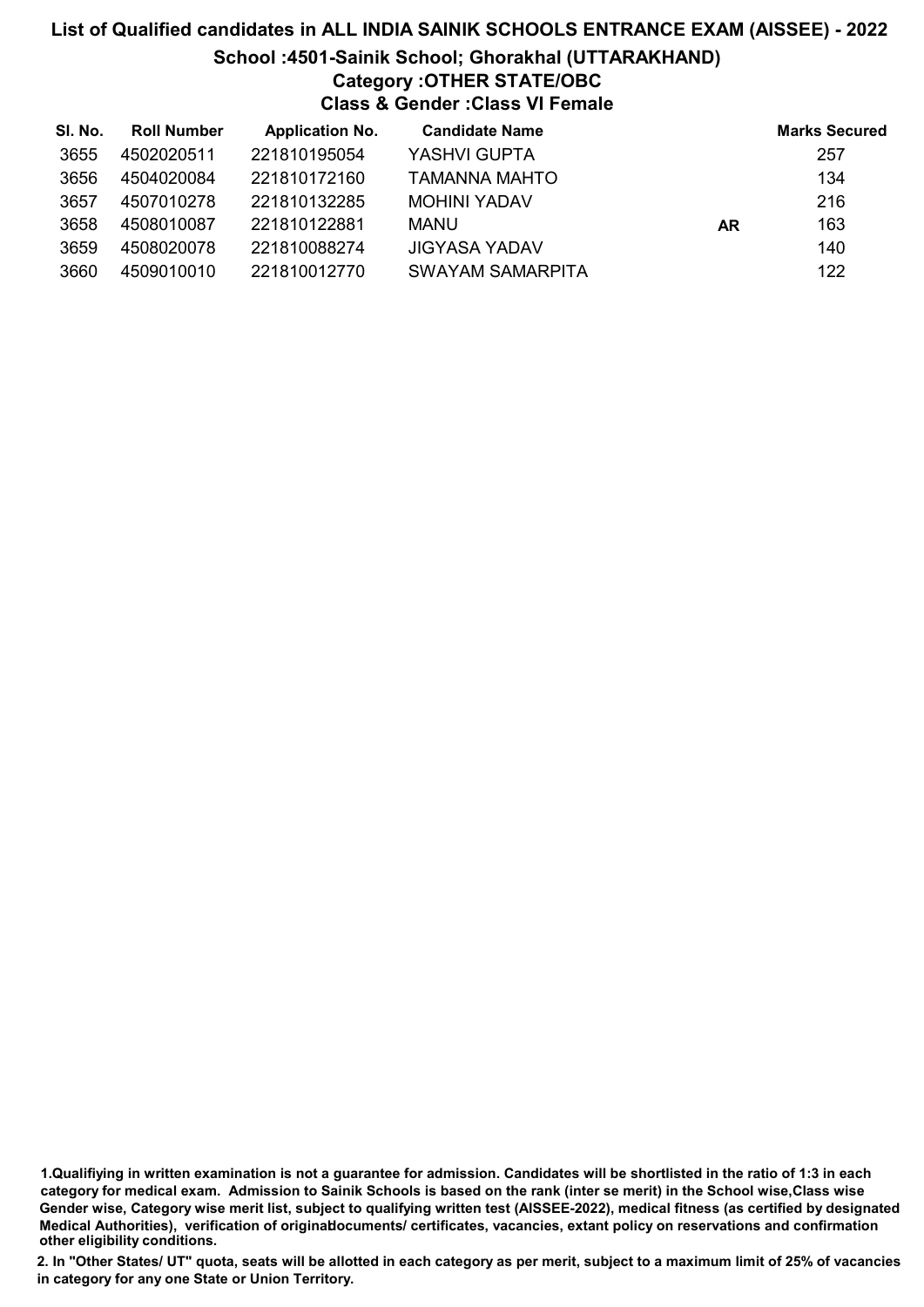### School :4501-Sainik School; Ghorakhal (UTTARAKHAND)

# Category :OTHER STATE/DEF

Class & Gender :Class VI Female

| SI. No. | <b>Roll Number</b> | <b>Application No.</b> | <b>Candidate Name</b>  | <b>Marks Secured</b> |
|---------|--------------------|------------------------|------------------------|----------------------|
| 3661    | 1511050212         | 221810037653           | AMBIKA KUMARI          | 173                  |
| 3662    | 2001030026         | 221810159500           | <b>ISHU POONIYA</b>    | 150                  |
| 3663    | 2001060079         | 221810062286           | <b>SAKSHI KUMARI</b>   | 191                  |
| 3664    | 2001060245         | 221810010347           | <b>SANEHA</b>          | 154                  |
| 3665    | 2001060353         | 221810006677           | <b>KM SADHVI</b>       | 218                  |
| 3666    | 2301010147         | 221810061141           | <b>ANJAL KUMARI</b>    | 258                  |
| 3667    | 2701010065         | 221810008150           | <b>KAVYA SINGH</b>     | 184                  |
| 3668    | 3003030136         | 221810081395           | <b>ANGEL SINGH</b>     | 122                  |
| 3669    | 3901010189         | 221810054083           | <b>GAREEMA YADAV</b>   | 268                  |
| 3670    | 3906010271         | 221810029825           | <b>MANNAT SINGH</b>    | 163                  |
| 3671    | 4103010276         | 221810111781           | <b>JAHNVI VERMA</b>    | 130                  |
| 3672    | 4401040029         | 221810076625           | APURWA SINGH           | 154                  |
| 3673    | 4401040090         | 221810075385           | <b>DEEPANJLI</b>       | 179                  |
| 3674    | 4403020179         | 221810087008           | <b>VASVI CHAUHAN</b>   | 185                  |
| 3675    | 4404010085         | 221810137409           | <b>NISHI MISHRA</b>    | 145                  |
| 3676    | 4406020131         | 221810044661           | <b>RITU</b>            | 142                  |
| 3677    | 4407020040         | 221810077470           | <b>JASMEET</b>         | 125                  |
| 3678    | 4408020521         | 221810074999           | DEEKSHA RAJ VERMA      | 225                  |
| 3679    | 4409010153         | 221810049882           | <b>IYANSHIKA SINGH</b> | 171                  |
| 3680    | 4410020156         | 221810166841           | <b>KOMAL CHAUHAN</b>   | 172                  |
| 3681    | 4502020932         | 221810001448           | <b>SHAMBHAVI BAHL</b>  | 182                  |
| 3682    | 4504030347         | 221810081055           | <b>LAKSHITA NEGI</b>   | 156                  |
| 3683    | 4505020088         | 221810127924           | <b>BHAVYA GUPTA</b>    | 190                  |
| 3684    | 4507010461         | 221810005989           | <b>VANSHIKHA</b>       | 134                  |
| 3685    | 4508010065         | 221810010431           | ANSHIKA KASHYAP        | 149                  |

<sup>1.</sup>Qualifiying in written examination is not a guarantee for admission. Candidates will be shortlisted in the ratio of 1:3 in each category for medical exam. Admission to Sainik Schools is based on the rank (inter se merit) in the School wise,Class wise Gender wise, Category wise merit list, subject to qualifying written test (AISSEE-2022), medical fitness (as certified by designated Medical Authorities), verification of originablocuments/ certificates, vacancies, extant policy on reservations and confirmation other eligibility conditions.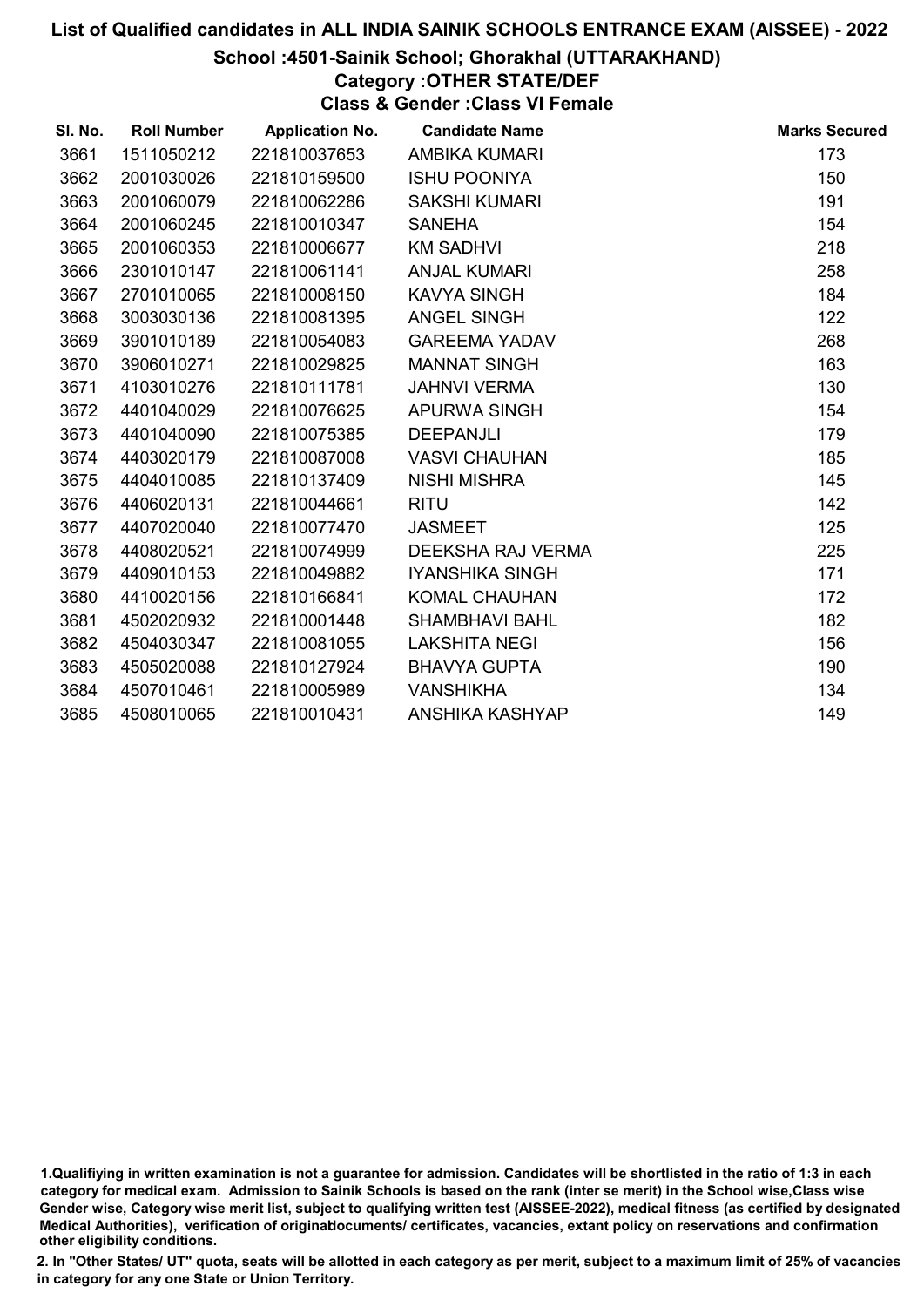### School :4501-Sainik School; Ghorakhal (UTTARAKHAND)

Category :OTHER STATE/GEN

Class & Gender :Class VI Female

| SI. No. | <b>Roll Number</b> | <b>Application No.</b> | <b>Candidate Name</b>   | <b>Marks Secured</b> |
|---------|--------------------|------------------------|-------------------------|----------------------|
| 3686    | 1503020118         | 221810086373           | <b>SETU SWARAJ</b>      | 226                  |
| 3687    | 1505010076         | 221810057261           | <b>MANISHIKA SHARMA</b> | 223                  |
| 3688    | 1506010179         | 221810180483           | <b>ANUSHKA KUMARI</b>   | 248                  |
| 3689    | 1507010346         | 221810180505           | SHREETHI SINGH          | 146                  |
| 3690    | 1511020404         | 221810044653           | <b>TANYA KUMARI</b>     | 240                  |
| 3691    | 1511020529         | 221810044454           | <b>ANANYA KUMARI</b>    | 162                  |
| 3692    | 1511040099         | 221810100950           | <b>RAINA ISHITA</b>     | 210                  |
| 3693    | 1511060103         | 221810071006           | <b>SHINIL JYOTI</b>     | 208                  |
| 3694    | 1511060145         | 221810025136           | <b>RUHIKA PANDEY</b>    | 202                  |
| 3695    | 1511060228         | 221810134586           | <b>LAVANYA</b>          | 206                  |
| 3696    | 1511060325         | 221810015147           | AKSHAYAA                | 226                  |
| 3697    | 2001020088         | 221810061252           | SAUNDARYA SHARMA        | 138                  |
| 3698    | 2001030022         | 221810006400           | <b>HARSHITA SHARMA</b>  | 228                  |
| 3699    | 2001030047         | 221810130610           | <b>HRIDYA CHOUDHARY</b> | 134                  |
| 3700    | 2001030073         | 221810109620           | <b>DEEKSHITA GUPTA</b>  | 161                  |
| 3701    | 2001030177         | 221810032260           | <b>HARKIRAT KAUR</b>    | 132                  |
| 3702    | 2001030374         | 221810020821           | <b>AKSHARA</b>          | 196                  |
| 3703    | 2001030380         | 221810006921           | <b>KIRTI KAPRI</b>      | 150                  |
| 3704    | 2001030395         | 221810014431           | <b>GARGI GAGOTIA</b>    | 145                  |
| 3705    | 2001030424         | 221810038541           | KAMAKSHI OJHA           | 146                  |
| 3706    | 2001040050         | 221810107381           | <b>KHYATI SAXENA</b>    | 140                  |
| 3707    | 2001040176         | 221810131322           | <b>SAURBHI SHARMA</b>   | 193                  |
| 3708    | 2001040237         | 221810191442           | <b>SHWETA</b>           | 125                  |
| 3709    | 2001040372         | 221810146982           | PAHAL YADAV             | 141                  |
| 3710    | 2001050142         | 221810020073           | AARADHYA CHAUDHARY      | 188                  |
| 3711    | 2001050279         | 221810128904           | <b>NAINA RAGHAV</b>     | 130                  |
| 3712    | 2001050500         | 221810140384           | <b>KAVYA SINGH</b>      | 133                  |
| 3713    | 2001050523         | 221810022884           | PEARL PAWAR             | 174                  |
| 3714    | 2001050911         | 221810045526           | <b>TANISHKA SHARMA</b>  | 148                  |
| 3715    | 2001050929         | 221810177036           | <b>REET SHARMA</b>      | 130                  |
| 3716    | 2001050995         | 221810011356           | <b>GURNEET KAPOOR</b>   | 123                  |
| 3717    | 2001050997         | 221810149356           | <b>KASVI PANDEY</b>     | 136                  |
| 3718    | 2001060030         | 221810098966           | <b>DIVYATA NAUNERIA</b> | 148                  |
| 3719    | 2001060082         | 221810124386           | <b>KHUSI SHARMA</b>     | 132                  |
| 3720    | 2001060257         | 221810023947           | <b>RASHI</b>            | 127                  |
| 3721    | 2001060329         | 221810001077           | AASTHA SOLANKI          | 124                  |
| 3722    | 2001060346         | 221810141477           | SHUBHANGI UPADHYAY      | 212                  |
| 3723    | 2001060434         | 221810051608           | <b>TRISHA UPADHYAY</b>  | 137                  |
| 3724    | 2001060492         | 221810084428           | <b>BHAVIKA</b>          | 142                  |
| 3725    | 2001060504         | 221810039728           | <b>SOMYA SIWAL</b>      | 198                  |
| 3726    | 2001060551         | 221810051448           | <b>LAVANYA KUMARI</b>   | 199                  |
| 3727    | 2001060556         | 221810184648           | AADHYA RAJHANS          | 147                  |
| 3728    | 2001060704         | 221810074398           | <b>ESHIKA GAUR</b>      | 153                  |

1.Qualifiying in written examination is not a guarantee for admission. Candidates will be shortlisted in the ratio of 1:3 in each category for medical exam. Admission to Sainik Schools is based on the rank (inter se merit) in the School wise,Class wise Gender wise, Category wise merit list, subject to qualifying written test (AISSEE-2022), medical fitness (as certified by designated Medical Authorities), verification of originablocuments/ certificates, vacancies, extant policy on reservations and confirmation other eligibility conditions.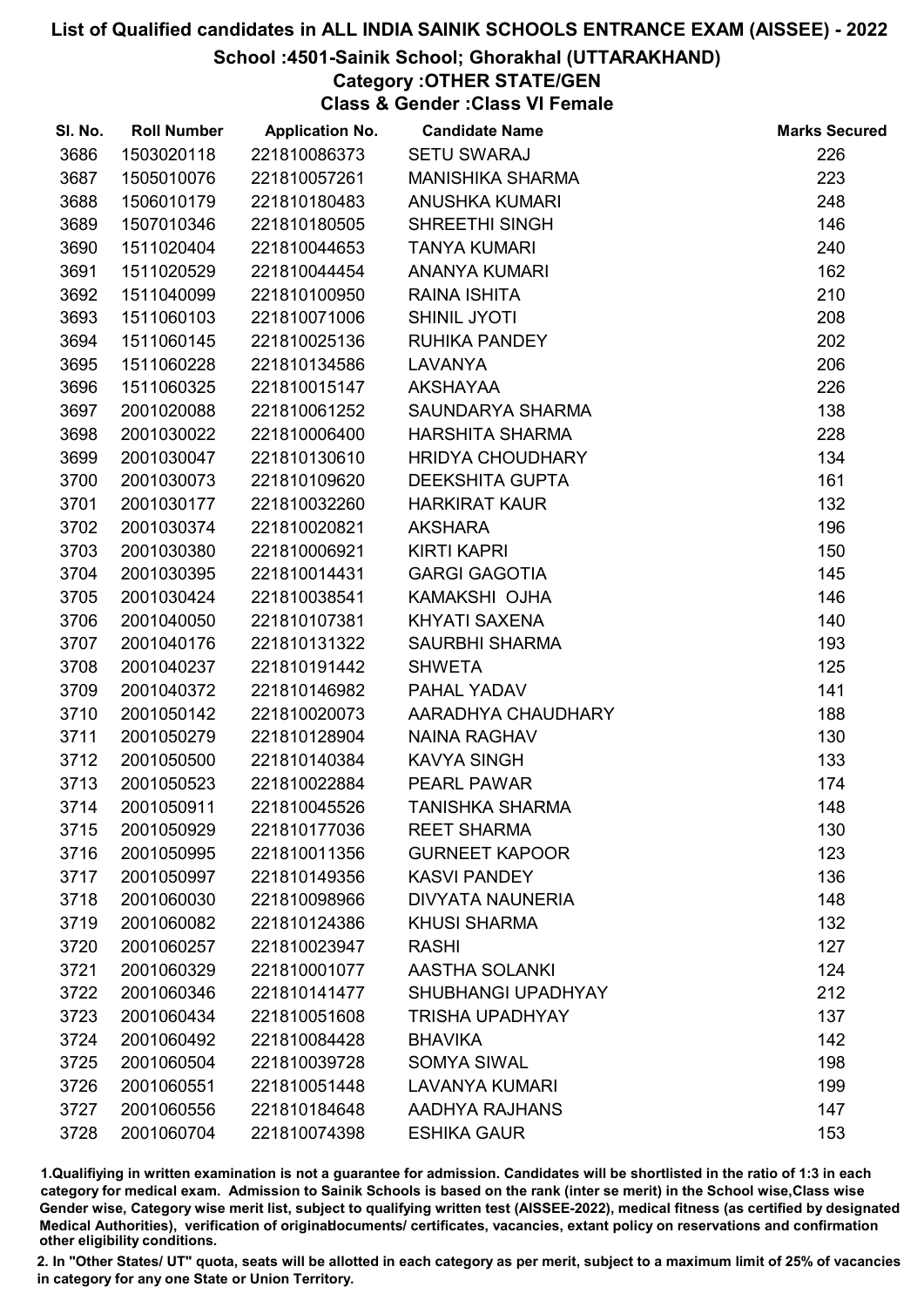### School :4501-Sainik School; Ghorakhal (UTTARAKHAND)

# Category :OTHER STATE/GEN

Class & Gender :Class VI Female

| SI. No. | <b>Roll Number</b> | <b>Application No.</b> | <b>Candidate Name</b>     | <b>Marks Secured</b> |
|---------|--------------------|------------------------|---------------------------|----------------------|
| 3729    | 2001060759         | 221810016319           | <b>SONAKSHI RAWAT</b>     | 136                  |
| 3730    | 2001060821         | 221810054239           | <b>AASHI SINGH</b>        | 137                  |
| 3731    | 2001060907         | 221810079169           | <b>HARSHITA</b>           | 207                  |
| 3732    | 2001060911         | 221810002369           | <b>PARI JHA</b>           | 142                  |
| 3733    | 2001060958         | 221810033879           | AARNA MAMGAIN             | 210                  |
| 3734    | 2202020564         | 221810009547           | <b>ZANKHANA</b>           | 128                  |
| 3735    | 3001030315         | 221810021653           | <b>NANDINI TRIPATHI</b>   | 186                  |
| 3736    | 3001040289         | 221810084848           | <b>VAISHNAVI MISHRA</b>   | 217                  |
| 3737    | 3002020089         | 221810124443           | <b>NIDHI SHARMA</b>       | 188                  |
| 3738    | 3003020077         | 221810060401           | <b>UNNATI SINGH</b>       | 194                  |
| 3739    | 3114020428         | 221810117044           | LARANYA CHOUDHURY         | 241                  |
| 3740    | 3904020230         | 221810196982           | <b>DIVYA SHARMA</b>       | 149                  |
| 3741    | 3904030025         | 221810173610           | <b>THIRA PANT</b>         | 168                  |
| 3742    | 3904040233         | 221810041882           | <b>MADHURI KUMARI</b>     | 147                  |
| 3743    | 4401020108         | 221810159692           | PRIYANKA SHARMA           | 160                  |
| 3744    | 4401030022         | 221810029220           | <b>NAVYA TOMAR</b>        | 172                  |
| 3745    | 4401030316         | 221810189253           | <b>SOMYA FAUZDAR</b>      | 241                  |
| 3746    | 4401030346         | 221810130283           | <b>KIRTI JOSHI</b>        | 188                  |
| 3747    | 4401030414         | 221810075054           | POORVI CHAUDHARY          | 133                  |
| 3748    | 4401040057         | 221810108945           | <b>LAVANYA KRISHNAN</b>   | 147                  |
| 3749    | 4401040145         | 221810135056           | <b>KANAK DUBEY</b>        | 144                  |
| 3750    | 4401040225         | 221810073237           | YUKTI UPADHYAY            | 197                  |
| 3751    | 4401040349         | 221810049568           | DAKSHITA UPADHYAY         | 134                  |
| 3752    | 4401040391         | 221810070319           | PRASHA MADNAWAT           | 187                  |
| 3753    | 4402010116         | 221810037923           | <b>RIDA KHAN</b>          | 210                  |
| 3754    | 4402010170         | 221810011744           | <b>AVNI RAI</b>           | 141                  |
| 3755    | 4402010364         | 221810121539           | <b>BHANVI SINGH</b>       | 229                  |
| 3756    | 4403020228         | 221810142949           | <b>SUDIKSHA SINGH</b>     | 237                  |
| 3757    | 4403020229         | 221810096949           | AABHA TRIPATHI            | 163                  |
| 3758    | 4404010031         | 221810187387           | <b>MIMANSHA SINGH</b>     | 167                  |
| 3759    | 4404010042         | 221810172960           | <b>SUNIDHI TRIPATHI</b>   | 132                  |
| 3760    | 4405010197         | 221810139963           | <b>KUMARI ANGEL</b>       | 207                  |
| 3761    | 4405020130         | 221810121137           | <b>AKSHITA SINGH</b>      | 226                  |
| 3762    | 4405020349         | 221810176789           | <b>HARSHITA</b>           | 175                  |
| 3763    | 4406020052         | 221810117650           | <b>DIVYANSHI RATHORE</b>  | 242                  |
| 3764    | 4406020055         | 221810154260           | <b>SUDIKSHA SINGH</b>     | 221                  |
| 3765    | 4406020120         | 221810173551           | <b>HARSHITA CHOUDHARY</b> | 137                  |
| 3766    | 4406020121         | 221810080651           | <b>ARCHANA THAKUR</b>     | 134                  |
| 3767    | 4406020314         | 221810149563           | <b>ANVI SINGH</b>         | 152                  |
| 3768    | 4406020317         | 221810066073           | <b>ASLANA MIRZA</b>       | 258                  |
| 3769    | 4406020442         | 221810134239           | <b>SHREYA SINGH</b>       | 201                  |
| 3770    | 4406030018         | 221810087704           | NITIKA CHAUDHARY          | 233                  |
| 3771    | 4406030072         | 221810040394           | <b>VANYA SINGH</b>        | 236                  |

1.Qualifiying in written examination is not a guarantee for admission. Candidates will be shortlisted in the ratio of 1:3 in each category for medical exam. Admission to Sainik Schools is based on the rank (inter se merit) in the School wise,Class wise Gender wise, Category wise merit list, subject to qualifying written test (AISSEE-2022), medical fitness (as certified by designated Medical Authorities), verification of originablocuments/ certificates, vacancies, extant policy on reservations and confirmation other eligibility conditions.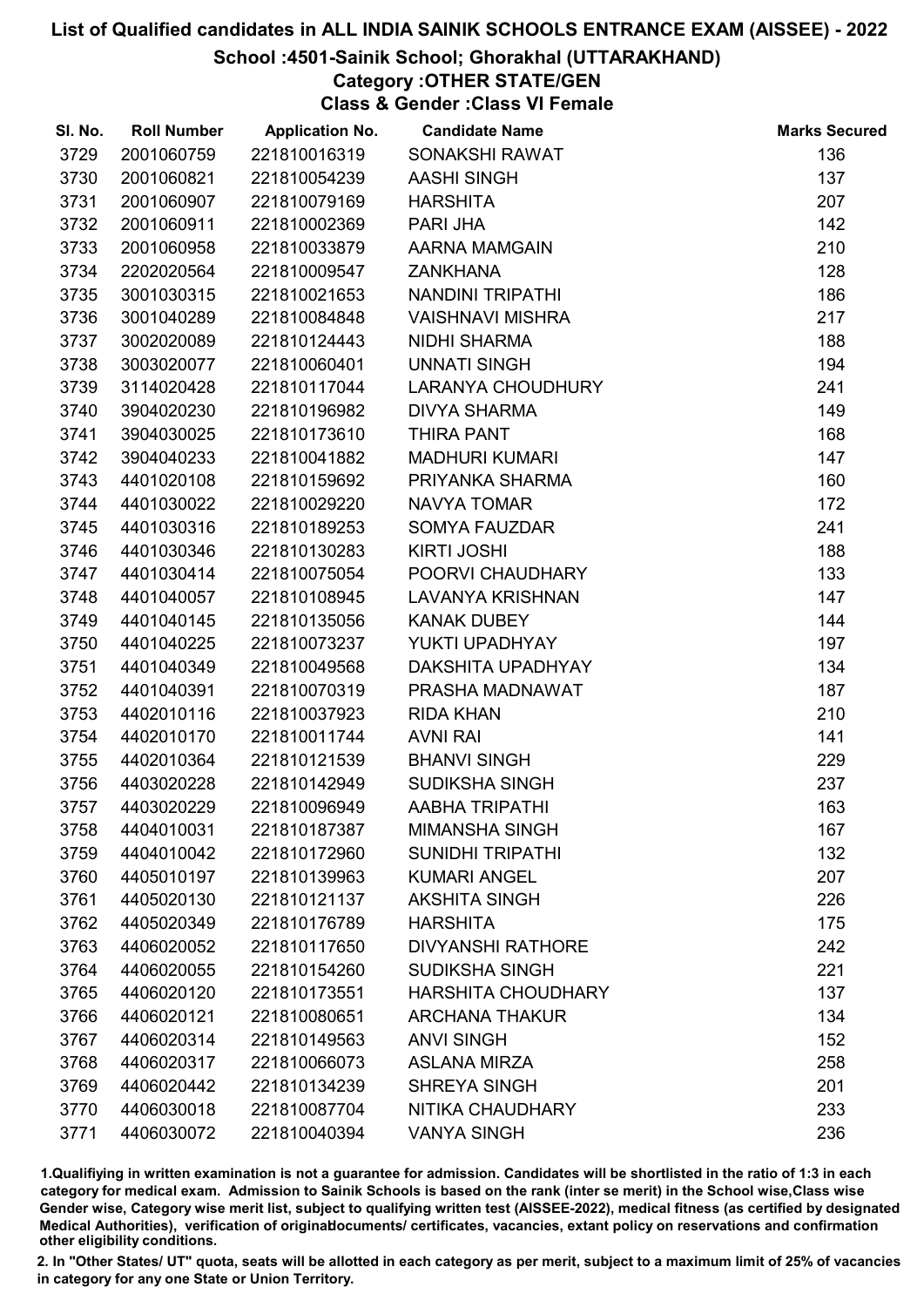### School :4501-Sainik School; Ghorakhal (UTTARAKHAND)

## Category :OTHER STATE/GEN

Class & Gender :Class VI Female

| SI. No. | <b>Roll Number</b> | <b>Application No.</b> | <b>Candidate Name</b>     | <b>Marks Secured</b> |
|---------|--------------------|------------------------|---------------------------|----------------------|
| 3772    | 4406030098         | 221810066325           | <b>VASUNDHARA</b>         | 130                  |
| 3773    | 4406030210         | 221810093566           | <b>HANSIKA SUMRAOW</b>    | 181                  |
| 3774    | 4406030291         | 221810075557           | <b>BHAWYA SAXENA</b>      | 165                  |
| 3775    | 4406030305         | 221810100087           | <b>ANANYA ATTRISH</b>     | 171                  |
| 3776    | 4406030310         | 221810022887           | <b>ISHITA SINGH</b>       | 201                  |
| 3777    | 4406030370         | 221810191588           | <b>AMBIKA SINGH</b>       | 128                  |
| 3778    | 4406030402         | 221810179319           | <b>SAKSHI SINGH</b>       | 147                  |
| 3779    | 4407020028         | 221810196640           | <b>VAGEESHA UPADHYAY</b>  | 183                  |
| 3780    | 4407020042         | 221810125970           | <b>ADITI TRIPATHI</b>     | 140                  |
| 3781    | 4407020220         | 221810145164           | <b>ALANKRITA SINGH</b>    | 200                  |
| 3782    | 4407020260         | 221810114175           | <b>AROHI MISHRA</b>       | 141                  |
| 3783    | 4407020418         | 221810115309           | <b>MANASVI MISHRA</b>     | 239                  |
| 3784    | 4409010123         | 221810062722           | PRATISHTHA DWIVEDI        | 127                  |
| 3785    | 4409010351         | 221810102427           | <b>TURANYA PANDEY</b>     | 147                  |
| 3786    | 4409010479         | 221810053969           | <b>SHRIYA CHAUHAN</b>     | 137                  |
| 3787    | 4410010031         | 221810102101           | AMBUJA UPADHYAY           | 124                  |
| 3788    | 4410020036         | 221810011030           | <b>TANVI PANDEY</b>       | 183                  |
| 3789    | 4410020060         | 221810193160           | <b>SURYANSHI</b>          | 125                  |
| 3790    | 4410020137         | 221810189621           | <b>KANISHKA GUPTA</b>     | 239                  |
| 3791    | 4410020229         | 221810188732           | AARADHYA GUPTA            | 219                  |
| 3792    | 4410020327         | 221810037723           | YASHIKA SINGH             | 126                  |
| 3793    | 4410020343         | 221810014043           | <b>BHAKTI SHUKLA</b>      | 154                  |
| 3794    | 4410020440         | 221810016234           | <b>DIVYANSHI SINGH</b>    | 199                  |
| 3795    | 4410020475         | 221810053374           | <b>KASHISH DHAMI</b>      | 143                  |
| 3796    | 4410020478         | 221810067874           | <b>VIDUSHI TYAGI</b>      | 146                  |
| 3797    | 4410030014         | 221810026305           | <b>HARSHITA SHUKLA</b>    | 151                  |
| 3798    | 4410030082         | 221810038065           | SAMICHHA CHAUHAN          | 138                  |
| 3799    | 4410030131         | 221810073516           | <b>GARVITA GUPTA</b>      | 212                  |
| 3800    | 4410030335         | 221810099358           | <b>SHAMBHAVI TIWARI</b>   | 166                  |
| 3801    | 4410030349         | 221810043478           | <b>SHREEYA BHATT</b>      | 148                  |
| 3802    | 4410030470         | 221810135789           | <b>SHREEYA MISHRA</b>     | 179                  |
| 3803    | 4411010327         | 221810176506           | <b>MOHINI</b>             | 122                  |
| 3804    | 4412010290         | 221810146675           | <b>ASTHA PANDEY</b>       | 168                  |
| 3805    | 4412020141         | 221810163983           | <b>KRITIKA SRIVASTAVA</b> | 140                  |
| 3806    | 4412020146         | 221810137904           | <b>SAMRIDDHI DWIVEDI</b>  | 156                  |
| 3807    | 4412020207         | 221810030635           | <b>BHUMI YADVENDRA</b>    | 150                  |
| 3808    | 4412020408         | 221810108576           | <b>NAINSI SINGH</b>       | 227                  |
| 3809    | 4502020222         | 221810117571           | <b>KAVYA DIXIT</b>        | 178                  |
| 3810    | 4502020239         | 221810059191           | <b>VARNIKA SHARMA</b>     | 121                  |
| 3811    | 4502020367         | 221810004603           | <b>ANSHIKA</b>            | 150                  |
| 3812    | 4502020788         | 221810124707           | <b>RIA RAI</b>            | 178                  |
| 3813    | 4502020814         | 221810072037           | <b>AGRIMA PUNDIR</b>      | 195                  |
| 3814    | 4502020993         | 221810008988           | <b>MANPREET KAUR</b>      | 206                  |

1.Qualifiying in written examination is not a guarantee for admission. Candidates will be shortlisted in the ratio of 1:3 in each category for medical exam. Admission to Sainik Schools is based on the rank (inter se merit) in the School wise,Class wise Gender wise, Category wise merit list, subject to qualifying written test (AISSEE-2022), medical fitness (as certified by designated Medical Authorities), verification of originablocuments/ certificates, vacancies, extant policy on reservations and confirmation other eligibility conditions.